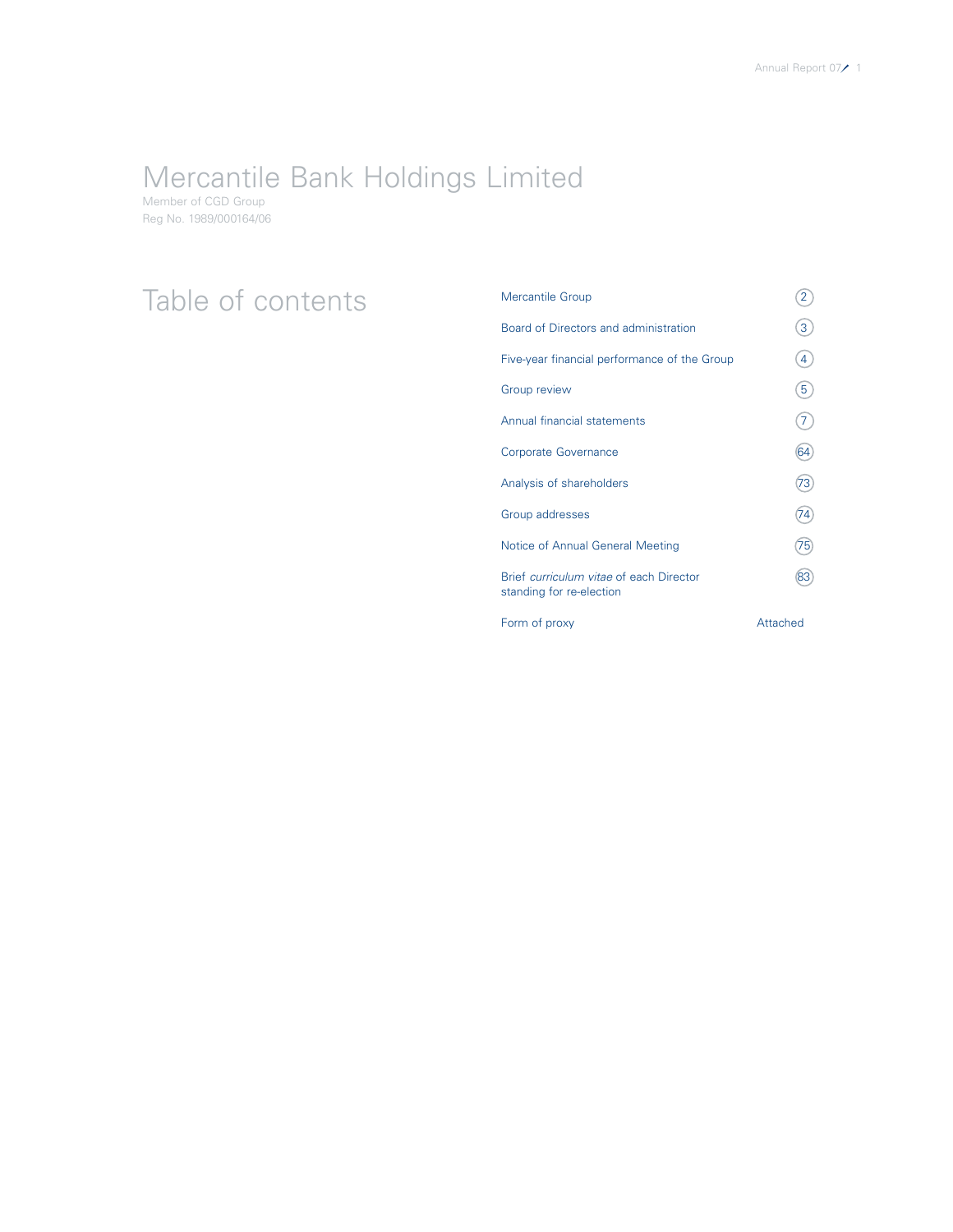## Mercantile Group

## Mercantile Bank Holdings Limited and its subsidiaries ("Mercantile" or "the Group")

Mercantile Bank Holdings Limited ("the Company") is a registered bank controlling company and investment holding company. Its holding company is Caixa Geral de Depósitos S.A. ("CGD"), a company registered in Portugal. Its two principal operating subsidiaries comprise:

Mercantile Bank Limited ("the Bank") provides a full range of international and domestic banking services. It operates in selected retail, commercial, corporate and alliance banking niches to which it offers banking, financial and investment services. It is a wholly-owned subsidiary of Mercantile Bank Holdings Limited.

Mercantile Insurance Brokers (Proprietary) Limited offers life assurance and short-term broking services to the Group and external parties through third party agreements. Its products encompass the full range available in the market including shortterm insurance, pension, health benefits and life assurance. It is a wholly-owned subsidiary of Mercantile Bank Holdings Limited.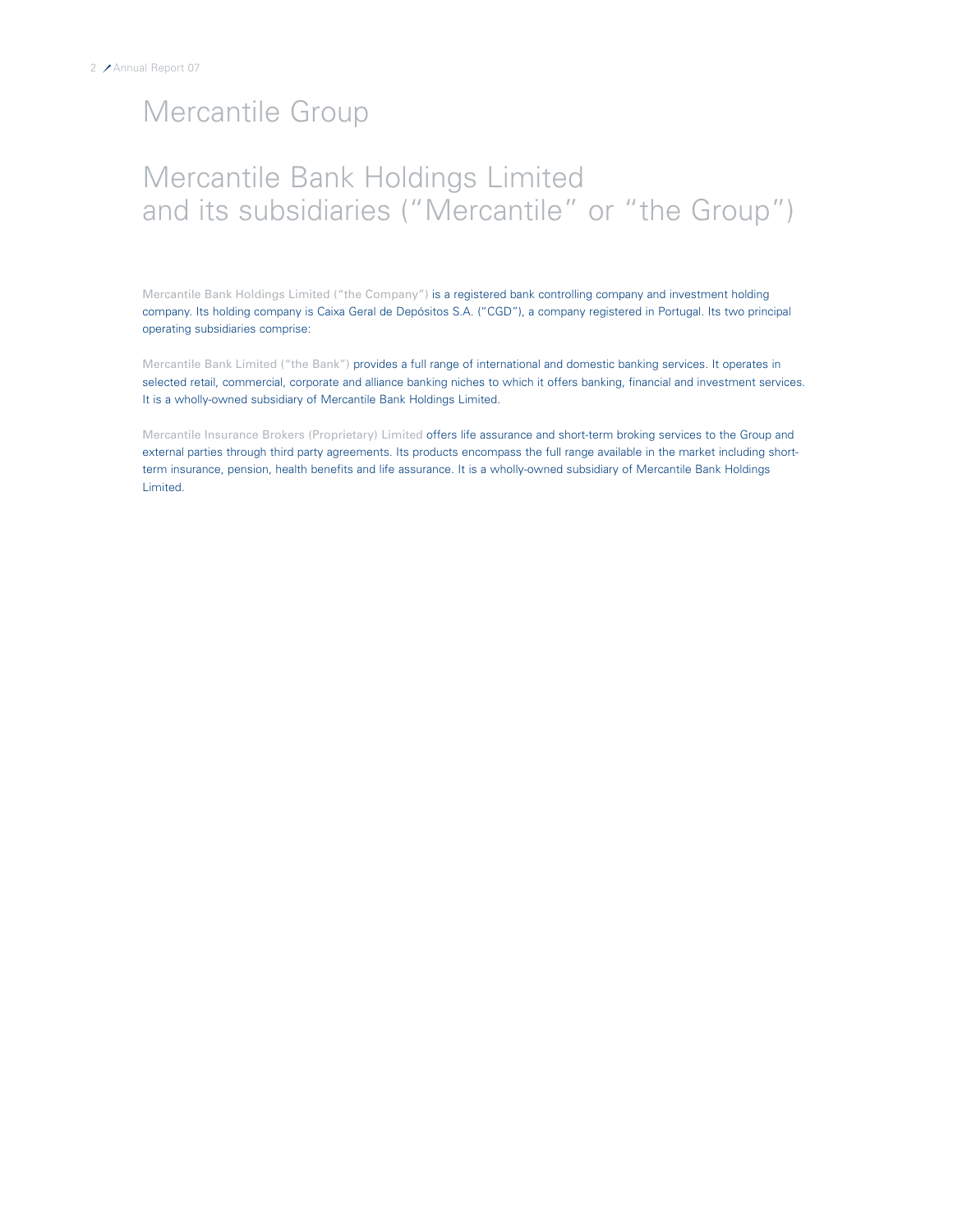## Board of Directors and administration

at 22 February 2008

### Board of Directors

| J A S de Andrade Campos * † (Chairman) |                           |
|----------------------------------------|---------------------------|
| D J Brown #                            | (Chief Executive Officer) |
| G P de Kock t                          |                           |
| L Hyne t                               |                           |
| A T Ikalafeng †                        |                           |
| JPM Lopes *#                           |                           |
| S Rapeti †                             |                           |

#### Administration

#### Group Secretary **Transfer secretaries**

R van Rensburg Computershare Investor Services (Proprietary) Limited 70 Marshall Street Johannesburg 2001 South Africa

#### Postal address

P O Box 61051 Marshalltown 2107 South Africa

#### Registered office **Postal address**

Mercantile Bank Sandton Sandton Sandton Sandton Sandton Sandton Sandton Sandton Sandton Sandton Sandton Sandton Sandton Sandton Sandton Sandton Sandton Sandton Sandton Sandton Sandton Sandton Sandton Sandton Sandton Sandto 142 West Street 2146 Sandown 2196

1st Floor P O Box 782699

\* Portuguese

# Executive

† Independent Non-Executive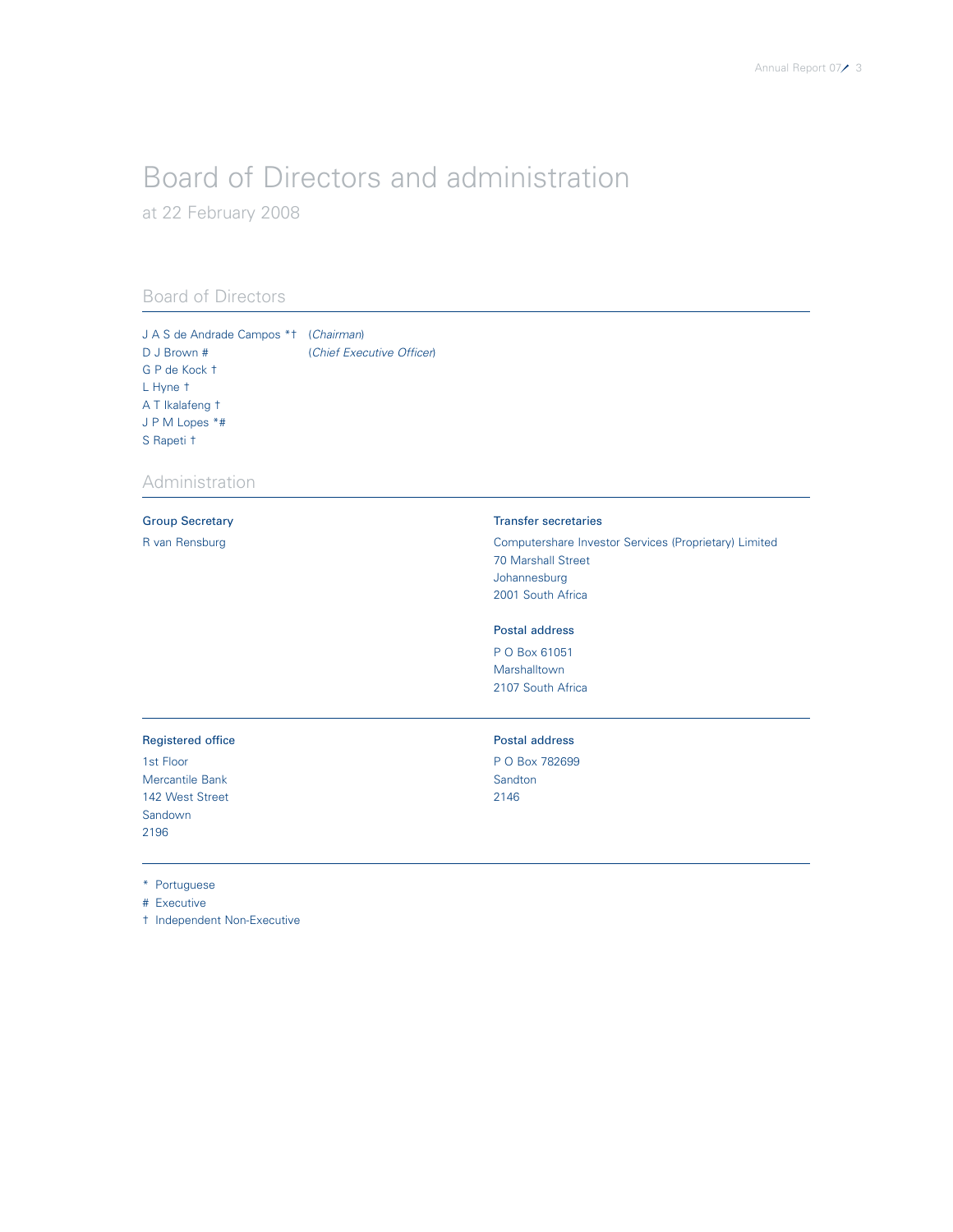## Five-year financial performance of the Group

|                                                                                                   | 2003                 | 2004               | 2005                 | 2006               | 2007               |
|---------------------------------------------------------------------------------------------------|----------------------|--------------------|----------------------|--------------------|--------------------|
| <b>ASSETS</b>                                                                                     | R'000                | R'000              | R'000                | R'000              | R'000              |
| Intangible assets<br>Property and equipment                                                       | 12 711<br>84 651     | 6 801<br>85 028    | 7 0 2 0<br>91 305    | 11 551<br>94 956   | 23 569<br>96 969   |
| Investment properties                                                                             | 800                  | 770                | 350                  |                    |                    |
| <b>Taxation</b>                                                                                   | 3 5 6 7              | 3616               | 3698                 | 29                 |                    |
| Other accounts receivable                                                                         | 82 430               | 33 148             | 14 8 87              | 145 291            | 23 639             |
| Interest in associated company                                                                    | 2 9 5 1              | 3 2 3 6            | 3 3 2 3              | 3 6 2 6            | 4 2 5 1            |
| Other investments<br>Loans and advances                                                           | 3 9 6 5<br>1 178 788 | 3 5 5 6<br>975 611 | 2 3 6 5<br>1 458 677 | 7 209<br>2 066 432 | 228<br>2 8 14 7 43 |
| Derivative financial instruments                                                                  | 7610                 | 90 162             | 36 757               | 31 134             | 43 814             |
| Negotiable securities                                                                             | 273 090              | 370 279            | 379 028              | 405 016            | 275 577            |
| Cash and cash equivalents                                                                         | 574 930              | 1 148 861          | 1 408 972            | 1 683 974          | 1 422 994          |
| <b>Total assets</b>                                                                               | 2 2 2 5 4 9 3        | 2 721 068          | 3 406 382            | 4 4 4 9 2 1 8      | 4705784            |
| <b>EQUITY AND LIABILITIES</b>                                                                     |                      |                    |                      |                    |                    |
| Share capital and share premium                                                                   | 866 865              | 1 208 642          | 1 207 032            | 1 207 046          | 1 207 422          |
| Capital redemption reserve fund                                                                   | 3 7 8 8              | 3788               | 3788                 | 3788               | 3788               |
| Share-based payments reserve                                                                      | L.                   | 123                | 847                  | 3 0 2 5            | 7 0 19             |
| General reserve                                                                                   | 7478                 | 7478               | 7 4 7 8              | 7 4 7 8            | 7 4 7 8            |
| Property revaluation reserve                                                                      | 28 376               | 31 273             | 36 476               | 45 588             | 53 705             |
| Available-for-sale reserve<br>General credit-risk reserve                                         | (742)<br>31 212      | (955)<br>31 668    | (76)<br>10 835       | 5 2 1 6<br>13 954  | (48)<br>19 403     |
| <b>Accumulated loss</b>                                                                           | (773078)             | (781078)           | (716 201)            | (618677)           | (458853)           |
| Shareholders' equity                                                                              | 163 899              | 500 939            | 550 179              | 667 418            | 839 914            |
| Long-term liabilities                                                                             | 5 2 8 7              |                    |                      |                    |                    |
| <b>Deposits</b>                                                                                   | 1 946 752            | 2 112 569          | 2 636 547            | 3 539 147          | 3 768 183          |
| Derivative financial instruments                                                                  | 32 115               | 35 210             | 38 531               | 29 189             | 15 356             |
| Provisions                                                                                        | 36 066               | 39 168             | 31 647               | 38 994             | 42 435             |
| Other accounts payable                                                                            | 40 437               | 33 138             | 149 478              | 174 435            | 39 780             |
| <b>Taxation</b>                                                                                   | 937                  | 44                 | $\equiv$             | 35                 | 116                |
| <b>Total equity and liabilities</b>                                                               | 2 2 2 5 4 9 3        | 2 721 068          | 3 406 382            | 4 449 218          | 4705784            |
| Contingent liabilities and commitments                                                            | 463 690              | 191 774            | 309 270              | 560 830            | 642 454            |
| Profit/(Loss) after taxation                                                                      | (5888)               | $(213 016)^*$      | 66 996               | 100 643            | 165 273            |
| Headline earnings/(loss)                                                                          | (56 471)             | (213756)           | 68 025               | 100 643            | 159 684            |
| Earnings/(Loss) per ordinary share (cents)<br>Headline earnings/(loss) per ordinary share (cents) | (6.9)<br>(6.6)       | (11.6)<br>(11.7)   | 1.71<br>1.73         | 2.56<br>2.56       | 4.21<br>4.07       |
| <b>KEY RATIOS</b>                                                                                 |                      |                    |                      |                    |                    |
| (Comparatives for 2003 and 2004 are not shown                                                     |                      |                    |                      |                    |                    |
| due to losses incurred in those years)                                                            |                      |                    |                      |                    |                    |
| Return on average equity (%)                                                                      |                      |                    | 12.7                 | 16.5               | 21.9               |
| Return on average assets (%)                                                                      |                      |                    | 2.2                  | 2.6                | 3.6                |
| Cost to income (%)                                                                                |                      |                    | 91.0                 | 71.7               | 59.4               |
| Net asset value per share (cents)                                                                 |                      |                    | 14.0                 | 17.0               | 21.4               |

\* In the reporting period December 2002 profit after taxation included a decrease in credit impairments of R265 million due to guarantees received from CGD. In the reporting year December 2004 these guarantees were cancelled resulting in the raising of credit impairments of R173 million. Excluding these transactions related to the CGD guarantees, the loss after taxation would have been R40 million in December 2004.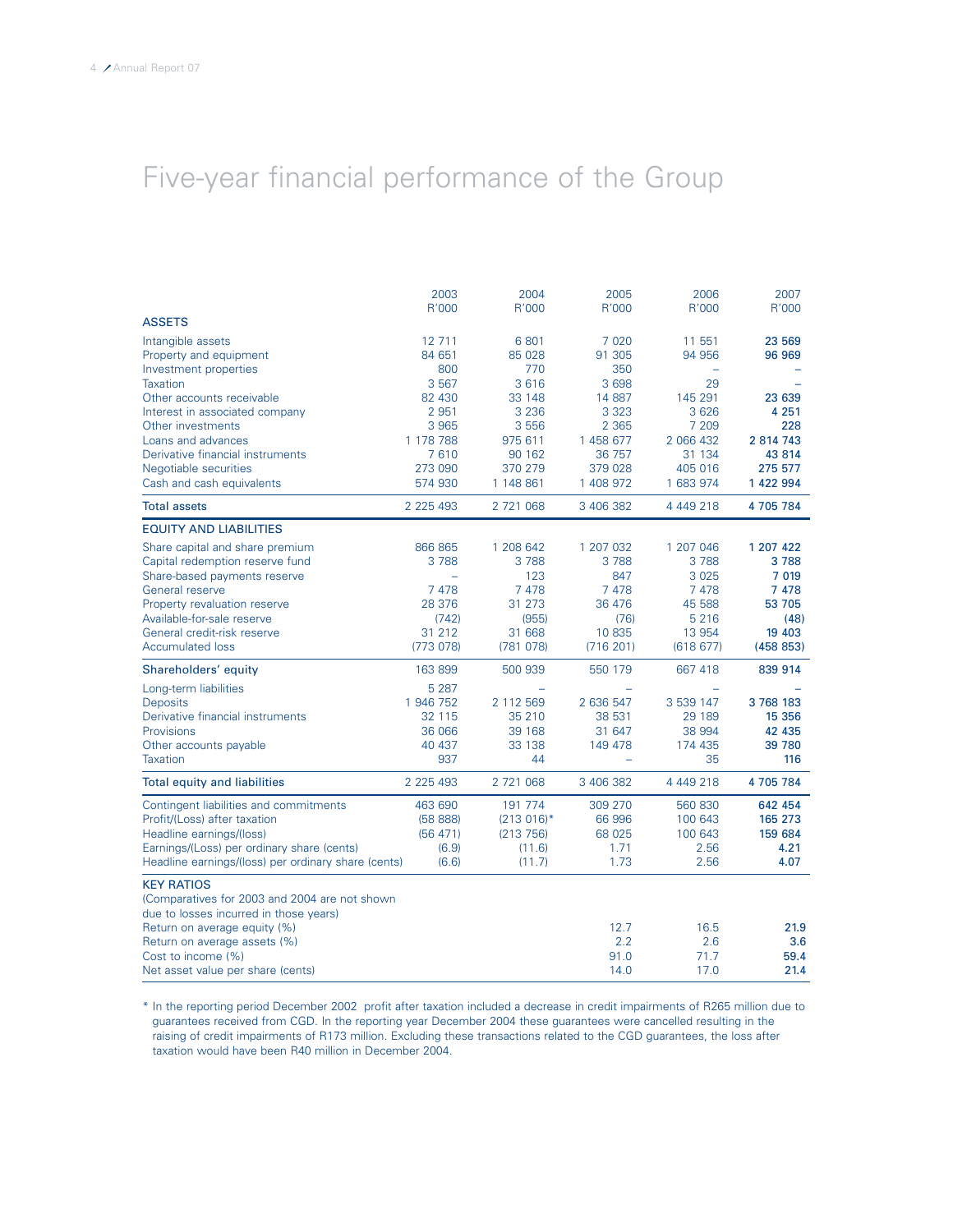### Group review

CGD, which is wholly owned by the Portuguese state, remains the Group's holding company with a shareholding of 91.75%.

CGD is ranked as the world's 114th largest banking institution by assets in a current issue of "The Banker's Almanac". Its short and long-term financial liability ratings were confirmed by the three leading international rating agencies – Fitch Ratings, Moody's and Standard & Poor's as follows:

|                                               | Short<br>term  | Long<br>term | Date                           |
|-----------------------------------------------|----------------|--------------|--------------------------------|
| <b>Fitch Ratings</b><br>Moody's<br>Standard & | $F1+$<br>$P-1$ | $AA-$<br>Aa1 | September 2007<br>October 2007 |
| Poor's                                        | $A-1$          | $A+$         | September 2007                 |

Moody's Investors Service, in their first time rating of the Bank, assigned the following national scale issuer ratings to the Bank in February 2008:

Short term P-1.za Long term A2.za

#### Business focus

The Group's strategy remains unchanged, namely:

- to grow enterprise banking business by offering products and services to small and mid-sized businesses across the South African spectrum whilst retaining a key segment focus on Portuguese customers; and
- to grow existing and seek out new opportunities in the alliance banking arena, primarily in the areas of card and payment products.

#### Financial review

The Group has again recorded a strong growth in profit after taxation, which increased by 64.2% for the 2007 financial year compared to the 2006 financial year. Headline earnings per share increased by 59.0%. These increases are largely attributable to:

- an increase in net interest income (after credit losses) of 24.9% as a result of higher capital due to profit retention, the higher interest rate environment and growth in lending of 36.2%;
- growth in recurring non-interest income of 19.2% from core business activities with strong contributions from card and treasury; and
- non-recurring income of R15 million pertaining to legacy business.

Costs increased year on year by 8.8% of which 5.0% relates directly to costs incurred in generating increased fee income. Efficiency continues to improve with the overall cost to income ratio reducing from 71.7% in December 2006 to the current ratio of 59.4%.

Return on average equity ("ROE") improved to 21.9% (December 2006: 16.5%) whilst return on average assets ("ROA") was at 3.6% (December 2006: 2.6%). These performance ratios benefited from the non-recurring income mentioned above – adjusting for this non-recurring income, the ratios would be cost to income 61.7%, ROE 19.9% and ROA 3.3%, all of which still reflect significant improvements since December 2006.

Total balance sheet growth was constrained due to fluctuations in wholesale treasury activities, which reflected a decrease in wholesale deposits as at December 2007 of approximately R300 million compared to the end of December 2006.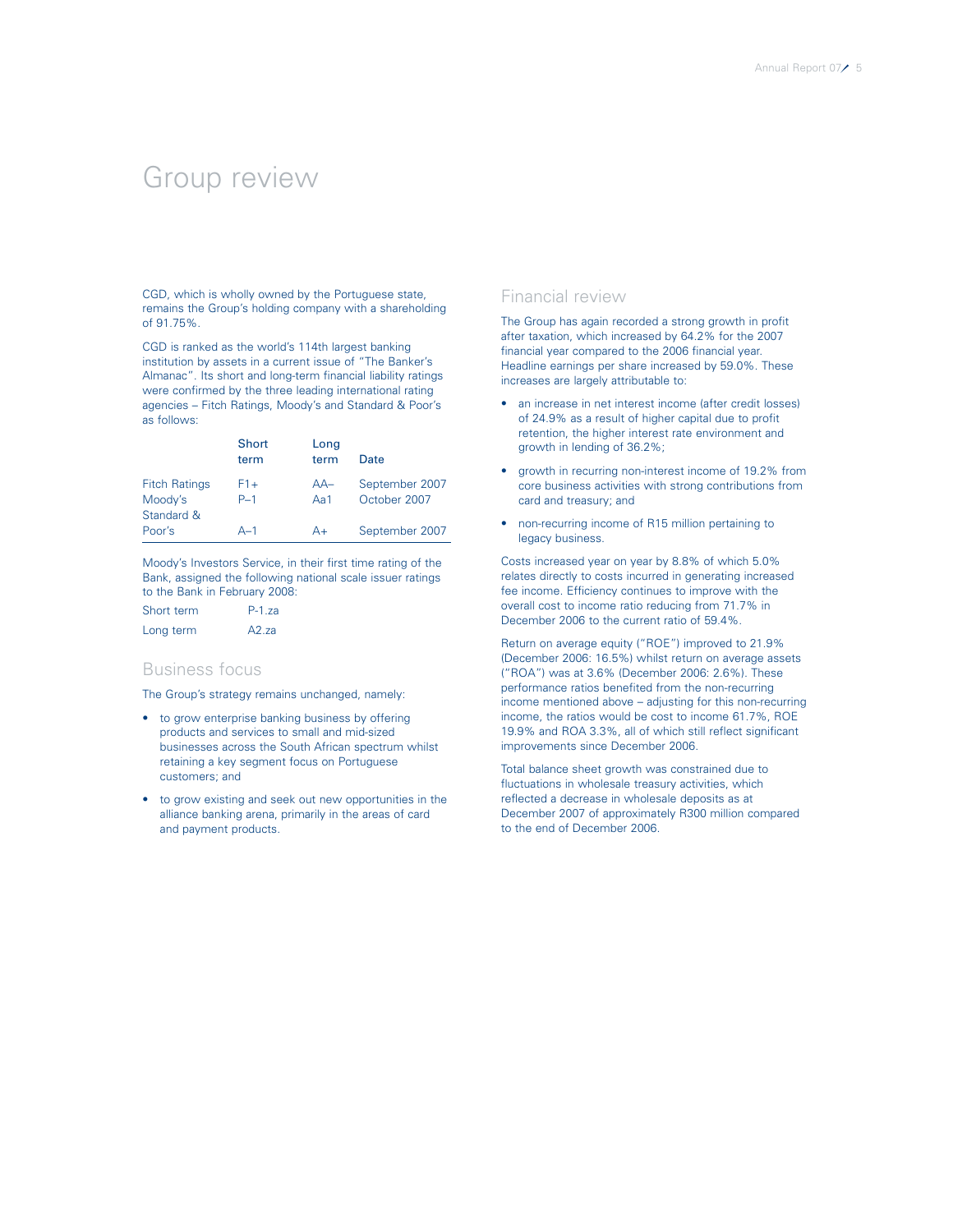### Group review (continued)

#### **Directorate**

Manuel Figueira, a CGD secondee, resigned from the Board effective 28 February 2007 in order to return to Portugal.

Magid Osman, a non-executive Director, resigned with effect from 21 November 2007. This followed his resignation as the Chairman of BCI Fomento, a bank in Mozambique, which is also a subsidiary of CGD.

We thank the Board of Directors ("the Board") for their valuable contribution and support during the year.

### Financial Sector Charter

The Group remains fully committed to achieving the targets (as applicable to the Group's strategy) set out in the charter and plans are in place to deliver on these targets. Good progress has been made in this respect in the key areas of procurement, financing of black businesses and the diversity of the Group's Board. Employment equity targets remain a challenge and the Group is behind in terms of achieving these targets. In the area of empowerment at shareholder level, CGD continue to explore opportunities in this regard.

#### New banking system

The Board has approved a project involving both the replacement of our core retail banking systems and the enhancement/upgrade of our current systems architecture at an estimated cost of circa R130 million, which includes expenditure on hardware at an estimated level of approximately R19 million. The balance of the expenditure will largely consist of software, development and implementation costs. Costs incurred to date on this project amount to R19 million. The increase in estimated cost since December 2006 is mainly due to an expanded scope in terms of upgrading/enhancing the current systems architecture of the Bank. The cost estimates remain preliminary calculations and could change once the implementation planning together with the various contract negotiations have been finalised. These negotiations will include payment terms but it is anticipated that the project will be funded from cash resources over the period of the project against agreed deliverables.

The *pro forma* effect of the transaction on the tangible net asset value per share of the Group, based on the above cost estimates, is expected to be a decrease of approximately three cents.

The rationale for this project is based on creating a new systems platform to support the growth of the Group in line with our strategic objectives – the project will result in a more flexible and integrated systems environment enhancing our risk management and controls whilst providing us with greater capacity to compete in the market in the areas of product and service. No profits can be directly attributed to this project but the project drivers outlined above are expected to provide a positive benefit to the Group over time. The project is expected to be completed by the third quarter of 2009.

#### **Outlook**

Whilst the prevailing tighter monetary conditions are impacting on the rate of credit growth in the market, the improvement in the Group's core performance is expected to continue.

We thank all our staff for their commitment and dedication during the year under review and to our clients and shareholders we convey our appreciation for your trust and support. We also thank the South African Reserve Bank and our professional advisors for their sound guidance.

flusurfu

J A S de Andrade Campos D J Brown Chairman Chief Executive Officer

22 February 2008 22 February 2008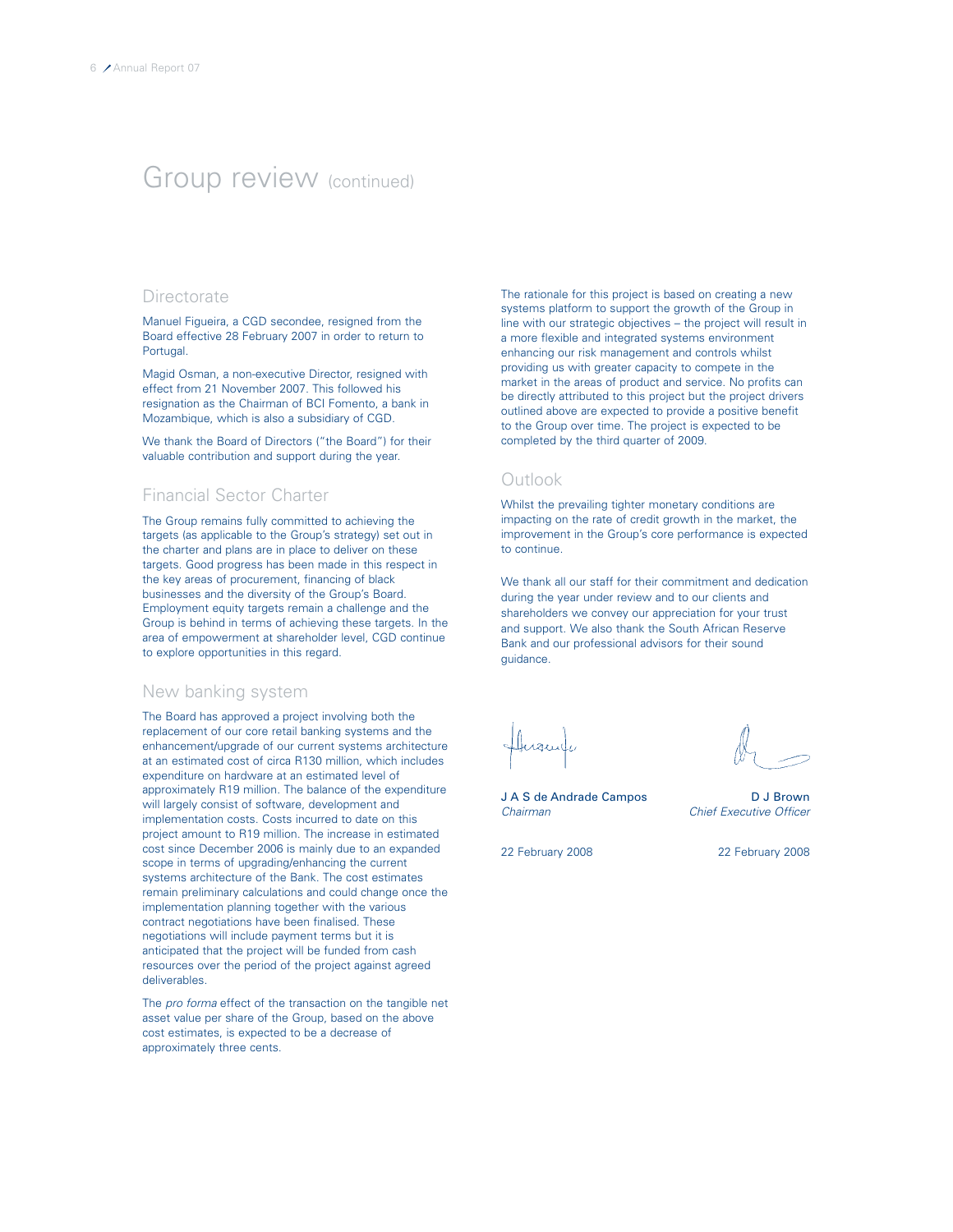## Annual financial statements

## Contents

| Directors' responsibility              | 8  |
|----------------------------------------|----|
| Certificate from the Company Secretary | 8  |
| Independent auditor's report           | 9  |
| Directors' report                      | 10 |
| <b>Accounting policies</b>             | 12 |
| <b>Balance sheets</b>                  | 20 |
| Income statements                      | 21 |
| Statements of changes in equity        |    |
| Cash flow statements                   | 24 |
| Notes to the financial statements      | 25 |
| Risk management and control            |    |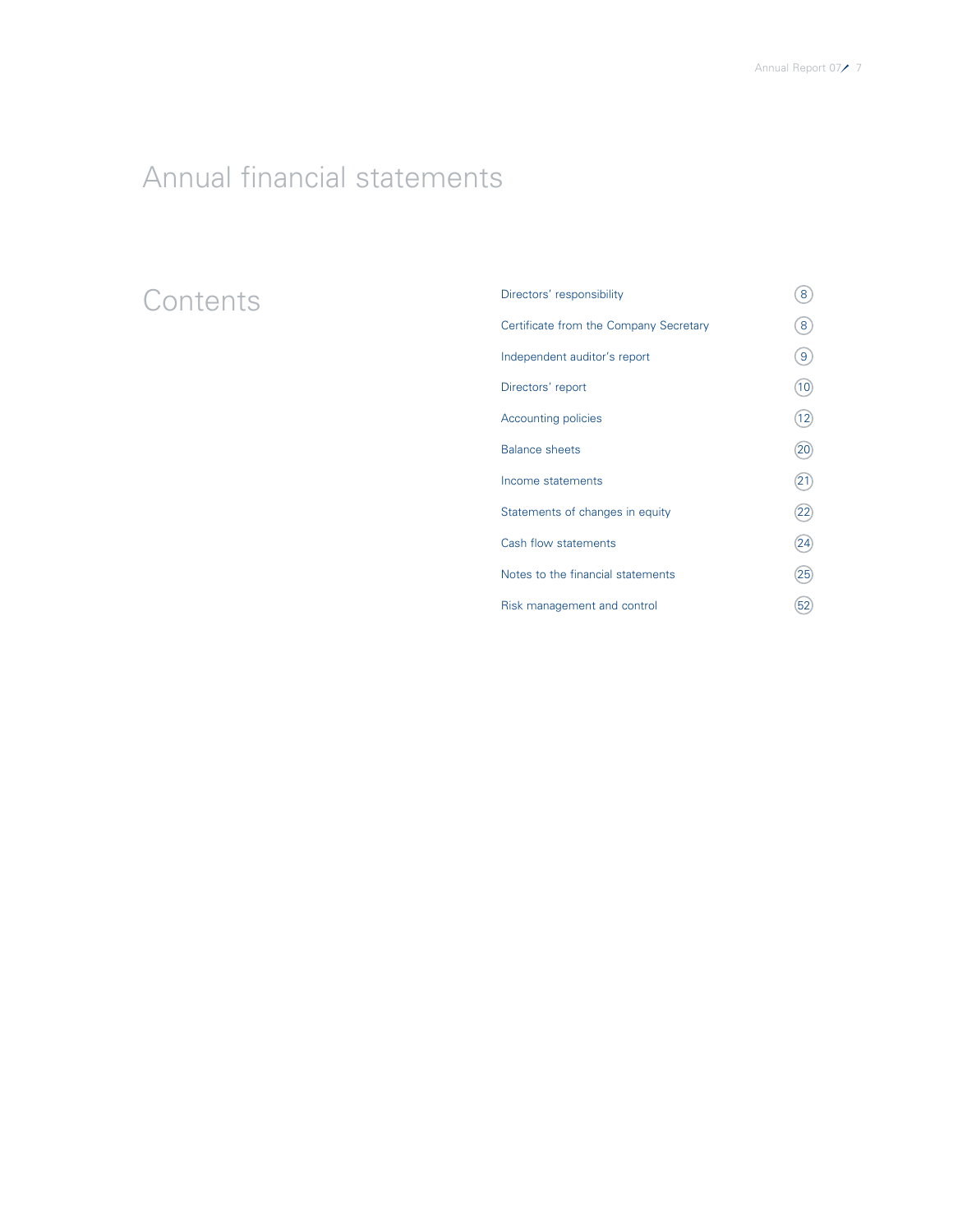### Directors' responsibility

In terms of the Companies Act of South Africa, the Directors are required to maintain adequate accounting records and to prepare annual financial statements that fairly present the financial position at year-end and the results and cash flows for the year of the Company and the Group.

To enable the Board to discharge its responsibilities, management has developed and continues to maintain a system of internal controls. The Board has ultimate responsibility for this system of internal controls and reviews the effectiveness of its operations, primarily through the Group Audit Committee and other risk monitoring committees and functions.

The internal controls include risk-based systems of accounting and administrative controls designed to provide reasonable, but not absolute, assurance that assets are safeguarded and that transactions are executed and recorded in accordance with sound business practices and the Group's written policies and procedures. These controls are implemented by trained and skilled staff, with clearly defined lines of accountability and appropriate segregation of duties. The controls are monitored by management and include a budgeting and reporting system operating within strict deadlines and an appropriate control framework. As part of the system of internal controls the Group's internal audit function conducts inspections, financial and specific audits and co-ordinates audit coverage with the external auditors.

The external auditors are responsible for reporting on the Company and Group annual financial statements.

The Company and Group annual financial statements are prepared in accordance with International Financial Reporting Standards and incorporate responsible disclosures in line with the accounting policies of the Group. The Company and Group annual financial statements are based on appropriate accounting policies consistently applied except as otherwise stated and supported by reasonable and prudent judgements and estimates. The Board believes that the Group will be a going concern in the year ahead. For this reason they continue to adopt the going concern basis in preparing the annual financial statements.

These annual financial statements, set out on pages 10 to 63, have been approved by the Board of Mercantile Bank Holdings Limited and are signed on their behalf by:

Huguela

J A S de Andrade Campos D J Brown Chairman Chief Executive Officer

22 February 2008 22 February 2008

### Certificate from the Company Secretary

In terms of section 268G(d) of the Companies Act, No. 61 of 1973, as amended ("the Act"), I certify that, to the best of my knowledge and belief, the Company has lodged with the Registrar of Companies for the financial year ended 31 December 2007 all such returns as are required of a public company in terms of the Act, and that all such returns are true, correct and up-to-date.

R van Rensburg Company Secretary

22 February 2008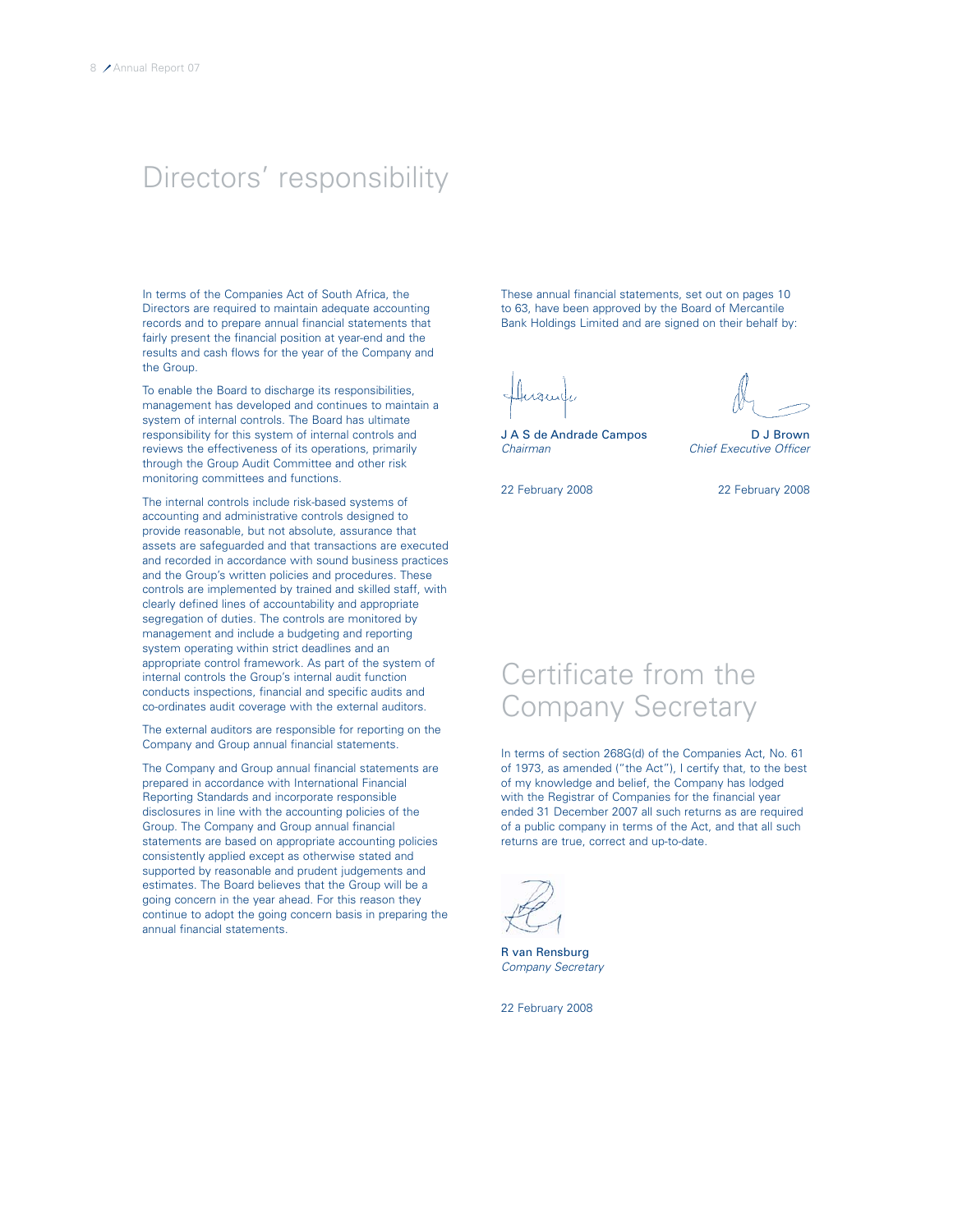## Independent auditor's report

to the members of Mercanntile Bank Holdings Limited

#### Report on the financial statements

We have audited the Company and Group annual financial statements, which comprise the Directors' report, the balance sheet and the consolidated balance sheet as at 31 December 2007, the income statement and the consolidated income statement, the statement of changes in equity and the consolidated statement of changes in equity and the cash flow statement and the consolidated cash flow statement for the year then ended, a summary of significant accounting policies and other explanatory notes as set out on pages 10 to 63.

#### Directors' responsibility for the financial statements

The Company's Directors are responsible for the preparation and fair presentation of these financial statements in accordance with International Financial Reporting Standards, and in the manner required by the Companies Act of South Africa. This responsibility includes: designing, implementing and maintaining internal control relevant to the preparation and fair presentation of financial statements that are free from material misstatement, whether due to fraud or error; selecting and applying appropriate accounting policies; and making accounting estimates that are reasonable in the circumstances.

### Auditors' responsibility

Our responsibility is to express an opinion on these financial statements based on our audit. We conducted our audit in accordance with International Standards on Auditing. Those standards require that we comply with ethical requirements and plan and perform the audit to obtain reasonable assurance whether the financial statements are free from material misstatement.

An audit involves performing procedures to obtain audit evidence about amounts and disclosures in the financial statements. The procedures selected depend on the auditors' judgement, including the assessment of the risks of material misstatement of the financial statements, whether due to fraud or error. In making those risk assessments, the auditor considers internal control

relevant to the entity's preparation and fair presentation of the financial statements in order to design audit procedures that are appropriate in the circumstances, but not for the purpose of expressing an opinion on the effectiveness of the entity's internal control. An audit also includes evaluating the appropriateness of accounting policies used and the reasonableness of accounting estimates made by the Directors, as well as evaluating the overall financial statement presentation. We believe that the audit evidence we have obtained is sufficient and appropriate to provide a basis for our audit opinion.

#### Opinion

In our opinion, the financial statements present fairly, in all material respects, the financial position of the Company and the Group as at 31 December 2007, and of their financial performance and their cash flows for the year then ended in accordance with International Financial Reporting Standards, and in the manner required by the Companies Act of South Africa.

Defaite + Tarele.

Per **Riaan Eksteen** Partner

22 February 2008

Building 8, Deloitte Place, The Woodlands, Woodmead Drive, Sandton, 2196

#### National Executive:

GG Gelink Chief Executive, AE Swiegers Chief Operating Officer, GM Pinnock Audit, DL Kennedy Tax, L Geeringh Consulting, L Bam Strategy, CR Beukman Finance, TJ Brown Clients & Markets, NT Mtoba Chairman of the Board, J Rhynes Deputy Chairman of the Board

A full list of partners and directors is available on request

Empowerdex rating: AA (Level 3 B-BBEE Contributor)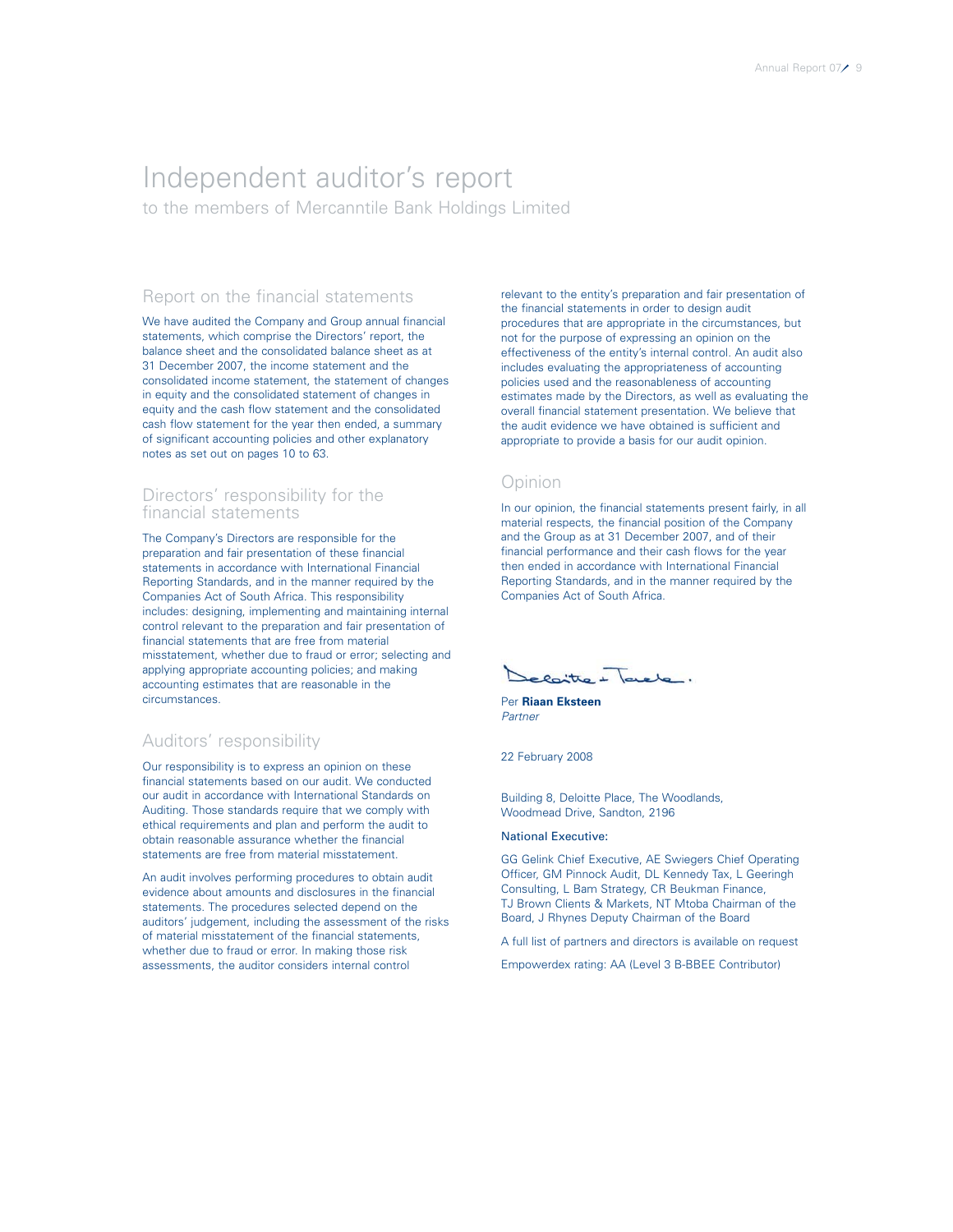### Directors' report for the year ended 31 December 2007

The Directors have pleasure in presenting their report, which forms part of the audited annual financial statements of the Company and the Group for the year ended 31 December 2007.

#### 1. Nature of business

The Company is a registered bank controlling company and investment holding company incorporated in the Republic of South Africa. Through its subsidiaries, the Company is involved in the full spectrum of domestic and international banking and financial services to the retail, commercial, corporate and alliance banking niche markets.

#### 2. Holding company

The majority shareholder of the Company (91.75%) is CGD, a company registered in Portugal.

#### 3. Financial results

An overview of the financial results is set out in the Group Review commencing on page 5 of the Annual Report. Details of the Company and Group financial results are set out on pages 12 to 63 and in the opinion of the Directors require no further comment.

#### 4. Share capital

There were no changes to the authorised and issued share capital of the Company during the year (2006: nil).

The authorised and issued share capital of the Company and Group is detailed in note 14 to the annual financial statements.

#### 5. Directors, Company Secretary and registered addresses

The Directors of the Company during the year were as follows:

J A S de Andrade Campos\*† (Chairman) D J Brown # (Chief Executive Officer) G P de Kock † M J M Figueira \*# (resigned effective 28 February 2007) L Hyne † A T Ikalafeng † J P M Lopes \*# A M Osman ^+ (resigned effective 21 November 2007) S Rapeti †

The Directors of the Company as at 22 February 2008 are shown on page 3.

The Company Secretary is R van Rensburg and the registered addresses of the Company are:

| Postal:        | Head office:           |
|----------------|------------------------|
| P O Box 782699 | 1st Floor              |
| <b>SANDTON</b> | <b>Mercantile Bank</b> |
| 2146           | 142 West Street        |
|                | <b>SANDOWN</b>         |
|                | 2196                   |

\* Portuguese, ^ Mozambican, # Executive,

+ Non-Executive, † Independent Non-Executive

#### 6. Dividends

No dividend was declared during the year under review (2006: nil).

#### 7. Subsidiary companies and companies not consolidated

All subsidiary companies are incorporated in South Africa. A register containing details of all non-trading companies is available for inspection at the registered office of the Company.

Aggregate income after taxation earned by subsidiaries amounted to R169.3 million (2006: R105.1 million) and aggregate losses amounted to R3.2 million (2006: R3.5 million).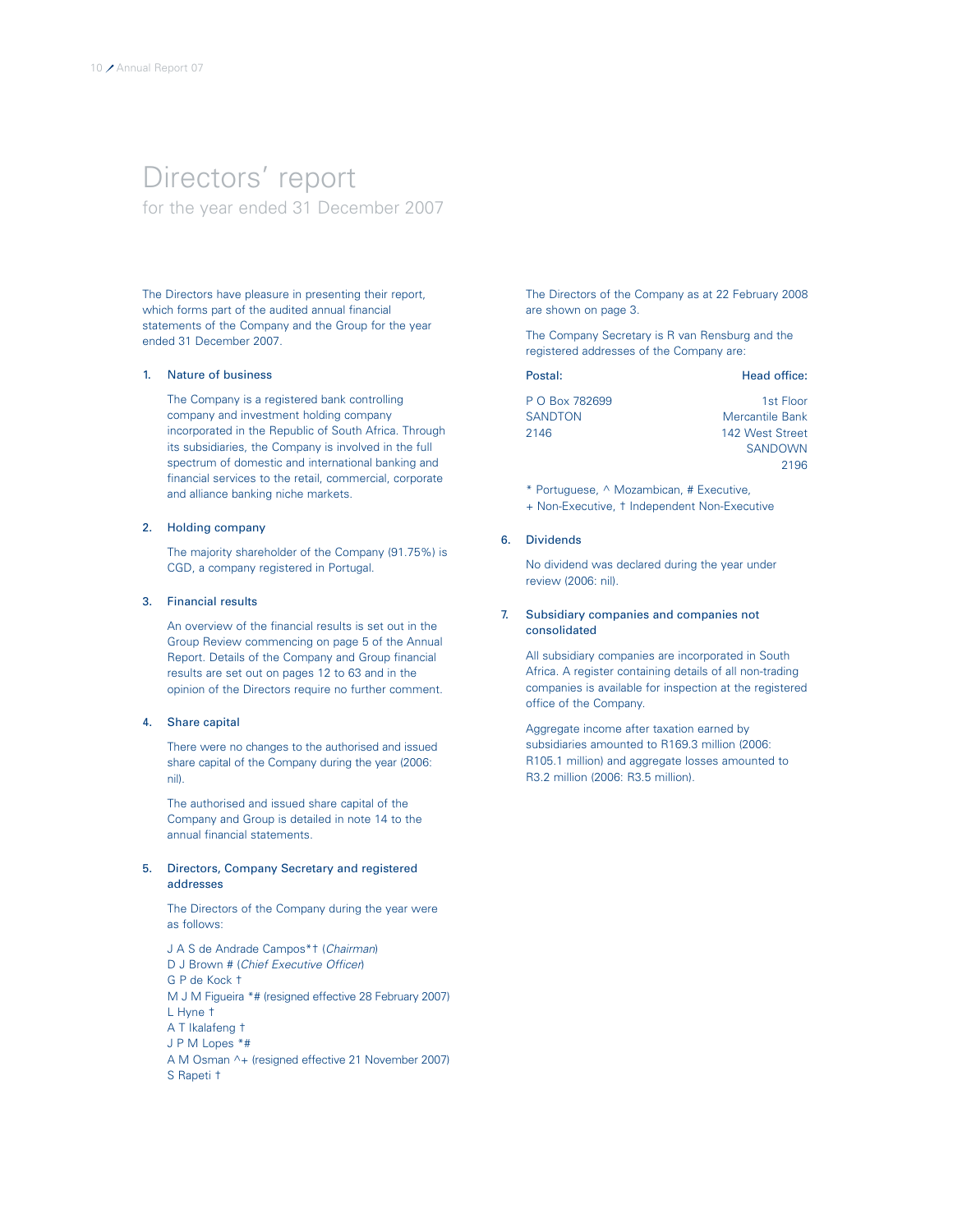## Directors' report

for the year ended 31 December 2007 (continued)

#### 7. Subsidiary companies and companies not consolidated (continued)

The principal consolidated subsidiary companies are as follows:

|                                    | <b>Issued</b> |                  |                       |         |                |        | Owing to     |
|------------------------------------|---------------|------------------|-----------------------|---------|----------------|--------|--------------|
|                                    | share         | <b>Effective</b> | Nature of             |         | Shares at cost |        | subsidiaries |
| Company name                       | capital       | holding          | business <sup>1</sup> | 2007    | 2006           | 2007   | 2006         |
|                                    | R'000         | $\%$             |                       | R'000   | R'000          | R'000  | R'000        |
| <b>LSM (Troyeville) Properties</b> |               |                  |                       |         |                |        |              |
| (Pty) Limited                      |               | 100              |                       | 140     | 140            |        |              |
| Mercantile Bank Limited            | 124 969       | 100              | $2^{\circ}$           | 1485448 | 1 485 448      | (9825) | (12901)      |
| Mercantile Insurance Brokers       |               |                  |                       |         |                |        |              |
| (Pty) Limited                      | 250           | 100              | 3                     | 294     | 294            |        |              |
| <b>Mercantile Nominees</b>         |               |                  |                       |         |                |        |              |
| (Pty) Limited                      |               | 100              | 4                     |         |                |        |              |
| Mercantile Registrars Limited      | 100           | 100              | 5                     |         |                |        |              |
| Portion 2 of Lot 8 Sandown         |               |                  |                       |         |                |        |              |
| (Pty) Limited                      |               | 100              |                       | 8832    | 8832           |        |              |
|                                    |               |                  |                       |         |                | (9825) | (12901)      |
|                                    |               |                  |                       |         |                |        |              |

#### Notes:

- ^ Nature of business
- 1. Property holding
- 2. Banking
- 3. Insurance brokers
- 4. Nominee company
- 5. Investment company

Mercantile Matrix Finance (Pty) Limited and Mercantile E-Bureau (Pty) Limited have not been consolidated into the Group's results, the impact being insignificant.

#### 8. Going concern

The Company and Group annual financial statements have been prepared on the going concern basis.

#### 9. Special resolutions

A special resolution was approved by shareholders at the Annual General Meeting held on 24 May 2007 and registered on 30 May 2007 which related to changes to the articles of association of the Company. These changes related to:

- alignment of certain provisions to the Banks Act, JSE Limited Listings requirements and other Corporate Governance practices;
- allowing Directors who reach the age of 70 not to vacate his/her office subject to the Board approving such; and
- allowing for meetings to be held by teleconference or electronic means.

#### 10. Post balance sheet events

No material events have occurred between the accounting date and the date of this report.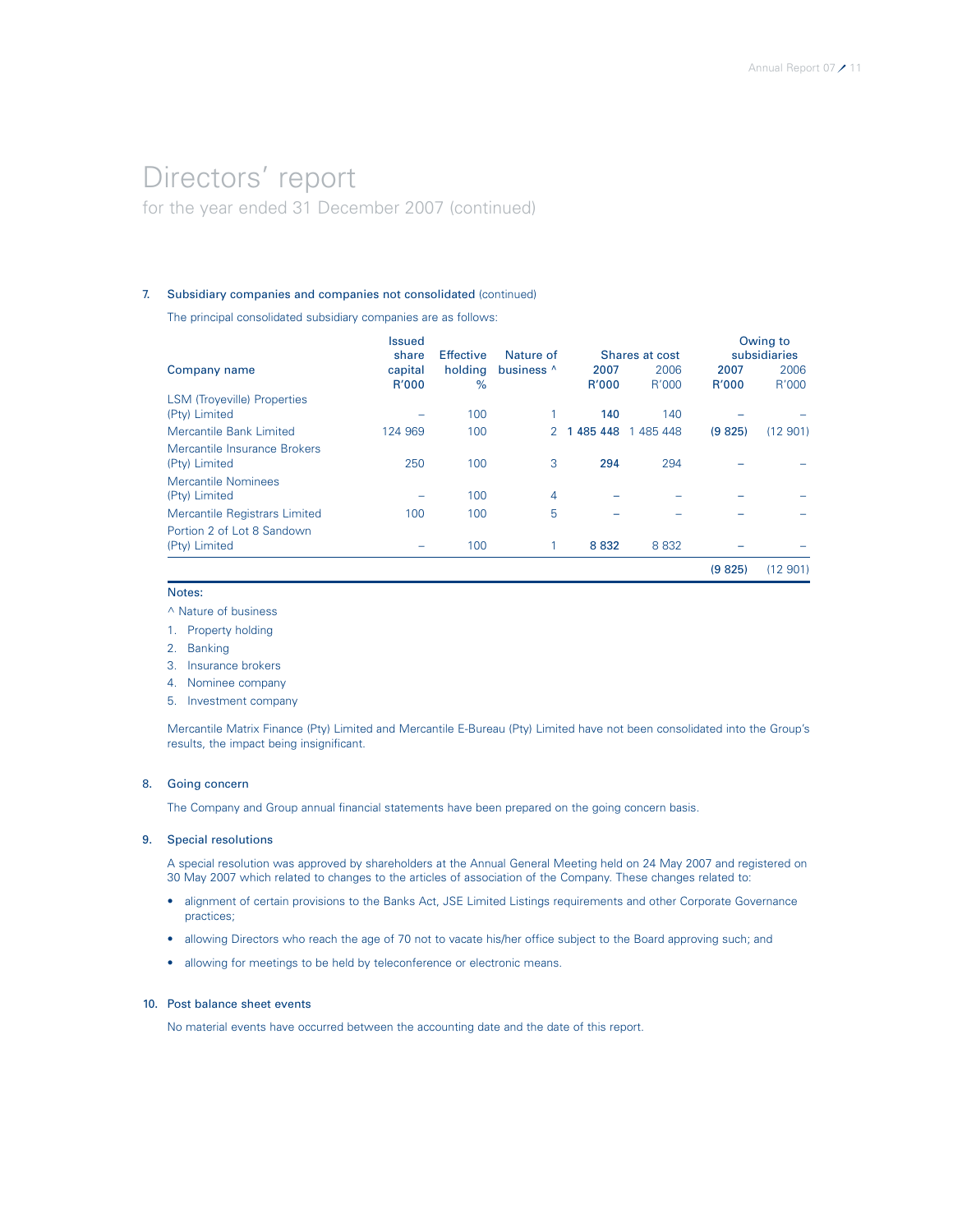### Accounting policies for the year ended 31 December 2007

The principal accounting policies adopted in the preparation of these annual financial statements are set out below:

#### 1. Basis of presentation

The Company and Group annual financial statements have been prepared in accordance with International Financial Reporting Standards and Interpretations ("IFRS") issued by the International Accounting Standards Board, using the historical cost convention as modified by the revaluation of certain financial assets, liabilities and properties.

#### 2. Group accounts

Subsidiaries are all entities (including special purpose entities) over which the Group has the power to govern the financial and operating policies generally accompanying a shareholding of more than one half of the voting rights. The existence and effect of potential voting rights that are currently exercisable or convertible are considered when assessing whether the Group controls another entity. Subsidiaries are fully consolidated from the date on which control is transferred to the Group. They are de-consolidated from the date that control ceases.

Inter-company transactions, balances and unrealised gains on transactions between Group companies are eliminated. Unrealised losses are also eliminated unless the transaction provides evidence of impairment of the asset transferred. Accounting policies of subsidiaries have been changed where necessary to ensure consistency with the policies adopted by the Group.

#### 3. Recognition of assets and liabilities

#### 3.1 Assets

The Group recognises assets when it obtains control of a resource as a result of past events and from which future economic benefits are expected to flow to the Group.

#### 3.2 Liabilities

The Group recognises liabilities when it has a present obligation as a result of past events and it is probable that an outflow of resources embodying economic benefits will be required to settle the obligation.

#### 3.3 Contingent liabilities

The Group discloses a contingent liability where it has a possible obligation as a result of past events, the existence of which will be

confirmed only by the occurrence or nonoccurrence of one or more uncertain future events not wholly within the control of the Group, or it is possible that an outflow of resources will be required to settle the obligation, or the amount of the obligation cannot be measured with sufficient reliability.

#### 4. Financial instruments

Financial assets and financial liabilities are recognised on the Group's balance sheet when the Group has become a party to the contractual provisions of that instrument. Regular way purchases or sales of financial assets are recognised using settlement date accounting. Initial recognition is at cost, including transaction costs.

The Group derecognises a financial asset when:

- the contractual rights to the cash flows arising from the financial assets have expired or been forfeited by the Group; or
- it transfers the financial asset including substantially all the risks and rewards of ownership of the asset; or
- it transfers the financial asset, neither retaining nor transferring substantially all the risks and rewards of ownership of the asset, but no longer retains control of the asset.

A financial liability is derecognised when and only when the liability is extinguished, that is, when the obligation specified in the contract is discharged, cancelled or has expired.

The difference between the carrying amount of a financial liability (or part thereof) extinguished or transferred to another party and consideration paid, including any non-cash assets transferred or liabilities assumed, is recognised in income.

#### 4.1 Derivative financial instruments

Derivative financial assets and liabilities are classified as held-for-trading.

The Group uses the following derivative financial instruments to reduce its underlying financial risks:

- forward exchange contracts;
- foreign currency swaps; and
- interest rate swaps.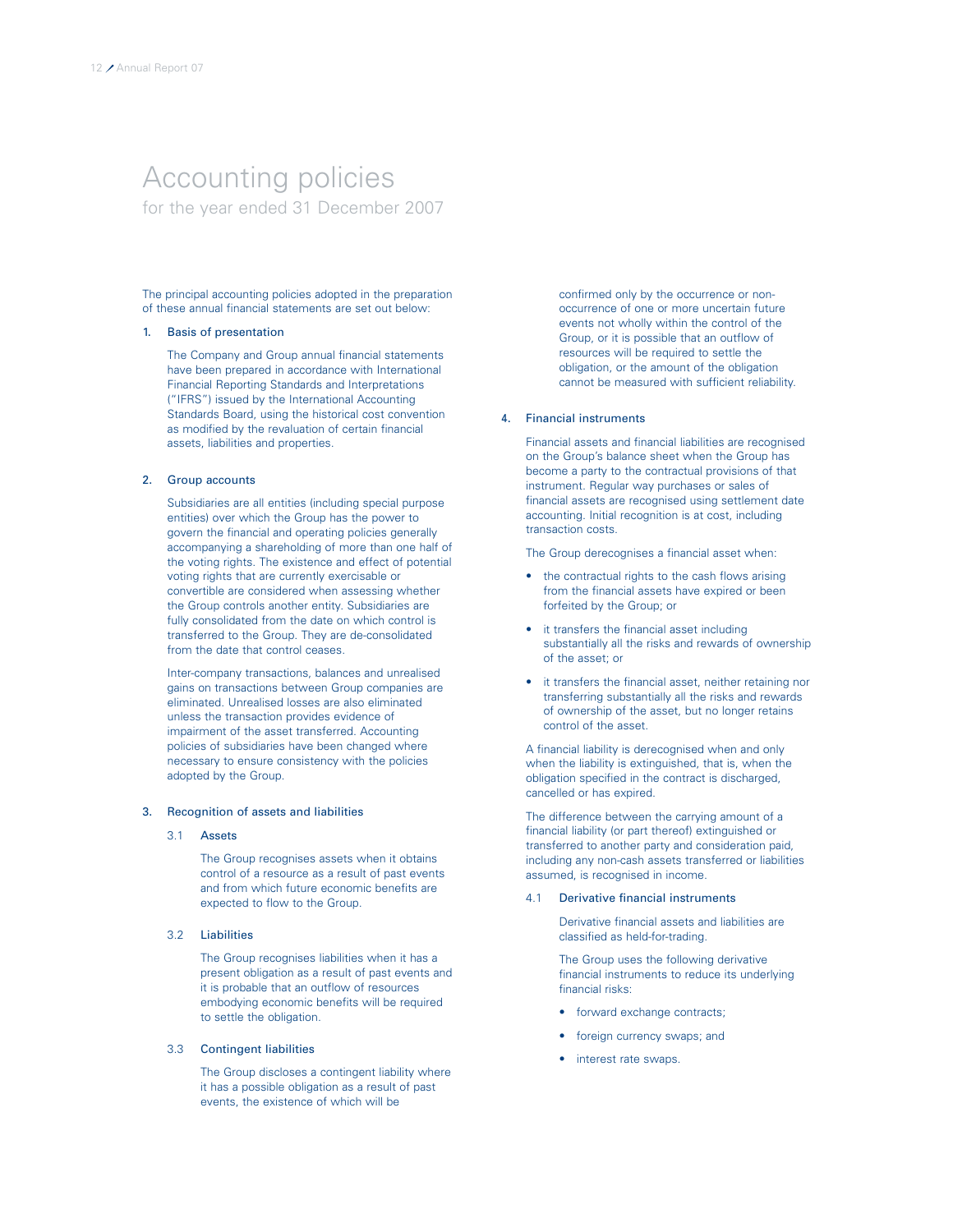for the year ended 31 December 2007 (continued)

#### 4. Financial instruments (continued)

4.1 Derivative financial instruments (continued)

Derivative financial instruments ("derivatives") are not entered into for trading or speculative purposes. All derivatives are recognised on the balance sheet. Derivative financial instruments are initially recorded at cost and are remeasured to fair value at each subsequent reporting date. Changes in the fair value of derivatives are recognised in income.

Embedded derivatives are separated from the host contract and accounted for as a separate derivative when:

- the embedded derivative's economic characteristics and risks are not closely related to those of the host contract;
- a separate instrument with the same terms as the embedded derivative would meet the definition of a derivative; and
- the combined instrument is not measured at fair value with changes in fair value reported in income.

A derivative's notional principal reflects the value of the Group's investment in derivative financial instruments and represents the amount to which a rate or price is applied to calculate the exchange of cash flows.

#### 4.2 Financial assets

The Group's principal financial assets are cash and cash equivalents, loans and advances, investments, and other accounts receivable.

#### Financial assets at fair value through profit and loss

Where the Group acquires loans and receivables with fixed interest rates, corporate bonds and derivatives that are not effective hedging instruments, these financial assets are classified at fair value through profit and loss. Financial assets are designated at fair value through profit and loss, primarily to eliminate or significantly reduce the accounting mismatch. The Group seeks to demonstrate that by applying the fair value option, it significantly reduces measurement inconsistency that would otherwise arise from measuring derivatives at fair value with gains and losses in profit and loss, and the loans and receivables and corporate bonds at amortised cost.

#### Available-for-sale

Available-for-sale financial assets are those nonderivatives that are designated as available-forsale or are not classified as loans and receivables, held to maturity investments or financial assets at fair value through profit and loss.

#### Cash and cash equivalents

Cash and cash equivalents comprise cash on hand, deposits held by the Group with the South African Reserve Bank, domestic banks and foreign banks as well as resale agreements. These financial assets have been designated as loans and receivables and are measured at amortised cost.

#### Other investments

Investments consist of unlisted equity investments. Other investments have been designated as available-for-sale. These assets are measured at fair value, at each reporting date, with the resultant gains or losses being recognised in equity until the financial asset is sold, or otherwise disposed of, or found to be impaired. At that time the cumulative gains or losses previously recognised in equity are included in income.

#### Negotiable securities

Negotiable securities consist of government stock, corporate bonds, Treasury bills, Landbank bills and debentures.

Government stock has been designated as available-for-sale. These assets are measured at fair value, at each reporting date, with the resultant gains or losses being recognised in equity until the financial asset is sold, or otherwise disposed of, or found to be impaired. At that time the cumulative gains or losses previously recognised in equity are included in income.

Corporate bonds are designated at fair value through profit and loss.

All other negotiable securities are classified as loans and receivables and are carried at amortised cost subject to impairment.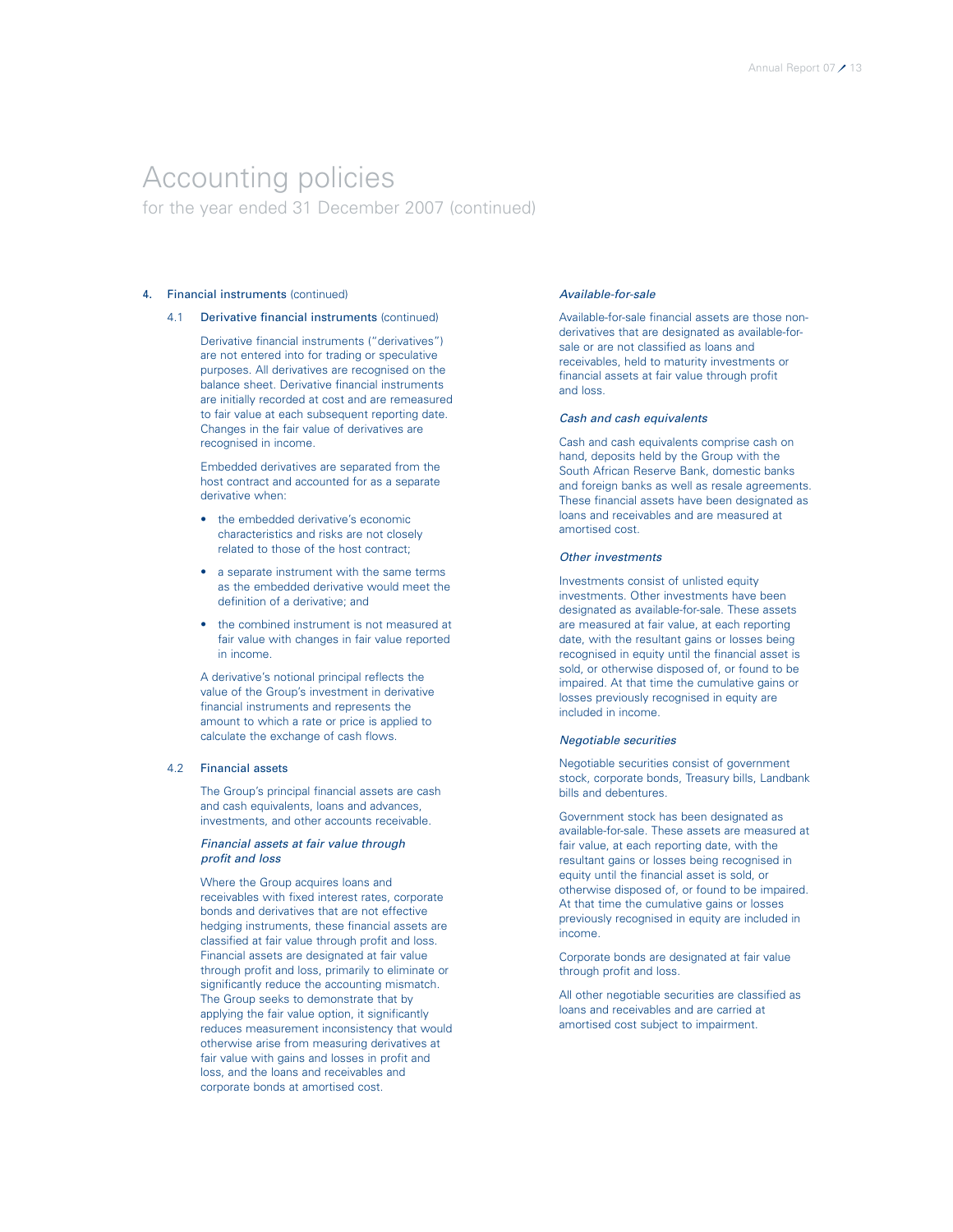for the year ended 31 December 2007 (continued)

#### 4. Financial instruments (continued)

#### 4.2 Financial assets (continued)

#### Loans and advances

Loans and advances principally comprise amounts advanced to third parties in terms of certain products. Fixed rate loans and advances have been designated at fair value through profit and loss with resultant gains and losses being included in income. Variable rate loans and advances have been designated as loans and receivables and are measured at amortised cost.

#### Other accounts receivable

Other accounts receivable comprise items in transit, prepayments and deposits and other receivables. These assets have been designated as loans and receivables and are measured at amortised cost.

#### 4.3 Financial liabilities

The Group's financial liabilities include deposits and other accounts payable consisting of repurchase agreements, accruals, product related credits and sundry creditors. All financial liabilities, other than liabilities designated at fair value and derivative instruments, are measured at amortised cost. Financial liabilities designated at fair value and derivative instruments are measured at fair value, and the resultant gains and losses are included in income.

#### 4.4 Fair value estimation

The fair value of publicly traded derivatives, securities and investments is based on quoted market values at the balance sheet date. In the case of an asset held by the Group, the current bid price is used as a measure of fair value. In the case of a liability held, the current offer or asking price is used as a measure of fair value. Mid-market prices are used as a measure of fair value where there are matching asset and liability positions.

In assessing the fair value of non-traded derivatives and other financial instruments, the Group uses a variety of methods and assumptions that are based on market conditions and risks existing at each balance sheet date. Quoted market prices or dealer quotes for the same or similar instruments are used for the majority of securities, long-term investments and long-term debt. Other

techniques, such as option pricing models, estimated discounted value of future cash flows, replacement cost, termination cost and net asset values of underlying investees are used to determine fair value for all remaining financial instruments.

#### 4.5 Amortised cost

Amortised cost is determined using the effective interest rate method. The effective interest rate method is a way of calculating amortisation using the effective interest rate of a financial asset or financial liability. It is the rate that discounts the expected stream of future cash flows through maturity or the next marketbased revaluation date to the current net carrying amount of the financial asset or financial liability.

#### 4.6 Impairments

Specific impairments are made against identified doubtful advances. Portfolio impairments are maintained to cover potential losses, which although not specifically identified, may be present in the advances portfolio.

Advances which are deemed uncollectible are written off against the specific impairments. A direct reduction of an impaired financial asset occurs when the Group writes off an impaired account. The Groups write-off policy sets out the criteria for write-offs, which involves an assessment of the likelihood of commercially viable recovery of the carrying amount of impaired financial asset. Both the specific and portfolio impairments raised during the year less the recoveries of advances previously written off, are charged to income.

Interest for non-performing loans and advances is not recognised to income but is suspended. In certain instances, interest is also suspended where portfolio impairments are raised.

The Group reviews the carrying amounts of its advances to determine whether there is any indication that those advances have suffered an impairment loss. Where it is not possible to estimate the recoverable amount of an individual advance, the Group estimates the recoverable amount on a portfolio basis for a group of similar financial assets.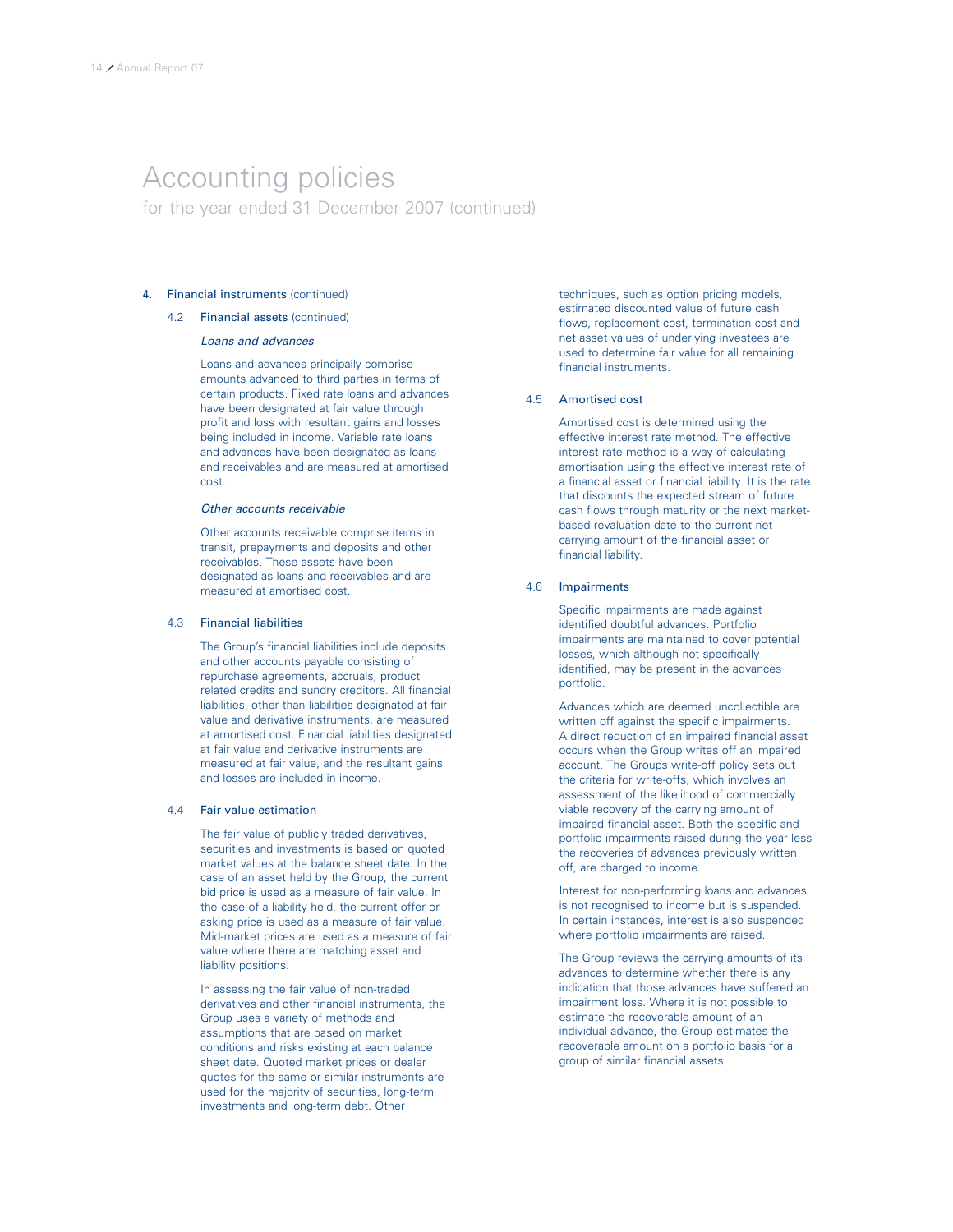for the year ended 31 December 2007 (continued)

#### 4. Financial instruments (continued)

#### 4.6 Impairments (continued)

The recoverable amount is the sum of the estimated future cash flows, discounted to their present value using a pre-tax discount rate that reflects the portfolio of advances' original effective interest rate.

If the recoverable amount of the advance is estimated to be less than the carrying amount, the carrying amount of the advance is reduced to its recoverable amount by raising a specific impairment, which is recognised as an expense.

Where the impairment loss subsequently reverses, the carrying amount of the advance is increased to the revised estimate of its recoverable amount, subject to the increased carrying amount not exceeding the carrying amount that would have been determined had no impairment loss been recognised for the advance in prior years. A reversal of an impairment loss is recognised as income immediately.

#### 5. Foreign currency transactions

Transactions in foreign currencies are converted into the functional currency at prevailing exchange rates on the transaction date. Monetary assets, liabilities and commitments in foreign currencies are translated into the functional currency using the rates of exchange ruling at each reporting date. Gains and losses on foreign exchange are included in income.

#### 6. Subsidiaries

Investments in subsidiaries in the Company's annual financial statements are designated as available-forsale assets and are recognised at fair value. Fair value is estimated as the net asset value. All gains and losses on the sale of subsidiaries are recognised in income.

#### 7. Associated companies

Associated companies are those companies in which the Group exercises significant influence, but not control or joint control, over their financial and operating policies and holds between 20% and 50% interest therein.

The carrying values of investments in associated companies represent the aggregate of the cost of the investments plus post-acquisition equity accounted income and reserves. These investments are

accounted for using the equity method in the Group annual financial statements. This method is applied from the effective date on which the enterprise became an associated company, up to the date on which it ceases to be an associated company.

#### 8. Investment properties

Investment properties are held to earn rentals and/or for capital appreciation. The Group carries investment properties in the balance sheet at open-market fair value based on valuations by independent registered professional valuators at each balance sheet date. The open-market fair value is based on the open market net rentals for each property. Fair value movements are included in income in the year in which they arise.

#### 9. Property and equipment

#### 9.1 Owner-occupied properties

Owner-occupied properties are held for use in the supply of services or for administrative purposes and are stated in the balance sheet at open-market fair value on the basis of their existing use at the date of revaluation, less any subsequent accumulated depreciation calculated using the straight-line method and subsequent accumulated impairment losses. The open-market fair value is based on the open market net rentals for each property. Revaluations are performed annually by independent registered professional valuators.

Any revaluation increase, arising on the revaluation of owner-occupied properties, is credited to the non-distributable reserve, except to the extent that it reverses a revaluation decrease for the same asset previously recognised as an expense. The increase is credited to income to the extent that an expense was previously charged to income. A decrease in carrying amount arising on the revaluation of owner-occupied properties is charged as an expense to the extent that it exceeds the balance, if any, held in the nondistributable reserve relating to a previous revaluation of that asset. On the subsequent sale or retirement of a revalued property, the revaluation surplus, relating to that property, in the non-distributable reserve is transferred to distributable reserves. The properties' residual values and useful lives are reviewed, and adjusted if appropriate, at each balance sheet date.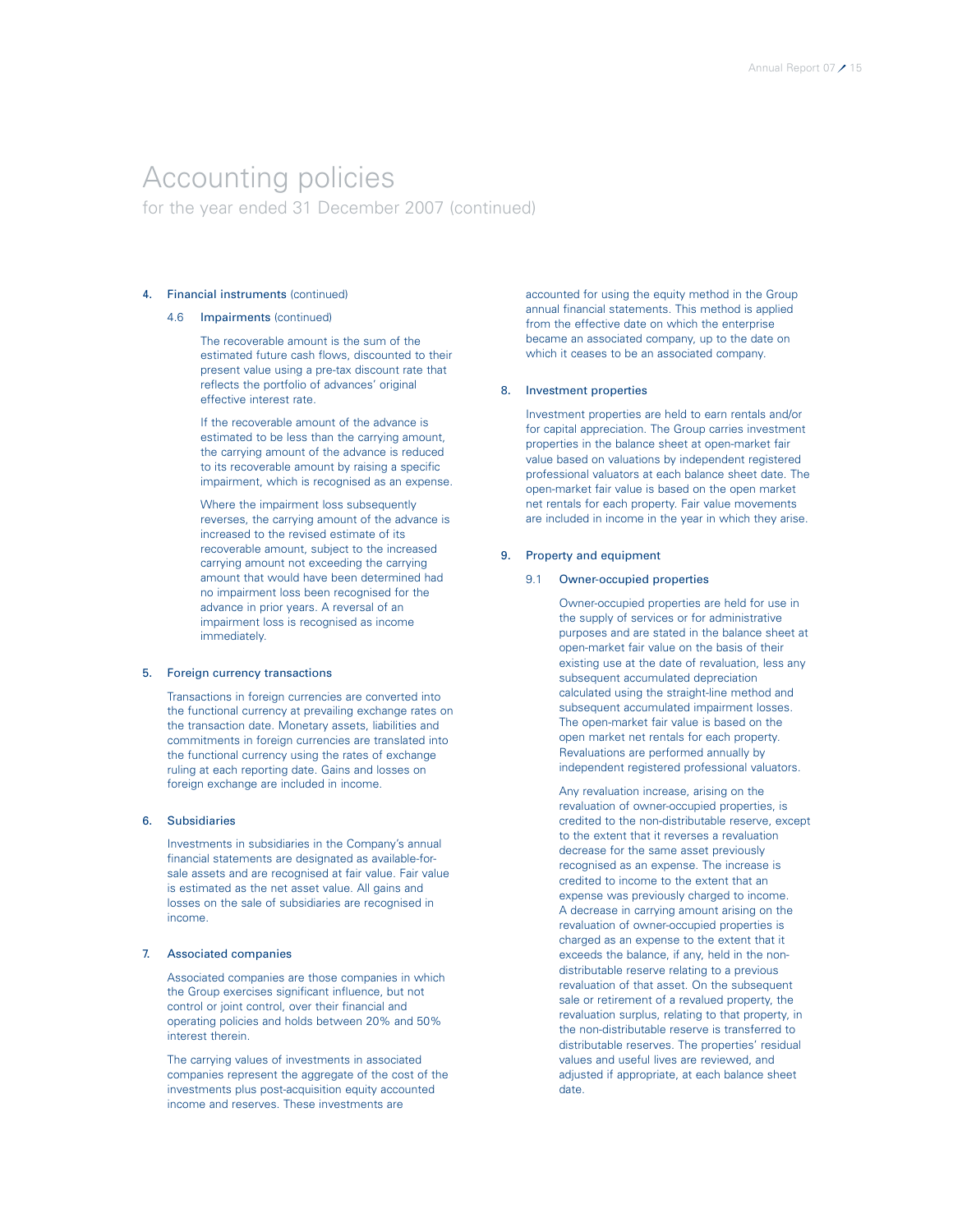for the year ended 31 December 2007 (continued)

#### 9. Property and equipment (continued)

#### 9.2 Equipment

All equipment is stated at historical cost less accumulated depreciation and subsequent accumulated impairment losses. Historical cost includes expenditure that is directly attributable to the acquisition of the items. Subsequent costs are included in the asset's carrying amount or are recognised as a separate asset, as appropriate, only when it is probable that future economic benefits associated with the item will flow to the Group and the cost of the item can be measured reliably. All other repairs and maintenance are charged to income as they are incurred.

Depreciation on equipment is calculated using the straight-line method to allocate their cost to their residual values over their estimated useful lives. Leasehold improvements are depreciated over the period of the lease or over such lesser period as is considered appropriate. The equipments' residual values and useful lives are reviewed, and adjusted if appropriate, at each balance sheet date.

Assets are reviewed for impairment whenever events or changes in circumstances indicate that the carrying amount may not be recoverable. An asset's carrying amount is written down immediately to its recoverable amount if the asset's carrying amount is greater than its estimated recoverable amount. The recoverable amount is the higher of the asset's fair value less costs to sell and value in use.

The estimated useful lives of property and equipment are as follows:

| Leasehold improvements    | $5 - 10$ years |
|---------------------------|----------------|
| Computer equipment        | $3 - 5$ years  |
| Furniture and fittings    | 10 years       |
| Office equipment          | $5 - 10$ years |
| Motor vehicles            | 5 years        |
| Owner-occupied properties | 50 years       |
|                           |                |

Gains and losses on disposal of property and equipment are determined by comparing proceeds with the carrying amount and are recognised in income.

#### 10. Intangible assets

#### Computer software

Costs associated with developing or maintaining computer software programs and the acquisition of

software licenses are recognised as an expense as incurred. However, costs that are directly associated with an identifiable and unique system controlled by the Group, and are expected to generate economic benefits exceeding costs beyond one year, are recognised as intangible assets. Costs include external software development and consultancy fees.

Direct computer software development costs recognised as intangible assets are amortised on the straight-line basis at rates appropriate to the expected useful lives of the assets, which is usually between three and five years, but where appropriate over a maximum of ten years and are carried at cost less any accumulated amortisation and any accumulated impairment losses. The carrying amount of capitalised computer software is reviewed annually for indication of impairment and is written down when the carrying amount exceeds the recoverable amount.

#### 11. Provisions

Provisions are recognised when the Group has a present legal or constructive obligation, as a result of past events, it is probable that an outflow of resources embodying economic benefits will be required to settle the obligation and a reliable estimate of the amount of the obligation can be made.

#### 12. Deferred income taxes

Deferred income tax is provided, using the balance sheet liability method, for all temporary differences arising between the tax values of assets and liabilities and their carrying values for financial reporting purposes. Expected tax rates are used to determine deferred income tax. Deferred tax assets relating to the carry forward of unused tax losses are recognised to the extent that it is probable that unutilised tax losses are available for use against taxable profits in the foreseeable future.

#### 13. Sale and repurchase agreements and lending of securities

Securities sold subject to linked repurchase agreements ("repos") are reflected in the annual financial statements as investments with the proceeds recognised in cash and cash equivalents and the counterparty liability is included in amounts due to other banks, deposits from banks, other deposits, or deposits due to customers, as appropriate. The difference between sale and repurchase price is treated as interest and accrued over the life of repo agreements using the effective interest method.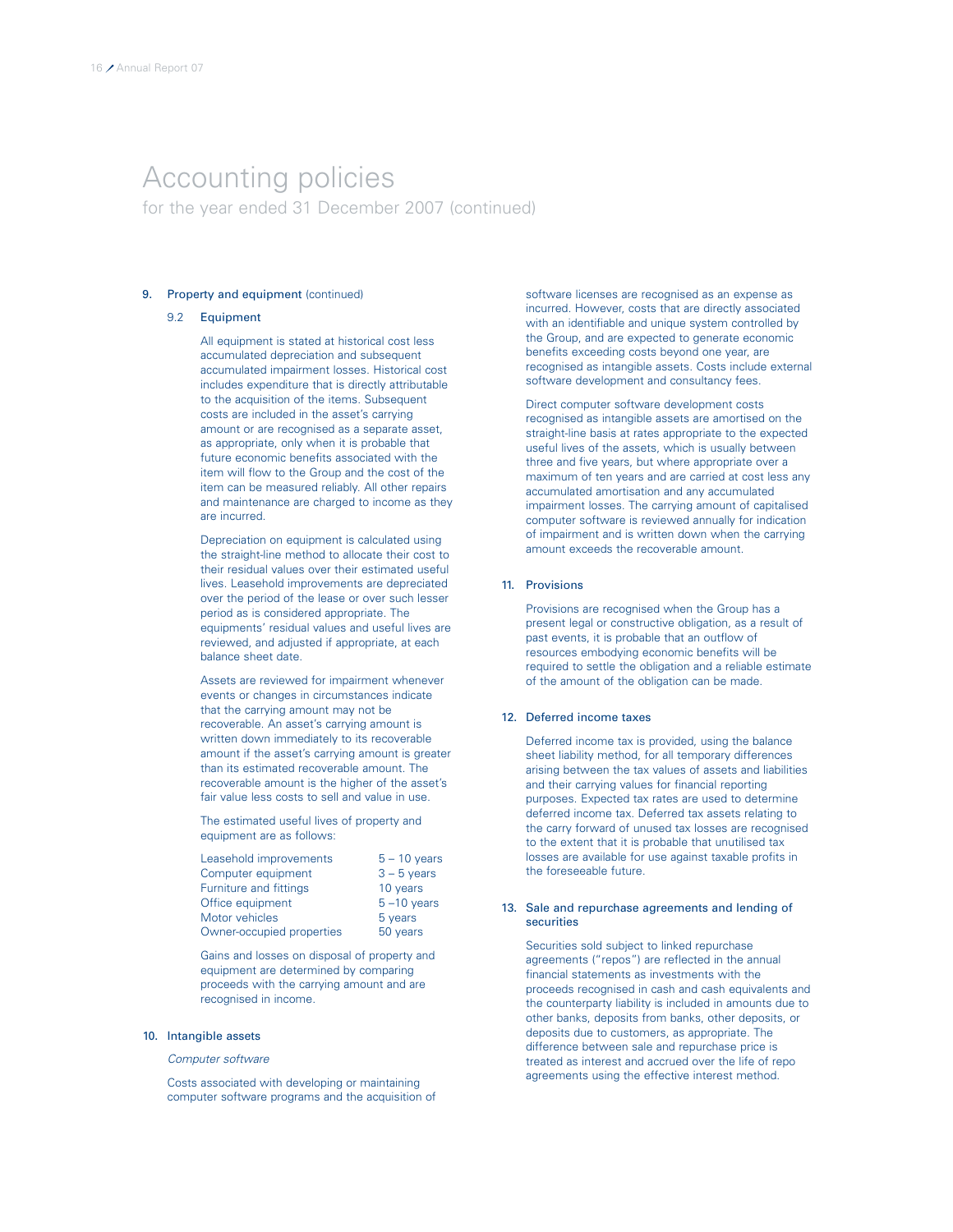for the year ended 31 December 2007 (continued)

#### 13. Sale and repurchase agreements and lending of securities (continued)

Securities purchased under agreements to resell ("reverse repos") are recorded as cash and cash equivalents. Securities lent to counterparties are also retained in the annual financial statements.

Securities borrowed are not recognised in the annual financial statements, unless these are sold to third parties, in which case the purchase and sale are recorded with the gain or loss being included in income. The obligation to return them is recorded at fair value in other accounts payable.

#### 14. Instalment sales and leases

#### 14.1 The Group as the lessee

The leases entered into by the Group are primarily operating leases. The total payments made under operating leases are charged to income on a straight-line basis over the period of the lease. When an operating lease is terminated before the lease period has expired, any payment required to be made to the lessor by way of penalty is recognised as an expense in the period in which termination takes place.

#### 14.2 The Group as the lessor

Leases and instalment sale agreements are regarded as financing transactions with rentals and instalments receivable, less unearned finance charges, being included in advances. The difference between the gross receivable and the present value of the receivable is recognised as unearned finance income. Lease income is recognised over the term of the lease using the net investment method, which reflects a constant periodic rate of return.

#### 15. Interest income and interest expense

Interest income and expense are recognised in income for all interest-bearing instruments measured at amortised cost using the effective interest method. The effective interest rate is the rate that exactly discounts estimated future cash payments or receipts through the expected life of the financial instrument or, when appropriate, a shorter period to the net carrying amount of the financial asset or financial liability. When calculating the effective interest rate, the Group estimates cash flows considering all contractual terms of the financial instrument but does not consider future credit losses. The calculation includes all fees and points paid or received between parties to the contract that are an integral part of the

effective interest rate, transaction costs and all other premiums or discounts.

#### 16. Fee, commission and dividend income

Fees and commissions are recognised on an accrual basis. Dividend income from investments is recognised when the shareholder's rights to receive payment have been established.

#### 17. Retirement funds

The Group operates defined contribution funds, the assets of which are held in separate trusteeadministered funds. The retirement funds are funded by payments from employees and by the relevant Group companies. The Group contributions to the retirement funds are based on a percentage of the payroll and are charged to income as accrued.

#### 18. Post-retirement medical benefits

The Group provides for post-retirement medical benefits to certain retired employees. These benefits are only applicable to employees who were members of the Group's medical aid scheme prior to May 2000 and who elected to retain the benefits in 2005 and are based on these employees remaining in service up to retirement age. The Group provides for the present value of the obligations in excess of the fair value of the plan assets which are intended to offset the expected costs relating to the post-retirement medical benefits. The costs of the defined benefit plan are assessed using the projected unit credit method. Under this method, the cost of providing postretirement medical benefits is charged to income so as to spread the regular cost over the service lives of employees in accordance with the advice of qualified actuaries, who value the plans annually.

Actuarial gains and losses, the effect of settlements on the liability and plan assets and the curtailment gain due to the change in the post-retirement subsidy of in-service members are recognised immediately. The Group's contributions to the post-retirement healthcare policy are charged to income in the year to which they relate.

#### 19. Equity compensation plans

Share options in the Company are granted to employees of the Bank at the discretion of the Remuneration Committee and approved by the Board of the Company. The Share Incentive Trust's financial position and results are consolidated. The Group has applied the requirements of IFRS 2 to share-based payments.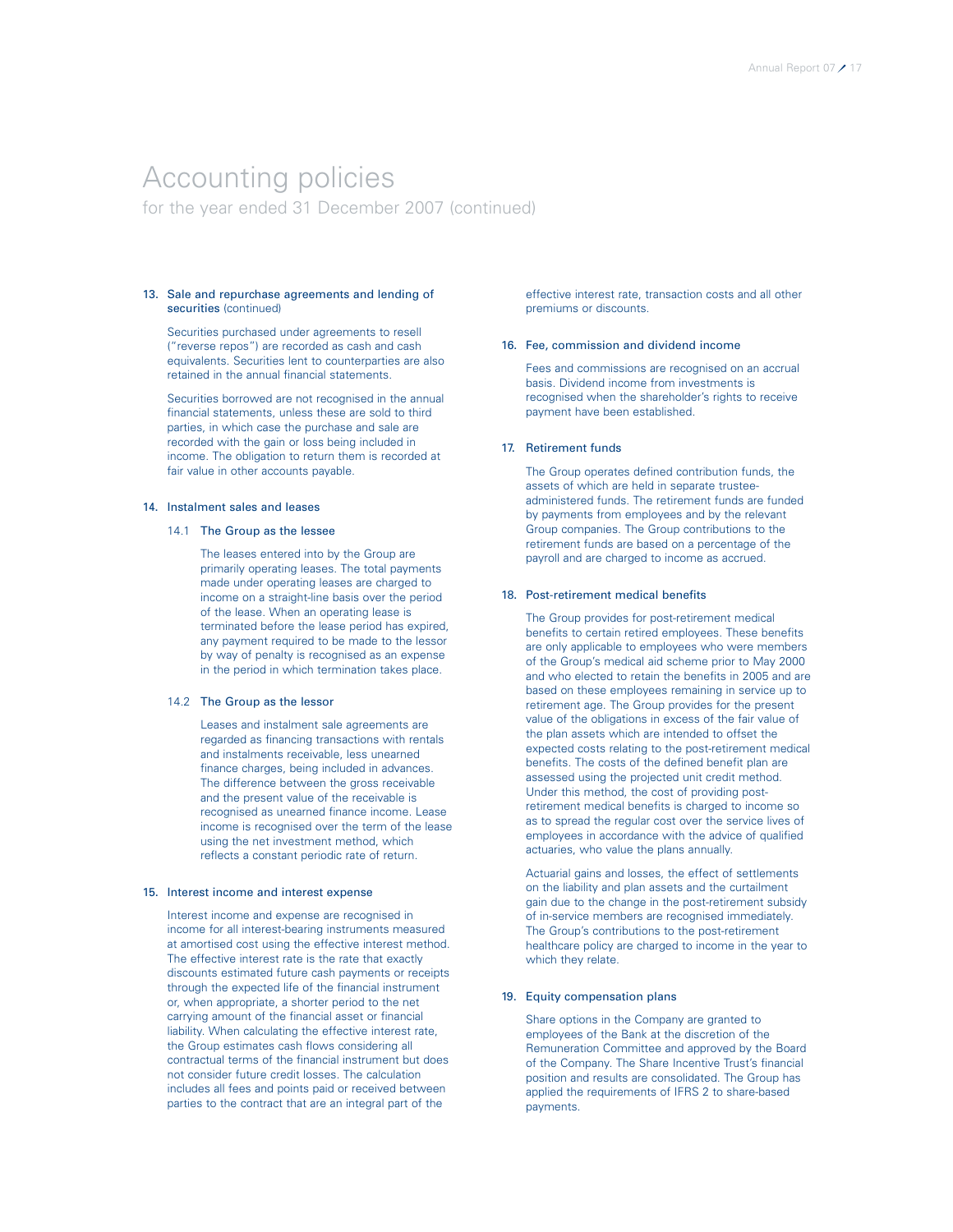for the year ended 31 December 2007 (continued)

#### 19. Equity compensation plans (continued)

The equity-settled share-based payments are measured at fair value at the grant date and expensed on a straight-line basis over the vesting period, based on the Group's estimate of shares that will eventually vest.

Fair value is measured by use of a Black-Scholes model. The expected life used in the model has been adjusted, based on management's best estimate, for the effects of non-transferability, exercise restrictions and behavioural considerations.

#### 20. Segment information

A business segment is a distinguishable component of the Group that is engaged in providing specific products or services whilst a geographical segment provides products or services in a particular economic environment.

#### 21. General credit-risk reserve

Banks Act circular 21/2004 requires that a general credit-risk reserve be recognised within Shareholders' equity for any shortfall between total impairments raised in terms of IAS 39 and the provisions required in terms of Regulation 28 of the Regulations relating to Banks. Such reserve is maintained through an appropriation of distributable reserves to a general credit-risk reserve.

#### 22. Critical accounting estimates and judgements

The Group makes estimates and assumptions that affect the reported amounts of assets and liabilities. Estimates and judgements are continually evaluated and are based on historical experience and other factors, including expectations of future events that are believed to be reasonable under the circumstances.

#### 22.1 Impairment losses on loans and advances

The Group reviews its loan portfolios to assess impairment on a monthly basis. In determining whether an impairment loss should be recorded in income, the Group makes judgements as to whether there is any observable data indicating that there is a measurable decrease in the estimated future cash flows from a portfolio of loans before the decrease can be identified with an individual loan in that portfolio. This evidence may include observable data indicating that there has been an adverse change in the payment status of borrowers in a group, or national or local economic conditions that correlate with defaults on assets in the group. Management

uses estimates based on historical loss experience for assets with credit risk characteristics and objective evidence of impairment similar to those in the portfolio when scheduling its future cash flows. The methodology and assumptions used for estimating both the amount and timing of future cash flows are reviewed regularly to reduce any differences between loss estimates and actual loss experience.

#### 22.2 Fair value of derivatives

The fair value of financial instruments that are not quoted in active markets are determined by using valuation techniques. Where valuation techniques are used to determine fair values, they are validated and periodically reviewed by qualified personnel independent of the area that created them. All models are certified before they are used, and models are calibrated to ensure that outputs reflect actual data and comparative market prices. To the extent practical, models use only observable data. However areas such as credit risk, volatilities and correlations require management to make estimates. Changes in assumptions about these factors could affect reported fair value of financial instruments.

#### 22.3 Impairment of available-for-sale equity investments

The Group determines that available-for-sale equity investments are impaired when there has been a significant or prolonged decline in the fair value below its cost. This determination of what is significant or prolonged requires judgement. In making this judgement, the Group evaluates among other factors, the normal volatility in share price. In addition impairment may be appropriate when there is evidence of a deterioration in the financial health of the investee, industry and sector performance, changes in technology, operational and financing cash flows.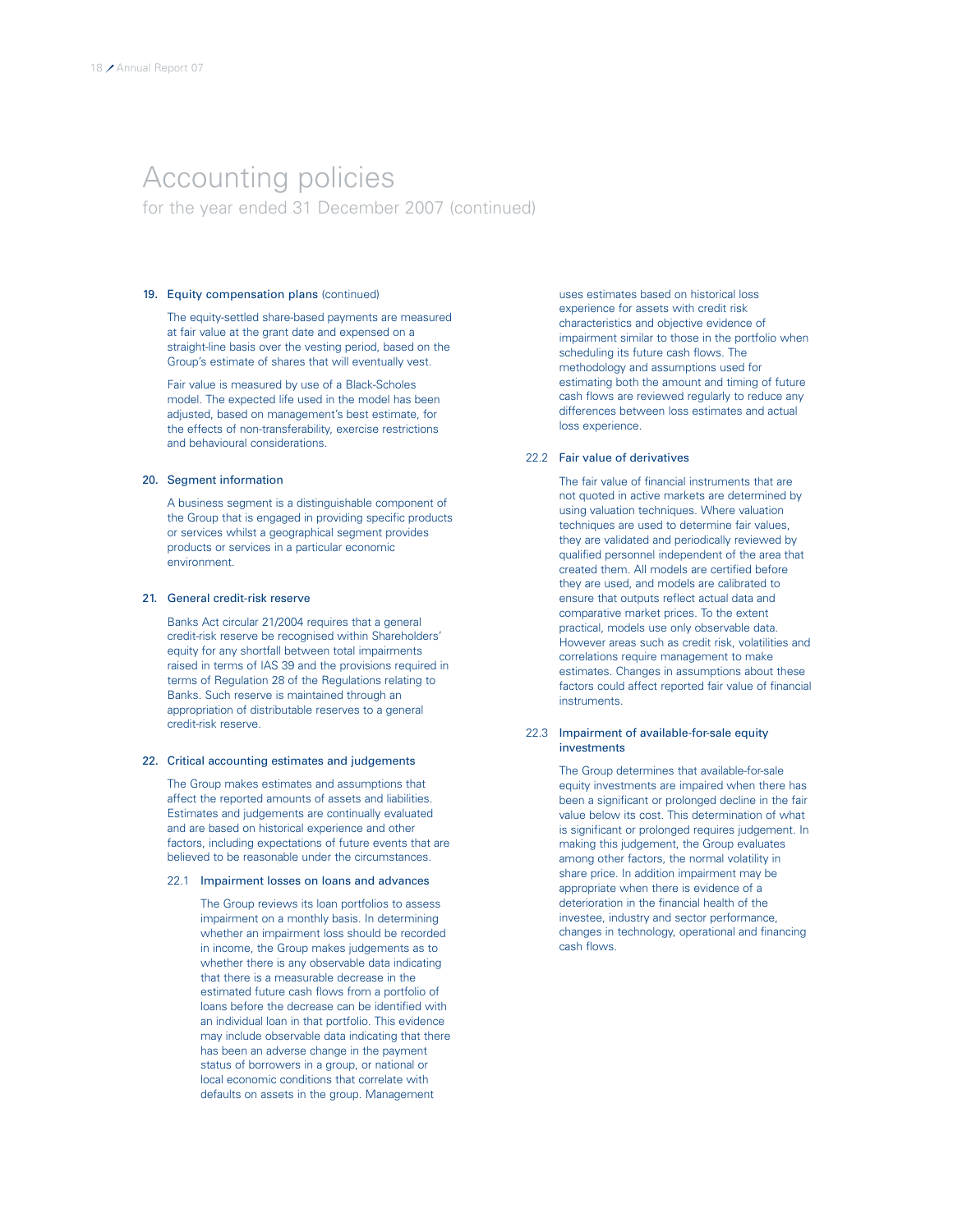for the year ended 31 December 2007 (continued)

#### 22. Critical accounting estimates and judgements (continued)

#### 22.4 Income taxes

There are many transactions and calculations for which the ultimate tax determination is uncertain during the ordinary course of business. The Group recognises liabilities for anticipated tax issues based on estimates of whether additional taxes will be due. Where the final tax outcome of these matters is different from the amounts that were initially recorded, such differences will impact the income tax and deferred tax provisions in the period in which such determination is made.

#### 23. Recent accounting developments

There are standards and interpretations in issue that are not yet effective. These include the following standards and interpretations that could be applicable to the business of the Group and may have an impact on future financial statements. The impact of initial application has not been assessed as at the date of authorisation of the annual financial statements.

IFRS 8 (Operating segments) was issued during November 2006 but is only effective for annual periods beginning on or after 1 January 2009. The Group will apply IFRS 8 from the year ending 31 December 2009.

IFRIC 11 (IFRS 2: Group and treasury share transactions) was issued during November 2006 but is only effective for annual periods beginning on or after 1 March 2007. The Group will apply IFRIC 11 from the year ending 31 December 2008.

IFRIC 12 (Service concession arrangements) was issued during November 2006 but is only effective for annual periods beginning on or after 1 January 2008. The Group will apply IFRIC 12 from the year ending 31 December 2008.

IFRIC 13 (Customer loyalty programmes) was issued during June 2007 but is only effective for annual periods beginning on or after 1 July 2008. The Group will apply IFRIC 13 from the year ending 31 December 2009.

IFRIC 14 (IAS 19: The limit on a defined benefit asset, minimum funding requirements and their interaction) was issued during July 2007 but is only effective for annual periods beginning on or after 1 January 2008. The Group will apply IFRIC 14 from the year ending 31 December 2008.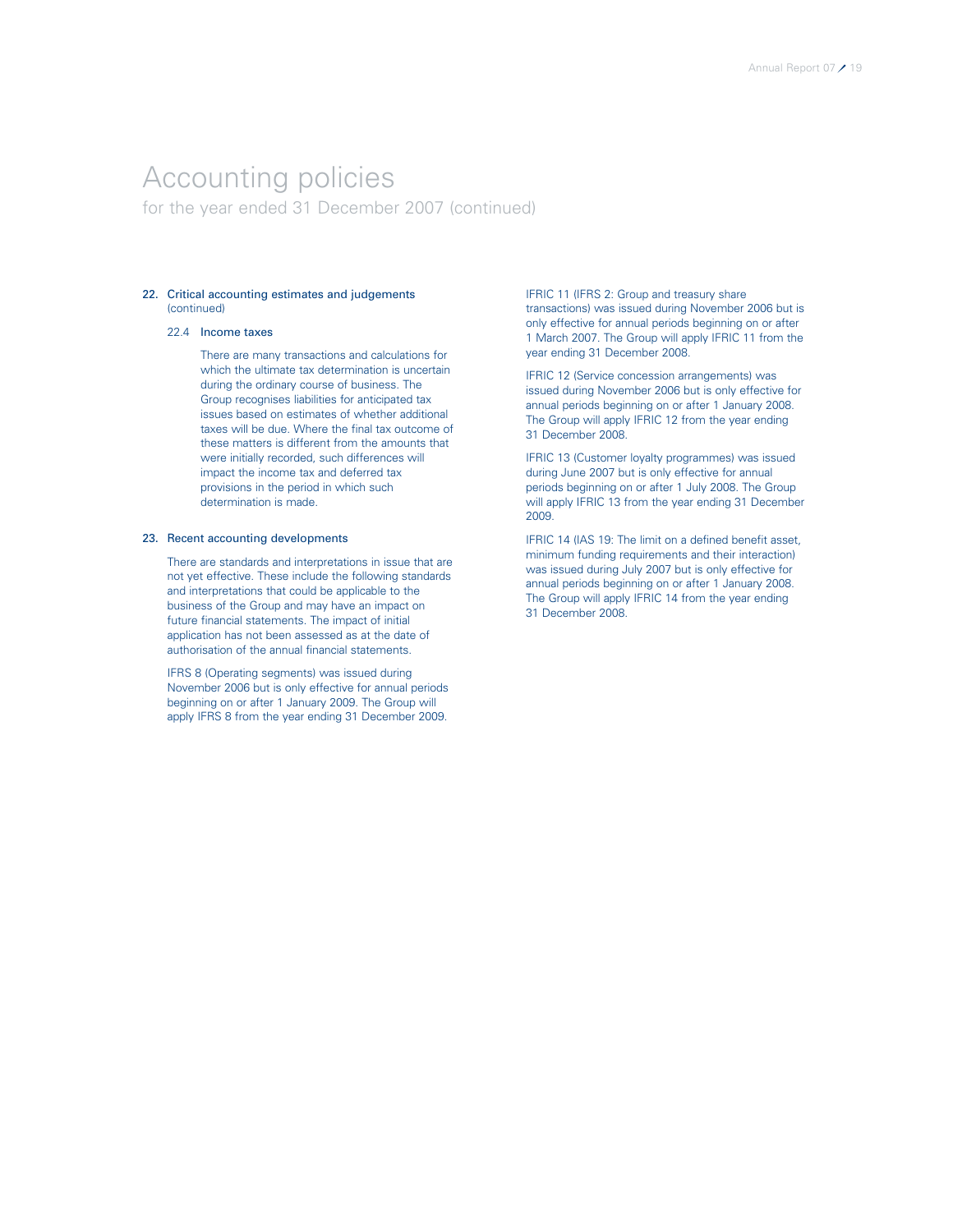## Balance sheets

at 31 December 2007

|                                  |             |           | Group     |               | Company   |
|----------------------------------|-------------|-----------|-----------|---------------|-----------|
|                                  |             | 2007      | 2006      | 2007          | 2006      |
|                                  | <b>Note</b> | R'000     | R'000     | <b>R'000</b>  | R'000     |
| <b>ASSETS</b>                    |             |           |           |               |           |
| Intangible assets                | 2           | 23 569    | 11 551    |               |           |
| Property and equipment           | 3           | 96 969    | 94 956    |               |           |
| Investment properties            | 4           |           |           |               |           |
| <b>Taxation</b>                  | 5           |           | 29        |               | 29        |
| Other accounts receivable        | 6           | 23 639    | 145 291   | 19            | 4         |
| Interest in subsidiaries         | 7           |           |           | 844 168       | 670 355   |
| Interest in associated company   | 8           | 4 2 5 1   | 3 6 2 6   |               |           |
| Other investments                | 9           | 228       | 7 209     | 20            | 20        |
| Loans and advances               | 10          | 2 814 743 | 2 066 432 |               |           |
| Derivative financial instruments | 11          | 43 8 14   | 31 134    |               |           |
| Negotiable securities            | 12          | 275 577   | 405 016   |               |           |
| Cash and cash equivalents        | 13          | 1 422 994 | 1 683 974 | 197           | 138       |
| <b>Total assets</b>              |             | 4705784   | 4 449 218 | 844 404       | 670 546   |
| <b>EQUITY AND LIABILITIES</b>    |             |           |           |               |           |
| Shareholders' equity             |             | 839 914   | 667 418   | 844 371       | 670 515   |
| Share capital and share premium  | 14          | 1 207 422 | 1 207 046 | 1 2 1 0 1 4 3 | 1 210 143 |
| Capital redemption reserve fund  |             | 3788      | 3788      | 3788          | 3788      |
| Share-based payments reserve     |             | 7 0 19    | 3 0 2 5   | 7 0 19        | 3 0 2 5   |
| General reserve                  |             | 7 4 7 8   | 7478      |               |           |
| Property revaluation reserve     |             | 53 705    | 45 588    |               |           |
| Available-for-sale reserve       |             | (48)      | 5 2 1 6   | 276 748       | 106 011   |
| General credit-risk reserve      |             | 19 403    | 13 9 54   |               |           |
| <b>Accumulated loss</b>          |             | (458 853) | (618677)  | (653 327)     | (652 452) |
| <b>Liabilities</b>               |             | 3 865 870 | 3781800   | 33            | 31        |

Deposits 15 3 768 183 3 539 147 – – Derivative financial instruments 11 15 356 29 189 – – – – Provisions 16 42 435 38 994 – – Other accounts payable 18 18 39 780 174 435 33 31 Taxation 5 116 35 – – Total equity and liabilities 100 100 100 100 100 100 4 705 784 1449 218 1444 1449 218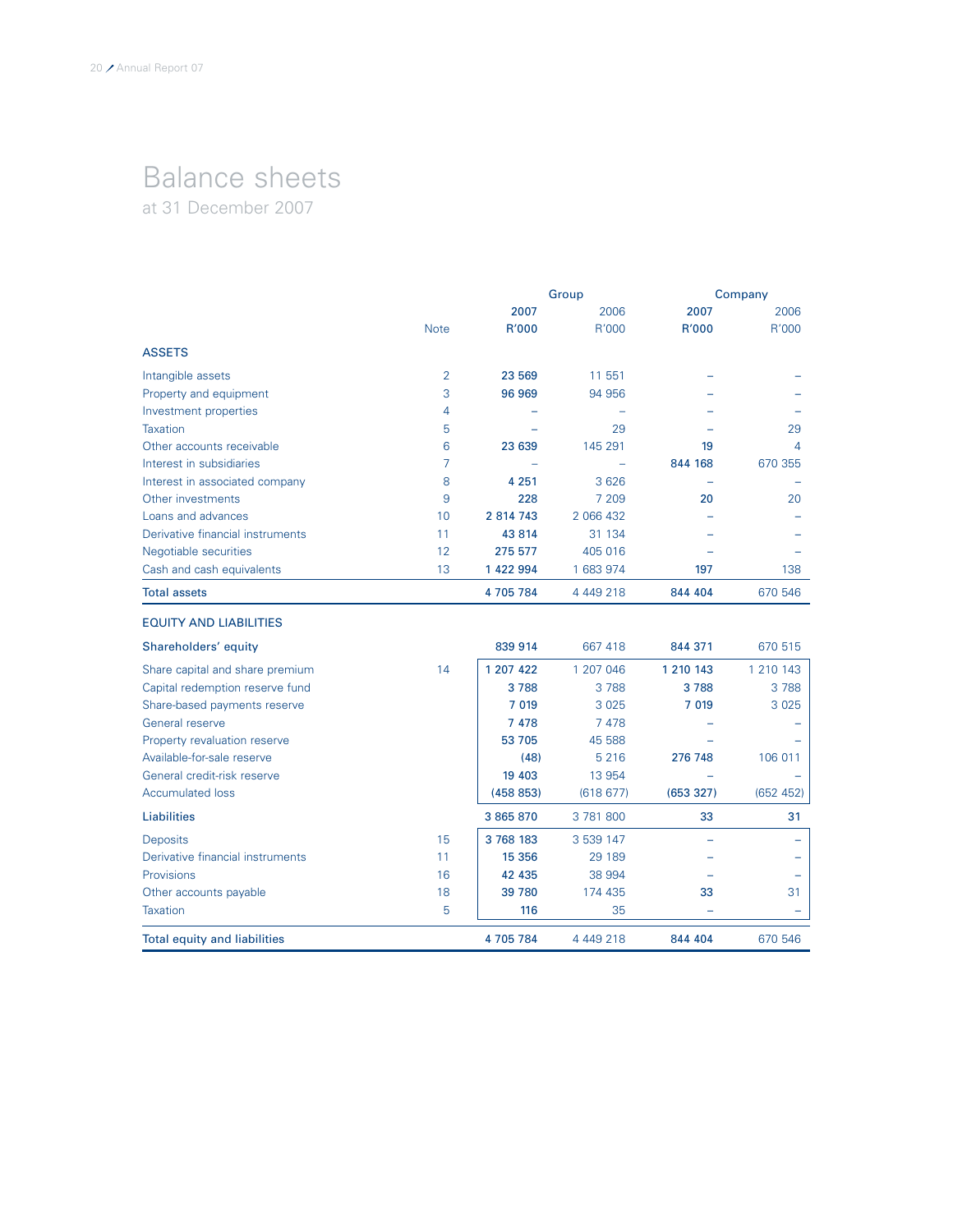### Income statements

for the year ended 31 December 2007

|                                                    |             |           | Group    | Company |         |
|----------------------------------------------------|-------------|-----------|----------|---------|---------|
|                                                    |             | 2007      | 2006     | 2007    | 2006    |
|                                                    | <b>Note</b> | R'000     | R'000    | R'000   | R'000   |
| Interest income                                    | 21          | 467 247   | 357 163  |         |         |
| Interest expenditure                               | 22          | (250012)  | (189044) |         |         |
| Net interest income                                |             | 217 235   | 168 119  |         |         |
| Net (charge for)/recovery of credit losses         | 10          | (5358)    | 1520     |         |         |
| Net interest income after credit losses/recoveries |             | 211 877   | 169 639  |         |         |
| Net gain/(loss) on disposal and revaluation of     |             |           |          |         |         |
| available-for-sale investments                     |             | 5 602     | (347)    |         |         |
| Non-interest income                                | 23          | 190 871   | 147 520  |         | 266     |
| Recurring                                          |             | 175 796   | 147 520  |         | 266     |
| Non-recurring                                      |             | 15 075    |          |         |         |
| Net interest and non-interest income               |             | 408 350   | 316812   |         | 266     |
| Operating expenditure                              | 24          | (245 819) | (226040) | (846)   | (1 273) |
| Operating profit before exceptional item           |             | 162 531   | 90 772   | (846)   | (1 007) |
| Recovery of amounts previously written off in      |             |           |          |         |         |
| respect of the release of the CGD guarantee        | 10          |           | 8 6 0 2  |         |         |
| <b>Operating profit</b>                            |             | 162 531   | 99 374   | (846)   | (1 007) |
| Share of income from associated company            |             | 2 7 7 1   | 1 2 6 9  |         |         |
| Profit/(Loss) before taxation                      |             | 165 302   | 100 643  | (846)   | (1 007) |
| <b>Taxation</b>                                    | 25          | (29)      |          | (29)    |         |
| Profit/(Loss) after taxation                       |             | 165 273   | 100 643  | (875)   | (1 007) |
| Earnings per ordinary share (cents)                | 26.1        | 4.21      | 2.56     |         |         |
| Diluted earnings per ordinary share (cents)        | 26.2        | 4.21      | 2.56     |         |         |
| Dividends per share (cents)                        |             |           |          |         |         |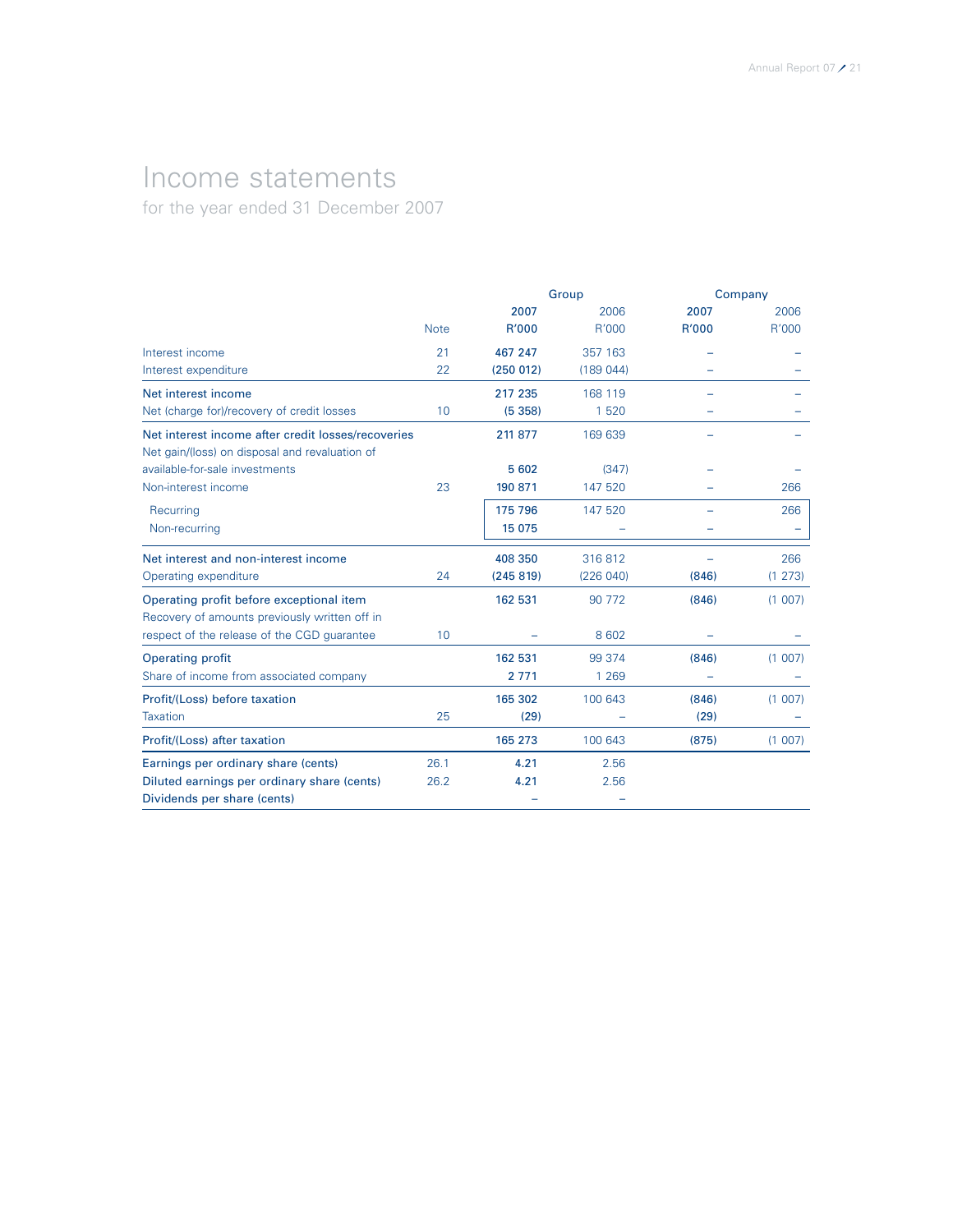# Statements of changes in equity

for the year ended 31 December 2007

|                             | Share     | Capital                  | Share-   |         | Property  |            |             |           |         |
|-----------------------------|-----------|--------------------------|----------|---------|-----------|------------|-------------|-----------|---------|
|                             |           | capital redemption       | based    |         | re-       | Available- | General     | Accu-     |         |
|                             | and share | reserve                  | payments | General | valuation | for-sale   | credit-risk | mulated   |         |
|                             | premium   | fund                     | reserve  | reserve | reserve   | reserve    | reserve     | loss      | Total   |
|                             | R'000     | R'000                    | R'000    | R'000   | R'000     | R'000      | R'000       | R'000     | R'000   |
| Group                       |           |                          |          |         |           |            |             |           |         |
| Shareholders' equity at     |           |                          |          |         |           |            |             |           |         |
| 1 January 2006              | 1 207 032 | 3788                     | 847      | 7 4 7 8 | 36 476    | (76)       | 10835       | (716 201) | 550 179 |
| Net movement for            |           |                          |          |         |           |            |             |           |         |
| the year                    | 14        | ÷                        | 2 1 7 8  | ÷       | 9 1 1 2   | 5 2 9 2    | 3 1 1 9     | 97 524    | 117 239 |
| Revaluation of owner-       |           |                          |          |         |           |            |             |           |         |
| occupied property           |           |                          |          |         | 9 1 1 2   |            |             |           | 9 1 1 2 |
| Gains and losses on         |           |                          |          |         |           |            |             |           |         |
| remeasurement to            |           |                          |          |         |           |            |             |           |         |
| fair value                  |           |                          |          |         |           | 5 2 9 4    |             |           | 5 2 9 4 |
| Release to income on        |           |                          |          |         |           |            |             |           |         |
| disposal of available-for-  |           |                          |          |         |           |            |             |           |         |
| sale financial assets       |           |                          |          |         |           | (2)        |             |           | (2)     |
| Increase in general credit- |           |                          |          |         |           |            |             |           |         |
| risk reserve                |           |                          |          |         |           |            | 3 1 1 9     | (3119)    |         |
| Reduction of treasury       |           |                          |          |         |           |            |             |           |         |
| shares held within          |           |                          |          |         |           |            |             |           |         |
| the Group                   | 14        |                          |          |         |           |            |             |           | 14      |
| Share-based payments        |           |                          |          |         |           |            |             |           |         |
| expense                     |           |                          | 2 1 7 8  |         |           |            |             |           | 2 1 7 8 |
| Profit after taxation       |           |                          |          |         |           |            |             | 100 643   | 100 643 |
| Shareholders' equity at     |           |                          |          |         |           |            |             |           |         |
| 31 December 2006            | 1 207 046 | 3788                     | 3 0 2 5  | 7 4 7 8 | 45 588    | 5 2 1 6    | 13 9 54     | (618677)  | 667 418 |
| Net movement for            |           |                          |          |         |           |            |             |           |         |
| the year                    | 376       | $\overline{\phantom{0}}$ | 3994     | ÷       | 8 117     | (5264)     | 5 4 4 9     | 159 824   | 172 496 |
| Revaluation of owner-       |           |                          |          |         |           |            |             |           |         |
| occupied property           |           |                          |          |         | 8 117     |            |             |           | 8 117   |
| Gains and losses on         |           |                          |          |         |           |            |             |           |         |
| remeasurement to            |           |                          |          |         |           |            |             |           |         |
| fair value                  |           |                          |          |         |           | 338        |             |           | 338     |
| Release to income on        |           |                          |          |         |           |            |             |           |         |
| disposal of available-for-  |           |                          |          |         |           |            |             |           |         |
| sale financial assets       |           |                          |          |         |           | (5602)     |             |           | (5602)  |
| Increase in general credit- |           |                          |          |         |           |            |             |           |         |
| risk reserve                |           |                          |          |         |           |            | 5 4 4 9     | (5449)    |         |
| Reduction of treasury       |           |                          |          |         |           |            |             |           |         |
| shares held within          |           |                          |          |         |           |            |             |           |         |
| the Group                   | 376       |                          |          |         |           |            |             |           | 376     |
| Share-based payments        |           |                          |          |         |           |            |             |           |         |
| expense                     |           |                          | 3 9 9 4  |         |           |            |             | -         | 3 9 9 4 |
| Profit after taxation       |           |                          |          |         |           |            |             | 165 273   | 165 273 |
| Shareholders' equity at     |           |                          |          |         |           |            |             |           |         |
| 31 December 2007            | 1 207 422 | 3788                     | 7 0 19   | 7 4 7 8 | 53 705    | (48)       | 19 4 0 3    | (458 853) | 839 914 |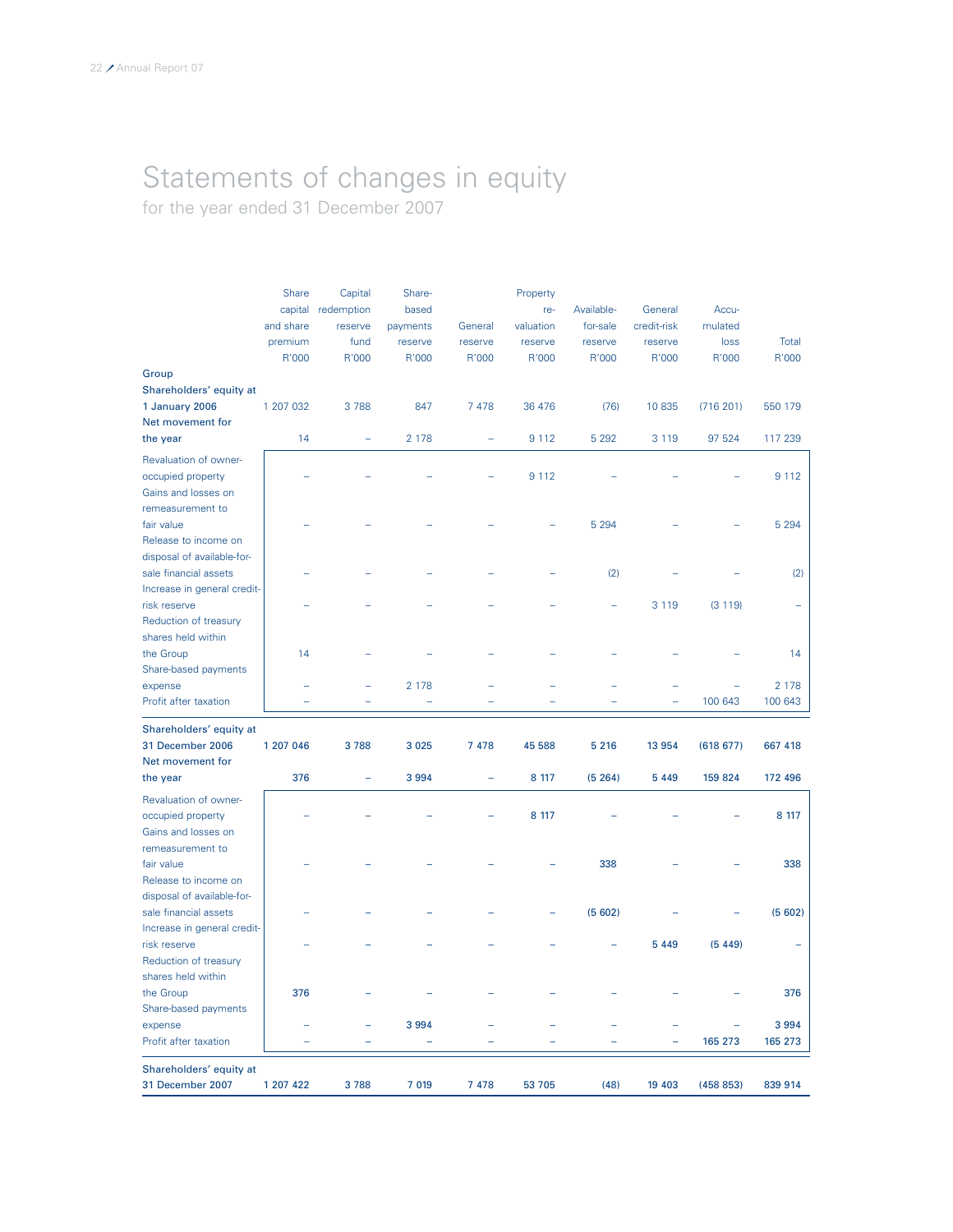# Statements of changes in equity

for the year ended 31 December 2007 (continued)

|                                                 | Share         | Capital    | Share-   |                          |                          |         |
|-------------------------------------------------|---------------|------------|----------|--------------------------|--------------------------|---------|
|                                                 | capital       | redemption | based    | Available-               | Accu-                    |         |
|                                                 | and share     | reserve    | payments | for-sale                 | mulated                  |         |
|                                                 | premium       | fund       | reserve  | reserve                  | loss                     | Total   |
|                                                 | R'000         | R'000      | R'000    | R'000                    | R'000                    | R'000   |
| Company                                         |               |            |          |                          |                          |         |
| Shareholders' equity at 1 January 2006          | 1 210 143     | 3788       | 847      | (10043)                  | (651445)                 | 553 290 |
| Net movement for the year                       |               |            | 2 1 7 8  | 116 054                  | (1 007)                  | 117 225 |
| Gains and losses on remeasurement to fair value |               |            |          | 116 054                  | $\overline{\phantom{0}}$ | 116 054 |
| Share-based payments expense                    |               |            | 2 1 7 8  |                          |                          | 2 1 7 8 |
| Loss after taxation                             |               |            |          | $\overline{\phantom{0}}$ | (1 007)                  | (1 007) |
| Shareholders' equity at 31 December 2006        | 1 210 143     | 3788       | 3 0 2 5  | 106 011                  | (652 452)                | 670 515 |
| Net movement for the year                       |               |            | 3994     | 170 737                  | (875)                    | 173 856 |
| Gains and losses on remeasurement to fair value |               |            |          | 170 737                  |                          | 170 737 |
| Share-based payments expense                    |               | -          | 3994     |                          |                          | 3994    |
| Loss after taxation                             |               |            |          |                          | (875)                    | (875)   |
| Shareholders' equity at 31 December 2007        | 1 2 1 0 1 4 3 | 3788       | 7 0 19   | 276 748                  | (653 327)                | 844 371 |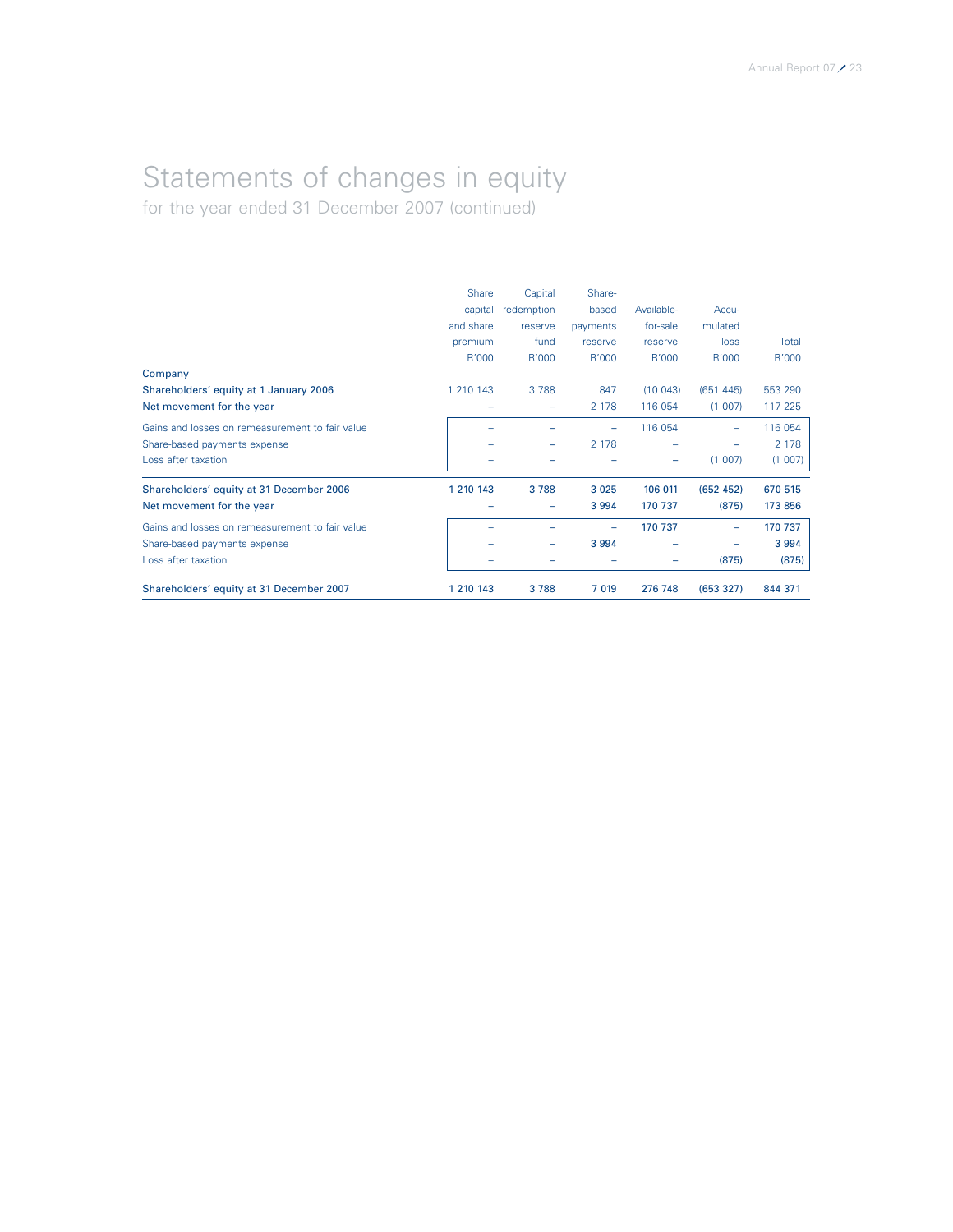# Cash flow statements

for the year ended 31 December 2007

|                                                |             |           | Group     |       | Company |
|------------------------------------------------|-------------|-----------|-----------|-------|---------|
|                                                |             | 2007      | 2006      | 2007  | 2006    |
|                                                | <b>Note</b> | R'000     | R'000     | R'000 | R'000   |
| <b>Operating activities</b>                    |             |           |           |       |         |
| Cash receipts from customers                   | 27.1        | 626 780   | 518 278   |       | 266     |
| Cash paid to suppliers and employees           | 27.2        | (474363)  | (391 429) | (846) | (1 273) |
| Dividends received                             |             | 21        | 7         |       |         |
| <b>Taxation recovered</b>                      | 27.3        | 81        | 3 704     |       |         |
| Net (increase) in income earning assets        | 27.4        | (619 426) | (640 942) |       |         |
| Net increase in deposits and other accounts    | 27.5        | 216 409   | 797 517   | 905   | 1 0 5 8 |
| Net cash (outflow)/inflow from operating       |             |           |           |       |         |
| activities                                     |             | (250 498) | 287 135   | 59    | 51      |
| Investing activities                           |             |           |           |       |         |
| Purchase of property, equipment and            |             |           |           |       |         |
| intangible assets                              |             | (20000)   | (13 239)  |       |         |
| Proceeds on sale of property, equipment and    |             |           |           |       |         |
| intangible assets                              |             | 53        | 39        |       |         |
| Proceeds on disposal of investments            |             | 7 3 1 9   | 101       |       |         |
| Dividends received from associated company     |             | 2 146     | 966       |       |         |
| Net cash (outflow) from investing activities   |             | (10482)   | (12 133)  |       |         |
| Net cash (outflow)/inflow for year             |             | (260980)  | 275 002   | 59    | 51      |
| Cash and cash equivalents at beginning of year |             | 1 683 974 | 1 408 972 | 138   | 87      |
| Cash and cash equivalents at end of year       | 13          | 1 422 994 | 1 683 974 | 197   | 138     |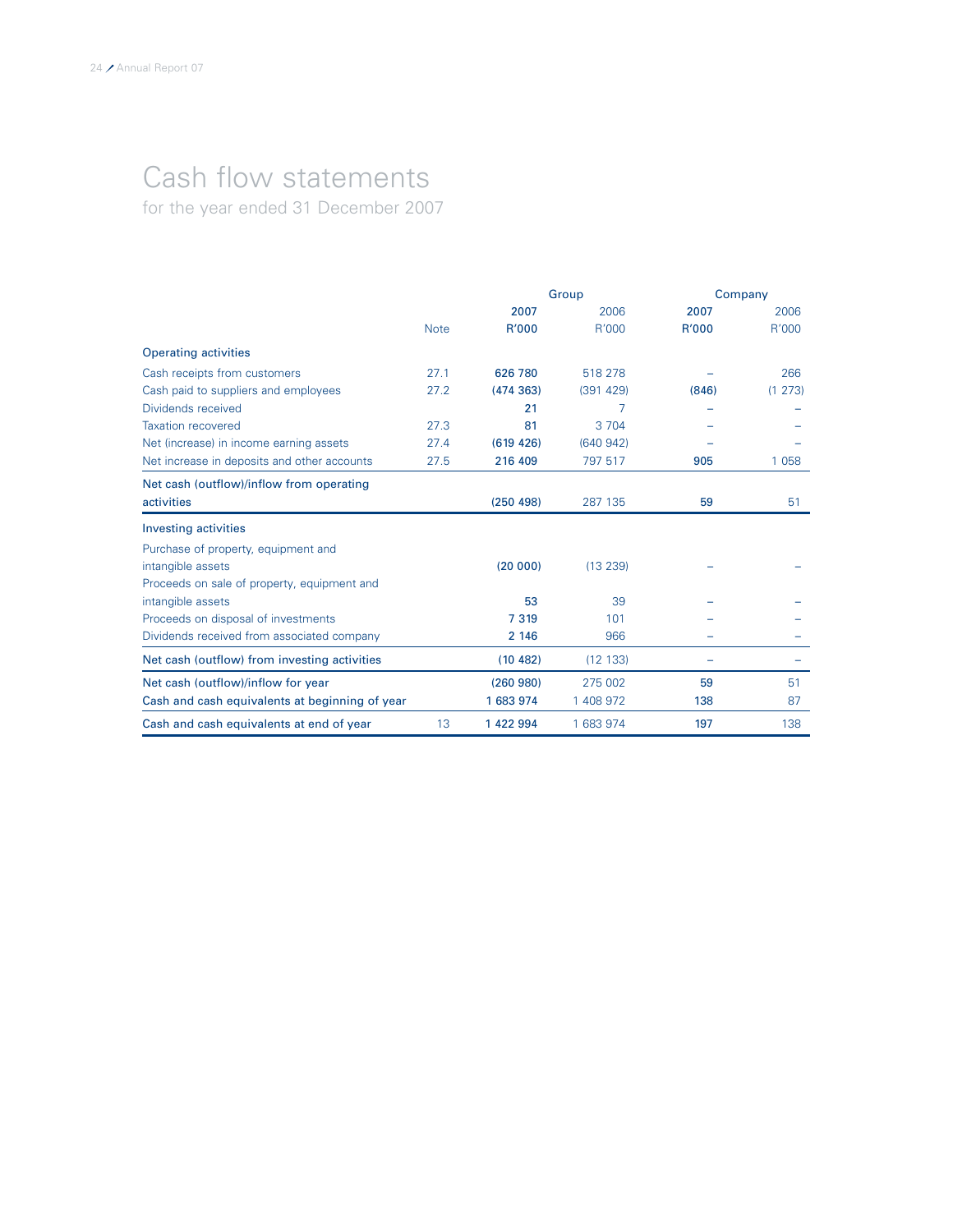for the year ended 31 December 2007

|                                                     |           | Group              | Group<br>2006 |                    |
|-----------------------------------------------------|-----------|--------------------|---------------|--------------------|
|                                                     | Fair      | 2007               | Fair          |                    |
|                                                     | value     | Carrying<br>amount | value         | Carrying<br>amount |
|                                                     | R'000     | R'000              | R'000         | R'000              |
|                                                     |           |                    |               |                    |
| Categories and fair values of financial instruments |           |                    |               |                    |
| <b>Assets</b>                                       |           |                    |               |                    |
| Available-for-sale                                  | 6802      | 6802               | 7 209         | 7 209              |
| Other investments                                   | 228       | 228                | 7 209         | 7 209              |
| Negotiable securities - Government stock            | 6574      | 6574               |               |                    |
| Loans and receivables                               | 4 347 904 | 4 348 231          | 3 967 089     | 3 967 417          |
| Current accounts                                    | 730 740   | 730 740            | 408 134       | 408 134            |
| Credit card                                         | 15 184    | 15 184             | 16 28 6       | 16 28 6            |
| Mortgage loans                                      | 1 196 363 | 1 196 363          | 694 983       | 694 983            |
| Instalment sales and leases                         | 276 746   | 276 746            | 268 159       | 268 159            |
| Other advances                                      | 444 362   | 444 362            | 530 050       | 530 050            |
| Negotiable securities - Treasury and Landbank bills | 203 880   | 204 010            | 194 183       | 194 406            |
| Negotiable securities - Debentures                  | 33 996    | 34 193             | 26 000        | 26 105             |
| Cash and cash equivalents                           | 1 422 994 | 1 422 994          | 1 683 974     | 1 683 974          |
| <b>Taxation</b>                                     |           |                    | 29            | 29                 |
| Other accounts receivable                           | 23 639    | 23 639             | 145 291       | 145 291            |
| Loans and receivables designated at fair value      |           |                    |               |                    |
| through profit and loss                             | 182 148   | 182 148            | 333 325       | 333 325            |
| Mortgage loans                                      | 40 902    | 40 902             | 12 074        | 12 074             |
| Instalment sales and leases                         | 26 971    | 26 971             | 25 116        | 25 116             |
| Other advances                                      | 83 475    | 83 475             | 111 630       | 111 630            |
| Corporate bonds                                     | 30 800    | 30 800             | 184 505       | 184 505            |
| Held-for-trading                                    | 43 8 14   | 43 814             | 31 134        | 31 134             |
| Derivative financial instruments                    | 43 8 14   | 43 814             | 31 134        | 31 134             |
|                                                     | 4 580 668 | 4 580 995          | 4 338 757     | 4 339 085          |
| <b>Liabilities</b>                                  |           |                    |               |                    |
| Held-for-trading                                    | 15 356    | 15 356             | 29 189        | 29 189             |
| Derivative financial instruments                    | 15 3 56   | 15 356             | 29 189        | 29 189             |
| Other financial liabilities                         | 3 808 079 | 3 808 079          | 3 713 617     | 3 713 617          |
| <b>Deposits</b>                                     | 3 768 183 | 3 768 183          | 3 539 147     | 3 539 147          |
| <b>Taxation</b>                                     | 116       | 116                | 35            | 35                 |
| Other accounts payable                              | 39 780    | 39 780             | 174 435       | 174 435            |
|                                                     | 3 823 435 | 3 823 435          | 3 742 806     | 3 742 806          |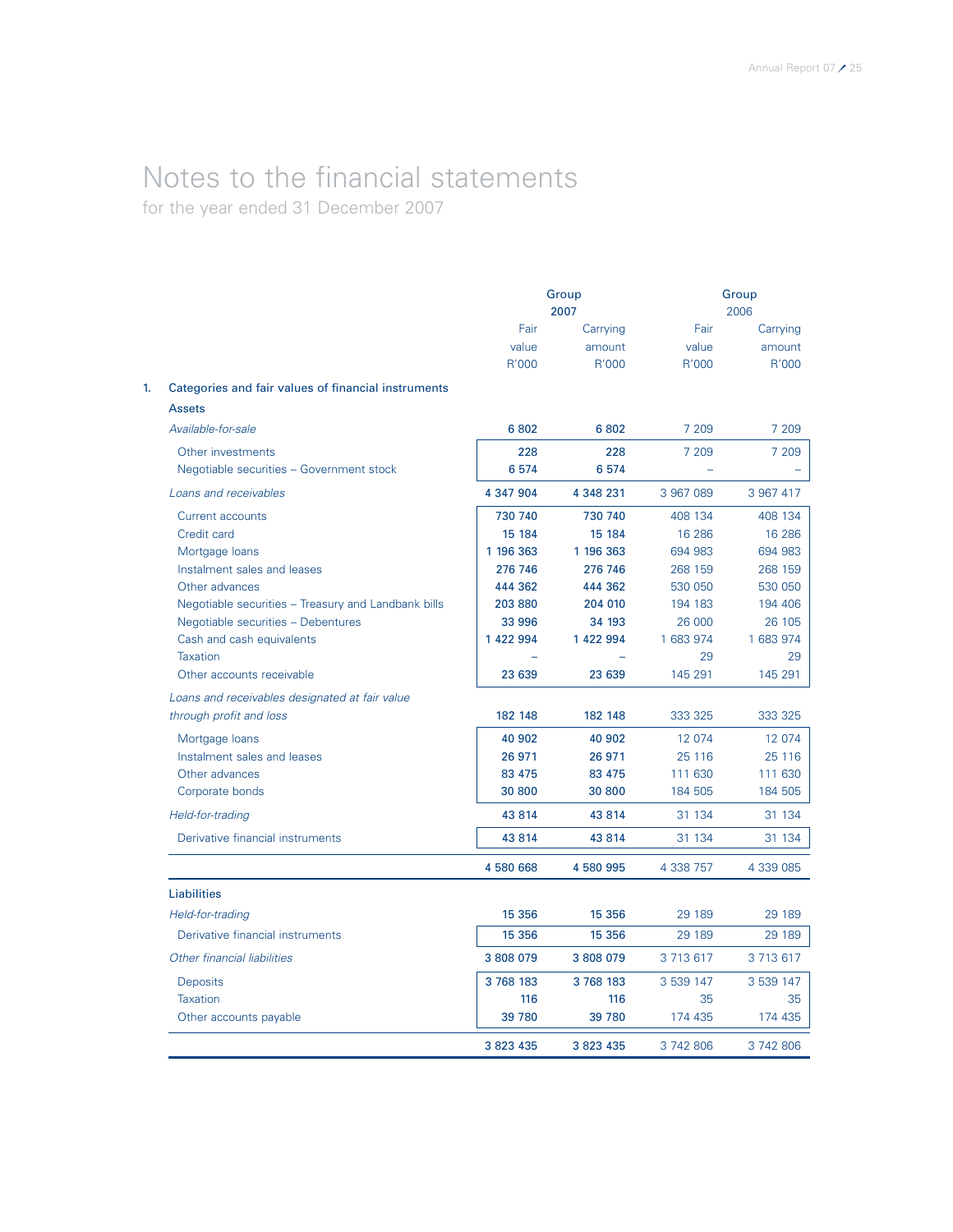for the year ended 31 December 2007 (continued)

|                                                                       |         | Company<br>2007 |         | Company<br>2006 |
|-----------------------------------------------------------------------|---------|-----------------|---------|-----------------|
|                                                                       | Fair    | Carrying        | Fair    | Carrying        |
|                                                                       | value   | amount          | value   | amount          |
|                                                                       | R'000   | R'000           | R'000   | R'000           |
| 1.<br>Categories and fair values of financial instruments (continued) |         |                 |         |                 |
| <b>Assets</b>                                                         |         |                 |         |                 |
| Available-for-sale                                                    | 844 188 | 844 188         | 670 375 | 670 375         |
| Other investments                                                     | 20      | 20              | 20      | 20              |
| Interest in subsidiaries                                              | 844 168 | 844 168         | 670 355 | 670 355         |
| Loans and receivables                                                 | 216     | 216             | 171     | 171             |
| Cash and cash equivalents                                             | 197     | 197             | 138     | 138             |
| <b>Taxation</b>                                                       |         |                 | 29      | 29              |
| Other accounts receivable                                             | 19      | 19              | 4       | 4               |
|                                                                       | 844 404 | 844 404         | 670 546 | 670 546         |
| Liabilities                                                           |         |                 |         |                 |
| Other financial liabilities                                           | 33      | 33              | 31      | 31              |
| Other accounts payable                                                | 33      | 33              | 31      | 31              |
|                                                                       | 33      | 33              | 31      | 31              |

Cash and cash equivalents have short times to maturity. For this reason, the carrying amounts at the reporting date approximate the fair values.

Treasury and Landbank bills and debentures have short times to maturity and are carried at amortised cost. Fair value is based on quoted market values at balance sheet date.

Loans and advances that are carried at amortised cost, the values reported approximate the fair value as they bear variable rates of interest. In addition, fair value is approximated through the credit impairment models.

Deposits generally have short times to maturity, thus the values reported approximate the fair value.

The fair value of public traded derivatives, securities and investments is based on quoted market values at balance sheet date.

The fair value of other financial assets and financial liabilities, excluding derivatives, is determined in accordance with generally accepted pricing models based on discounted cash flow analysis using prices from observable current market transactions and adjusted by relevant market pricing.

The fair value of other investments and interest in subsidiaries which are unlisted, is determined by reference to the net asset value of the entity.

The fair value of loans and advances fair valued through profit and loss is calculated using the credit spread observed at origination. The fair values are adjusted for deterioration of credit quality through the application of the credit impairment models.

|                                                                                           | Group/Company |       |
|-------------------------------------------------------------------------------------------|---------------|-------|
|                                                                                           | 2007          | 2006  |
|                                                                                           | R'000         | R'000 |
| Loans and receivables designated at fair value through profit and loss                    |               |       |
| Cumulative changes in fair value attributable to credit risk                              |               |       |
| Changes in fair value attributable to changes in credit risk recognised during the period |               |       |

At reporting date there are no significant concentrations of credit risk. The carrying amount reflected above represents the Company's and the Group's maximum exposure to credit risk for such loans and receivables.

To confirm the amount of the fair value attributable to change in credit risk, a review of those loans or receivables designated at fair value through profit and loss was conducted. The Group has no credit derivatives over loans and receivables designated at fair value through profit and loss.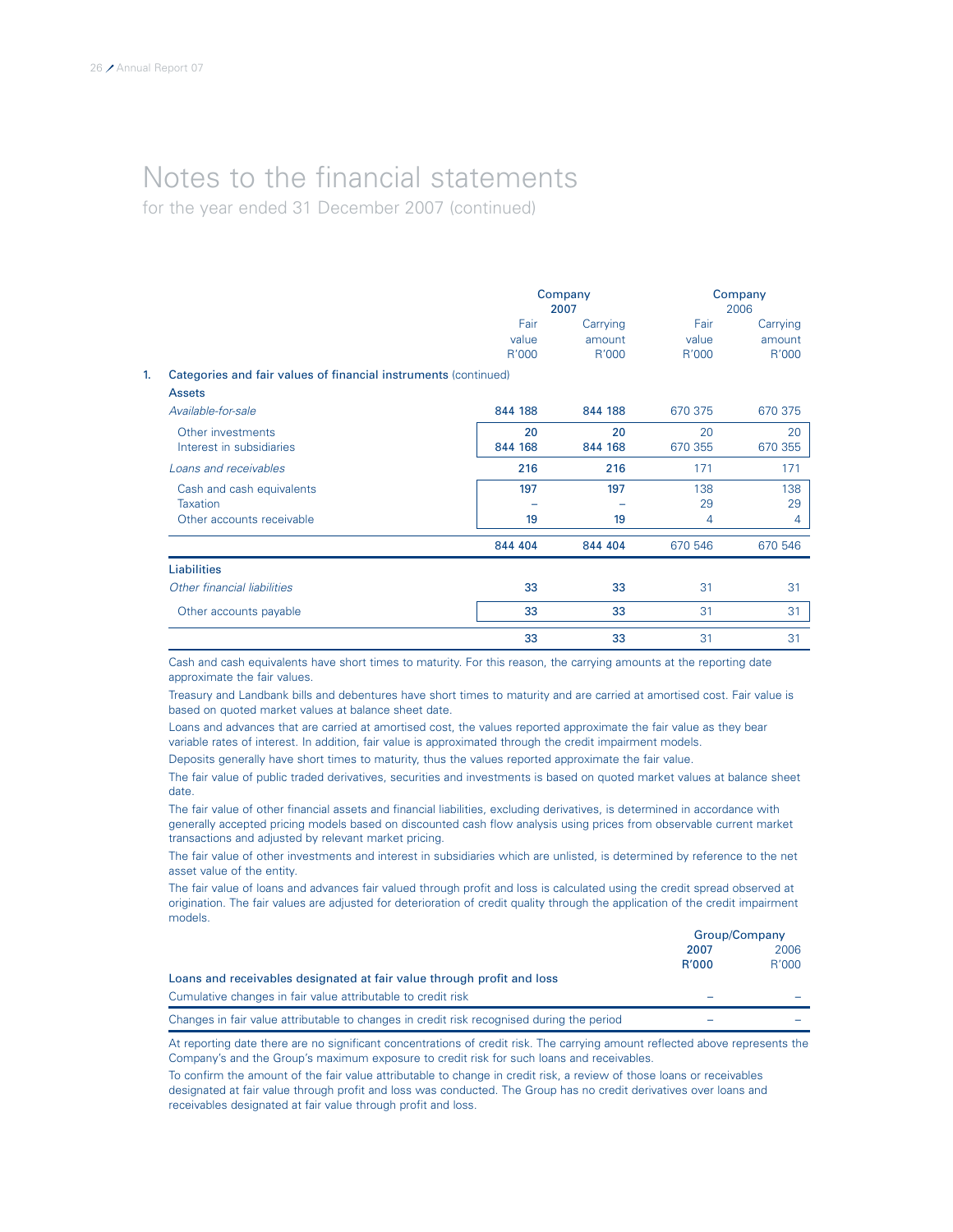for the year ended 31 December 2007 (continued)

|                                                                     |         | Group   |  |
|---------------------------------------------------------------------|---------|---------|--|
|                                                                     | 2007    | 2006    |  |
|                                                                     | R'000   | R'000   |  |
| 2.<br>Intangible assets                                             |         |         |  |
| <b>Computer software</b>                                            |         |         |  |
| Cost at beginning of year                                           | 51 674  | 44 068  |  |
| Additions                                                           | 15 850  | 7648    |  |
| Transfer from property and equipment                                | 424     |         |  |
| Write-off of obsolete software                                      | (6654)  | (42)    |  |
| Cost at end of year                                                 | 61 294  | 51 674  |  |
| Accumulated amortisation and impairment losses at beginning of year | (40123) | (37048) |  |
| Amortisation                                                        | (3716)  | (3108)  |  |
| Transfer from property and equipment                                | (424)   |         |  |
| Write-off of obsolete software                                      | 6 5 3 8 | 33      |  |
| Accumulated amortisation and impairment losses at end of year       | (37725) | (40123) |  |
| Net carrying amount at end of year                                  | 23 5 69 | 11 551  |  |

#### 3. Property and equipment

|                                 | Owner-                   | Leasehold |           | Furniture |           |          |          |
|---------------------------------|--------------------------|-----------|-----------|-----------|-----------|----------|----------|
|                                 | occupied                 | improve-  | Computer  | and       | Office    | Motor    |          |
|                                 | properties               | ments     | equipment | fittings  | equipment | vehicles | Total    |
|                                 | R'000                    | R'000     | R'000     | R'000     | R'000     | R'000    | R'000    |
| Group                           |                          |           |           |           |           |          |          |
| 2007                            |                          |           |           |           |           |          |          |
| Open market value/cost at       |                          |           |           |           |           |          |          |
| beginning of year               | 73 164                   | 18 129    | 68 568    | 8 4 3 6   | 22 4 64   | 339      | 191 100  |
| <b>Revaluations</b>             | 6900                     |           |           |           |           |          | 6900     |
| <b>Additions</b>                |                          | 213       | 2918      | 14        | 893       | 112      | 4 150    |
| Transfer *                      |                          | (17)      | (893)     | 117       | 369       |          | (424)    |
| <b>Disposals</b>                |                          |           |           |           | (60)      | (36)     | (96)     |
| Open market value/cost at       |                          |           |           |           |           |          |          |
| end of year                     | 80 064                   | 18 325    | 70 593    | 8 5 6 7   | 23 666    | 415      | 201 630  |
| Accumulated depreciation        |                          |           |           |           |           |          |          |
| and impairment losses at        |                          |           |           |           |           |          |          |
| beginning of year               |                          | (12825)   | (60 209)  | (7 191)   | (15632)   | (287)    | (96 144) |
| Depreciation                    | (1272)                   | (1092)    | (5621)    | (485)     | (1769)    | (65)     | (10304)  |
| Revaluation                     | 1 2 7 2                  |           |           |           |           |          | 1 2 7 2  |
| Transfer *                      |                          | 9         | 934       | (115)     | (404)     |          | 424      |
| <b>Disposals</b>                |                          |           |           |           | 55        | 36       | 91       |
| <b>Accumulated depreciation</b> |                          |           |           |           |           |          |          |
| and impairment losses at        |                          |           |           |           |           |          |          |
| end of year                     | $\overline{\phantom{0}}$ | (13908)   | (64896)   | (7791)    | (17750)   | (316)    | (104661) |
| Net carrying amount at          |                          |           |           |           |           |          |          |
| end of year                     | 80 064                   | 4 4 1 7   | 5 6 9 7   | 776       | 5916      | 99       | 96 969   |

\* Transfer between various categories of property and equipment and intangible assets.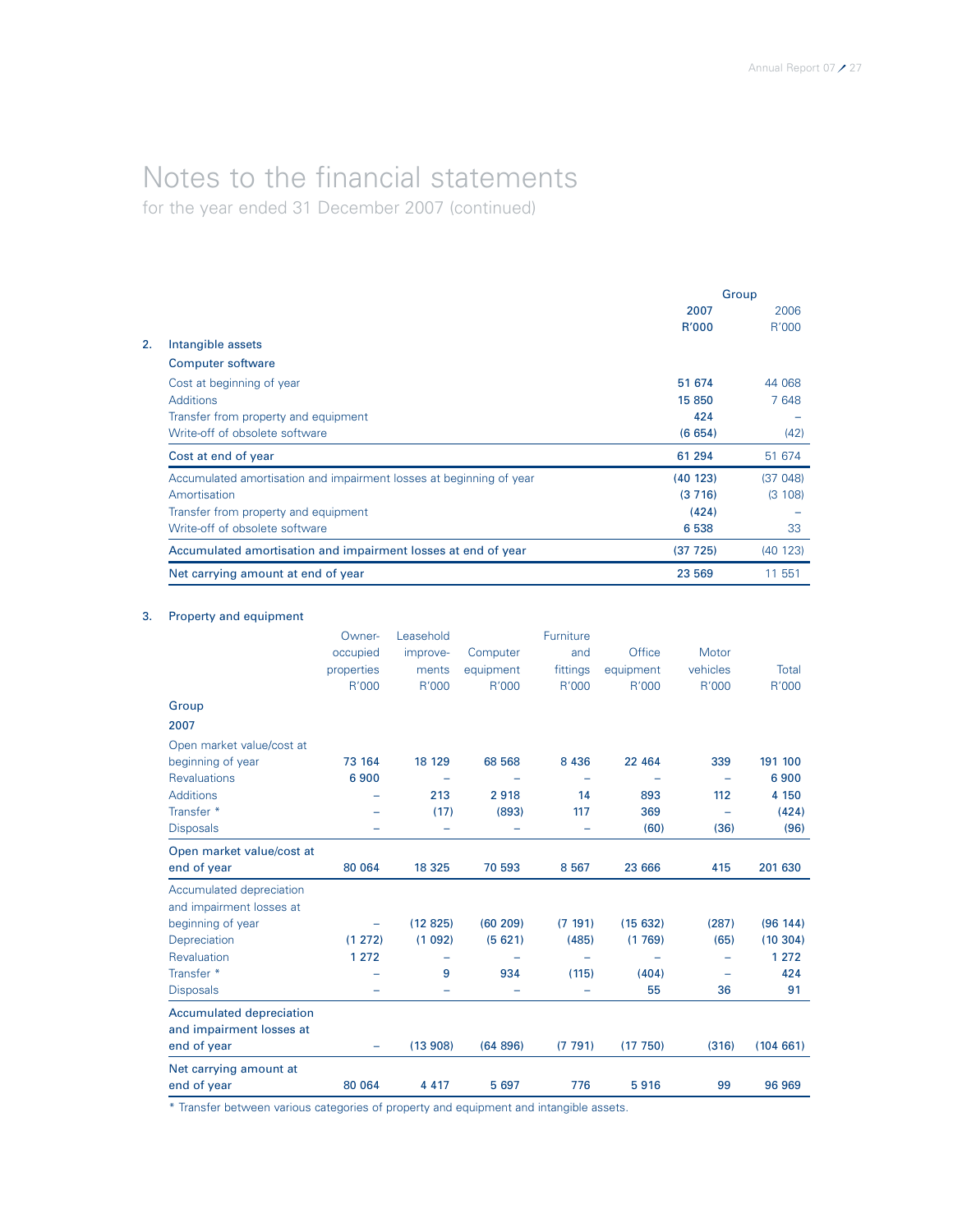for the year ended 31 December 2007 (continued)

#### 3. Property and equipment

(continued)

|                                                       | Owner-     | Leasehold |           | Furniture |           |                          |          |
|-------------------------------------------------------|------------|-----------|-----------|-----------|-----------|--------------------------|----------|
|                                                       | occupied   | improve-  | Computer  | and       | Office    | Motor                    |          |
|                                                       | properties | ments     | equipment | fittings  | equipment | vehicles                 | Total    |
|                                                       | R'000      | R'000     | R'000     | R'000     | R'000     | R'000                    | R'000    |
| Group                                                 |            |           |           |           |           |                          |          |
| 2006                                                  |            |           |           |           |           |                          |          |
| Open market value/cost at                             |            |           |           |           |           |                          |          |
| beginning of year                                     | 65 164     | 17 166    | 67 162    | 8 4 7 2   | 20 290    | 422                      | 178 676  |
| <b>Revaluations</b>                                   | 8 0 0 0    |           |           |           |           | $\overline{\phantom{0}}$ | 8 0 0 0  |
| <b>Additions</b>                                      |            | 963       | 2 0 4 9   | 49        | 2 5 3 0   | $\qquad \qquad$          | 5 5 9 1  |
| <b>Disposals</b>                                      |            | -         | (643)     | (85)      | (356)     | (83)                     | (1167)   |
| Open market value/cost at                             |            |           |           |           |           |                          |          |
| end of year                                           | 73 164     | 18 129    | 68 568    | 8 4 3 6   | 22 4 64   | 339                      | 191 100  |
| Accumulated depreciation                              |            |           |           |           |           |                          |          |
| and impairment losses at                              |            |           |           |           |           |                          |          |
| beginning of year                                     |            | (11550)   | (54981)   | (6638)    | (13 872)  | (330)                    | (87371)  |
| Depreciation                                          | (1112)     | (1 275)   | (5862)    | (633)     | (2 098)   | (40)                     | (11 020) |
| Revaluation                                           | 1 1 1 2    |           |           |           |           | -                        | 1 1 1 2  |
| <b>Disposals</b>                                      |            | -         | 634       | 80        | 338       | 83                       | 1 1 3 5  |
| <b>Accumulated depreciation</b>                       |            |           |           |           |           |                          |          |
| and impairment losses at                              |            |           |           |           |           |                          |          |
| end of year                                           |            | (12825)   | (60 209)  | (7191)    | (15632)   | (287)                    | (96 144) |
| Net carrying amount at                                |            |           |           |           |           |                          |          |
| end of year                                           | 73 164     | 5 3 0 4   | 8 3 5 9   | 1 2 4 5   | 6832      | 52                       | 94 956   |
|                                                       |            |           |           |           |           | Group                    |          |
|                                                       |            |           |           |           |           | 2007                     | 2006     |
|                                                       |            |           |           |           |           | R'000                    | R'000    |
| Historical cost of properties that have been revalued |            |           |           |           |           | 36 910                   | 36 910   |

#### Notes:

1. G J Van Zyl, a valuator with Van Zyl Valuers and a Member of The Institute of Valuers of South Africa, independently valued the properties at 31 December 2007.

2. A register containing details of owner-occupied properties and the revaluation thereof is available for inspection at the registered office of the Company.

|    |                                        |       | Group |
|----|----------------------------------------|-------|-------|
|    |                                        | 2007  | 2006  |
|    |                                        | R'000 | R'000 |
| 4. | Investment properties                  |       |       |
|    | Open-market value at beginning of year |       | 350   |
|    | <b>Disposals</b>                       |       | (350) |
|    | Open-market value at end of year       |       |       |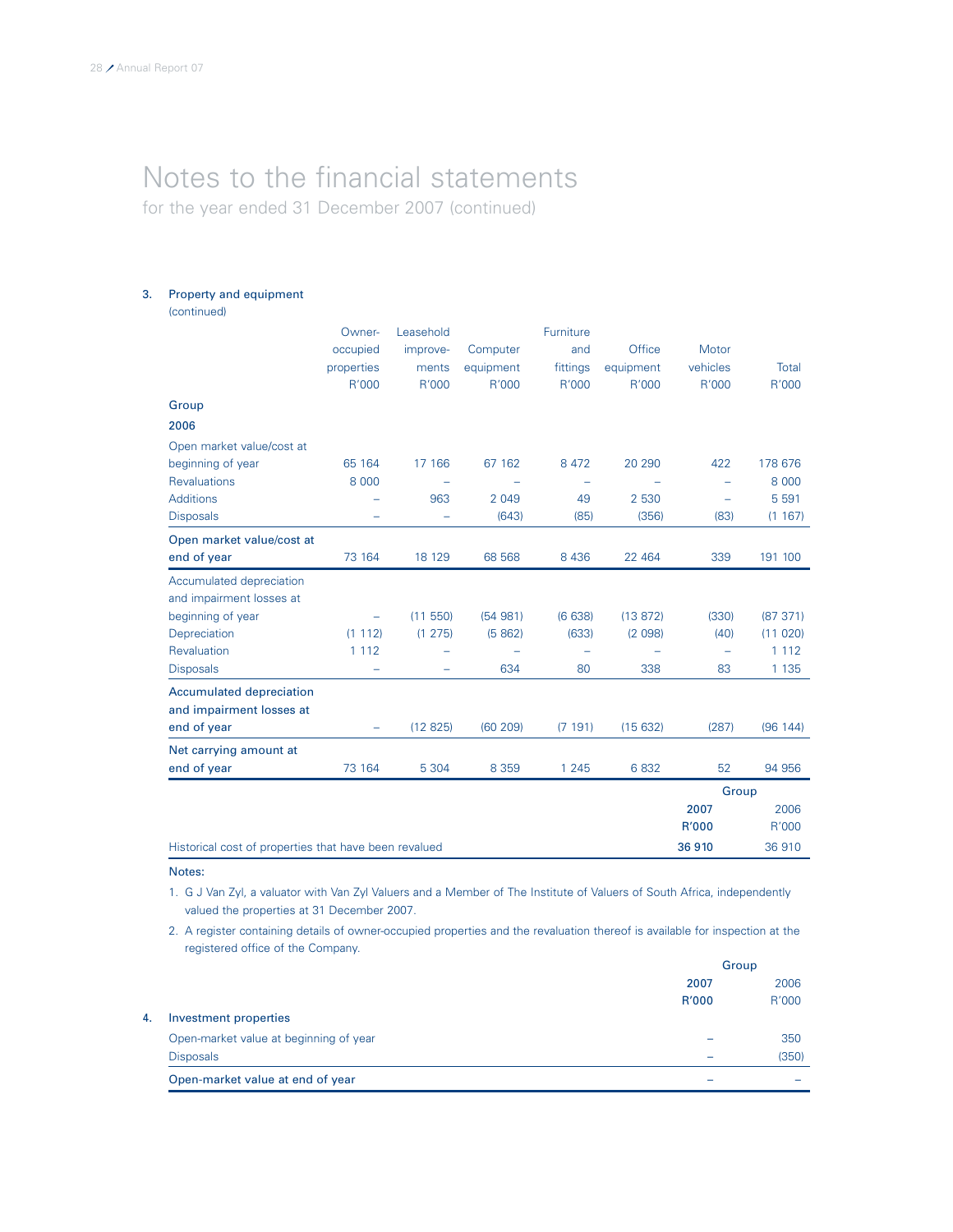for the year ended 31 December 2007 (continued)

|                       |                                                                                                                                | Group   |         | Company |         |
|-----------------------|--------------------------------------------------------------------------------------------------------------------------------|---------|---------|---------|---------|
|                       |                                                                                                                                | 2007    | 2006    | 2007    | 2006    |
|                       |                                                                                                                                | R'000   | R'000   | R'000   | R'000   |
| 5.<br><b>Taxation</b> |                                                                                                                                |         |         |         |         |
|                       | <b>South African Revenue Services</b>                                                                                          |         |         |         |         |
|                       | Taxation overpaid by the Group/Company                                                                                         |         | 29      |         | 29      |
|                       | Taxation owing by the Group                                                                                                    | 116     | 35      |         |         |
| 6.                    | Other accounts receivable                                                                                                      |         |         |         |         |
| Items in transit      |                                                                                                                                | 3913    | 7 7 4 3 |         |         |
|                       | Prepayments and deposits                                                                                                       | 4948    | 4 1 5 9 | 19      | 4       |
| Other receivables     |                                                                                                                                | 14 7 78 | 133 389 |         |         |
|                       |                                                                                                                                | 23 639  | 145 291 | 19      | 4       |
|                       |                                                                                                                                |         |         |         | Company |
|                       |                                                                                                                                |         |         | 2007    | 2006    |
|                       |                                                                                                                                |         |         | R'000   | R'000   |
| 7.                    | Interest in subsidiaries                                                                                                       |         |         |         |         |
| Unlisted              |                                                                                                                                |         |         |         |         |
| Shares at fair value  |                                                                                                                                |         |         | 853 993 | 683 256 |
|                       | Loan – amount owing to subsidiary                                                                                              |         |         | (9825)  | (12901) |
|                       |                                                                                                                                |         |         | 844 168 | 670 355 |
|                       | A list of principal subsidiary companies is contained in note 7 of the Directors' report. The loan is interest free and has no |         |         |         |         |

A list of principal subsidiary companies is contained in note 7 of the Directors' report. The loan is interest free and has no fixed terms of maturity.

|    |                                                         |         | Group   |
|----|---------------------------------------------------------|---------|---------|
|    |                                                         | 2007    | 2006    |
|    |                                                         | R'000   | R'000   |
| 8. | Interest in associated company                          |         |         |
|    | Statman Investments (Pty) Limited *                     |         |         |
|    | Shares at cost                                          | 675     | 675     |
|    | Accumulated share of post-acquisition profits           | 7 117   | 4 3 4 6 |
|    | Dividends received                                      | (3541)  | (1395)  |
|    |                                                         | 4 2 5 1 | 3626    |
|    | Directors' valuation of the unlisted associated company | 4 2 5 1 | 3626    |

\* The percentage shareholding of the Group in this company is 21.4%. The financial year-end is February. Summarised financial information of the associated company is disclosed in note 28.4.

|    |                                              |       | Group | Company |       |
|----|----------------------------------------------|-------|-------|---------|-------|
|    |                                              | 2007  | 2006  | 2007    | 2006  |
|    |                                              | R'000 | R'000 | R'000   | R'000 |
| 9. | Other investments                            |       |       |         |       |
|    | Available-for-sale                           |       |       |         |       |
|    | Unlisted equities                            | 228   | 7 209 | 20      | 20    |
|    | Directors' valuation of unlisted investments | 228   | 7 209 | 20      | 20    |

A register containing details of investments is available for inspection at the registered office of the Company.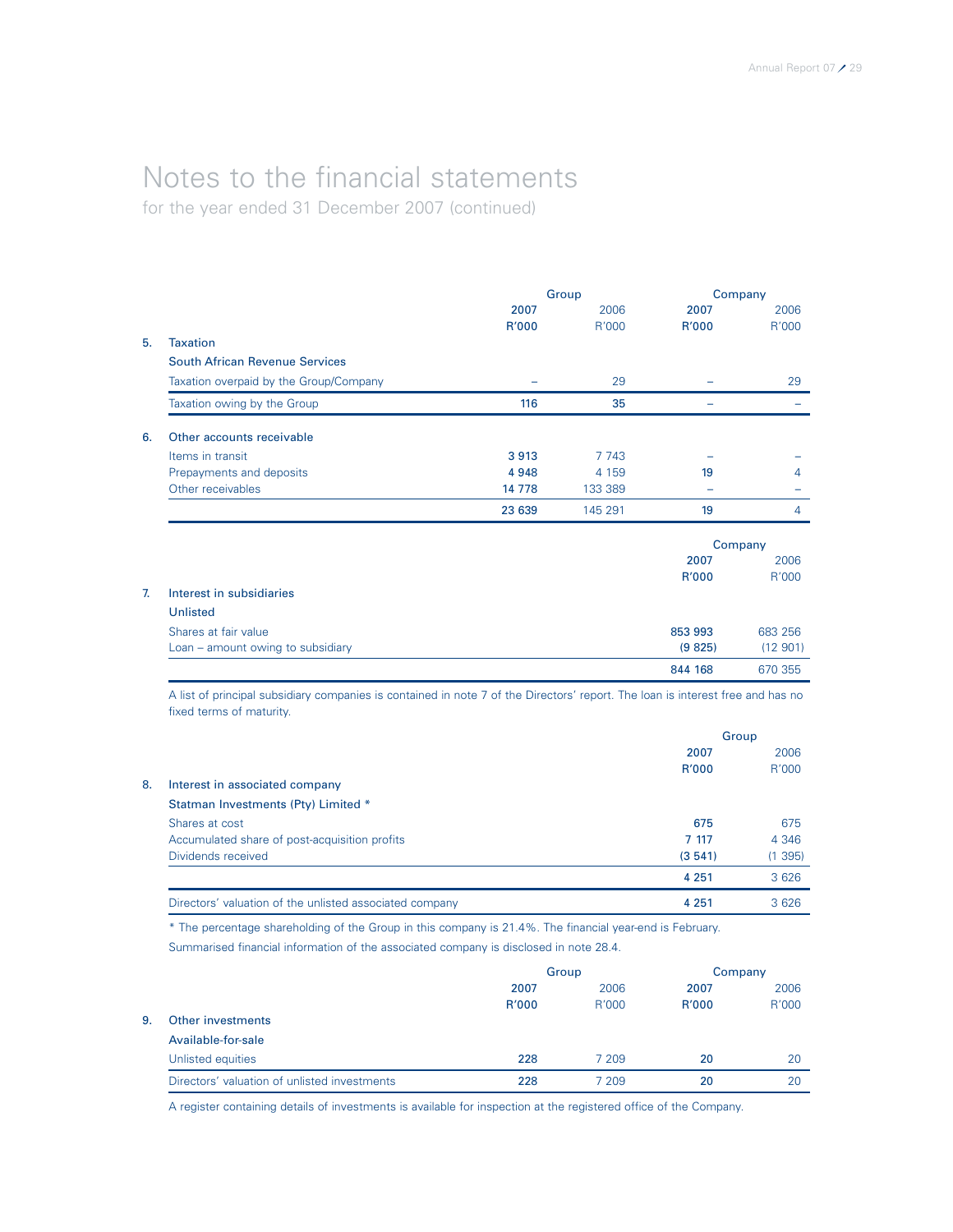for the year ended 31 December 2007 (continued)

|                                     |              | Group       |  |
|-------------------------------------|--------------|-------------|--|
|                                     | 2007         | 2006        |  |
|                                     | <b>R'000</b> | R'000       |  |
| Loans and advances<br>10.           |              |             |  |
| Category analysis                   |              |             |  |
| Amortised cost                      | 2 755 878    | 2 016 058   |  |
| Current accounts                    | 780 463      | 448 290     |  |
| Credit card                         | 21 555       | 29 002      |  |
| Mortgage loans                      | 1 200 419    | 699 122     |  |
| Instalment sales and leases         | 277 562      | 273 663     |  |
| Other advances                      | 475 879      | 565 981     |  |
| Fair value through profit and loss  | 154 528      | 151 925     |  |
| Mortgage loans                      | 40 980       | 12 099      |  |
| Instalment sales and leases         | 27 0 26      | 25 621      |  |
| Other advances                      | 86 522       | 114 205     |  |
|                                     | 2 910 406    | 2 167 983*  |  |
| Less: Impairments for credit losses | (57 187)     | $(64394)^*$ |  |
| Interest in suspense                | (38 476)     | $(37157)^*$ |  |
|                                     | 2 814 743    | 2 066 432   |  |

\* Effective 1 December 2006, legacy loans and advances of R377.4 million were sold to

a third party. Specific impairments and interest in suspense of R214.6 million and R157.3 million, respectively, were utilised in writing off this debt.

R35.5 million of loans and advances that were reported as instalment sales and leases as at December 2006, are reported as other advances in 2007.

Certain loans and advances disclosed under the amortised category in the 2006 annual financial statements, have been disclosed under the fair value through profit and loss category for 2006 and 2007.

All loans and advances are denominated in South African Rand.

| <b>Maturity analysis</b>                       |           |           |
|------------------------------------------------|-----------|-----------|
| Repayable on demand                            | 900 360   | 696 353   |
| Maturing within six months                     | 136 671   | 105 259   |
| Maturing after six months but within 12 months | 158 547   | 119 327   |
| Maturing after 12 months                       | 1714828   | 1 247 044 |
|                                                | 2 910 406 | 2 167 983 |

The maturity analysis is based on the remaining period to contractual maturity at year-end.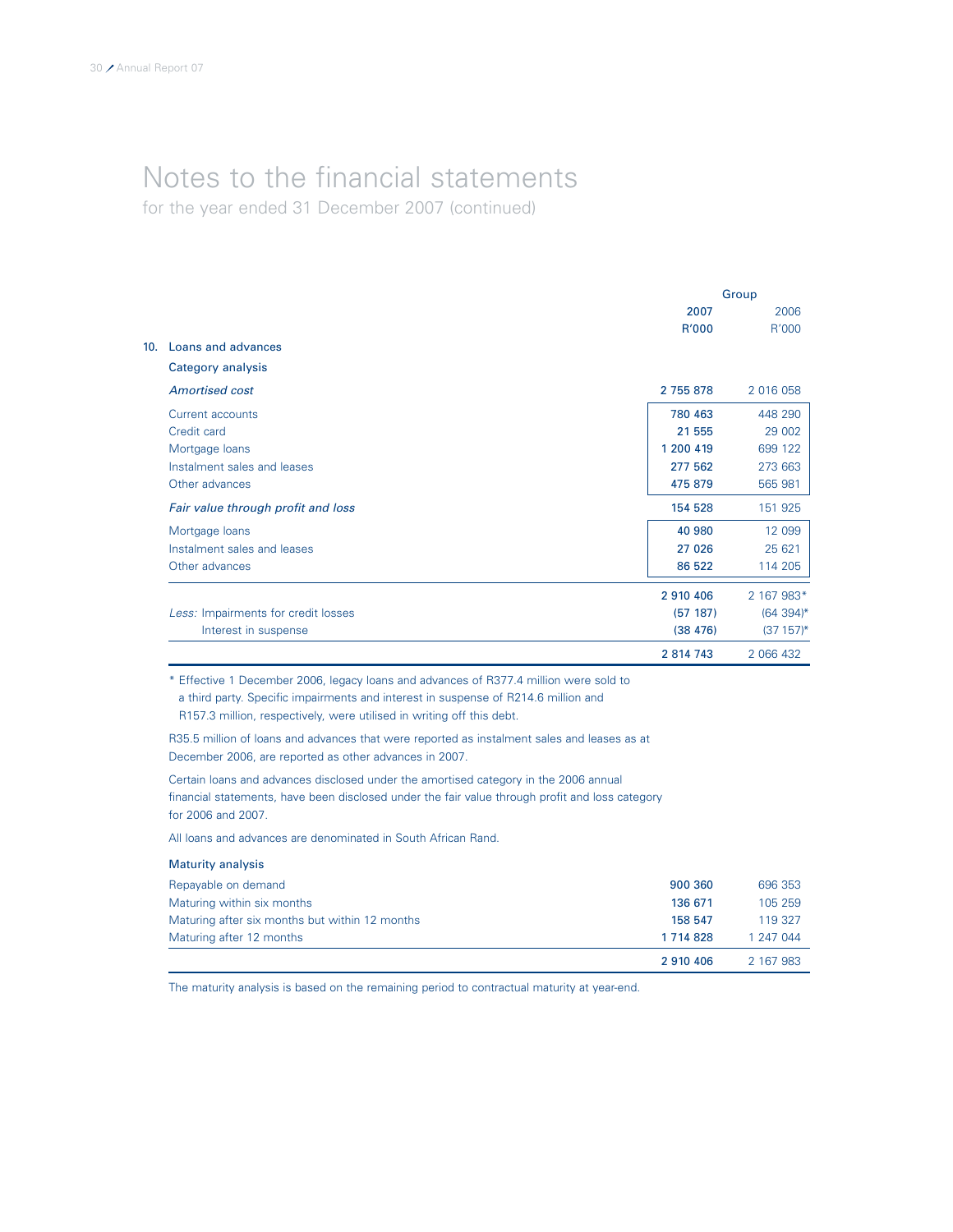for the year ended 31 December 2007 (continued)

#### 10. Loans and advances (continued) Gross Interest in Total amount suspense impairments Net balance R'000 R'000 R'000 R'000 Detailed category analysis of loans and advances Group 2007 Current accounts 780 463 20 128 29 595 730 740 Credit card 21 555 1 568 4 803 15 184 Mortgage loans 1241 399 1 241 399 2 366 1 237 265 Instalment sales and leases 304 588 256 615 303 717 Other advances 62 10 12 12 13 14 156 19 14 156 19 14 156 19 14 156 19 15 17 18 18 19 19 19 19 19 19 19 19 19 1 2 910 406 38 476 57 187 2 814 743 2006 Current accounts 448 290 7 089 33 067 408 134 Credit card 29 002 4 075 8 641 16 286 Mortgage loans 711 221 2 717 1 447 707 057 Instalment sales and leases 299 284 105 5 904 293 275 Other advances 680 186 680 186 23 171 15 335 641 680 2 167 983 37 157 64 394 2 066 432 Instalment Current Credit Mortgage sales and Other Total accounts card loans leases advances R'000 R'000 R'000 R'000 R'000 R'000 Impairments for credit losses Group 2007 Balance at the beginning of the year 64 394 33 067 8 641 1 447 5 904 15 335 Movements for the year: Credit losses written-off (17 556) (240) (3 483) (683) (5 646) (7 504) Net impairments raised 10 349 (3 232) (355) 1602 357 11 977 57 187 29 595 4 803 2 366 615 19 808 2006 Balance at the beginning of the year 268 665 3 517 67 616 12 725 51 327 133 480 Movements for the year: Credit losses written-off (4 995) – (3 836) – – (1 159) Impairments utilised in writing off sold legacy loans and advances\* (214 578) – (59 302) (9 335) (45 066) (100 875) Net impairments raised 15 302 29 550 4 163 (1 943) (357) (16 111) 64 394 33 067 8 641 1 447 5 904 15 335

\* Effective 1 December 2006, legacy loans and advances of R377.4 million were sold to a third party. Specific impairments and interest in suspense of R214.6 million and R157.3 million, respectively, were utilised in writing off this debt.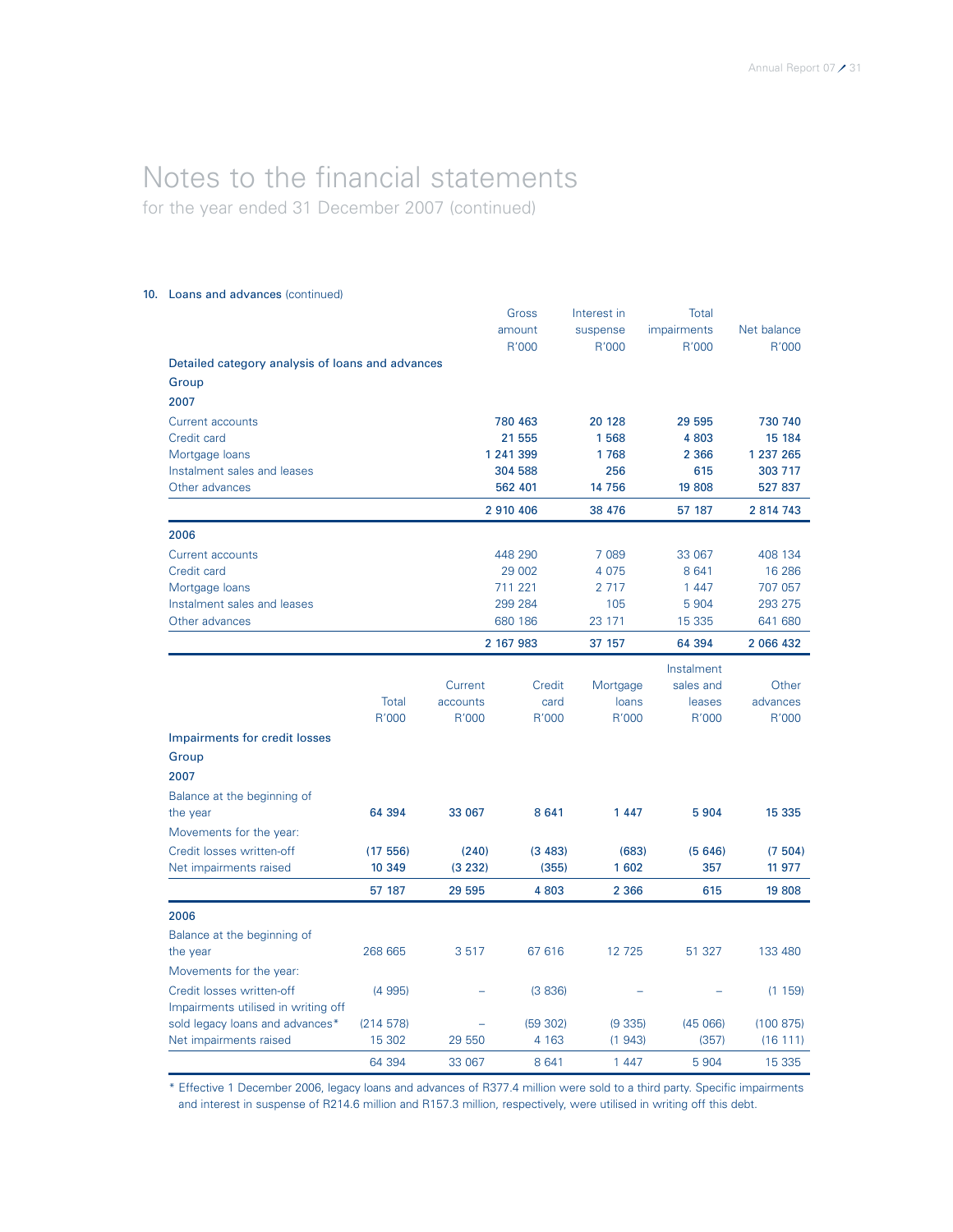for the year ended 31 December 2007 (continued)

|                                                                                           |           |             |              | Group              |  |
|-------------------------------------------------------------------------------------------|-----------|-------------|--------------|--------------------|--|
|                                                                                           |           |             | 2007         | 2006               |  |
|                                                                                           |           |             | <b>R'000</b> | R'000              |  |
| 10. Loans and advances (continued)                                                        |           |             |              |                    |  |
| Impairments for credit losses consist of:                                                 |           |             |              |                    |  |
| Portfolio impairments                                                                     |           |             | 32 663       | 31 682             |  |
| Specific impairments                                                                      |           |             | 24 5 24      | 32 712             |  |
| Balance at end of year                                                                    |           |             | 57 187       | 64 394             |  |
| Net (charge for)/recovery of credit losses                                                |           |             |              |                    |  |
| Net impairments movement                                                                  |           |             | (7 207)      | (15302)            |  |
| Recoveries in respect of sold legacy loans and advances                                   |           |             |              | 7 3 4 5            |  |
| Recoveries in respect of amounts previously written off                                   |           |             | 1849         | 9477               |  |
|                                                                                           |           |             | (5358)       | 1 5 2 0            |  |
| Exceptional item as per income statement                                                  |           |             |              |                    |  |
| Recovery of amounts previously written off in respect of the release of the CGD guarantee |           |             |              | 8602               |  |
|                                                                                           | Gross     | Interest in | Portfolio    |                    |  |
|                                                                                           | amount    | suspense    | impairment   | Net balance        |  |
|                                                                                           | R'000     | R'000       | R'000        | R'000              |  |
| Category analysis of performing loans and advances                                        |           |             |              |                    |  |
| Group                                                                                     |           |             |              |                    |  |
| 2007                                                                                      |           |             |              |                    |  |
| Current accounts                                                                          | 779 056   | 19 9 18     | 29 170       | 729 968            |  |
| Credit card                                                                               | 15 317    |             | 826          | 14 491             |  |
| Mortgage loans                                                                            | 1 220 604 |             | 554          | 1 220 050          |  |
| Instalment sales and leases                                                               | 301 319   |             | 332          | 300 987            |  |
| Other advances                                                                            | 521 718   |             | 1781         | 519 937            |  |
|                                                                                           | 2 838 014 | 19 9 18     | 32 663       | 2 785 433          |  |
| 2006                                                                                      |           |             |              |                    |  |
| <b>Current accounts</b>                                                                   | 439 131   | 7 089       | 27 108       | 404 934            |  |
| <b>Credit cards</b>                                                                       | 18 339    |             | 2 1 9 5      | 16 144             |  |
| Mortgage loans                                                                            | 704 247   |             | 313          | 703 934            |  |
|                                                                                           |           |             |              |                    |  |
| Instalment sales and leases                                                               | 292 442   |             | 266          |                    |  |
| Other advances                                                                            | 637 347   |             | 1800         | 292 176<br>635 547 |  |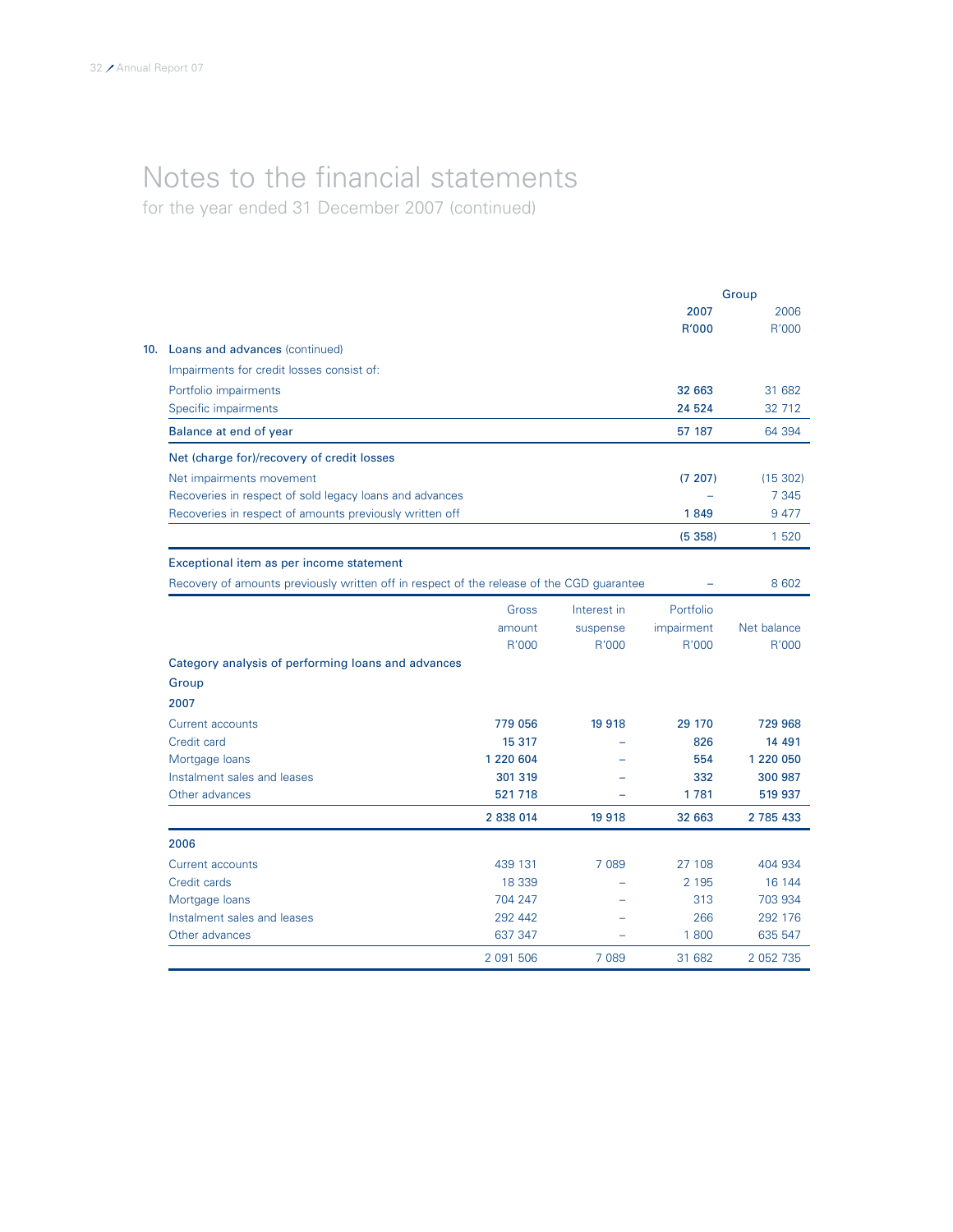for the year ended 31 December 2007 (continued)

|                                                                                                                 |                |                | Group          |              |                                                                                                                                      |
|-----------------------------------------------------------------------------------------------------------------|----------------|----------------|----------------|--------------|--------------------------------------------------------------------------------------------------------------------------------------|
|                                                                                                                 |                |                |                | 2007         | 2006                                                                                                                                 |
|                                                                                                                 |                |                |                | <b>R'000</b> | R'000                                                                                                                                |
| 10. Loans and advances (continued)                                                                              |                |                |                |              |                                                                                                                                      |
| Category analysis of performing loans and advances excluding loans and<br>advances with renegotiated terms      |                |                |                |              |                                                                                                                                      |
| Current accounts                                                                                                |                |                |                | 779 056      | 439 131                                                                                                                              |
| Credit card                                                                                                     |                |                |                | 15 317       | 18 339                                                                                                                               |
| Mortgage loans                                                                                                  |                |                |                | 1 220 604    | 704 247                                                                                                                              |
| Instalment sales and leases                                                                                     |                |                |                | 301 319      | 292 442                                                                                                                              |
| Other advances                                                                                                  |                |                |                | 520 963      | 636 457                                                                                                                              |
|                                                                                                                 |                |                |                | 2 837 259    | 2 090 616                                                                                                                            |
| Category analysis of loans and advances with renegotiated terms that would<br>otherwise be past due or impaired |                |                |                |              |                                                                                                                                      |
| Current accounts                                                                                                |                |                |                |              |                                                                                                                                      |
| Credit card                                                                                                     |                |                |                |              |                                                                                                                                      |
| Mortgage loans                                                                                                  |                |                |                |              |                                                                                                                                      |
| Instalment sales and leases                                                                                     |                |                |                |              |                                                                                                                                      |
| Other advances                                                                                                  |                |                |                | 755          | 890                                                                                                                                  |
|                                                                                                                 |                |                |                | 755          | 890                                                                                                                                  |
|                                                                                                                 |                |                |                |              |                                                                                                                                      |
|                                                                                                                 |                |                |                |              |                                                                                                                                      |
|                                                                                                                 |                |                |                | Total        |                                                                                                                                      |
|                                                                                                                 |                | Past due for:  |                | gross        |                                                                                                                                      |
|                                                                                                                 | $0 - 30$ days  | $31 - 60$ days | $61 - 90$ days |              |                                                                                                                                      |
|                                                                                                                 | R'000          | R'000          | R'000          | R'000        |                                                                                                                                      |
| Category age analysis of loans that are<br>past due but not impaired                                            |                |                |                |              |                                                                                                                                      |
|                                                                                                                 |                |                |                |              |                                                                                                                                      |
| Group                                                                                                           |                |                |                |              |                                                                                                                                      |
| 2007                                                                                                            |                |                |                |              |                                                                                                                                      |
| Current accounts                                                                                                |                |                |                |              |                                                                                                                                      |
| Credit card                                                                                                     | 119            | 201            | 215            | 535          |                                                                                                                                      |
| Mortgage loans                                                                                                  | 2 4 1 3        | 6 6 8 9        |                | 9 10 2       |                                                                                                                                      |
| Instalment sales and leases<br>Other advances                                                                   | 191<br>1 2 8 4 | 283<br>245     |                | 474<br>1529  |                                                                                                                                      |
|                                                                                                                 | 4 0 0 7        | 7418           | 215            | 11 640       |                                                                                                                                      |
| 2006                                                                                                            |                |                |                |              |                                                                                                                                      |
| Current accounts                                                                                                |                |                |                |              |                                                                                                                                      |
| Credit cards                                                                                                    | 903            | 291            | 280            | 1 474        |                                                                                                                                      |
| Mortgage loans                                                                                                  | 9850           | 3 2 3 0        |                | 13 080       |                                                                                                                                      |
| Instalment sales and leases                                                                                     | 195            |                |                | 195          |                                                                                                                                      |
| Other advances                                                                                                  | 1860           |                | -              | 1860         | Fair value<br>of collateral<br>and other<br>amount enhancements<br>R'000<br>7 203<br>474<br>1 2 7 9<br>8956<br>12 762<br>195<br>1810 |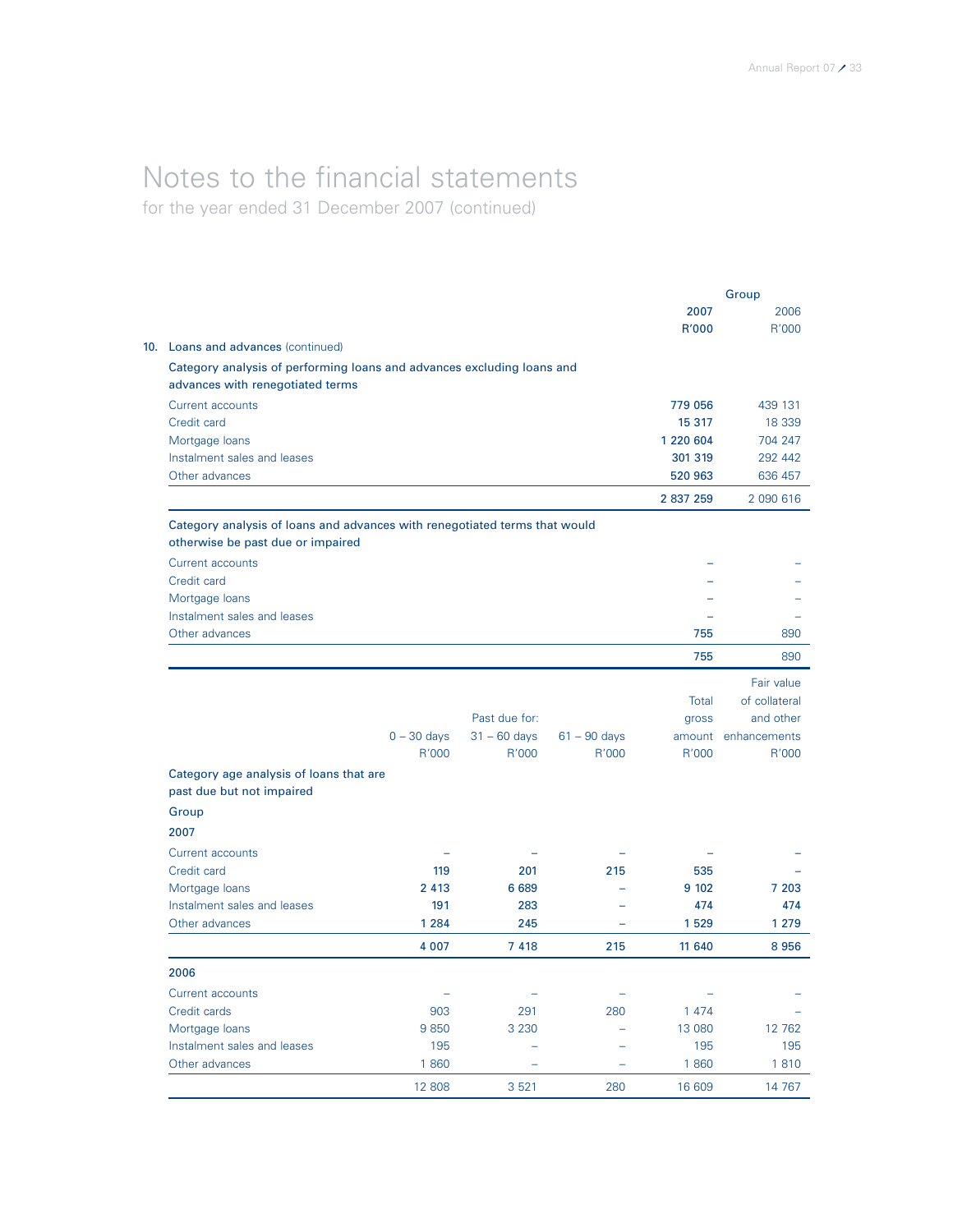for the year ended 31 December 2007 (continued)

#### 10. Loans and advances (continued)

| Category analysis of loans and advances | Gross<br>amount<br>R'000 | Inerest in<br>suspense<br>R'000 | <b>Specific</b><br>impairment<br>R'000 | <b>Net</b><br>balance<br>R'000 | Fair value<br>of collateral<br>and other<br>enhancements<br>R'000 |
|-----------------------------------------|--------------------------|---------------------------------|----------------------------------------|--------------------------------|-------------------------------------------------------------------|
| that are individually impaired          |                          |                                 |                                        |                                |                                                                   |
| Group                                   |                          |                                 |                                        |                                |                                                                   |
| 2007                                    |                          |                                 |                                        |                                |                                                                   |
| Current accounts                        | 1 407                    | 210                             | 425                                    | 772                            | 219                                                               |
| Credit card                             | 6 2 3 8                  | 1568                            | 3 9 7 7                                | 693                            |                                                                   |
| Mortgage loans                          | 20 795                   | 1768                            | 1812                                   | 17 215                         | 18 338                                                            |
| Instalment sales and leases             | 3 2 6 9                  | 256                             | 283                                    | 2 7 3 0                        | 2 7 0 5                                                           |
| Other advances                          | 40 683                   | 14 756                          | 18 027                                 | 7900                           | 9 0 16                                                            |
|                                         | 72 392                   | 18 5 58                         | 24 5 24                                | 29 310                         | 30 278                                                            |
| 2006                                    |                          |                                 |                                        |                                |                                                                   |
| Current accounts                        | 9 1 5 9                  |                                 | 5959                                   | 3 2 0 0                        | 265                                                               |
| Credit cards                            | 10 663                   | 4 0 7 5                         | 6446                                   | 142                            |                                                                   |
| Mortgage loans                          | 6974                     | 2 7 1 7                         | 1 1 3 4                                | 3 1 2 3                        | 4 1 2 4                                                           |
| Instalment sales and leases             | 6842                     | 105                             | 5 6 3 8                                | 1 0 9 9                        | 755                                                               |
| Other advances                          | 42 839                   | 23 171                          | 13 535                                 | 6 1 3 3                        | 9891                                                              |
|                                         | 76 477                   | 30 068                          | 32 712                                 | 13 697                         | 15 035                                                            |

Collateral held as security and other credit enhancements

All customers of the Bank are accorded a client risk grading. The risk grading of a client reflects, in broad terms, the client's creditworthiness and standing with the Bank. Specific criteria are applicable to the different risk grades. The risk grading of clients calls for judgement and continuing critical appraisal of the client's financial standing and forms an integral part of the Bank's assessment of the client concerned. Changes in the risk grades are automated based on arrears on an instalment debt account.

| Description of collateral held as security and                 |                                                                      |
|----------------------------------------------------------------|----------------------------------------------------------------------|
| other credit enhancements                                      | <b>Method of valuation</b>                                           |
| Cession of debtors                                             | 15% – 60% of debtors repayable under 90 days and                     |
|                                                                | depending on debtor credit quality                                   |
| Pledge of shares                                               | % dependent on liquidity and credit quality of the shares<br>pledged |
| Limited pledge and cession                                     | variable depending on asset type and value                           |
| Cession of life and endowment policies                         | 100% of surrender value                                              |
| Pledge of call and savings accounts, fixed and notice deposits | $90\% - 100\%$                                                       |
| Vacant land                                                    | 50% of professional valuation                                        |
| Residential properties                                         | 80% of the professional valuation                                    |
| Commercial and industrial properties                           | 70% of professional valuation                                        |
| Catering, industrial and office equipment                      | variable depending on asset type and depreciated value               |
| <b>Trucks</b>                                                  | variable depending on asset type and depreciated value               |
| Earth moving equipment                                         | variable depending on asset type and depreciated value               |
| Motor vehicles                                                 | variable depending on asset type and depreciated value               |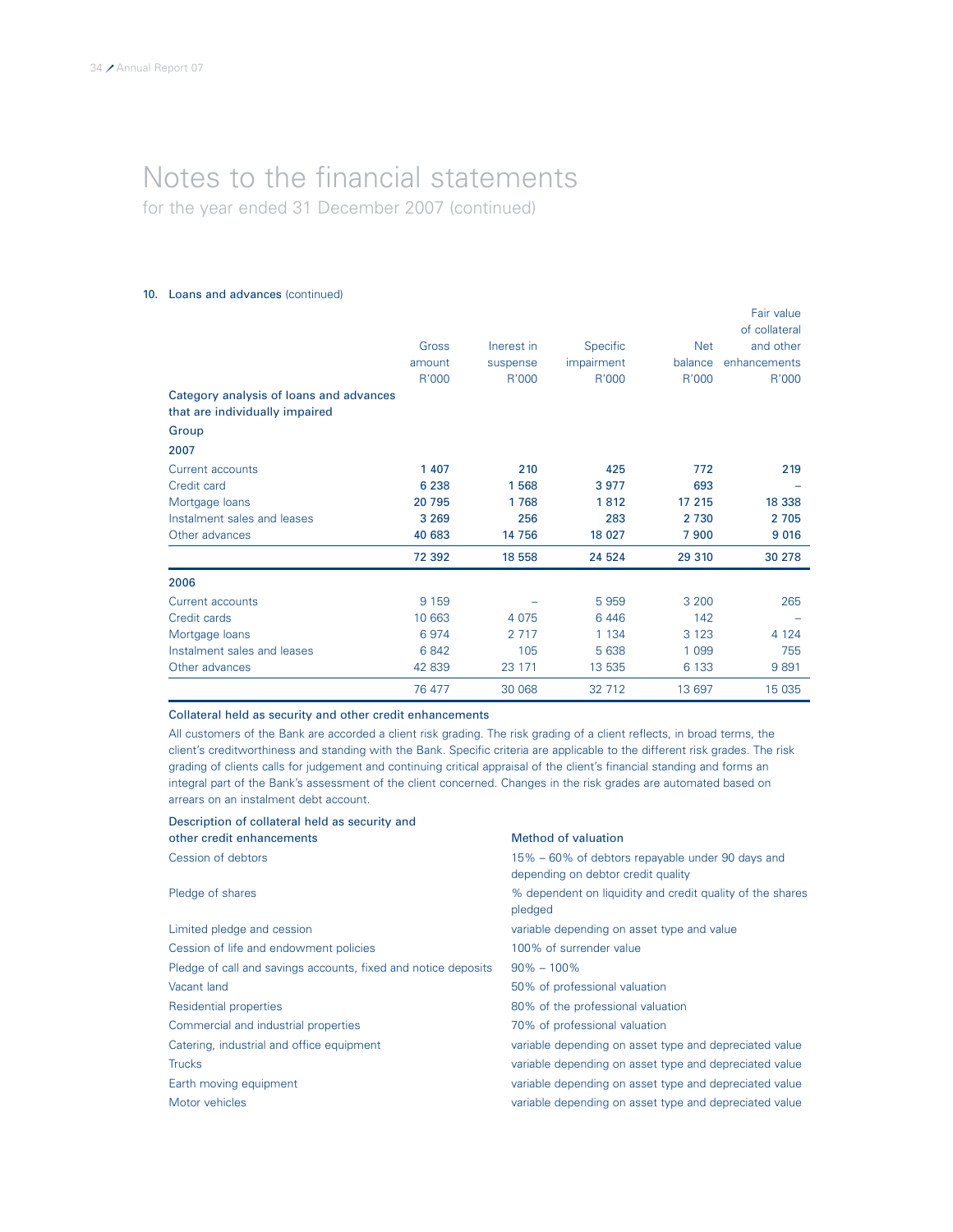for the year ended 31 December 2007 (continued)

#### 10. Loans and advances (continued)

All collateral held by the Bank in respect of an advance, will be realised in accordance with the terms of the agreement or facility conditions applicable thereto. Cash collateral and pledged assets that can be allocated in accordance with the terms of the pledge and cession or suretyship are applied in reduction of related exposures. Pledged assets, other than cash or cash equivalent collateral, and tangible security articles are appropriated and disposed of, where necessary, after legal action, in compliance with the applicable Court rules and directives.

A customer in default will be advised of the default and afforded an opportunity to regularise the arrears. Failing normalisation of the account legal action and repossession procedures will be followed and all attached assets disposed of in accordance with the applicable legislation. In the case of insolvent and deceased estates, the duly appointed Liquidator/Trustee disposes of all assets.

#### 11. Derivative financial instruments

|     |                                                | <b>Notional</b> |            | Notional       |                |
|-----|------------------------------------------------|-----------------|------------|----------------|----------------|
|     |                                                | principal       | Fair value | principal      | Fair value     |
|     |                                                | of assets       | of assets  | of liabilities | of liabilities |
|     | Group                                          | R'000           | R'000      | R'000          | R'000          |
|     | 2007                                           |                 |            |                |                |
|     | Held-for-trading                               |                 |            |                |                |
|     | Foreign exchange contracts                     | 924 445         | 39 566     | 486 032        | 7 4 8 1        |
|     | Interest rate swaps                            | 31 500          | 4 2 4 8    | 152 658        | 7875           |
|     |                                                | 955 945         | 43 8 14    | 638 690        | 15 356         |
|     | 2006                                           |                 |            |                |                |
|     | Held-for-trading                               |                 |            |                |                |
|     | Foreign exchange contracts                     | 1 022 312       | 30 40 2    | 461 355        | 13 3 5 0       |
|     | Interest rate swaps                            | 30 700          | 732        | 172 699        | 15 839         |
|     |                                                | 1 053 012       | 31 134     | 634 054        | 29 189         |
|     |                                                |                 |            |                | Group          |
|     |                                                |                 |            | 2007           | 2006           |
|     |                                                |                 |            | <b>R'000</b>   | R'000          |
| 12. | <b>Negotiable securities</b>                   |                 |            |                |                |
|     | Loans and receivables                          |                 |            |                |                |
|     | <b>Treasury bills</b>                          |                 |            | 204 010        | 184 539        |
|     | Landbank bills                                 |                 |            |                | 9867           |
|     | <b>Debentures</b>                              |                 |            | 34 193         | 26 105         |
|     | Available-for-sale                             |                 |            |                |                |
|     | Government stock                               |                 |            | 6574           |                |
|     | Held at fair value through profit and loss     |                 |            |                |                |
|     | Corporate bonds                                |                 |            | 30 800         | 184 505        |
|     |                                                |                 |            | 275 577        | 405 016        |
|     | <b>Maturity analysis</b>                       |                 |            |                |                |
|     | Repayable within one month                     |                 |            | 102 752        | 56 061         |
|     | Maturing within six months                     |                 |            | 145 769        | 164 450        |
|     | Maturing after six months but within 12 months |                 |            | 20 482         | 152 607        |
|     | Maturing after 12 months but within five years |                 |            |                | 31 898         |
|     | Maturing after five years                      |                 |            | 6574           |                |
|     |                                                |                 |            | 275 577        | 405 016        |

The maturity analysis is based on the remaining period to contractual maturity at year-end.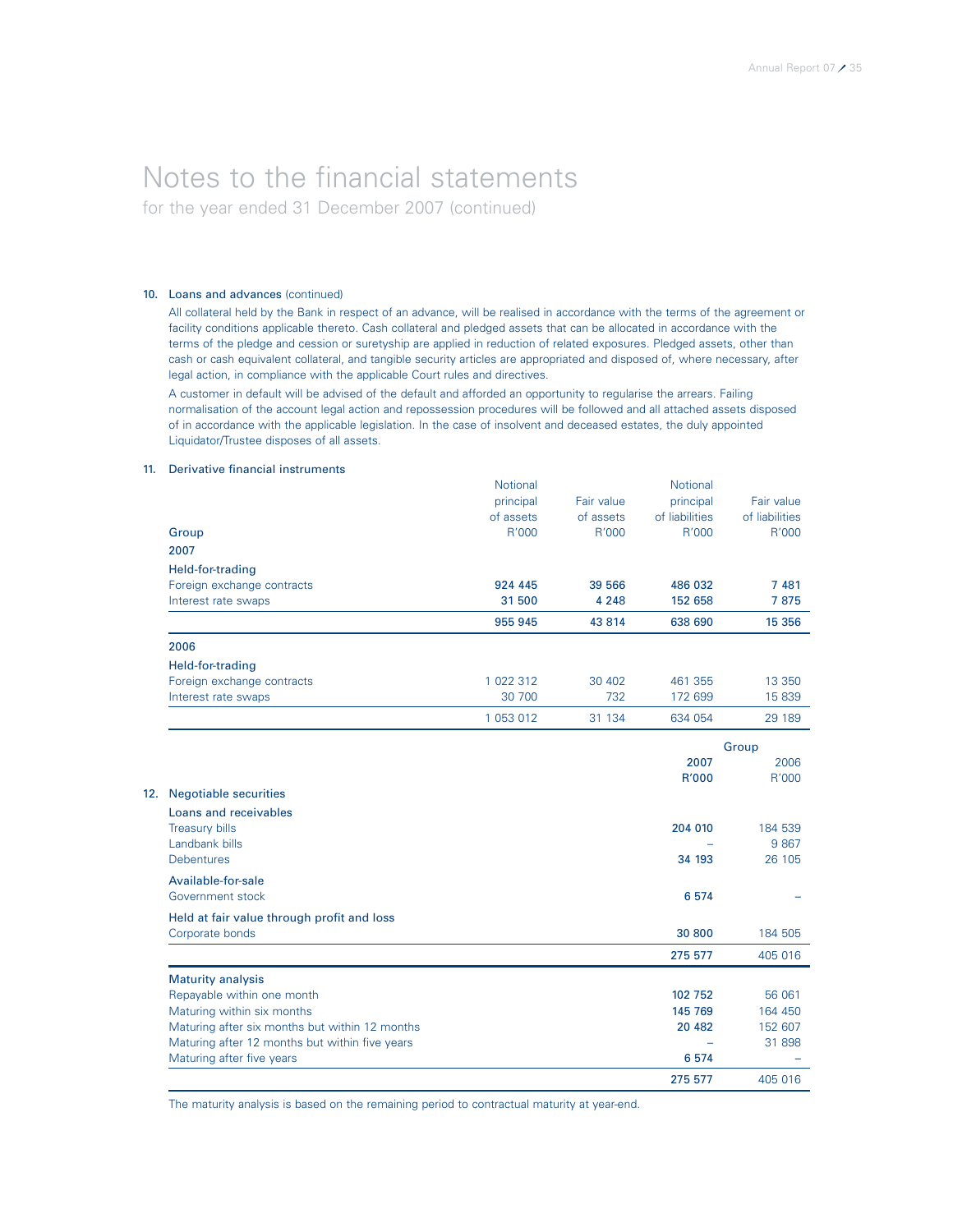for the year ended 31 December 2007 (continued)

|      |                                          | Group            |              | Company   |            |
|------|------------------------------------------|------------------|--------------|-----------|------------|
|      |                                          | 2007             | 2006         | 2007      | 2006       |
|      |                                          | R'000            | R'000        | R'000     | R'000      |
| 13.  | Cash and cash equivalents                |                  |              |           |            |
|      | Cash and bank notes                      | 35 910           | 28 350       |           |            |
|      | Central Bank balances                    | 60 889           | 49 325       |           |            |
|      | Domestic bank balances                   | 315 080          | 88 011       | 197       | 138        |
|      | Foreign bank balances                    | 1 011 115        | 1 518 288    |           |            |
|      |                                          | 1 422 994        | 1 683 974    | 197       | 138        |
| 14.  | Share capital and share premium          |                  |              |           |            |
|      |                                          | Number of issued | <b>Share</b> | Share     |            |
|      |                                          | ordinary shares  | capital      | premium   | Total      |
|      |                                          |                  | R'000        | R'000     | R'000      |
| 14.1 | <b>Issued - Group</b>                    |                  |              |           |            |
|      | Total shares in issue                    | 3 925 125 524    | 36 278       | 1 170 754 | 1 207 032  |
|      | Reduction of treasury shares held within |                  |              |           |            |
|      | the Group                                | 82 500           | 14           |           | 14         |
|      | At 31 December 2006                      | 3 925 208 024    | 36 29 2      | 1 170 754 | 1 207 046  |
|      | Reduction of treasury shares held within |                  |              |           |            |
|      | the Group                                | 1 330 000        | 376          |           | 376        |
|      | At 31 December 2007                      | 3 926 538 024    | 36 668       | 1 170 754 | 1 207 422  |
| 14.2 | <b>Issued - Company</b>                  |                  |              |           |            |
|      | At 31 December 2006 and                  |                  |              |           |            |
|      | 31 December 2007                         | 3 938 918 524    | 39 389       | 1 170 754 | 1 2 10 143 |

#### 14.3 Authorised

The total authorised number of ordinary shares is 4 465 955 440 shares (2006: 4 465 955 440 shares) with a par value of 1 cent each. The total authorised number of preference shares is 15 200 000 shares (2006: 15 200 000 shares) with a par value of 1 cent each.

#### 14.4 Unissued

The unissued ordinary and preference shares are under the control of the shareholders until the next Annual General Meeting.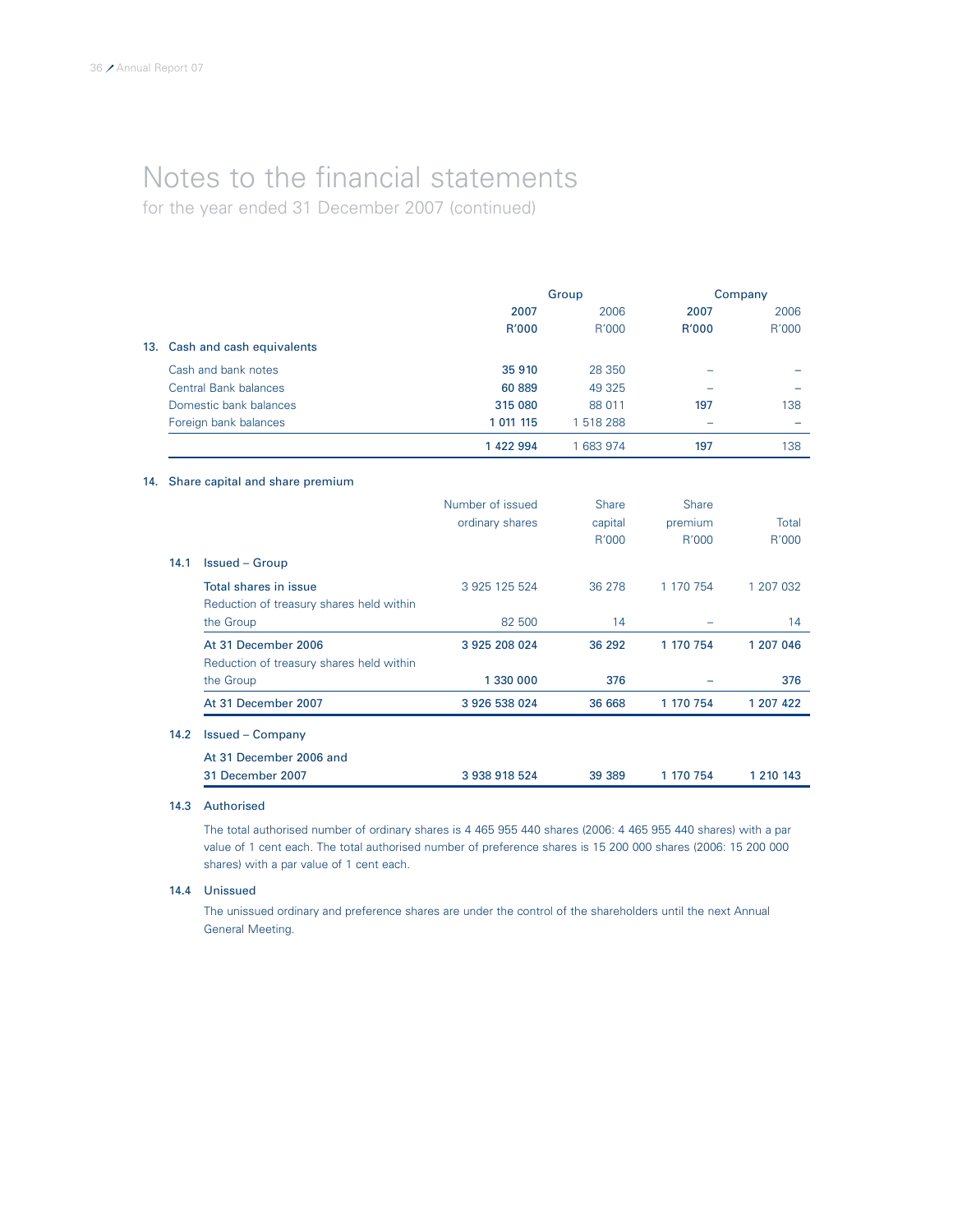for the year ended 31 December 2007 (continued)

### 14. Share capital and share premium (continued)

## 14.5 Share incentive scheme

Effective 18 July 2007, options could be exercised in respect of 33% of the option shares after the expiration of three years from the offer date, in respect of a further 33% after the expiration of four years from the offer date and the remaining option shares after the expiration of five years from the offer date. Options granted prior to this date, may be exercised in respect of 33% of the option shares after the expiration of two years from the offer date, in respect of a further 33% after the expiration of three years from the offer date and the remaining option shares after the expiration of four years from the offer date. Such percentages are to be carried forward on a cumulative basis. Should the options not be exercised by the fifth anniversary date of the offer, the option holder is obliged to exercise the option in respect of at least 20% of the options in question by the sixth anniversary date of the offer or else the said 20% of the options will lapse. The same rule applies for the seventh, eighth, ninth and tenth anniversary of the offer date until the options in question have either lapsed or been exercised.

Subsequent to year end, the Board approved the removal of the expiry condition from the sixth anniversary date. All unexpired options will now lapse after ten years from the date of issue.

The number of shares, which could be utilised for the purposes of the scheme are 393 891 852 (2006: 393 891 852), which is 10% (2006: 10%) of the issued share capital of the Company at year end. The number of scheme shares that may be issued to a single participant is 59 083 778, or 1.5% of the total number of issued shares. The table below sets out the movements in the options.

Refer to the shareholder spread on page 73 for information relating to the shares held by the Bank as an agent of the Mercantile Share Incentive Trust.

|                   |          |            |                                                          |               |                          |            | Exercisable |                          |
|-------------------|----------|------------|----------------------------------------------------------|---------------|--------------------------|------------|-------------|--------------------------|
|                   |          | Options at | Granted                                                  | Forfeited     | Exercised                | Options at | options     |                          |
|                   | Exercise | beginning  | during                                                   | during        | during                   | end of     | at end      | Relating to              |
|                   | price    | of year    | year                                                     | year          | year                     | year       | of year     | direction <sup>(1)</sup> |
|                   | (cents)  |            |                                                          |               |                          |            |             |                          |
| <b>Grant date</b> |          |            |                                                          |               |                          |            |             |                          |
| 2007              |          |            |                                                          |               |                          |            |             |                          |
| 20 November 2001  | 32       | 3 943 000  |                                                          |               | $(1988600)$ $(1000000)$  | 954 400    | 954 400     |                          |
| 11 February 2002  | 32       | 200 000    |                                                          |               |                          | 200 000    | 200 000     |                          |
| 5 October 2004    | 18       | 5 000 000  |                                                          |               |                          | 5 000 000  | 3 300 000   | 5 000 000                |
| 7 October 2004    | 17       | 2 000 000  |                                                          |               | (1 000 000)              | 1 000 000  | 660 000     |                          |
| 3 January 2005    | 15       | 700 000    |                                                          |               | -                        | 700 000    | 231 000     |                          |
| 11 February 2005  | 20       | 500 000    |                                                          |               | -                        | 500 000    | 165 000     |                          |
| 1 April 2005      | 39       | 1 000 000  |                                                          | (1 000 000)   | $\overline{\phantom{0}}$ |            |             |                          |
| 27 July 2005      | 32       | 750 000    |                                                          |               | -                        | 750 000    | 247 500     |                          |
| 2 December 2005   | 31       | 350 000    |                                                          |               | $\overline{\phantom{0}}$ | 350 000    | 115 500     |                          |
| 9 February 2006   | 41       | 750 000    |                                                          |               | $\qquad \qquad$          | 750 000    |             |                          |
| 3 March 2006      | 38       | 500 000    |                                                          |               |                          | 500 000    |             |                          |
| 22 March 2006     | 40       | 14 800 000 |                                                          | (2, 300, 000) |                          | 12 500 000 |             | 7 000 000                |
| 26 February 2007  | 34       |            | $-24000000$                                              | (2750000)     | $\overline{\phantom{m}}$ | 21 250 000 |             | 8 000 000                |
| 1 June 2007       | 36       |            | 500 000                                                  |               |                          | 500 000    |             |                          |
| 1 December 2007   | 36       |            | 1 000 000                                                |               | $\qquad \qquad$          | 1 000 000  |             |                          |
|                   |          |            | 30 493 000 25 500 000 (8 038 600) (2 000 000) 45 954 400 |               |                          |            |             | 5 873 400 20 000 000     |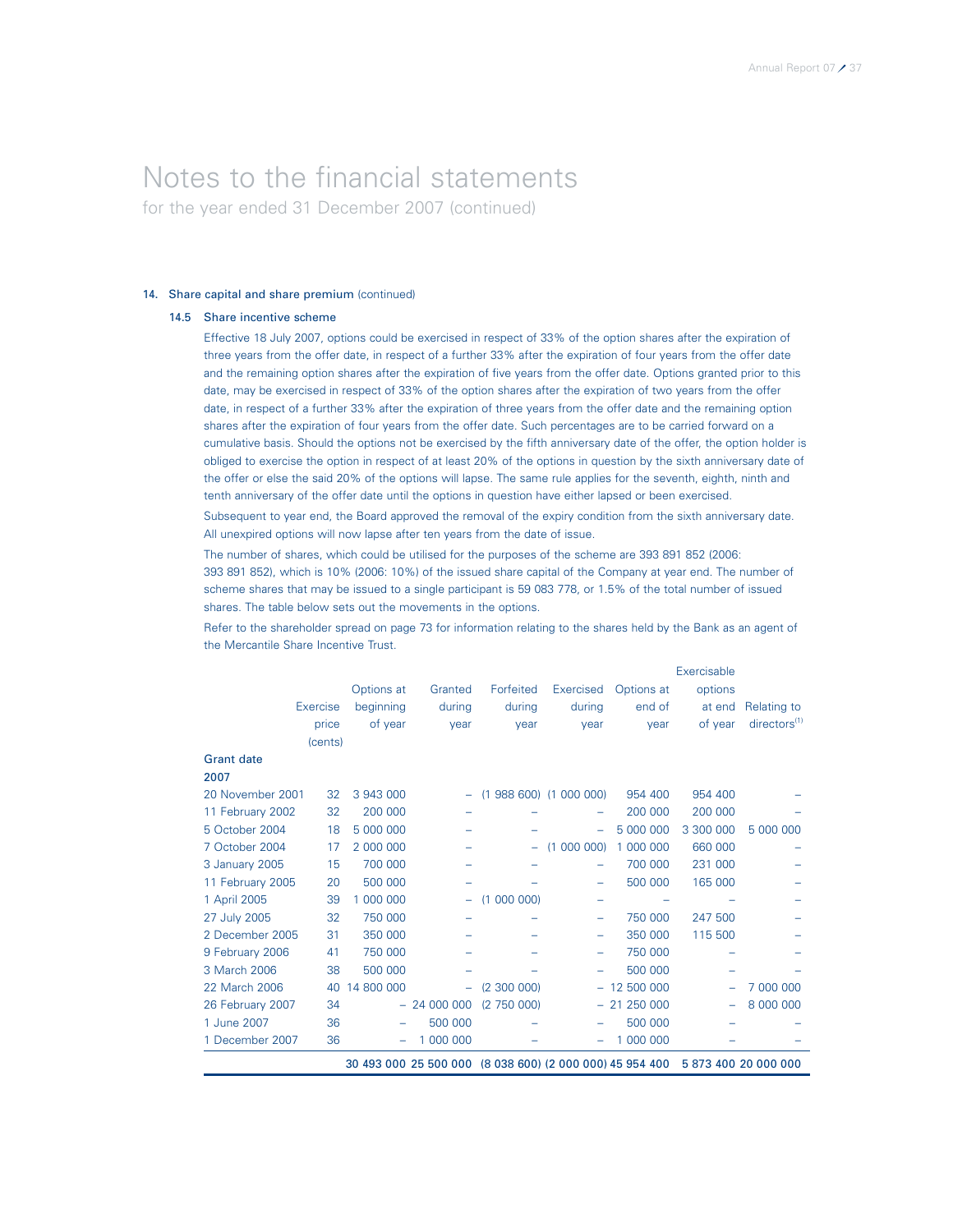for the year ended 31 December 2007 (continued)

## 14. Share capital and share premium (continued)

## 14.5 Share incentive scheme (continued)

|                  |          |            |                       |                 |           |                      | <b>EXPICISQUIP</b> |                          |
|------------------|----------|------------|-----------------------|-----------------|-----------|----------------------|--------------------|--------------------------|
|                  |          | Options at | Granted               | Forfeited       | Exercised | Options at           | options            |                          |
|                  | Exercise | beginning  | during                | during          | during    | end of               | at end             | Relating to              |
|                  | price    | of year    | year                  | year            | year      | year                 | of year            | directors <sup>(1)</sup> |
|                  | (cents)  |            |                       |                 |           |                      |                    |                          |
| 2006             |          |            |                       |                 |           |                      |                    |                          |
| 20 November 2001 | 32       | 5 343 000  | $\qquad \qquad -$     | 400 000)<br>(1) |           | 3 943 000            | 3 943 000          |                          |
| 11 February 2002 | 32       | 200 000    |                       |                 |           | 200 000              | 200 000            |                          |
| 5 October 2004   | 18       | 5 000 000  |                       |                 |           | 5 000 000            | 1 650 000          | 5 000 000                |
| 7 October 2004   | 17       | 2 600 000  |                       | (100 000)       | (500000)  | 2 000 000            | 660 000            |                          |
| 3 January 2005   | 15       | 700 000    |                       |                 |           | 700 000              |                    |                          |
| 11 February 2005 | 20       | 500 000    |                       |                 |           | 500 000              |                    |                          |
| 1 April 2005     | 39       | 1 000 000  |                       |                 | -         | 000 000              |                    |                          |
| 27 July 2005     | 32       | 750 000    |                       |                 | -         | 750 000              |                    |                          |
| 2 December 2005  | 31       | -          | 350 000               |                 | -         | 350 000              |                    |                          |
| 9 February 2006  | 41       | -          | 750 000               |                 | -         | 750 000              |                    |                          |
| 3 March 2006     | 38       |            | 500 000               |                 |           | 500 000              |                    |                          |
| 22 March 2006    | 40       |            | $-16200000$           | (1400000)       |           | 14 800 000           |                    | 7 000 000                |
|                  |          |            | 16 093 000 17 800 000 | (2900000)       |           | (500 000) 30 493 000 | 6 453 000          | 12 000 000               |

Exercisable

(1) Refer to note 28.3

Inputs into the Black-Scholes model in determining the charge for share-

based payments for options granted during the year are as follows:

|                                                       | 2007           | 2006              |
|-------------------------------------------------------|----------------|-------------------|
| Weighted average fair value share price at grant date | 34 cents       | 38 cents          |
| Weighted average exercise price                       | 34 cents       | 40 cents          |
| <b>Expected volatility</b>                            | 82.1%          | $92.3\% - 98.7\%$ |
| Option life                                           | $6 - 10$ years | $6 - 10$ years    |
| <b>Risk free rate</b>                                 | 7.58%          | 7.30%             |
| <b>Expected dividends</b>                             | Nil            | Nil               |

Expected volatility was determined by calculating the historical volatility of the Mercantile Bank Holdings Limited share price from September 2004 to the grant date of each option. The expected life used in the model has been adjusted, based on management's best estimate, for the effects of non-transferability, exercise restrictions and behavioural considerations.

The Group recognised total expenses of R4.0 million (2006: R2.2 million) related to equity-settled share-based payment transactions.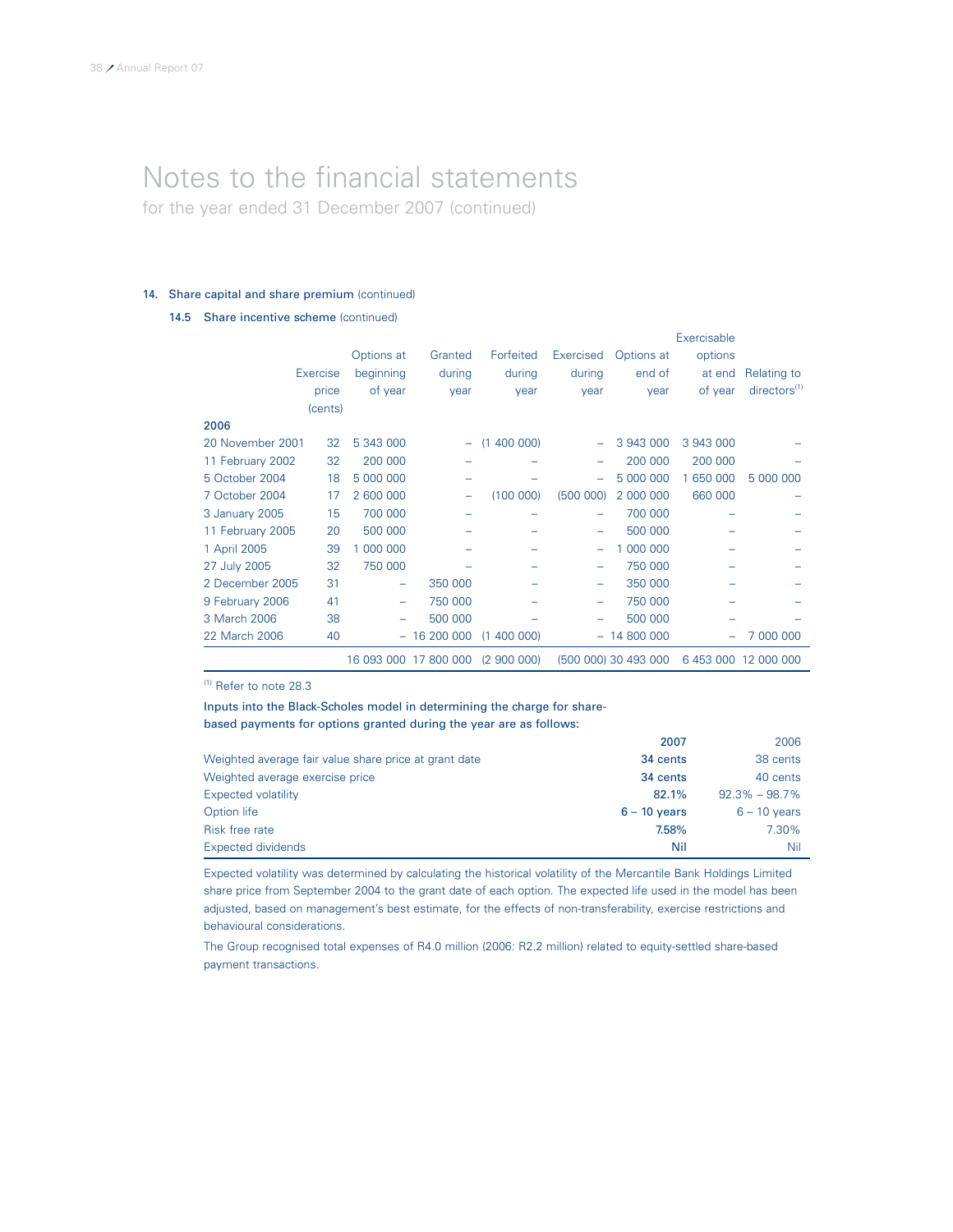for the year ended 31 December 2007 (continued)

|                                                |           | Group     |
|------------------------------------------------|-----------|-----------|
|                                                | 2007      | 2006      |
|                                                | R'000     | R'000     |
| <b>Deposits</b><br>15.                         |           |           |
| Call deposits and current accounts             | 1 386 951 | 1 480 150 |
| Savings accounts                               | 174 714   | 158 521   |
| Term and notice deposits                       | 2 066 671 | 1 817 336 |
| Negotiable certificates of deposit             | 39 695    | 25 151    |
| Foreign bank deposits and loans                | 100 152   | 57 989    |
|                                                | 3 768 183 | 3 539 147 |
| <b>Maturity analysis</b>                       |           |           |
| Repayable on demand and within one month       | 2 069 725 | 2 103 915 |
| Maturing after one month but within six months | 1 267 181 | 1 205 089 |
| Maturing after six months but within 12 months | 284 187   | 216 378   |
| Maturing after 12 months                       | 147 090   | 13 765    |
|                                                | 3 768 183 | 3 539 147 |

The maturity analysis is based on the remaining period to contractual maturity at year-end.

## 16. Provisions

|                               |              |          | Post-      |         |                |         |         |
|-------------------------------|--------------|----------|------------|---------|----------------|---------|---------|
|                               |              |          | retirement |         | <b>Onerous</b> |         |         |
|                               | <b>Staff</b> | Audit    | medical    | Leave   | lease          | Other   |         |
|                               | incentives   | fees     | benefits   | pay     | contracts      | risks   | Total   |
|                               | R'000        | R'000    | R'000      | R'000   | R'000          | R'000   | R'000   |
| Group                         |              |          |            |         |                |         |         |
| At 31 December 2005           | 9 0 0 0      | 3 2 4 4  | 10 4 14    | 7940    | 428            | 621     | 31 647  |
| Additional provision raised   | 9 5 5 3      | 2 100    | 2 4 3 9    | 2 5 5 3 | -              | 5 0 0 0 | 21 645  |
| Charged to provision          | (8171)       | (3, 244) |            | (2 164) |                | -       | (13579) |
| Unutilised provision reversed |              |          |            |         | (428)          | (291)   | (719)   |
| At 31 December 2006           | 10 382       | 2 100    | 12 853     | 8 3 2 9 | -              | 5 3 3 0 | 38 994  |
| Additional provision raised   | 14 976       | 4 8 8 0  | 1490       | 3 0 7 3 | -              | 2 100   | 26 519  |
| Charged to provision          | (12, 356)    | (3790)   |            | (2738)  | -              | (4 194) | (23078) |
| At 31 December 2007           | 13 002       | 3 190    | 14 3 4 3   | 8 6 6 4 | -              | 3 2 3 6 | 42 435  |

## Post-retirement medical benefits

Refer to note 17 for detailed disclosure of this provision.

## Leave pay

In terms of Group policy, employees are entitled to accumulate leave not taken during the year, within certain limits.

## Other risks

Consists of provisions for legal claims and other risks. At any time there are legal or potential claims made against the Group, the outcome of which cannot at present be foreseen. These claims are not regarded as material either on an individual basis or in aggregate. Provisions are raised for all liabilities that are expected to materialise.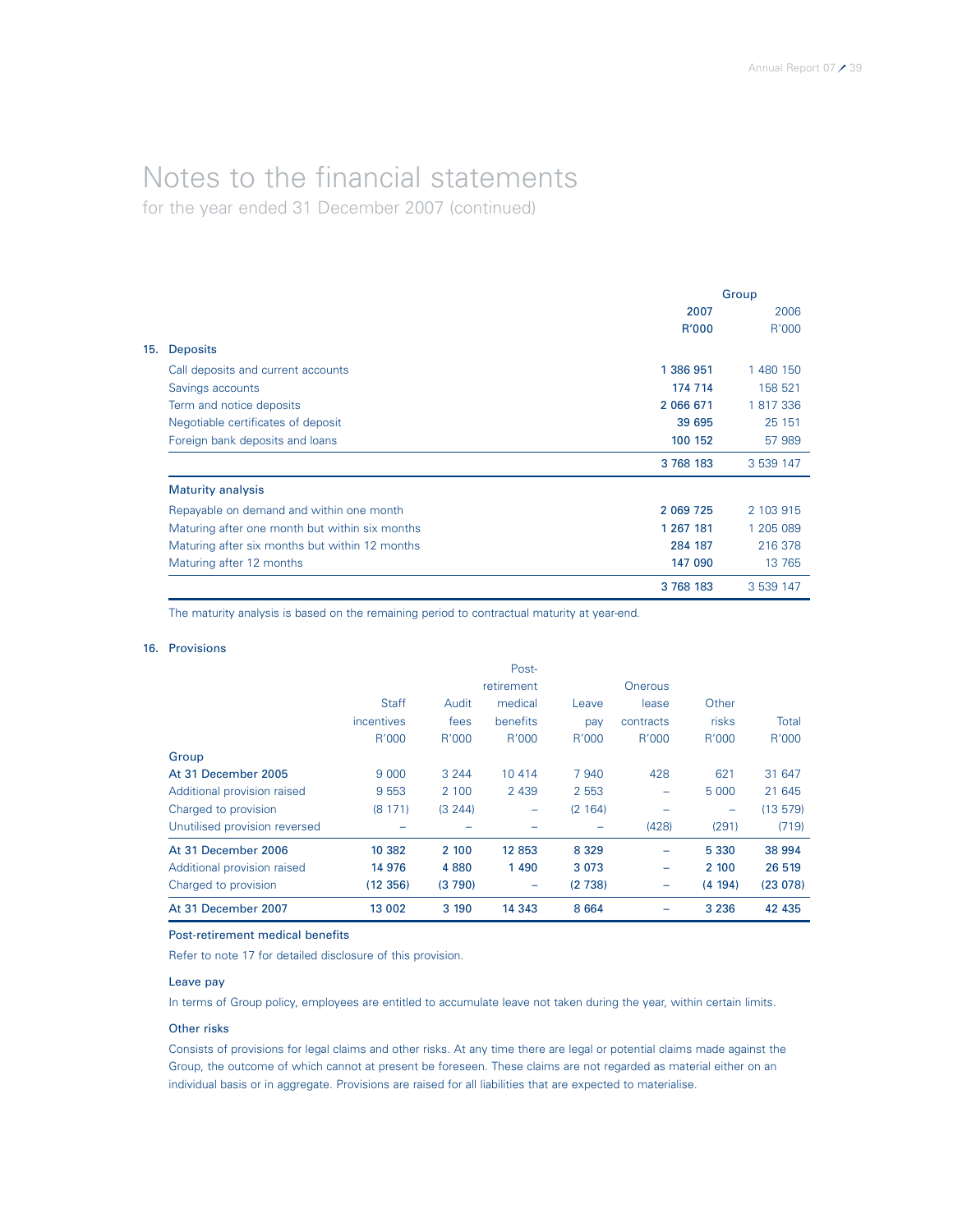for the year ended 31 December 2007 (continued)

## 17. Post-retirement medical benefits

The Bank operates a partly funded post-retirement medical scheme. The assets of the funded plans are held independently of the Group's assets in a separate trustee-administered fund. Independent actuaries value this scheme at least every three years. The last actuarial valuations were carried out at 31 December 2007. The actuary's opinion is that the plan is in a sound financial position.

|                                                                                   |          | Group                                   |         |
|-----------------------------------------------------------------------------------|----------|-----------------------------------------|---------|
|                                                                                   | 2007     | 2006                                    | 2005    |
|                                                                                   | R'000    | R'000                                   | R'000   |
| The amounts recognised in the balance sheet are as follows (refer to note 16):    |          |                                         |         |
| Present value of total service liabilities                                        | 20 223   | 18 989                                  | 16 651  |
| Fair value of plan assets                                                         | (5880)   | (6136)                                  | (6237)  |
| - Provident fund                                                                  | (838)    | (1457)                                  | (1624)  |
| - Endowment bond                                                                  | (3, 446) | (3729)                                  | (4104)  |
| – Annuities                                                                       | (1596)   | (950)                                   | (509)   |
| Liability in the balance sheet                                                    | 14 343   | 12 853                                  | 10 4 14 |
| The amounts recognised in the income statement are as follows                     |          |                                         |         |
| (refer to note 24):                                                               |          |                                         |         |
| Current service cost                                                              | 116      | 115                                     | 414     |
| Interest costs                                                                    | 1539     | 1 3 6 5                                 | 1 6 5 9 |
| Expected return on plan assets                                                    | (549)    | (396)                                   | (575)   |
| <b>Actuarial loss</b>                                                             | 936      | 1957                                    | 1736    |
| Employer benefit payments                                                         | (1 202)  | (1168)                                  | (1085)  |
| Payments from plan assets                                                         | 650      | 846                                     | 540     |
| Effect on curtailment                                                             |          | (280)                                   | (455)   |
| Total included in staff costs                                                     | 1 4 9 0  | 2 4 3 9                                 | 2 2 3 4 |
| Reconciliation of the movement in the present value of total service liabilities: |          |                                         |         |
| At the beginning of year                                                          | 18 989   | 16 651                                  | 22 277  |
| Current service cost                                                              | 116      | 115                                     | 414     |
| Interest costs                                                                    | 1539     | 1 3 6 5                                 | 1659    |
| <b>Actuarial loss</b>                                                             | 781      | 2 3 0 6                                 | 1610    |
| Employer benefit payments                                                         | (1 202)  | (1168)                                  | (1085)  |
| Net effect of settlements                                                         |          |                                         | (7769)  |
| Effect of curtailment                                                             |          | (280)                                   | (455)   |
| At the end of the year                                                            | 20 223   | 18 989                                  | 16 651  |
| Reconciliation of the movement in the fair value of plan assets:                  |          |                                         |         |
| At the beginning of year                                                          | 6 136    | 6 2 3 7                                 | 6 3 2 8 |
| Expected return on plan assets                                                    | 549      | 396                                     | 575     |
| Actuarial (loss)/gain                                                             | (155)    | 349                                     | (126)   |
| Payments from plan assets                                                         | (650)    | (846)                                   | (540)   |
| At the end of the year                                                            | 5880     | 6 1 3 6                                 | 6 2 3 7 |
| The principal actuarial assumptions used were as follows:                         |          |                                         |         |
| Discount rate                                                                     |          | 8.00% (2006: 8.25%) compounded annually |         |
| Investment return                                                                 |          | 9.00% (2006: 9.25%) compounded annually |         |
| Rate of medical inflation                                                         |          | 7.25% (2006: 7.25%) compounded annually |         |
| Salary inflation                                                                  |          | 6.75% (2006: 6.75%) compounded annually |         |

The effect of a 1% increase/decrease on the assumed rate of medical inflation would be an increase in the liability in an amount of R2.0 million and a decrease of R1.7 million, respectively.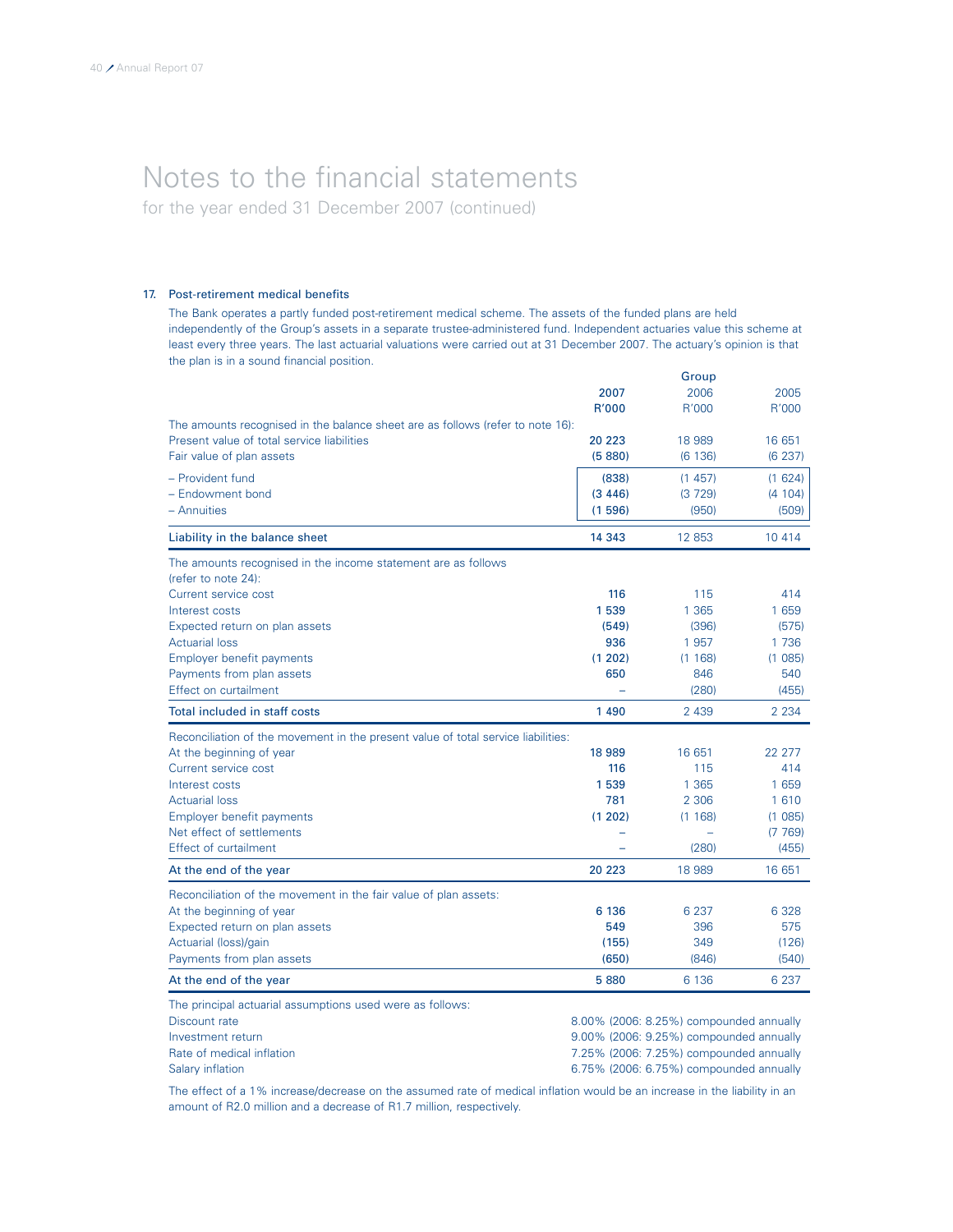for the year ended 31 December 2007 (continued)

|          |                                                                                | Group   |         | Company |         |
|----------|--------------------------------------------------------------------------------|---------|---------|---------|---------|
|          |                                                                                | 2007    | 2006    | 2007    | 2006    |
|          |                                                                                | R'000   | R'000   | R'000   | R'000   |
|          | 18. Other accounts payable                                                     |         |         |         |         |
| Accruals |                                                                                | 13 4 38 | 6882    | 9       | 9       |
|          | Repurchase agreements                                                          |         | 126 343 |         |         |
|          | Product-related credits                                                        | 12 090  | 26 095  | 16      | 15      |
|          | Sundry creditors                                                               | 14 252  | 15 115  | 8       | 7       |
|          |                                                                                | 39 780  | 174 435 | 33      | 31      |
|          |                                                                                |         |         |         | Group   |
|          |                                                                                |         |         | 2007    | 2006    |
|          |                                                                                |         |         | R'000   | R'000   |
| 19.      | Contingent liabilities and commitments                                         |         |         |         |         |
| 19.1     | Guarantees, letters of credit and committed undrawn facilities                 |         |         |         |         |
|          | Guarantees                                                                     |         |         | 391 335 | 269 402 |
|          | Lending related                                                                |         |         | 16 760  | 16 201  |
|          | Mortgage                                                                       |         |         | 105 724 | 66 618  |
|          | Performance                                                                    |         |         | 268 851 | 186 583 |
|          | Letters of credit                                                              |         |         | 19 937  | 11 662  |
|          | Committed undrawn facilities                                                   |         |         | 223 589 | 269 478 |
|          |                                                                                |         |         | 634 861 | 550 542 |
| 19.2     | Commitments under operating leases                                             |         |         |         |         |
|          | The total minimum future lease payments under operating leases are as follows: |         |         |         |         |
|          | Property rentals:                                                              |         |         |         |         |
|          | Due within one year                                                            |         |         | 3 3 0 4 | 4 0 4 2 |
|          | Due between one and five years                                                 |         |         | 4 2 8 9 | 6 1 9 1 |
|          |                                                                                |         |         | 7 5 9 3 | 10 233  |
|          | Motor vehicle rentals:                                                         |         |         |         |         |
|          | Due within one year                                                            |         |         |         | 55      |
|          | Due between one and five years                                                 |         |         |         |         |
|          |                                                                                |         |         |         | 55      |

A register containing details of the existence and terms of renewal and escalation clauses is available for inspection at the registered office of the Company.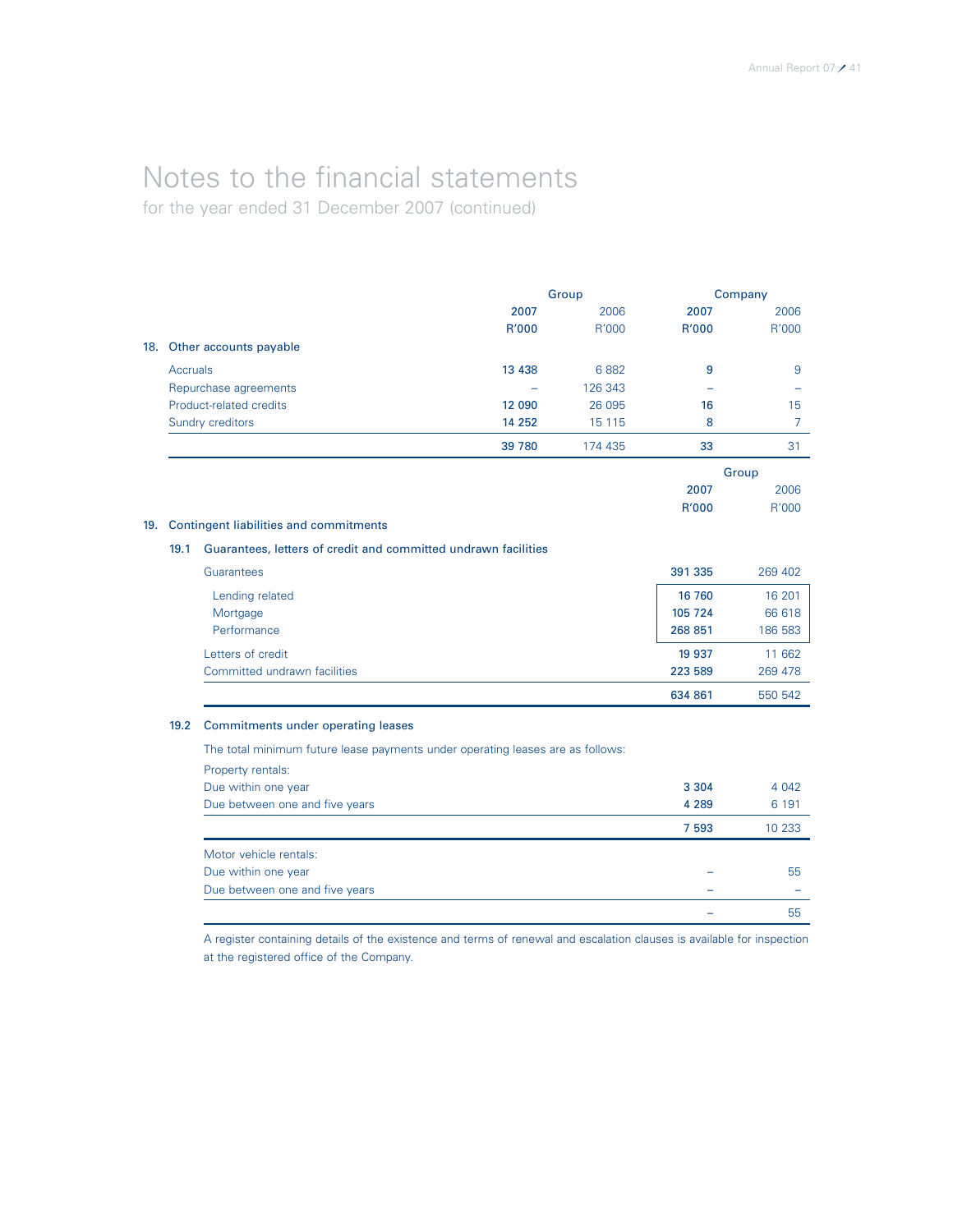for the year ended 31 December 2007 (continued)

## 20. Deferred taxation

A deferred tax asset has not been recognised for the deductible temporary differences and unutilised estimated tax losses of R748.5 million (2006: R969.3 million) due to the uncertain timing of the reversal of these losses and probability of future taxable profits.

|                                                             |               | Group         |
|-------------------------------------------------------------|---------------|---------------|
|                                                             | 2007<br>R'000 | 2006<br>R'000 |
| Interest income<br>21.                                      |               |               |
| Interest on:                                                |               |               |
| Loans and receivables                                       | 435 241       | 320 538       |
| Cash and cash equivalents                                   | 142 501       | 126 688       |
| Negotiable securities                                       | 18 7 76       | 14 827        |
| Loans and advances                                          | 273 964       | 179 023       |
| Loans and receivables at fair value through profit and loss | 30 549        | 34 487        |
| Mortgage loans                                              | 4 187         | 208           |
| Instalment sales and leases                                 | 3 2 4 6       | 1799          |
| Other advances                                              | 13 4 10       | 16 168        |
| Corporate bonds                                             | 9706          | 16 312        |
| Held-for-trading                                            |               |               |
| Interest rate swaps                                         | 1 4 5 7       | 2 1 3 8       |
|                                                             | 467 247       | 357 163       |
| 22.<br>Interest expenditure                                 |               |               |
| Interest on:                                                |               |               |
| Deposits                                                    | 244 013       | 169 803       |
| Repurchase agreements                                       | 2 0 9 5       | 8933          |
| Held-for-trading                                            |               |               |
| Interest rate swaps                                         | 3 9 0 4       | 10 308        |
|                                                             | 250 012       | 189 044       |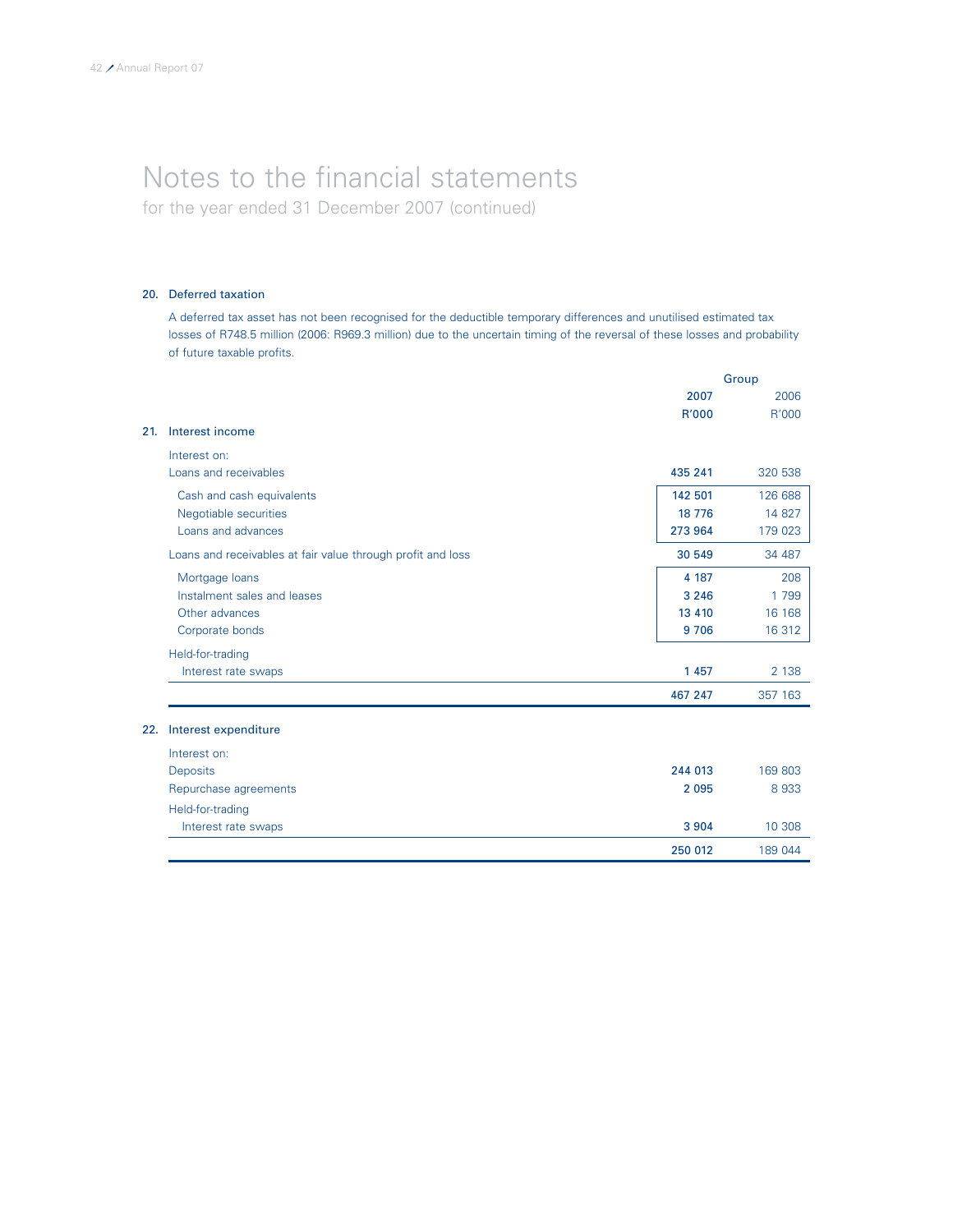|                                                             |         | Group          | Company |       |
|-------------------------------------------------------------|---------|----------------|---------|-------|
|                                                             | 2007    | 2006           | 2007    | 2006  |
|                                                             | R'000   | R'000          | R'000   | R'000 |
| Non-interest income                                         |         |                |         |       |
| Fee and commission income                                   | 138 716 | 108 481        |         | 266   |
| Loans and receivables at fair value through profit and loss | 161     | 115            |         |       |
| Loans and receivables                                       | 136 558 | 106 632        |         |       |
| Other                                                       | 1997    | 1 7 3 4        |         | 266   |
| <b>Trading income</b>                                       | 51 861  | 38 736         |         |       |
| Held-for-trading                                            | 57 609  | 44 902         |         |       |
| Foreign currency                                            | 42 516  | 29 14 1        |         |       |
| Foreign currency commissions                                | 8 5 4 0 | 6658           |         |       |
| Derivative assets                                           | (583)   | (732)          |         |       |
| Derivative liabilities                                      | 7 136   | 9835           |         |       |
| Loans and receivables at fair value through profit and loss | (6653)  | (6479)         |         |       |
| Loans and advances                                          | (7482)  | (10398)        |         |       |
| Corporate bonds                                             | 829     | 3919           |         |       |
| Loans and receivables                                       |         |                |         |       |
| Profit on settlement                                        | 905     | 313            |         |       |
| Investment income                                           | 294     | 303            |         |       |
| <b>Dividends</b>                                            | 21      | $\overline{7}$ |         |       |
| Rental income                                               | 273     | 296            |         |       |
|                                                             | 190 871 | 147 520        |         | 266   |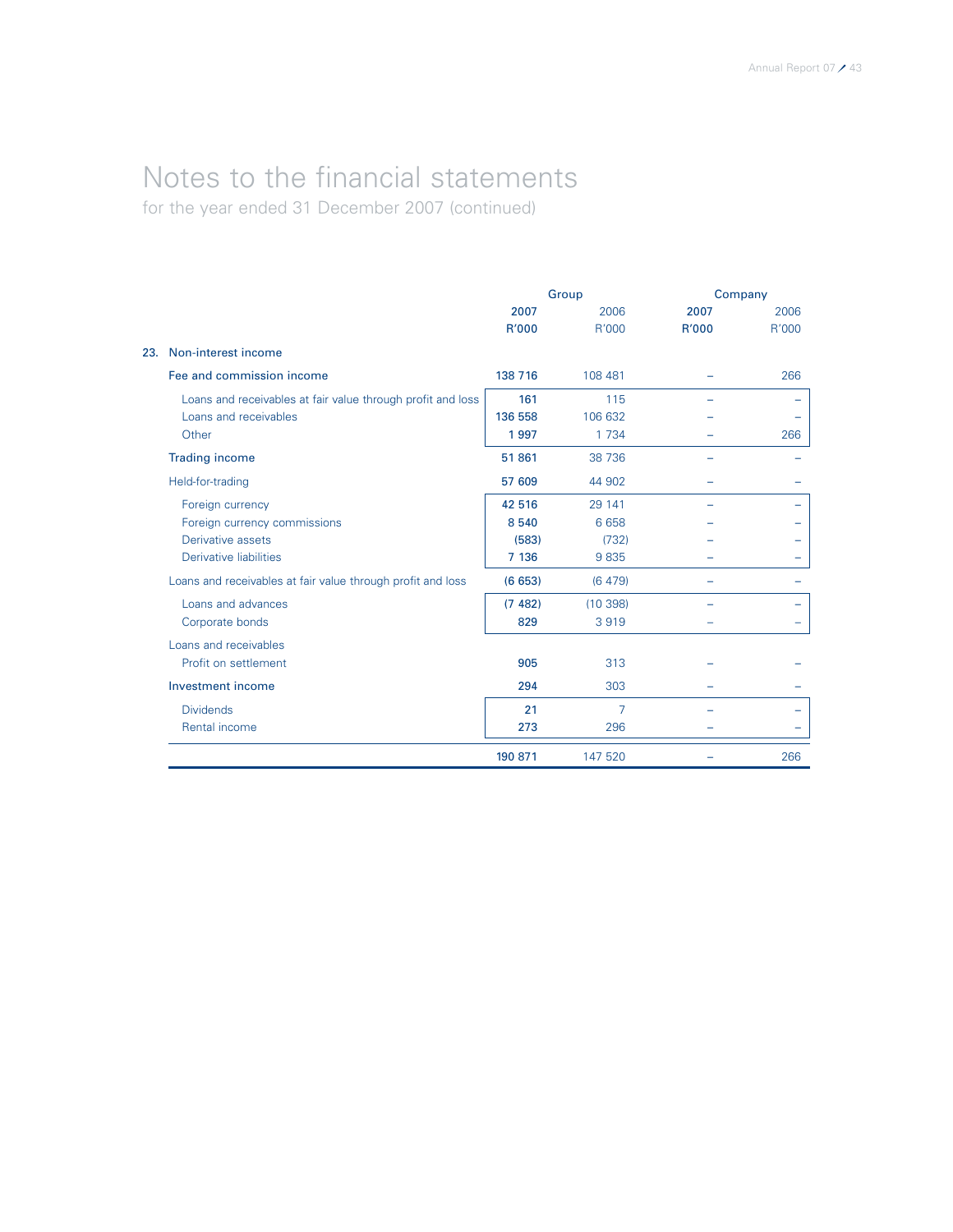|                                                                               | Group              |                    | Company |         |
|-------------------------------------------------------------------------------|--------------------|--------------------|---------|---------|
|                                                                               | 2007               | 2006               | 2007    | 2006    |
|                                                                               | R'000              | R'000              | R'000   | R'000   |
| 24. Operating expenditure                                                     |                    |                    |         |         |
| Auditors' remuneration                                                        |                    |                    |         |         |
| Audit fees - current year                                                     | 5825               | 5 2 5 0            |         |         |
| - prior year                                                                  | 273                | 121                |         |         |
| Fees for other services - taxation                                            | 427                | 597                |         |         |
| - IFRS consulting                                                             | 80<br>6 6 0 5      | 100<br>6 0 68      |         |         |
| <b>Professional fees</b>                                                      |                    |                    |         |         |
| Collections                                                                   | 297                | 1 1 5 5            |         |         |
| Consulting                                                                    | 19 547             | 15 196             | 54      | 46      |
| Legal                                                                         | 853                | 1 1 8 2            |         | 271     |
| Computer consulting and services                                              | 21 407             | 18 24 2            |         |         |
|                                                                               | 42 104             | 35 775             | 54      | 317     |
| Depreciation and amortisation (refer to notes 2 and 3)                        | 14 0 20            | 14 128             | -       |         |
| Directors' emoluments (refer to note 28.3)                                    |                    |                    |         |         |
| <b>Executive directors</b>                                                    | 7737               | 8 4 9 9            |         |         |
| Non-executive directors fees                                                  | 3 0 7 1            | 3 0 4 4            |         |         |
| Share-based payments                                                          | 1 4 5 8            | 849                |         |         |
|                                                                               | 12 2 66            | 12 3 9 2           |         |         |
| Lease charges                                                                 |                    |                    |         |         |
| Motor vehicles                                                                | 9                  | 36                 |         |         |
| Equipment                                                                     | 104                | 38                 |         |         |
|                                                                               | 113                | 74                 |         |         |
| <b>Staff costs</b>                                                            |                    |                    |         |         |
| Salaries, wages and allowances                                                | 88 803             | 90 159             |         |         |
| Post-retirement medical benefits (refer to note 17)                           | 1 4 9 0<br>6 4 7 3 | 2 4 3 9<br>5 7 9 4 |         |         |
| Contributions to retirement funds<br>Share-based payments excluding directors | 2 5 8 3            | 1 3 2 9            |         |         |
| Other                                                                         | 5750               | 4 8 8 2            |         |         |
|                                                                               | 105 099            | 104 603            |         |         |
| Impairment and loss on sale of property and equipment                         | 13                 | $\overline{2}$     |         |         |
| <b>Operating leases - premises</b>                                            | 6 6 3 7            | 6 4 9 1            |         |         |
| Marketing and communication                                                   | 7886               | 6 3 0 3            | 440     | 640     |
| Indirect taxation                                                             |                    |                    |         |         |
| Non-claimable Value-Added Tax                                                 | 5 0 5 2            | 7 5 38             |         |         |
| Skills development levy                                                       | 931                | 348                |         |         |
| <b>Regional Services Council levies</b>                                       |                    | 562                |         |         |
|                                                                               | 5983               | 8 4 4 8            | -       |         |
| Other operating costs                                                         | 45 093             | 31 756             | 352     | 316     |
| <b>Total operating expenditure</b>                                            | 245 819            | 226 040            | 846     | 1 2 7 3 |
| Number of persons employed by the Group at year-end                           | 422                | 413                |         |         |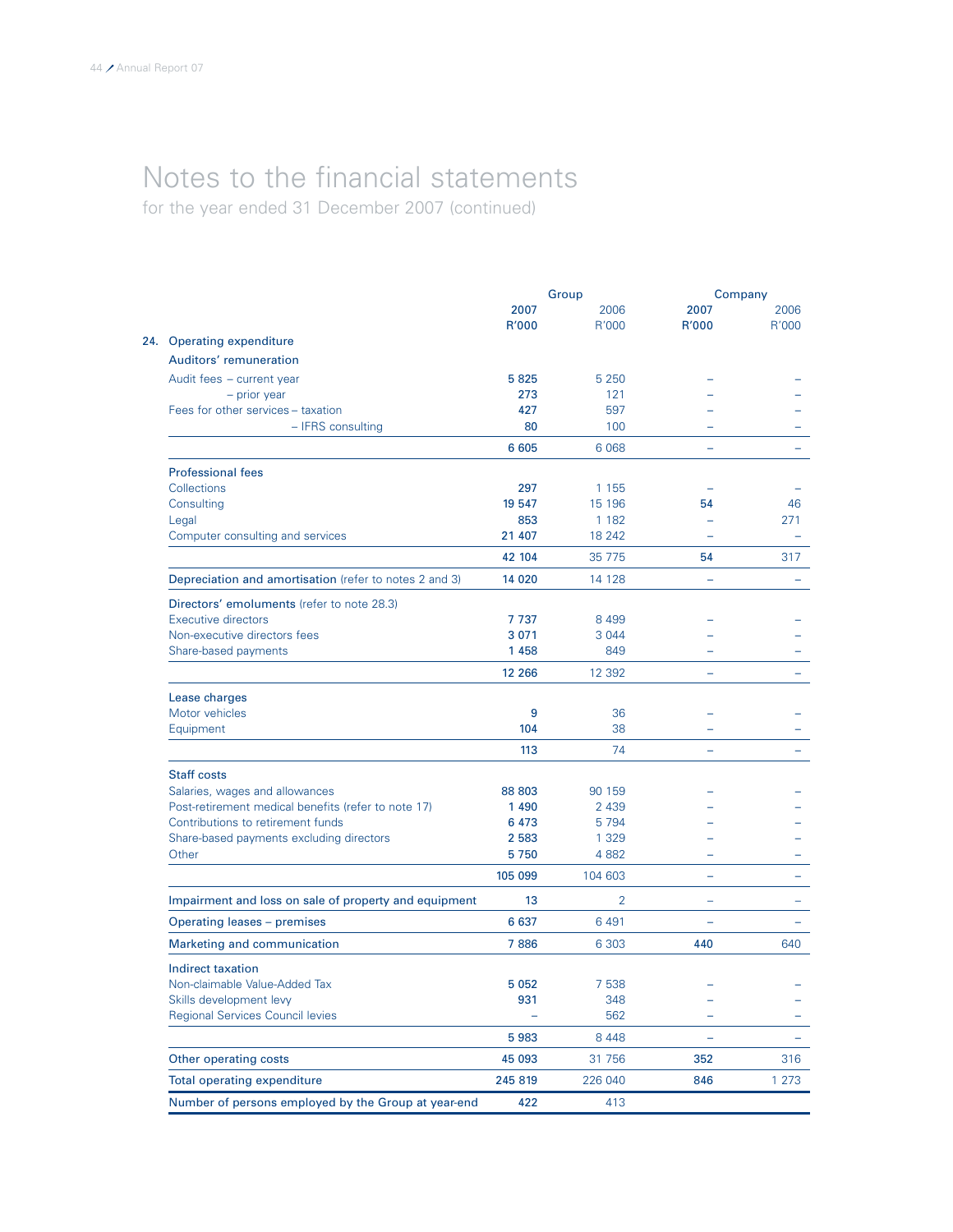|              |                                                                      |              | Group   |               | Company       |
|--------------|----------------------------------------------------------------------|--------------|---------|---------------|---------------|
|              |                                                                      | 2007         | 2006    | 2007          | 2006          |
|              |                                                                      | <b>R'000</b> | R'000   | R'000         | R'000         |
| 25. Taxation |                                                                      |              |         |               |               |
|              | <b>Direct taxation</b>                                               |              |         |               |               |
|              | South African normal taxation                                        | 29           |         | 29            |               |
|              | South African tax rate reconciliation                                |              |         |               |               |
|              | South African standard tax rate (%)                                  | 29.0         | 29.0    | 29.0          | 29.0          |
|              | Exempt income (%)                                                    | (0.4)        | (0.5)   | 0.0           | 0.0           |
|              | Expenses not deductible for tax purposes (%)                         | 0.7          | 0.0     | 0.0           | 0.0           |
|              | Under provision prior year (%)                                       | 0.0          | 0.0     | 3.4           | 0.0           |
|              | Deferred taxation not raised (%)                                     | 4.2          | (8.8)   | 0.0           | 0.0           |
|              | Tax losses raised/(utilised) (%)                                     | (33.5)       | (19.7)  | (29.0)        | (29.0)        |
|              | Effective tax rate (%)                                               | 0.0          | 0.0     | 3.4           | 0.0           |
|              | Estimated tax losses available for set-off against future            |              |         |               |               |
|              | taxable income                                                       | 748 480      | 969 281 | 5 5 5 8       | 4 6 7 0       |
|              | ordinary share                                                       |              |         |               |               |
| 26.1         | Earnings per ordinary share                                          |              |         |               |               |
|              | Profit after taxation                                                |              |         | 165 273       | 100 643       |
|              | Weighted number of ordinary shares in issue ('000)                   |              |         | 3 925 485     | 3 9 2 5 1 4 5 |
|              | Earnings per ordinary share (cents)                                  |              |         | 4.21          | 2.56          |
| 26.2         | Diluted earnings per ordinary share                                  |              |         |               |               |
|              | Profit after taxation                                                |              |         | 165 273       | 100 643       |
|              | Weighted diluted number of ordinary shares in issue ('000)           |              |         | 3 9 2 5 4 8 5 | 3 9 2 5 1 4 5 |
|              | Earnings per ordinary share (cents)                                  |              |         | 4.21          | 2.56          |
| 26.3         | Headline and diluted headline earnings per ordinary share            |              |         |               |               |
|              | Profit after taxation                                                |              |         | 165 273       | 100 643       |
|              | Realisation of available-for-sale reserve on disposal of investments |              |         | (5602)        | (2)           |
|              | Loss on disposal of property and equipment                           |              |         | 13            | 2             |
|              | <b>Headline earnings</b>                                             |              |         | 159 684       | 100 643       |
|              | Headline earnings per ordinary share (cents)                         |              |         | 4.07          |               |
|              |                                                                      |              |         |               | 2.56          |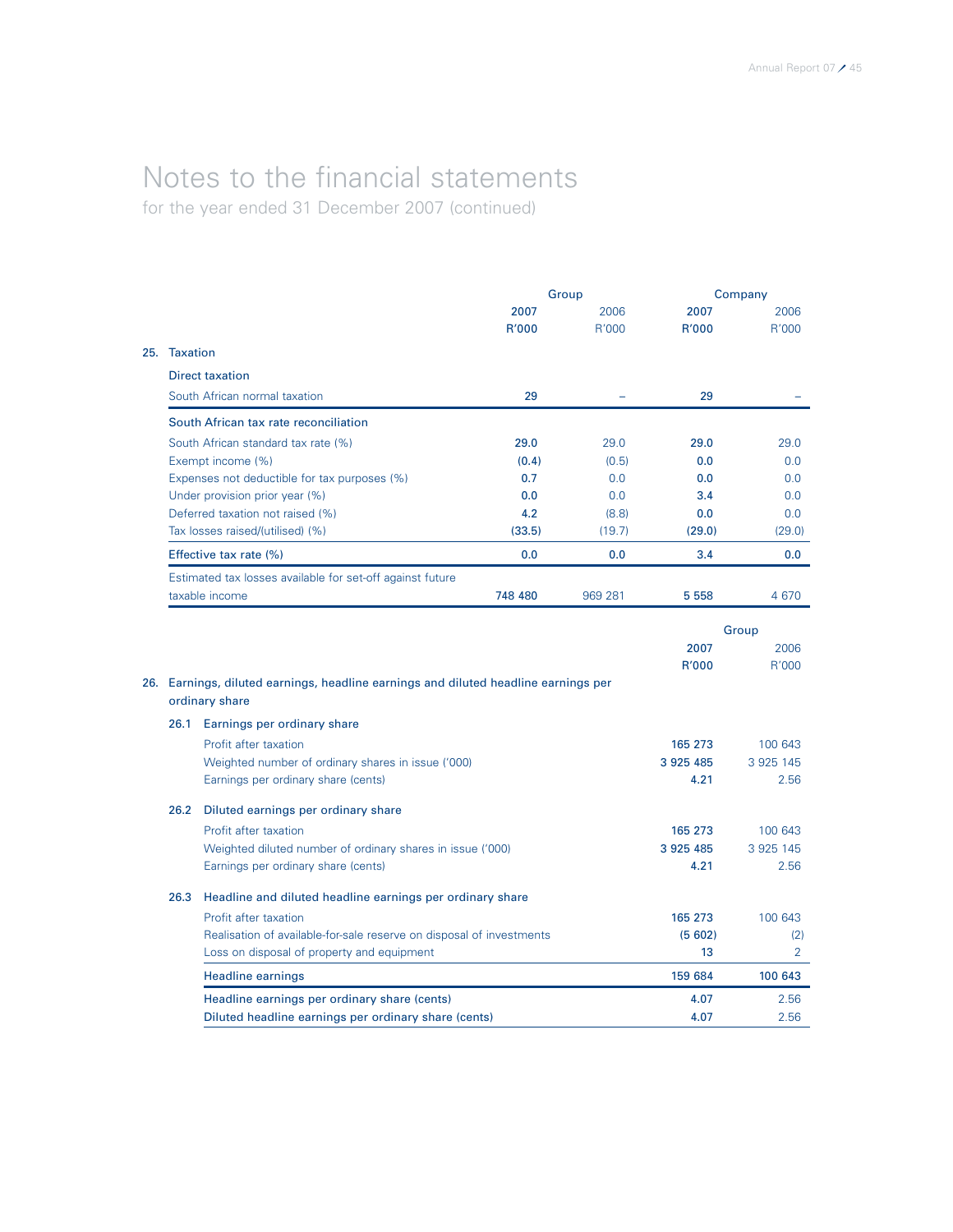|      |                                                            |           | Group     | Company |         |
|------|------------------------------------------------------------|-----------|-----------|---------|---------|
|      |                                                            | 2007      | 2006      | 2007    | 2006    |
|      |                                                            | R'000     | R'000     | R'000   | R'000   |
| 27.  | Cash flow notes                                            |           |           |         |         |
| 27.1 | Cash receipts from customers                               |           |           |         |         |
|      | Interest income                                            | 467 247   | 357 163   |         |         |
|      | Non-interest income and gain/loss on disposal and          |           |           |         |         |
|      | revaluation of available-for-sale sale investments         | 196 473   | 147 173   |         | 266     |
|      | Adjusted for: Dividends received                           | (21)      | (7)       |         |         |
|      | Net (gain)/loss on disposal and                            |           |           |         |         |
|      | revaluation of, available-for-sale                         |           |           |         |         |
|      | investments                                                | (5602)    | 347       |         |         |
|      | Revaluation of fair value financial                        |           |           |         |         |
|      | instruments                                                | (33 166)  | (11822)   |         |         |
|      | Recoveries in respect of amounts previously<br>written off | 1849      | 25 4 24   |         |         |
|      |                                                            |           |           |         |         |
|      | Total cash receipts from customers                         | 626 780   | 518 278   |         | 266     |
| 27.2 | Cash paid to suppliers and employees                       |           |           |         |         |
|      | Interest expenditure                                       | (250012)  | (189044)  |         |         |
|      | Operating expenditure                                      | (245 819) | (226040)  | (846)   | (1 273) |
|      | Adjusted for: Depreciation and amortisation                | 14 0 20   | 14 128    |         |         |
|      | Loss on sale of property and equipment                     | 13        | 2         |         |         |
|      | Share-based payments                                       | 3 9 9 4   | 2 1 7 8   |         |         |
|      | Increase in provisions                                     | 3 4 4 1   | 7 3 4 7   |         |         |
|      | Total cash paid to suppliers and employees                 | (474363)  | (391 429) | (846)   | (1 273) |
| 27.3 | <b>Taxation recovered</b>                                  |           |           |         |         |
|      | Amounts (unpaid)/overpaid at beginning of year             | (6)       | 3698      | 29      | 29      |
|      | Income statement charge                                    | (29)      |           | (29)    |         |
|      | Less: Amounts unpaid/(overpaid) at end of year             | 116       | 6         |         | (29)    |
|      | <b>Total taxation recovered</b>                            | 81        | 3 7 0 4   |         |         |
| 27.4 | Net increase in income earning assets                      |           |           |         |         |
|      | Decrease/(Increase) in negotiable securities               | 129 439   | (25988)   |         |         |
|      | (Increase) in loans and advances                           | (748 865) | (614954)  |         |         |
|      | Net (increase) in income earning assets                    | (619 426) | (640942)  |         |         |
|      |                                                            |           |           |         |         |
| 27.5 | Net increase in deposits and other accounts                |           |           |         |         |
|      | Increase in deposits                                       | 229 036   | 902 600   |         |         |
|      | (Decrease)/Increase in other accounts                      | (12627)   | (105 083) | 905     | 1 0 5 8 |
|      | Net increase in deposits and other accounts                | 216 409   | 797 517   | 905     | 1 0 5 8 |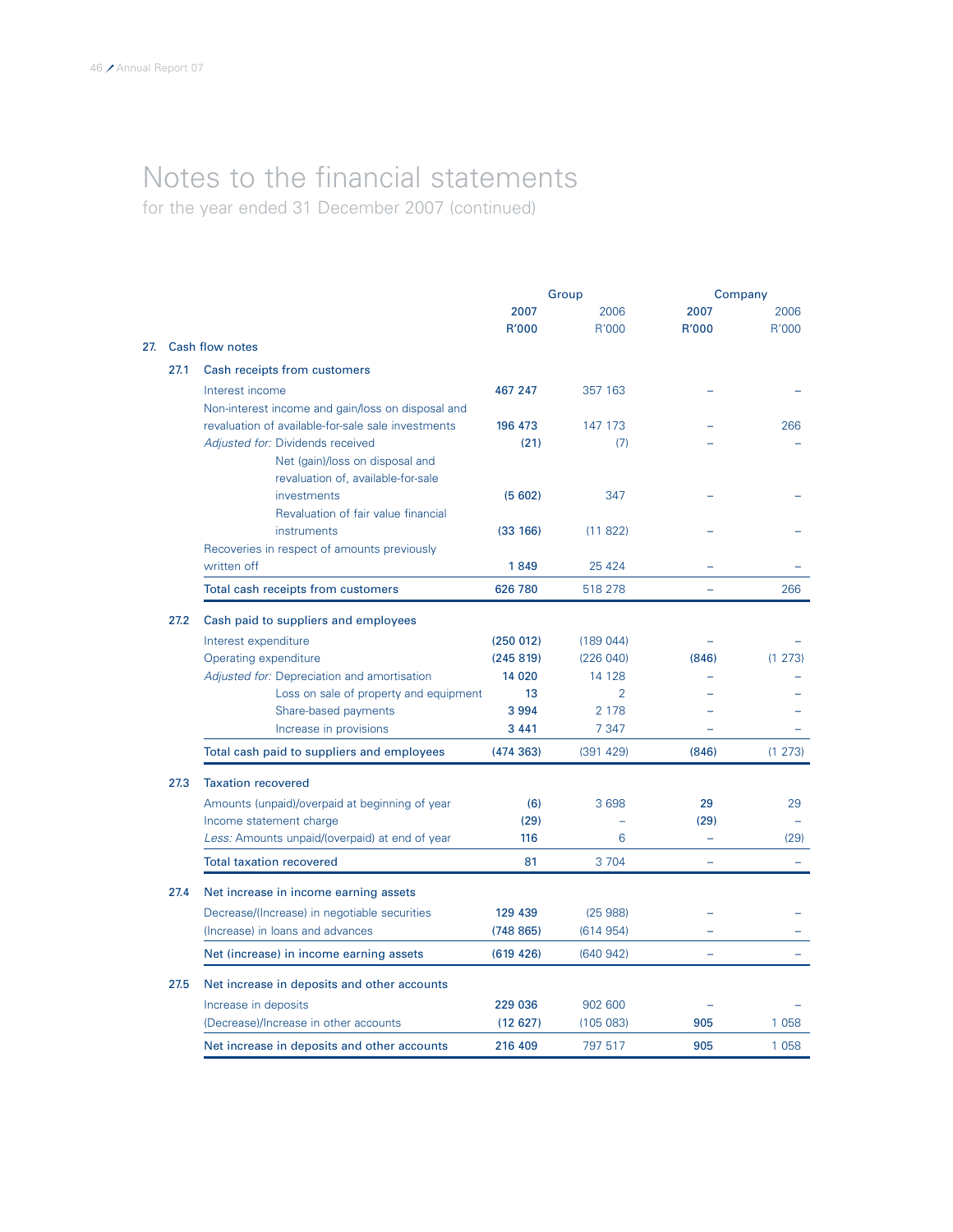for the year ended 31 December 2007 (continued)

## 28. Related-party information

## 28.1 Identity of related parties with whom transactions have occurred

The holding company and material subsidiaries of the Group are identified on pages 10 and 11 in the Directors' report and the associated company is disclosed in note 8 to the annual financial statements. All of these entities and the directors are related parties. There are no other related parties with whom transactions have taken place, other than as listed below.

## 28.2 Related-party balances and transactions

The Company, its subsidiaries and associated company, in the ordinary course of business, enter into various financial services transactions with the ultimate holding company and its subsidiaries, other entities within the Group and the associated company. These transactions are governed by terms no less favourable than those arranged with third parties.

|                                                                                                             | 2007                       | 2006                           |
|-------------------------------------------------------------------------------------------------------------|----------------------------|--------------------------------|
|                                                                                                             | R'000                      | R'000                          |
| Balances between the ultimate holding company (CGD) and<br><b>Mercantile Bank Limited:</b>                  |                            |                                |
| Caixa Geral de Depósitos - Lisbon (Branch of CGD)                                                           | 897 628                    | 1 455 338                      |
| Nostro accounts<br>Vostro accounts<br>Deposit accounts                                                      | 1763<br>(2994)<br>898 859  | 3 7 2 1<br>(4734)<br>1 456 351 |
| Caixa Geral de Depósitos - Paris (Branch of CGD)                                                            | 152                        | 429                            |
| Nostro accounts<br>Vostro accounts                                                                          | 174<br>(22)                | 440<br>(11)                    |
| Caixa Geral de Depósitos - London (Branch of CGD)<br>Vostro accounts                                        | (18)                       | (19)                           |
| Caixa Geral de Depósitos (CGD)<br>Banco Comercial e de Investimentos (BCI) – Mozambique (Subsidiary of CGD) | 897 762<br>(37928)         | 1 455 748<br>(117288)          |
| Vostro accounts<br><b>Fixed deposits</b><br>Call and notice deposits                                        | (142)<br>(37 327)<br>(459) | (1118)<br>(114 427)<br>(1743)  |
|                                                                                                             | 859 834                    | 1 338 460                      |

Interest was paid to BCI – Mozambique amounting to R7.9 million (2006: R7.8 million).

Interest received from CGD in respect of the above balances during the year amounted to R73.1 million (2006: R80.4 million).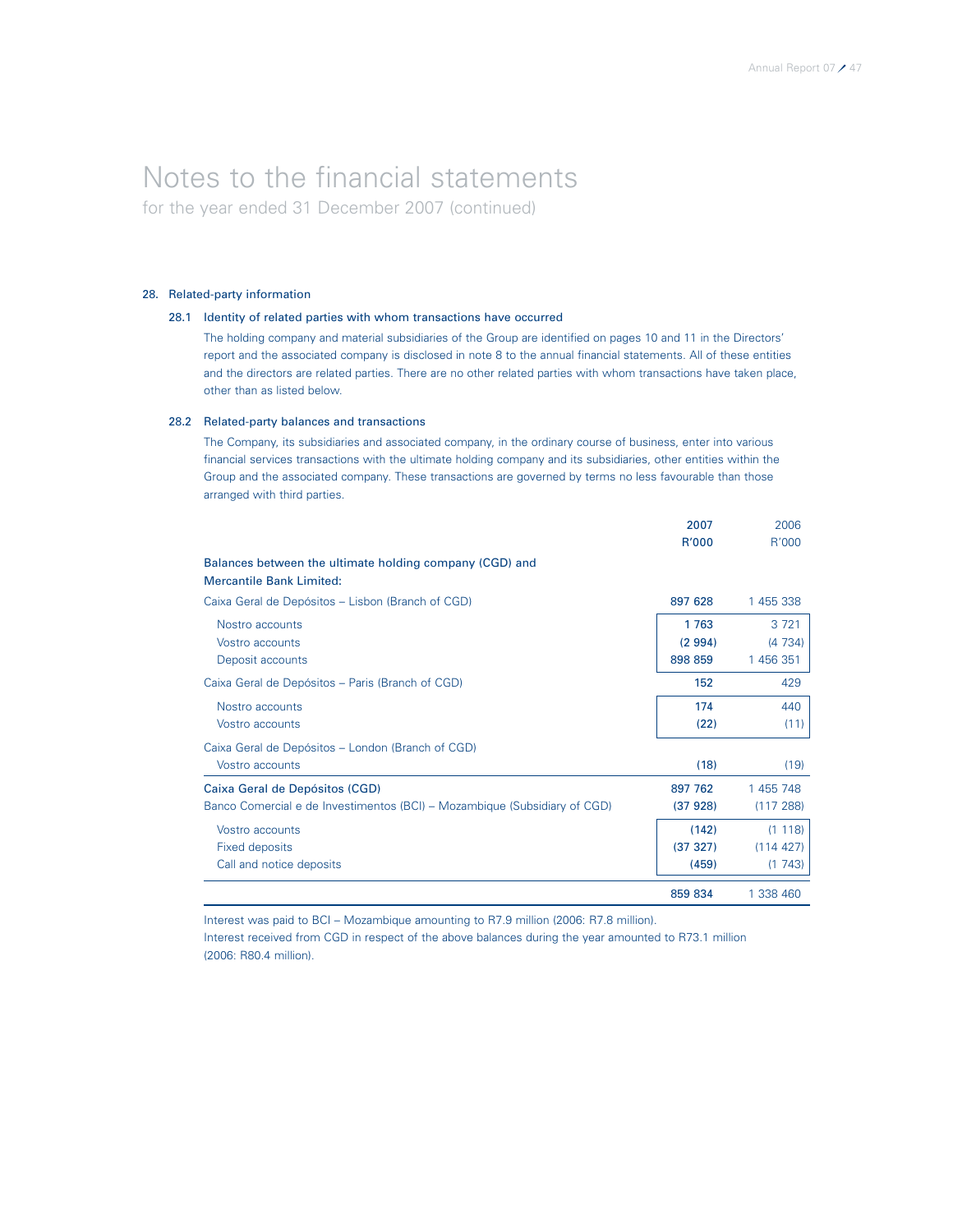for the year ended 31 December 2007 (continued)

## 28. Related-party information (continued)

## 28.2 Related-party balances and transactions (continued)

|                                                                         |                                            | 2007    | 2006           |
|-------------------------------------------------------------------------|--------------------------------------------|---------|----------------|
|                                                                         |                                            | R'000   | R'000          |
| Balances with the company, its subsidiaries and associated company:     |                                            |         |                |
| Loan to:                                                                | Loan from:                                 |         |                |
| Mercantile Bank Holdings Limited                                        | <b>Mercantile Bank Limited</b>             | 9825    | 12 901         |
| Portion 2 of Lot 8 Sandown (Pty) Limited                                | <b>Mercantile Bank Limited</b>             | 43 987  | 45 719         |
| LSM (Troyeville) Properties (Pty) Limited                               | Mercantile Bank Limited                    | 5931    | 5827           |
| Mercantile Insurance Brokers (Pty) Limited                              | Mercantile Bank Limited                    | 162     | 622            |
| Mercantile Registrars Limited                                           | Mercantile Bank Limited                    | 3 0 4 2 | 3 0 4 5        |
| Mercantile Bank Limited                                                 | Mercantile Nominees (Pty) Limited          | 31      | 189            |
| Statman Investments (Pty) Limited                                       | Mercantile Bank Limited                    | 695     | 533            |
| Deposit with:                                                           | Deposit by:                                |         |                |
| Mercantile Bank Limited                                                 | Mercantile Insurance Brokers (Pty) Limited | 1621    | 1986           |
| Mercantile Bank Limited                                                 | Mercantile Nominees (Pty) Limited          | 799     | 752            |
| Mercantile Bank Limited                                                 | Mercantile Bank Holdings Limited           | 197     | 138            |
| Mercantile Bank Limited                                                 | Mercantile Registrars Limited              |         | $\overline{7}$ |
| Transactions with the company, its subsidiaries and associated company: |                                            |         |                |
| Interest received by:                                                   | Interest paid by:                          |         |                |
| Mercantile Bank Limited                                                 | Portion 2 of Lot 8 Sandown (Pty) Limited   | 5862    | 5 1 7 5        |
| Mercantile Bank Limited                                                 | LSM (Troyeville) Properties (Pty) Limited  | 765     | 638            |
| Mercantile Bank Limited                                                 | Weskor Beleggings (Pty) Limited            |         | 21             |
| Mercantile Insurance Brokers (Pty) Limited                              | <b>Mercantile Bank Limited</b>             | 81      | 99             |
| <b>Mercantile Bank Limited</b>                                          | Statman Investments (Pty) Limited          | 40      | 38             |
| Non-interest income earned by:                                          | Operating expenditure paid by:             |         |                |
| Portion 2 of Lot 8 Sandown (Pty) Limited                                | Mercantile Bank Limited                    | 9 2 5 1 | 8 5 9 4        |
| LSM (Troyeville) Properties (Pty) Limited                               | <b>Mercantile Bank Limited</b>             | 1 0 1 1 | 938            |
| Mercantile Bank Limited                                                 | Mercantile Insurance Brokers (Pty) Limited | 68      | 247            |
| Portion 2 of Lot 8 Sandown (Pty) Limited                                | Mercantile Insurance Brokers (Pty) Limited | 112     |                |

## **Other**

## Post-retirement medical plan

Details of the post-retirement medical plan are disclosed in note 17.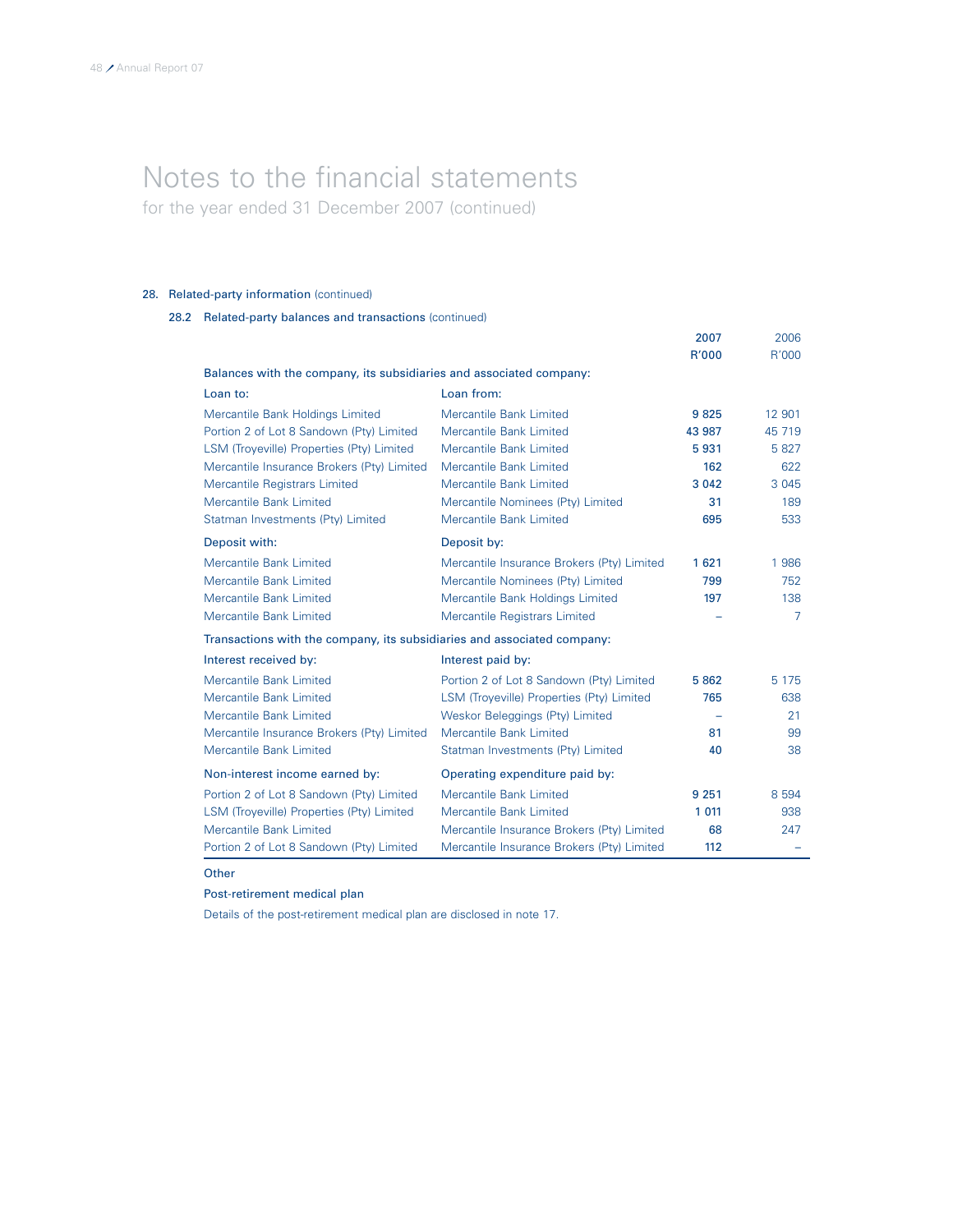for the year ended 31 December 2007 (continued)

## 28. Related-party information (continued)

## 28.3 Director and director-related activities

No loans were made to directors during the year under review. There were no material transactions with directors, other than the following:

|                                            | Directors'               |                   | Fringe   | Retirement<br>funds and<br>medical aid |           | Share-<br>based          |          |
|--------------------------------------------|--------------------------|-------------------|----------|----------------------------------------|-----------|--------------------------|----------|
|                                            | fees                     | Salary            | benefits | contributions                          | Incentive | payments                 | Total    |
|                                            | R'000                    | R'000             | R'000    | R'000                                  | R'000     | R'000                    | R'000    |
| <b>Director</b>                            |                          |                   |          |                                        |           |                          |          |
| 2007                                       |                          |                   |          |                                        |           |                          |          |
| J A S de Andrade Campos                    | 1 100                    |                   |          |                                        |           |                          | 1 100    |
| D J Brown                                  | $\equiv$                 | 2 146             |          | 236                                    | 2 681     | 1 4 5 8                  | 6521     |
| G P de Kock                                | 498                      | L.                |          | $\overline{\phantom{a}}$               | L.        | $\overline{a}$           | 498      |
| M J M Figueira                             |                          |                   |          |                                        |           |                          |          |
| (resigned 28 February 2007)                | ÷                        | 259               | 59       |                                        |           | -                        | 318      |
| L Hyne                                     | 452                      |                   |          |                                        |           |                          | 452      |
| A T Ikalafeng                              | 347                      |                   |          |                                        |           |                          | 347      |
| J P M Lopes                                | ÷,                       | 1429              | 383      | 44                                     | 500       |                          | 2 3 5 6  |
| A M Osman                                  |                          |                   |          |                                        |           |                          |          |
| (resigned 21 November 2007)                | 226                      |                   |          |                                        |           |                          | 226      |
| S Rapeti                                   | 448                      |                   |          |                                        |           |                          | 448      |
|                                            | 3 0 7 1                  | 3834              | 442      | 280                                    | 3 181     | 1 4 5 8                  | 12 266   |
| 2006                                       |                          |                   |          |                                        |           |                          |          |
| J A S de Andrade Campos                    | 1 0 1 4                  | $\qquad \qquad -$ | L,       | Ē,                                     | ÷,        | $\equiv$                 | 1 0 1 4  |
| D J Brown                                  | $\overline{\phantom{0}}$ | 1973              |          | 211                                    | 2 2 1 5   | 849                      | 5 2 4 8  |
| G P de Kock                                | 392                      | ÷                 |          |                                        | Ξ         | $\overline{\phantom{0}}$ | 392      |
| M J M Figueira                             | $\overline{\phantom{0}}$ | 1 533             | 265      |                                        | 300       | —                        | 2 0 9 8  |
| L Hyne                                     | 403                      | $\equiv$          |          |                                        |           |                          | 403      |
| A T Ikalafeng                              | 318                      | $\equiv$          | L.       |                                        | L.        | $\overline{\phantom{0}}$ | 318      |
| J P M Lopes                                | $\overline{\phantom{m}}$ | 1 3 6 3           | 302      | 37                                     | 300       | $\equiv$                 | 2 0 0 2  |
| K B Motshabi                               |                          |                   |          |                                        |           |                          |          |
| (resigned 10 November 2006)                | 352                      |                   |          |                                        |           |                          | 352      |
| A M Osman                                  | 228                      |                   |          |                                        |           |                          | 228      |
| S Rapeti                                   | 337                      |                   |          | ۰                                      |           |                          | 337      |
|                                            | 3 0 4 4                  | 4 8 6 9           | 567      | 248                                    | 2815      | 849                      | 12 3 9 2 |
|                                            |                          |                   |          |                                        |           | 2007                     | 2006     |
|                                            |                          |                   |          |                                        |           | R'000                    | R'000    |
| Amounts paid by CGD to:                    |                          |                   |          |                                        |           |                          |          |
| M J M Figueira (resigned 28 February 2007) |                          |                   |          |                                        |           | 124                      | 845      |
| J P M Lopes                                |                          |                   |          |                                        |           | 560                      | 381      |
|                                            |                          |                   |          |                                        |           | 684                      | 1 2 2 6  |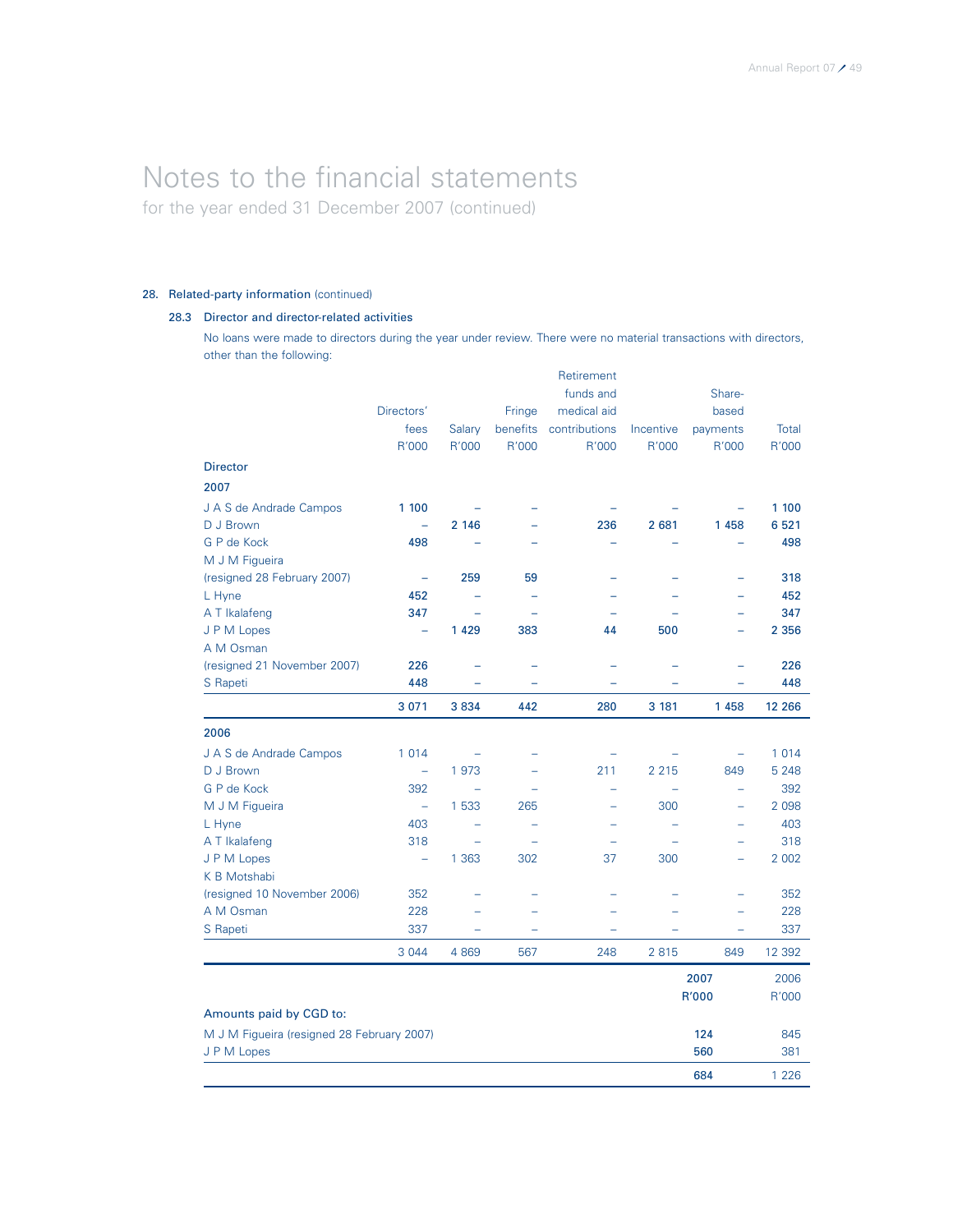for the year ended 31 December 2007 (continued)

#### 28. Related-party information (continued)

## 28.3 Director and director-related activities (continued)

### Service agreements

### D J Brown, Chief Executive Officer

Mr Brown's employment as Chief Executive Officer commenced on 31 March 2004 and is for a maximum period of five years. Mercantile may re-appoint Mr Brown at the expiry of the five-year period provided that agreement is reached on the terms and conditions for his re-appointment.

In consideration for the rendering of his services under the Service Agreement, Mr Brown is also entitled to payment of an annual incentive bonus calculated in accordance with a performance plan as agreed with the Board of Mercantile from time to time.

J P M Lopes, Executive Director

Mr Lopes has been seconded to Mercantile by CGD.

Mr Lopes's employment in Mercantile commenced on 9 November 2005 and it will last for a period of three years. In terms of the service agreement Mr Lopes agreed to perform such duties, functions and services as are assigned to him from time to time by the Board and which are consistent and commensurate with his position as Executive Director.

### Share options

The following share options in the Company have been granted to Mr Brown (refer to note 14.5):

- on 5 October 2004, 5 000 000 at an exercise price of 18 cents each;
- on 22 March 2006, 7 000 000 at an exercise price of 40 cents each; and
- on 26 February 2007, 8 000 000 at an exercise price of 34 cents each.

## Directors' interests

No Directors held beneficial and/or non-beneficial interests, directly or indirectly, in shares issued by the Company (2006: nil).

### 28.4 Summarised financial information of the associated company

|                            | <b>Statman Investments</b><br>(Pty) Limited |                    |  |  |
|----------------------------|---------------------------------------------|--------------------|--|--|
|                            | 2007                                        | 2006               |  |  |
|                            | R'000                                       | R'000              |  |  |
| Income statement           |                                             |                    |  |  |
| Profit after taxation      | 7 2 4 2                                     | 4 6 6 6            |  |  |
| <b>Balance sheet</b>       |                                             |                    |  |  |
| Non-current assets         | 12 623                                      | 13 128             |  |  |
| Current assets             | 19 573                                      | 14 257             |  |  |
| <b>Current liabilities</b> | (7271)                                      | (8454)             |  |  |
| Non-current liabilities    | (701)                                       | (1989)             |  |  |
| Equity                     | 24 2 24                                     | 16 942             |  |  |
| Percentage held            | 21.4                                        | 21.4               |  |  |
| Nature of business         |                                             | Investment holding |  |  |
| Place of incorporation     | South Africa                                |                    |  |  |

The Group's share of profit and losses is determined by reference to the management accounts of the associated company at 30 November 2007, which is the date for which the most recent management accounts are available.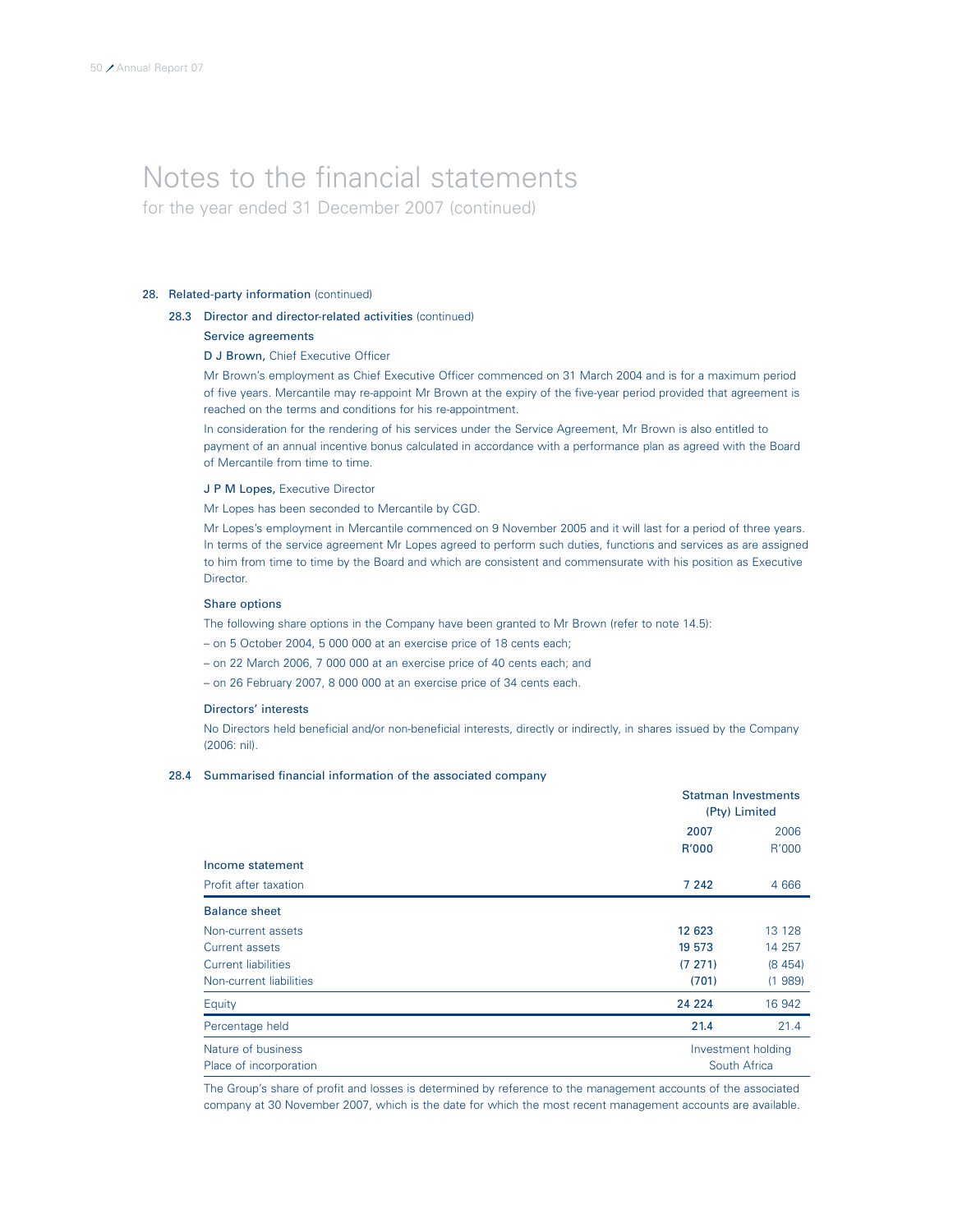for the year ended 31 December 2007 (continued)

## 29. Segment information

The primary business segments of the Group are as follows:

| <b>Business segment</b>                                    | Scope of products and services                                                                                                    |
|------------------------------------------------------------|-----------------------------------------------------------------------------------------------------------------------------------|
| Retail banking *                                           | Banking, investment and other financial services offered to banking customers.                                                    |
| Treasury *                                                 | Managing internal liquidity, foreign exchange services as well as serving retail and<br>alliance banking customers.               |
| Alliance banking, MBL credit<br>card and structured loans* | Card processing services, electronic banking and structured loans offered to banking<br>customers.                                |
| Support and other services                                 | Support services for the above segments, insurance brokers, associate income,<br>exceptional income and inter-group eliminations. |

\* Excludes the allocation of attributable support costs.

The primary segments are as follows:

| no primary cognionto are ao ronowo.                                        |         |                                         |           |                 |         | Alliance banking,       |          |                    |                             |               |
|----------------------------------------------------------------------------|---------|-----------------------------------------|-----------|-----------------|---------|-------------------------|----------|--------------------|-----------------------------|---------------|
|                                                                            |         |                                         |           |                 |         | <b>MBL</b> credit card. |          |                    |                             |               |
|                                                                            |         |                                         |           |                 |         | electronic banking      |          | <b>Support and</b> |                             |               |
|                                                                            |         | <b>Retail banking</b>                   |           | <b>Treasury</b> |         | and structured loans    |          | other services     |                             | <b>Total</b>  |
|                                                                            | 2007    | 2006                                    | 2007      | 2006            | 2007    | 2006                    | 2007     | 2006               | 2007                        | 2006          |
|                                                                            | R'000   | R'000                                   | R'000     | R'000           | R'000   | R'000                   | R'000    | R'000              | R'000                       | R'000         |
| <b>Segment results</b><br>Segment revenue <sup>(1)</sup>                   | 236 656 | 180 975                                 | 58 415    | 43 093          | 68 730  | 44 098                  | 49 907   | 47 126             | 413 708                     | 315 292       |
| Segment expenditure<br>Contribution/(Loss)                                 | (58439) | (51 482)                                | (34729)   | (28693)         | (32746) | (10485)                 | (119905) | (135 380)          | (245 819)                   | (226040)      |
| before allocated costs                                                     | 175 631 | 103 687                                 | 23 686    | 14 400          | 27 340  | 31 693                  | (61384)  | (49137)            | 165 273                     | 100 643       |
| Other information                                                          |         |                                         |           |                 |         |                         |          |                    |                             |               |
| Net capital expenditure<br>Depreciation and                                | 997     | 1 2 3 4                                 | 325       | (144)           | 13727   | (9)                     | (1799)   | 10 949             | 13 250                      | 12 030        |
| amortisation<br>Other non-cash                                             | (2445)  | (2547)                                  | (247)     | (412)           | (5604)  | (1688)                  | (5724)   | (9481)             | (14020)                     | (14 128)      |
| operating expenditure                                                      |         |                                         |           |                 |         |                         | 7448     | 9527               | 7 4 4 8                     | 9527          |
| Share of income from                                                       |         |                                         |           |                 |         |                         |          |                    |                             |               |
| associated companies                                                       |         |                                         |           |                 |         |                         | 2 7 7 1  | 1 2 6 9            | 2771                        | 1 2 6 9       |
| <b>Segment position</b>                                                    |         |                                         |           |                 |         |                         |          |                    |                             |               |
| Segment assets                                                             |         | 2 741 890 1 948 333 1 703 613 2 090 757 |           |                 | 136 824 | 276 669                 | 123 457  |                    | 133 459 4 705 784 4 449 218 |               |
| <b>Segment liabilities</b>                                                 |         | 3 303 778 2 673 095                     | 325 143   | 795 335         | 186 045 | 203 822                 | 50 904   |                    | 109 548 3 865 870 3 781 800 |               |
| <b>Carrying amounts</b><br>of segment assets<br>include:<br>Investments in |         |                                         |           |                 |         |                         |          |                    |                             |               |
| associated company                                                         |         |                                         |           |                 |         |                         | 4 2 5 1  | 3 6 2 6            | 4 2 5 1                     | 3 6 2 6       |
| The secondary segments are as follows:                                     |         |                                         |           |                 |         |                         |          |                    |                             |               |
|                                                                            |         |                                         | Gauteng   |                 |         | Other provinces         |          |                    | <b>Total</b>                |               |
|                                                                            |         | 2007                                    |           | 2006            | 2007    |                         | 2006     |                    | 2007                        | 2006          |
|                                                                            |         | R'000                                   | R'000     |                 | R'000   |                         | R'000    | R'000              |                             | R'000         |
| Segment revenue <sup>(1)</sup>                                             |         | 379 231                                 | 289 722   |                 | 34 477  |                         | 25 570   | 413 708            |                             | 315 292       |
| Net capital expenditure                                                    |         | 13 141                                  | 11 887    |                 | 109     |                         | 143      | 13 250             |                             | 12 030        |
|                                                                            |         | 4 244 890                               | 4 123 303 |                 | 460 894 |                         | 325 915  | 4705784            |                             | 4 4 4 9 2 1 8 |
| Segment assets                                                             |         |                                         |           |                 |         |                         |          |                    |                             |               |

(1) Segment revenue consists of net interest income, net profit/(loss) on disposal and revaluation of assets and noninterest income

The lower contribution before allocated costs profit from Alliance banking is mainly due to certain allocated costs in 2006 now treated as direct costs. In addition this segment benefited from a provision release in 2006 against provisions raised in the current year.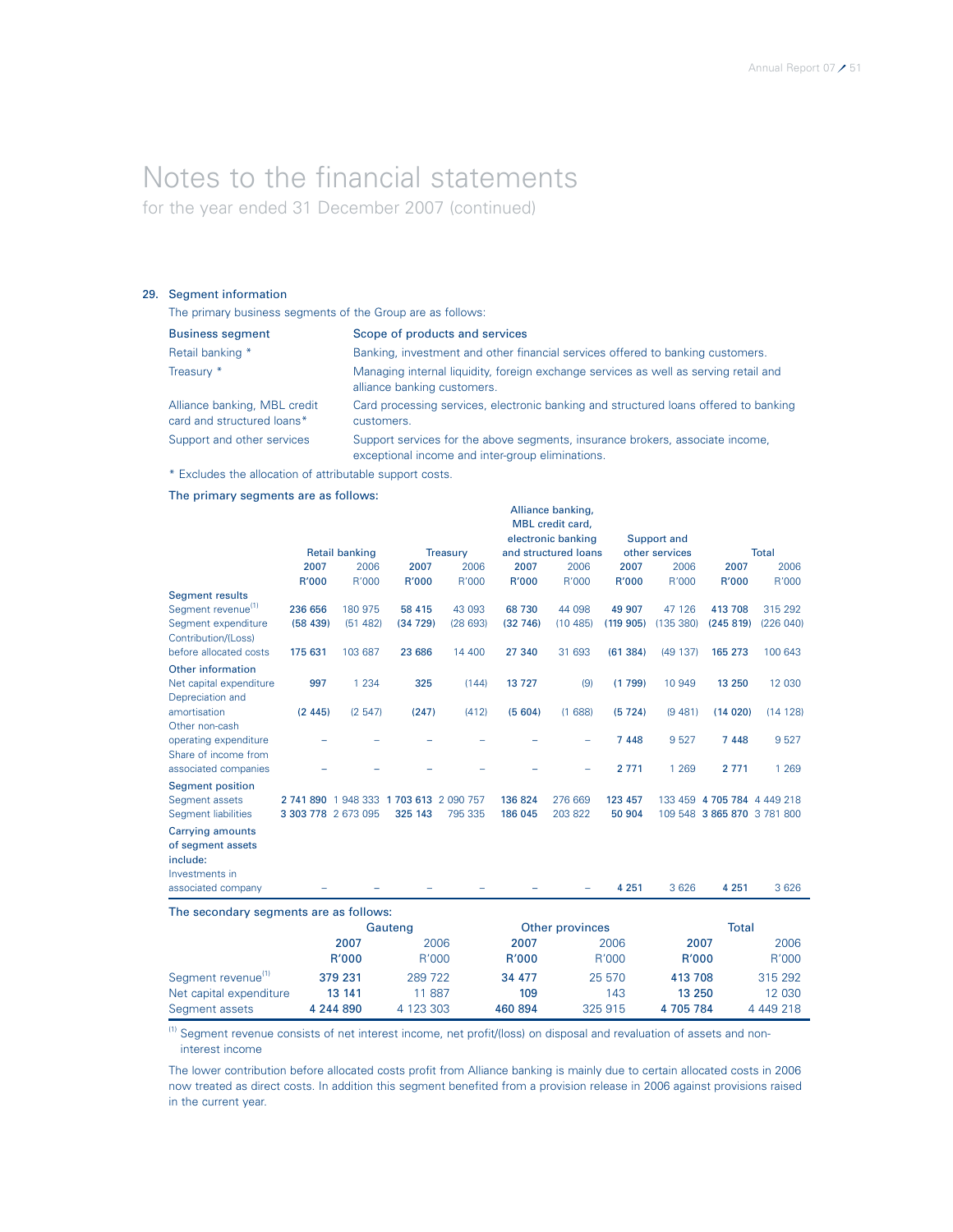## Risk management and control

#### Group risk management philosophy

The Group recognises that the business of banking and financial services is conducted within an environment of complex interrelated risks. The Group operates in a dynamic environment where the past is not necessarily an acceptable guide to the future. Risk management is a key focus of the Group and addresses a wide spectrum of risks that are continually evaluated and policies and procedures reviewed to adapt to changing circumstances. In any economy there are sectors that are more vulnerable to cyclical downturn than others. Economic variances are monitored to assist in managing exposure to such sectors. The concentration of risk in our target market sectors is managed to achieve a balanced portfolio. Our business development efforts are focused on the stronger companies and individuals, establishing policy criteria, which eliminate weaker credit or investments from the portfolio. A passive role in the face of potential or actual adverse conditions is not accepted.

A philosophy of enterprise-wide risk management within a Risk Management Monitoring and Control Framework has been established to ensure that all business and operational risks are managed effectively within acceptable risk profiles, policies and parameters. The management of risk is an independent process from that of taking on/creating risk within the Group. Risk management policies are essentially conservative, with proper regard to the mix of risk and reward. The Group will take all necessary steps to safeguard its depositors' funds, its own asset base and shareholders' funds.

### Enterprise-wide risk management

An Enterprise-wide Risk Management Framework is adopted to ensure appropriate and focused management of all risks. Risk assessment is a dynamic process and is reviewed regularly. Risk dimensions will vary in importance based on the business activities of an organisation. The overall objective of enterprise-wide risk management is to ensure an integrated and effective risk management framework, where all risks are identified, quantified and managed in order to achieve an optimal risk reward profile. The presence of accurate measures of risk makes risk adjusted performance possible, creates the potential to generate increased shareholder returns and allows the risk taking behaviour to be more closely aligned with our strategic objectives.

Risk management is performed on a Group wide basis involving the Board, credit management, senior management, independent risk management, business line management, finance and control, legal/compliance, treasury and operations, with significant support from internal audit and information technology.



## Risk management life cycle/process

All of the Group's policies and procedures manuals have been reviewed and signed off by the relevant divisional heads. These standards are an integral part of the Group's governance infrastructure and risk management profile, reflecting the expectations and requirements of the Board in respect of key areas of control. The standards ensure alignment and consistency in the way that prevalent risk types are managed and form part of the four phases of the risk management life cycle, defined as: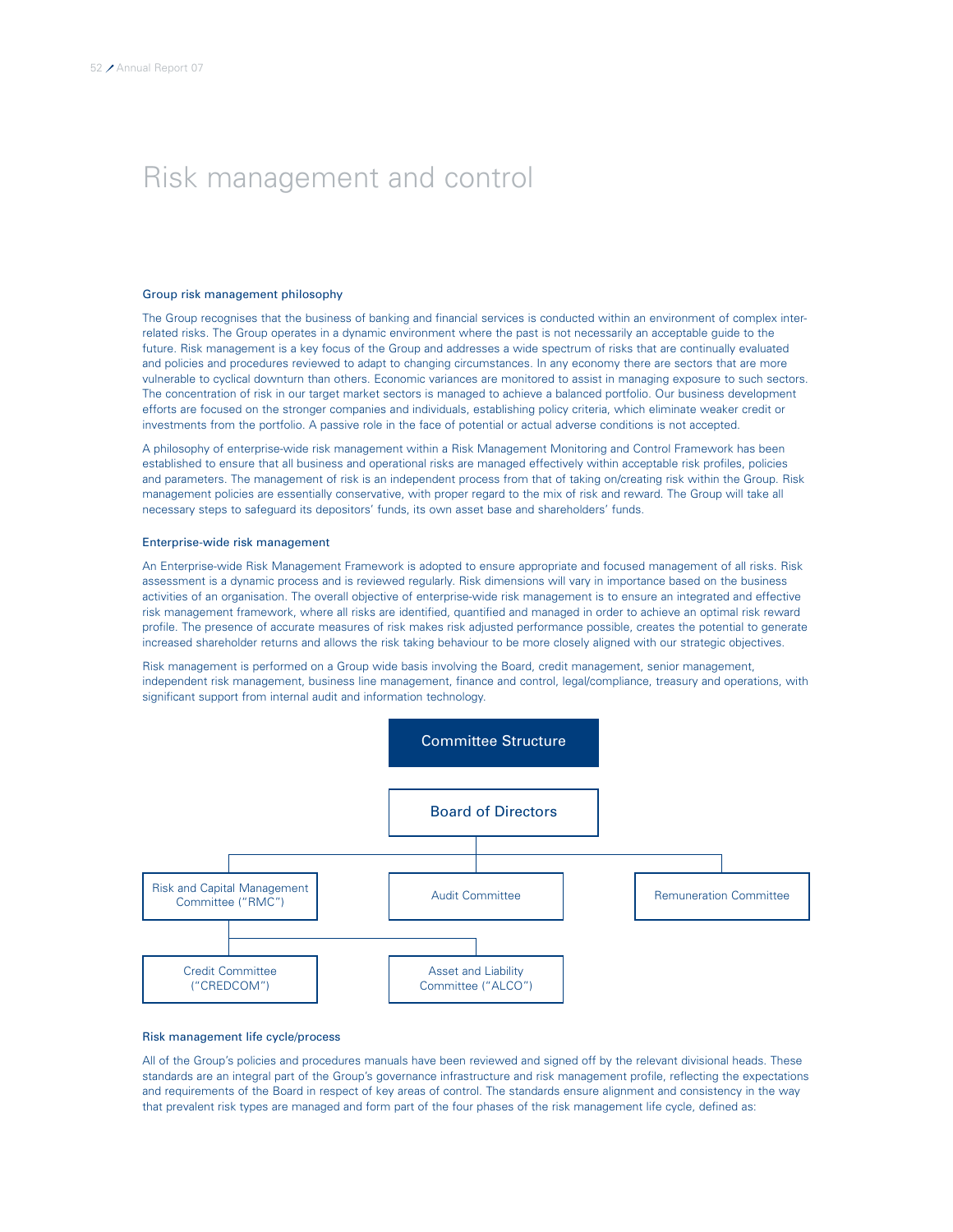#### Risk management life cycle/process (continued)

### Risk identification (and comprehension)

Risk identification focuses on recognising and understanding existing risks or risks that may arise from positions taken and future business activity as a continuing practice.

### Risk measurement (and evaluation using a range of analytical tools)

Once risks have been identified, they need to be measured. Certain risks will obviously lend themselves more easily to measurability than others, but it is necessary to ascertain the magnitude of each risk.

#### Risk management (as an independent function)

The Group's principal business focuses on the management of liabilities and assets in the balance sheet. Major risks are managed and reviewed by an independent risk function. The ALCO and RMC meet on a regular basis to collaborate on risk control, establish how much risk is acceptable and decide on how the Group will stay within targets and laid down thresholds.

### Risk monitoring (and compliance with documented policies)

Open, two-way communication between the Group and the South African Reserve Bank ("SARB") is fundamental to the entire risk monitoring and supervisory process. To achieve this, responsible line heads are required to document conclusions and communicate findings to the ALCO and RMC in the first instance and to the SARB via the Finance Division through DI returns and periodic meetings.

### Management of risk

Principal risk categories have been identified, defined and categorised into direct and indirect risks. This set of risk definitions forms the basis of management and control relative to each division within the Group and also forms a consistent common language for outside examiners and/or regulators to follow.

Direct risks are found in most banking transactions. They are quantifiable and can be clearly defined. These risks are evaluated through examination of our databases, statistics and other records.

Indirect risks are considered to ensure that a complete risk assessment is carried out. They are present in almost every decision made by management and the Board and thus impact on the Group's image and success. These decisions are usually intended to enhance the Group's long-term viability or success and therefore are difficult to quantify at a given point in time.

Board Committees monitor various aspects of the different identified risks, which include:

| <b>Direct Risks</b>           | <b>Indirect Risks</b>   |
|-------------------------------|-------------------------|
| <b>Credit Risk</b>            | <b>Strategic Risk</b>   |
| <b>Counterparty Risk</b>      | <b>Reputation Risk</b>  |
| Currency Risk                 | Legal Risk              |
| <b>Liquidity Risk</b>         | <b>Fraud Risk</b>       |
| <b>Interest Rate Risk</b>     | International Risk      |
| <b>Market (Position) Risk</b> | <b>Political Risk</b>   |
| <b>Solvency Risk</b>          | <b>Competitive Risk</b> |
| <b>Operational Risk</b>       | <b>Pricing Risk</b>     |
| Technology Risk               | <b>Sensitivity Risk</b> |
| <b>Compliance Risk</b>        |                         |

The responsibility for understanding the risks incurred by the Group and ensuring that they are appropriately managed lies with the Board. The Board approves risk management strategies and delegates the power to take decisions on risks and to implement strategies on risk management and control to the RMC. Discretionary limits and authorities are in turn delegated to line heads and line managers within laid down parameters to enable them to execute the Group's strategic objectives within predefined risk management policies. Major risks are managed, controlled and reviewed by an independent risk function.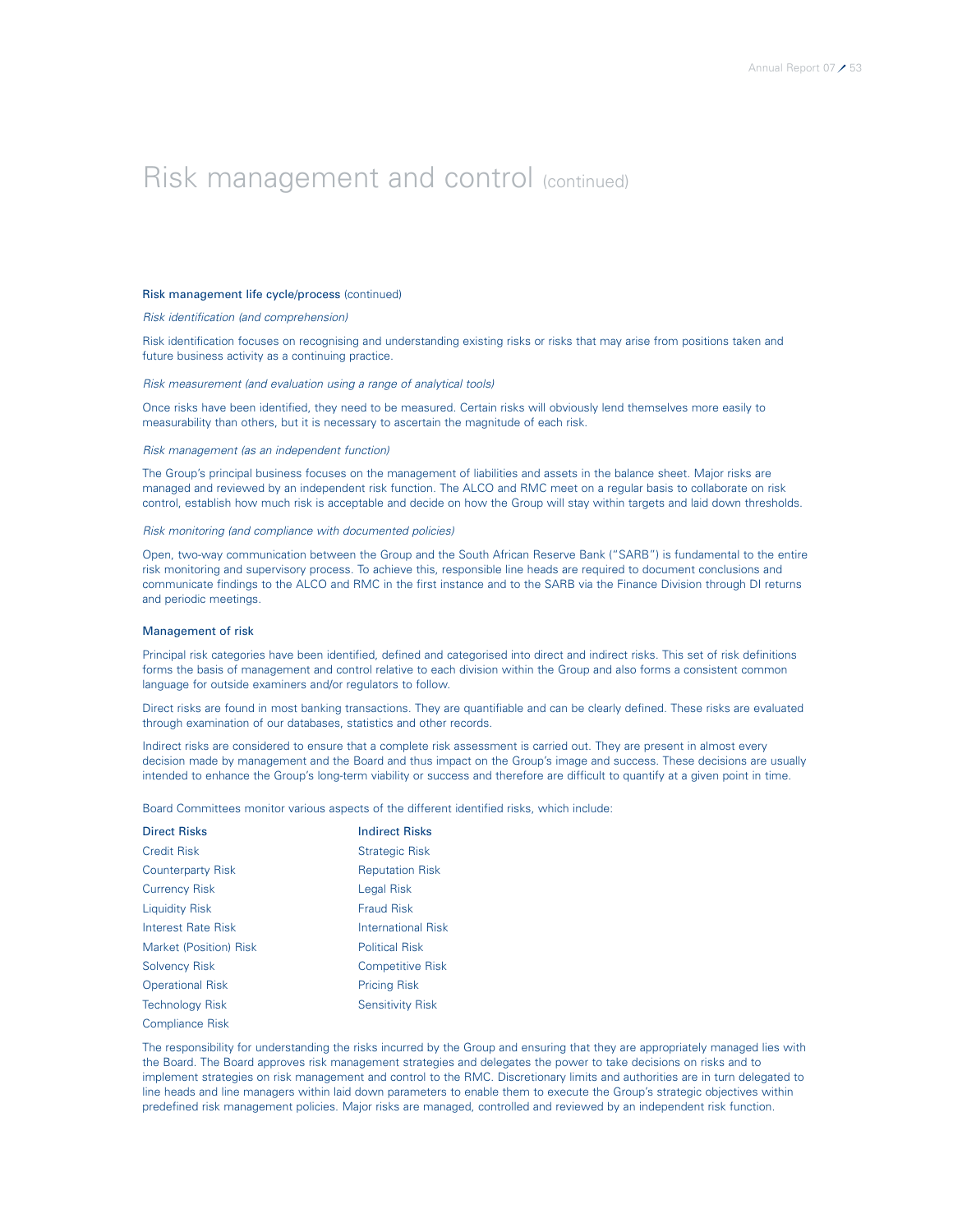#### Management of risk (continued)

The Board fully recognises that they are accountable for the process of risk management and the system of internal control. Management reports regularly to the Board on the effectiveness of internal control systems and significant control weaknesses identified.

A process is in place whereby the Top 10 risks faced by the Group are identified. These risks are assessed and evaluated in terms of a risk score attached to inherent risk and residual risk. Action plans are put in place to reduce the identified inherent risks to within acceptable residual risk parameters. The Top 10 risks are re-evaluated quarterly.

Focus has been increased on the overall improvement in the management of credit and counterparty risk through the implementation and ongoing development of a comprehensive on-line Early Warning Risk Identification System together with a Risk Assessment Decision Support Tool.

Increased focus has also been placed on Business Continuity Management ("BCM") during the year under review. BCM ensures the availability of key staff and processes required to support essential activities in the event of an interruption to, or disruption of, business. BCM is an important aspect of risk management and its value has been proven in creating a more resilient operational platform, through activities such as business impact assessments, business continuity planning and implementation, testing of business continuity and implementing corrective actions. Comprehensive simulations are conducted on an ongoing basis, with identified gaps addressed and/or plans put in place to resolve the identified issues.

Further enhancements have been made in the management of the Group's assets and liabilities with increased monitoring of liquidity and interest rate risk through sensitivity evaluation and forecasting techniques. An internally developed Management Information System was enhanced during the year under review to improve the quality of internal reporting.

During the year under review, the Group established a Capital Management Committee under the auspices of the RMC to proactively evaluate and manage the Capital requirements of the Group as determined by Basel II requirements.

Under the Enterprise-wide Risk Management Framework we have categorised the direct risks of the Group and report on those deemed to be of the most significance:

#### Credit risk

Credit parameters and tolerance levels are clearly defined and reflected in governing procedures and policies. The Group offers a spread of banking products common within the banking industry with a specific focus on small and medium sized businesses across a wide variety of industries. Whilst personal market products are also offered, no specific targeting of the broader personal retail based market is undertaken. The primary risks encountered are associated with the lending of money and the issuing of contingent financial or performance guarantees to third parties on behalf of customers.

Dependent upon the risk profile of the customer, the risk inherent in the product offering and the track record/payment history of the client, varying types and levels of security are taken to mitigate credit related risks. Clean or unsecured lending will only be considered for financially strong borrowers.

Counterparties to derivatives expose the Group to credit-related losses in the event of non-performance. The counterparties to these contracts are financial institutions. The Group continually monitors its positions and the credit ratings of its counterparties and limits the amount of contracts it enters into with any one party.

At year-end, the Group did not consider there to be any significant concentration of risk, which had not been insured or adequately provided for. There were no material exposures in advances made to foreign entities at year-end, except for the deposits placed with CGD as disclosed in note 28.2.

A portfolio analysis report is prepared and presented to the RMC analysing the performance and makeup of the book including customer and segment concentration analyses.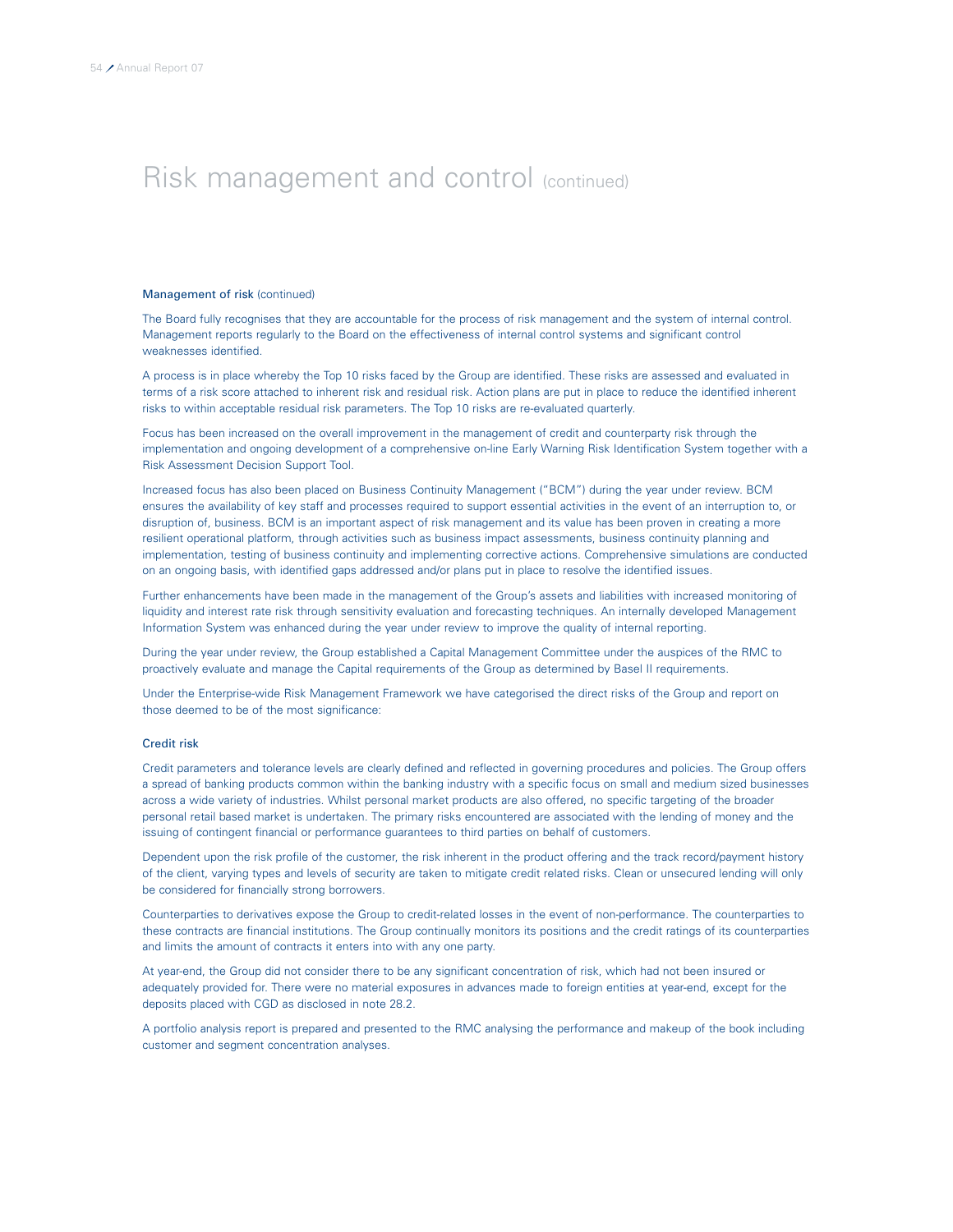#### Management of risk (continued)

### Credit risk (continued)

The Group has adopted a conservative approach to credit granting within a specifically defined and structured approval process. The granting of credit is managed via a mandated approval process whereby levels of credit approval are determined by the experience of the mandated individual with dual or multiple sign-off on all material values. An ongoing weekly review is also undertaken by the CREDCOM of all lending in excess of R1 million. In addition the early warning system is applied to actively manage all accounts within the risk structure. The system identifies a number of characteristics relating to the performance of the accounts and based on various predefined algorithms, flags issues of concern. Monitoring is done by the Early Warning Department and any concerns are raised with the Credit Department and Retail or Commercial banking units. The Group is in the process of further developing a Decision Support tool to assist credit decision makers through the provision of indicative performance criteria and other information necessary to assist in making increasingly informed decisions. Such indicative performance data will be measured against predefined acceptance bands and result in the allocation of an overall acceptability rating.

There have been no material changes in the credit approval structure or overall make-up of the book from the prior reporting period.

The table below summarises the Group's maximum exposure to credit risk at balance sheet date:

|                             |           | Committed  |         |           |
|-----------------------------|-----------|------------|---------|-----------|
|                             | Loans and | undrawn    |         |           |
|                             | advances  | facilities | Other   | Total     |
|                             | R'000     | R'000      | R'000   | R'000     |
| 2007                        |           |            |         |           |
| Current accounts            | 780 463   |            |         | 780 463   |
| Credit card                 | 21 555    | 32 679     |         | 54 234    |
| Mortgage loans              | 1 241 399 | 190 910    |         | 1 432 309 |
| Instalment sales and leases | 304 588   |            |         | 304 588   |
| Other advances              | 562 401   |            |         | 562 401   |
| Guarantees                  |           |            | 391 335 | 391 335   |
| Letters of credit           |           |            | 19 9 37 | 19 937    |
|                             | 2 910 406 | 223 589    | 411 272 | 3 545 267 |
| 2006                        |           |            |         |           |
| Current accounts            | 448 290   |            |         | 448 290   |
| Credit card                 | 29 002    |            |         | 29 002    |
| Mortgage loans              | 711 221   | 269 478    |         | 980 699   |
| Instalment sales and leases | 299 284   |            |         | 299 284   |
| Other advances              | 680 186   |            |         | 680 186   |
| Guarantees                  |           |            | 269 402 | 269 402   |
| Letters of credit           |           |            | 11 662  | 11 662    |
|                             | 2 167 983 | 269 478    | 281 064 | 2 718 525 |

### Operational risk

Operational risks faced by the Group are extensive and inter alia include risks associated with reputation, robbery, fraud, theft of data, legal challenges, statutory and legislative compliance, operational processes, employment policies, documentation risk and business continuity. Strategies, procedures and action plans to monitor, manage and limit the risks associated with operational processes, systems and external events include:

- documented operational policies, processes and procedures with segregation of duties;
- training and upskilling staff on operational procedures and legislative compliance;
- an operational event logger wherein all losses associated with operational issues including theft and robbery are recorded and evaluated to facilitate corrective action;
- ongoing improvements to the Disaster Recovery and Business Continuity plans including conducting a variety of simulation exercises in the branches and critical operations environments; and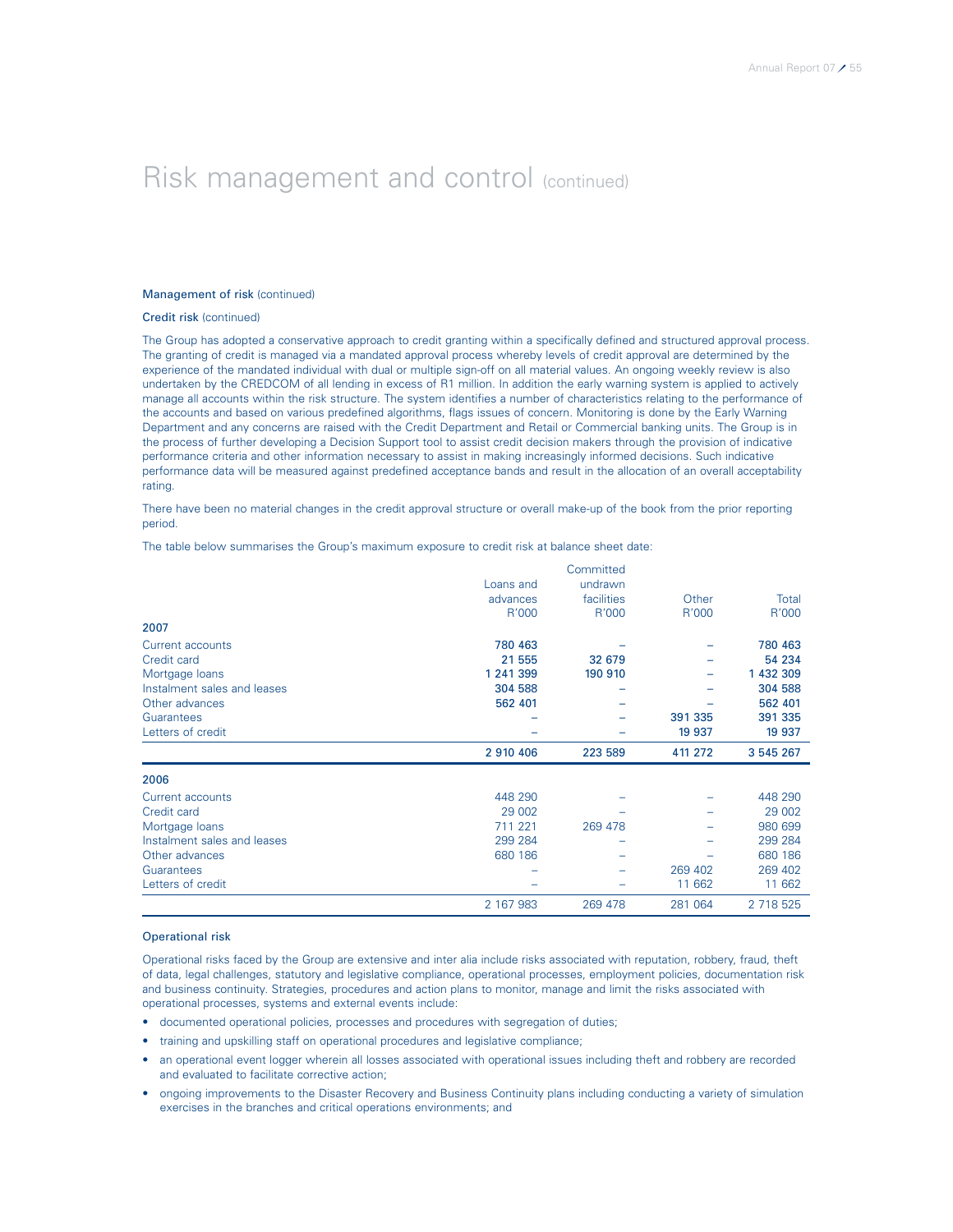#### Management of risk (continued)

#### Operational risk (continued)

• conducting a variety of internal audits and reviews by both the Compliance and Internal Audit Departments in line with annual plans approved by the Board.

There have been no material losses during the reporting period that require specific identification.

#### Market risk

Market risk is the risk of revaluation of any financial instrument as a consequence of changes in market prices or rates and can be quantified as the potential change in the value of the banking book as a result of changes in the financial environment between now and a future point in time.

The Board determines market risk limits. These limits are reviewed at least annually dependent on market events.

The Group does not currently have any proprietary trading positions and therefore has minimal exposure to market risk. Before the Group enters into a proprietary trading position, the Trading Committee will evaluate and approve such positions. This Committee will ensure that the Group is prudently positioned, taking into account agreed limits, policies, prevailing markets, available liquidity and the relationship between risk and reward primarily to the financial risks of changes in foreign currency exchange rates and interest rates. The Group enters into derivative financial instruments to manage its exposure to interest rate and foreign currency risk, including:

- forward exchange contracts; and
- interest rate and foreign currency swaps.

Detailed market risk reports are produced on a daily basis, which allows for monitoring against prescribed limits. In the unlikely event of an unauthorised limit violation, the Asset and Liability Management Forum ("ALM") records such violation, which is immediately corrected and reported to the ALCO, which is a subcommittee of the RMC.

The Group does not perform a detailed sensitivity analysis on the potential impact of a change in exchange rates due to the fact that the Group does not currently have any proprietary trading positions. A detailed sensitivity analysis is performed for liquidity and interest rate risk as described below.

There has been no significant change to the Group's exposure to market risks or the manner in which it manages and measures the risk.

## Foreign currency risk

The Group, in terms of approved limits, manages short-term foreign currency exposures relating to trade imports, exports and interest flows on foreign liabilities.

The Group has conservative limits in terms of net open foreign currency positions which are well below the limits allowed by the South African Reserve Bank. For the year under review the highest net open position recorded for any single day was R5.1 million.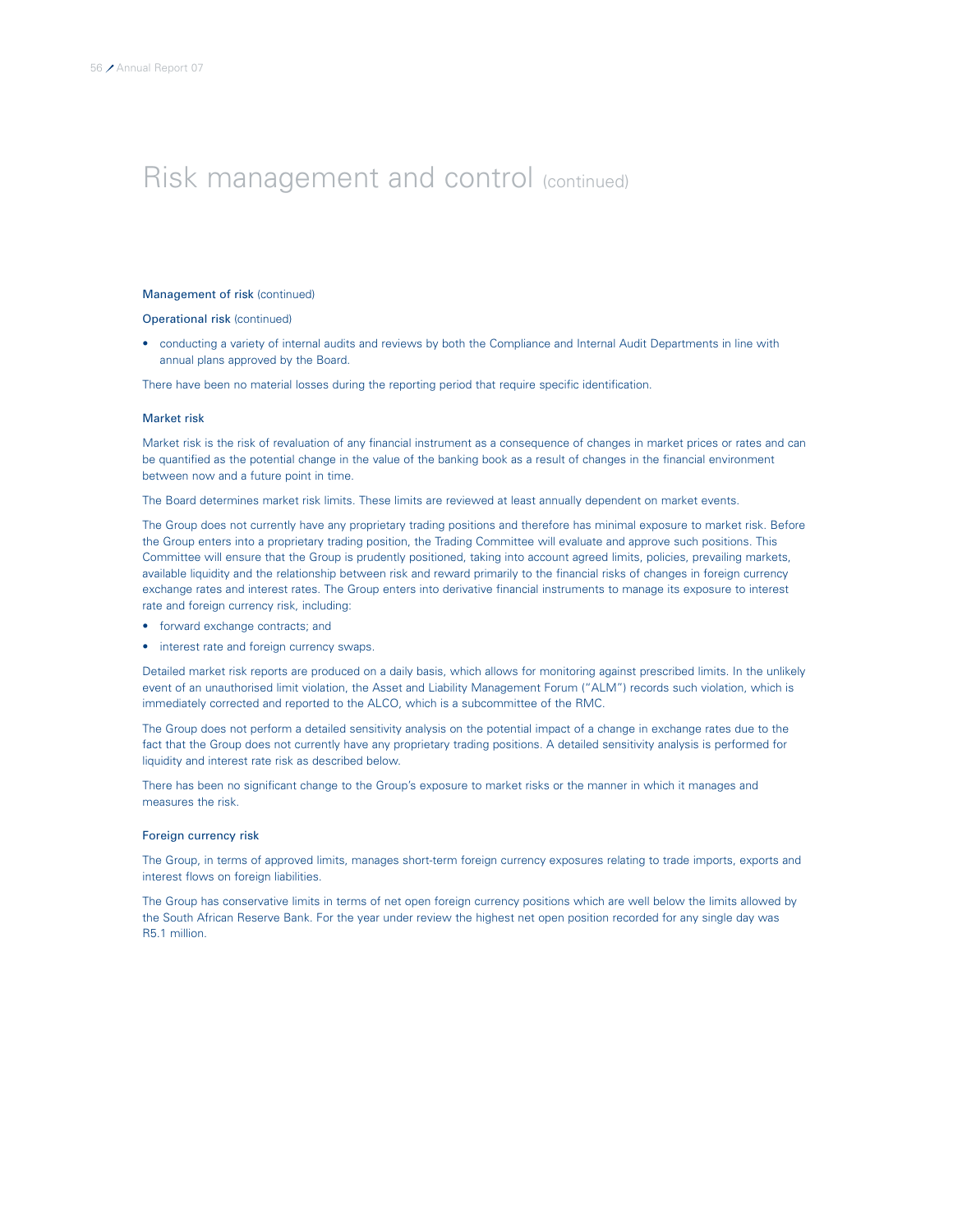### Management of risk (continued)

## Foreign currency risk (continued)

The transaction exposures and foreign exchange contracts at balance sheet date are summarised as follows:

|                                              |                  |           | Pound           |         |              |
|----------------------------------------------|------------------|-----------|-----------------|---------|--------------|
|                                              | <b>US Dollar</b> | Euro      | <b>Sterling</b> | Other   | <b>Total</b> |
|                                              | R'000            | R'000     | R'000           | R'000   | R'000        |
| 2007                                         |                  |           |                 |         |              |
| Total foreign exchange assets                | 913 287          | 65 356    | 30 444          | 8 116   | 1 017 203    |
| Total foreign exchange liabilities           | (60, 493)        | (18 578)  | (20794)         | (89)    | (99954)      |
| Commitments to purchase foreign currency     | 245 343          | 67 736    | 20 24 2         | 8 3 2 0 | 341 641      |
| Commitments to sell foreign currency         | (1097925)        | (114 958) | (30 513)        | (16640) | (1260036)    |
| Year-end effective net open foreign          |                  |           |                 |         |              |
| currency positions                           | 212              | (444)     | (621)           | (293)   | (1146)       |
| 2006                                         |                  |           |                 |         |              |
| Total foreign exchange assets                | 1 459 295        | 37 348    | 28 834          | 4 2 8 5 | 1 529 762    |
| Total foreign exchange liabilities           | (24 402)         | (10890)   | (22193)         | (329)   | (57814)      |
| Commitments to purchase foreign currency     | 153 361          | 61 023    | 4 7 5 3         | 12827   | 231 964      |
| Commitments to sell foreign currency         | (1588540)        | (87718)   | (11911)         | (16601) | (1704770)    |
| Year-end effective net open foreign currency |                  |           |                 |         |              |
|                                              |                  |           |                 |         | (858)        |

### Interest rate risk

Interest rate risk is the impact on net interest earnings and the sensitivity to economic value as a result of increases or decreases in interest rates arising from the execution of the core business strategies and the delivery of products and services to customers. Interest margins may increase as a result of such changes, but may reduce or create losses in the event that unexpected adverse movements arise. The ALM forum monitors interest rate repricing on a daily basis and reports back to the ALCO and RMC.

The Group is exposed to interest rate risk as it takes deposits from clients at both fixed and floating interest rates. The Group manages the risk by maintaining an appropriate mix between fixed and floating rate funds and by the use of interest rate swap contracts.

Under interest rate swap contracts, the Group agrees to exchange the difference between fixed and floating rate interest amounts calculated on agreed notional principal amounts. Such contracts enable the Group to mitigate the risk of changing interest rates on the fair value of issued fixed rate debt and the cash flow exposures on the issued variable rate debt. The interest rate swaps reprice on a quarterly basis. The floating rate on the interest rate swaps is based on the three-month JIBAR. The Group will settle the difference between the fixed and floating interest rate on a net basis.

Sources of interest rate risk include volatility and changes in interest rate levels, yield curves and spreads. These affect the interest rate margin realised between lending income and borrowing costs when applied to our rate sensitive assets and liabilities. The Group is also exposed to basis risk, which is the difference in repricing characteristics of two floating-rate indices such as the South African prime rate and three-month JIBAR.

To measure such risk, the Group aggregates interest rate sensitive assets and liabilities into fixed time bands in accordance with the respective interest repricing dates. The Group uses both dynamic maturity gap and duration analysis, which measures the mismatch level between the average time over which the cash inflows are generated and cash outflows are required. Various reports are prepared taking alternative strategies and interest rate forecasts into consideration. These reports are presented to the ALCO and RMC on a regular basis.

To monitor the effect of the gaps on net interest income, a regular forecast of interest rate sensitive asset and liability scenarios is produced. It includes relevant banking activity performance and trends, different forecasts of market rates and expectations reflected in the yield curve.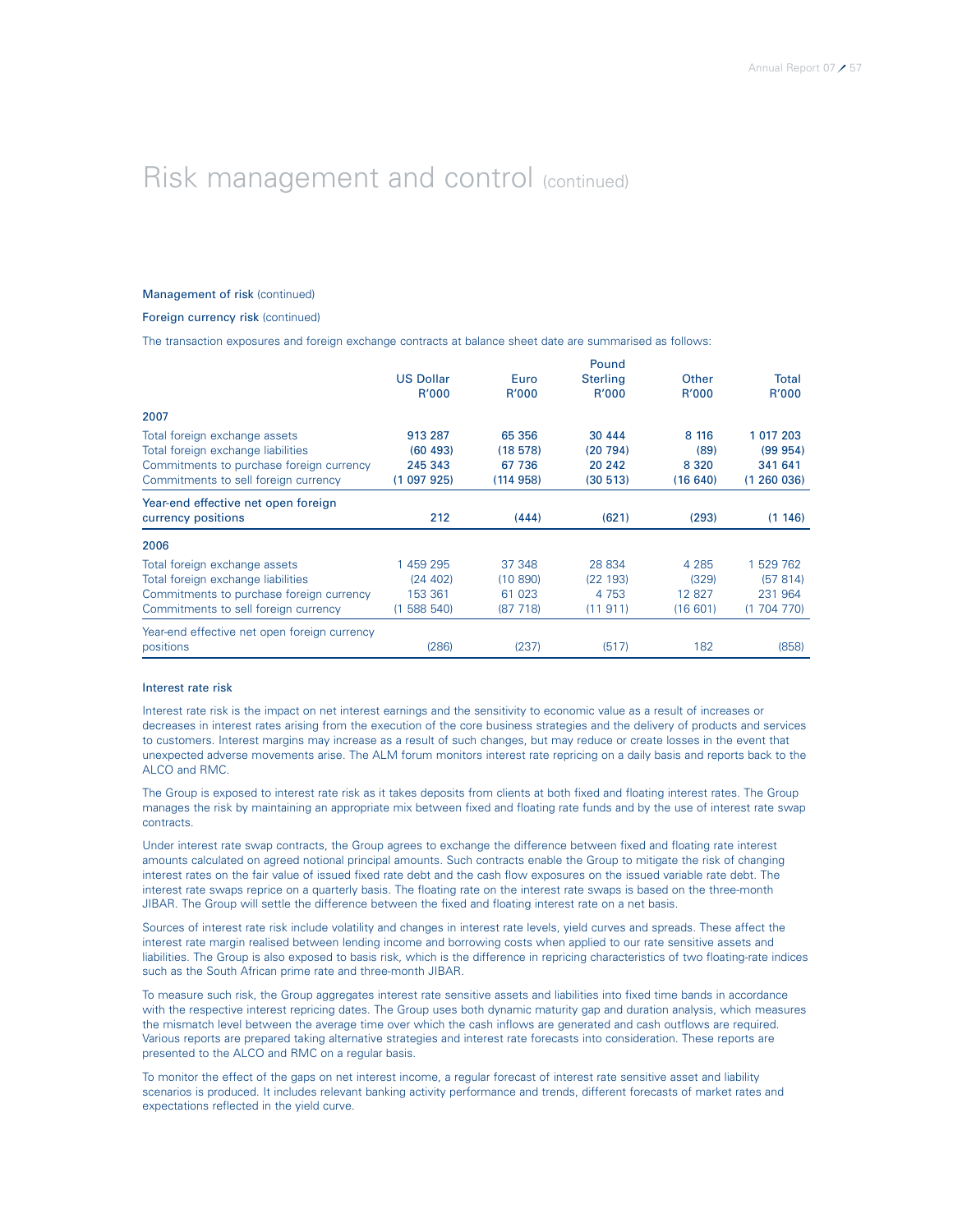### Management of risk (continued)

#### Interest rate risk (continued)

For regulatory purposes, the assessment and measurement of interest rate risk is based on the accumulated impact of interest rate sensitive instruments resulting from a parallel movement of plus or minus 200 basis points on the yield curve.

In addition, the impact on equity and profit and loss resulting from a change in interest rates is calculated monthly based on management's forecast of the most likely change in interest rates.

At reporting date, a 50 basis point change was applied as a sensitivity analysis to determine exposure to interest rates. If interest rates increased/decreased by 50 basis points and all other variables remained constant, the Group's net profit and equity for the year would increase/decrease by R13.6 million (2006: increase/decrease by R11.5 million). This is mainly attributable to the Group's exposure to interest rates on its lending and borrowings in the banking book.

The table below summarises the Group's exposure to interest rate risk. Assets and liabilities are included at carrying amounts, categorised by the earlier of contractual re-pricing or maturity dates and also indicate their effective interest rates at year-end:

|                                     |           |                          |                          |                          |                          | Non-                     |              | Effective |
|-------------------------------------|-----------|--------------------------|--------------------------|--------------------------|--------------------------|--------------------------|--------------|-----------|
|                                     | Up to     | $1 - 3$                  | $3 - 12$                 | $1 - 5$                  | Over <sub>5</sub>        | interest                 |              | interest  |
|                                     | 1 month   | months                   | months                   | years                    | years                    | bearing                  | <b>Total</b> | rate      |
|                                     | R'000     | R'000                    | R'000                    | R'000                    | R'000                    | R'000                    | R'000        | %         |
| 2007                                |           |                          |                          |                          |                          |                          |              |           |
| <b>Assets</b>                       |           |                          |                          |                          |                          |                          |              |           |
| Intangible assets                   |           |                          |                          |                          | ÷                        | 23 569                   | 23 569       |           |
| Property and equipment              |           |                          |                          |                          | $\overline{\phantom{0}}$ | 96 969                   | 96 969       |           |
| Other accounts receivable           |           |                          |                          |                          | $\overline{\phantom{0}}$ | 23 639                   | 23 639       |           |
| Interest in associated company      |           |                          |                          |                          | $\overline{\phantom{0}}$ | 4 2 5 1                  | 4 2 5 1      |           |
| Other investments                   |           |                          |                          |                          |                          | 228                      | 228          |           |
| Loans and advances                  | 2 660 214 |                          | $\overline{\phantom{0}}$ | 111 091                  | 43 4 38                  | $\overline{a}$           | 2814743      | 13.48     |
| Derivative financial instruments    | 4 2 4 8   |                          |                          |                          | $\overline{\phantom{0}}$ | 39 566                   | 43 8 14      |           |
| Negotiable securities               | 102 752   | 145 769                  | 20 482                   | $\overline{\phantom{0}}$ | 6574                     | $\overline{\phantom{0}}$ | 275 577      | 11.13     |
| Cash and cash equivalents           | 784 050   | 371 528                  | 170 618                  | $\overline{\phantom{0}}$ | ÷                        | 96 798                   | 1 422 994    | 9.01      |
| <b>Total assets</b>                 | 3 551 264 | 517 297                  | 191 100                  | 111 091                  | 50 012                   | 285 020                  | 4 705 784    |           |
| <b>Equity and liabilities</b>       |           |                          |                          |                          |                          |                          |              |           |
| Shareholders' equity                |           |                          |                          |                          |                          | 839 914                  | 839 914      |           |
| <b>Deposits</b>                     | 2 122 749 | 590 292                  | 802 812                  | 146 742                  | 348                      | 105 240                  | 3 768 183    | 7.06      |
| Derivative financial instruments    | 7875      | $\overline{\phantom{0}}$ | $\overline{a}$           | $\overline{\phantom{0}}$ | $\overline{\phantom{0}}$ | 7 4 8 1                  | 15 356       |           |
| Provisions                          |           |                          |                          |                          | $\overline{\phantom{0}}$ | 42 435                   | 42 435       |           |
| Other accounts payable              |           |                          |                          |                          | $\overline{\phantom{0}}$ | 39 780                   | 39 780       |           |
| <b>Taxation</b>                     |           |                          |                          |                          |                          | 116                      | 116          |           |
| <b>Total equity and liabilities</b> | 2 130 624 | 590 292                  | 802 812                  | 146 742                  | 348                      | 1 0 34 9 66              | 4705784      |           |
| On balance sheet interest           |           |                          |                          |                          |                          |                          |              |           |
| sensitivity gap                     | 1 420 640 | (72995)                  | (611 712)                | (35651)                  | 49 664                   |                          | 749 946      |           |
| Derivative financial                |           |                          |                          |                          |                          |                          |              |           |
| instruments                         | 80 950    | 93 209                   | (21500)                  | (110 101)                | (42558)                  |                          |              |           |
| <b>Total net interest</b>           |           |                          |                          |                          |                          |                          |              |           |
| sensitivity gap                     | 1 501 590 | 20 214                   | (633 212)                | (145 752)                | 7 106                    |                          | 749 946      |           |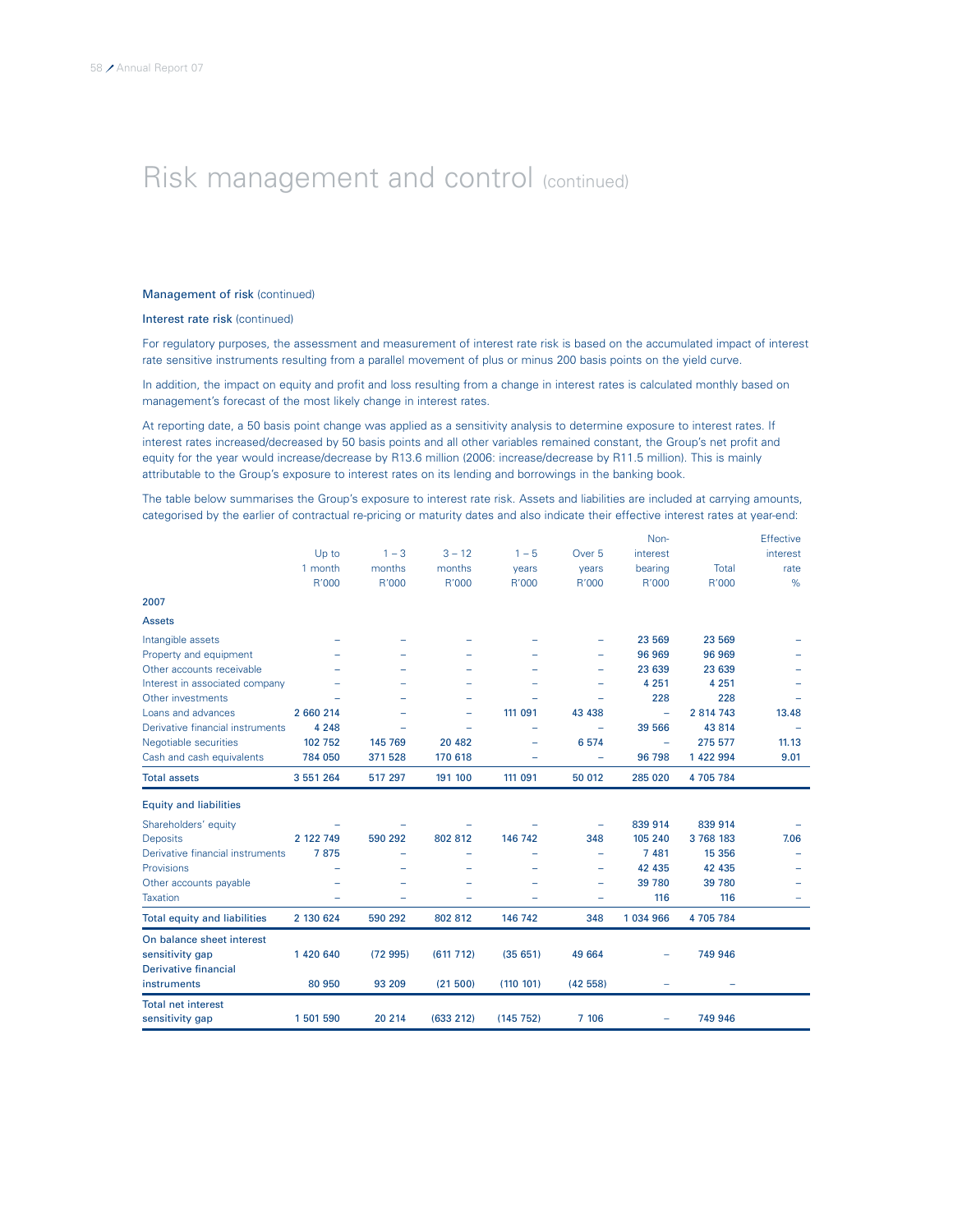#### Management of risk (continued)

## Interest rate risk (continued)

|                                     | Up to         | $1 - 3$                  | $3 - 12$ | $1 - 5$  | Over <sub>5</sub>        | Non-<br>interest |               | Effective<br>interest |
|-------------------------------------|---------------|--------------------------|----------|----------|--------------------------|------------------|---------------|-----------------------|
|                                     |               |                          |          |          |                          |                  |               |                       |
|                                     | 1 month       | months                   | months   | years    | years                    | bearing          | Total         | rate                  |
| 2006                                | R'000         | R'000                    | R'000    | R'000    | R'000                    | R'000            | R'000         | %                     |
| <b>Assets</b>                       |               |                          |          |          |                          |                  |               |                       |
| Intangible assets                   |               |                          |          |          | ۰                        | 11 551           | 11 551        |                       |
| Property and equipment              |               |                          |          |          | -                        | 94 956           | 94 956        |                       |
| <b>Taxation</b>                     |               |                          |          |          | $\equiv$                 | 29               | 29            |                       |
| Other accounts receivable           |               |                          |          |          | $\overline{\phantom{0}}$ | 145 291          | 145 291       |                       |
| Interest in associated company      |               |                          |          |          | ۰                        | 3626             | 3 6 2 6       |                       |
| Other investments                   |               |                          |          |          |                          | 7 209            | 7 209         |                       |
| Loans and advances                  | 1952227       |                          |          | 31 074   | 83 131                   | ÷                | 2 066 432     | 11.74                 |
| Derivative financial instruments    | 31 134        |                          |          |          |                          |                  | 31 134        |                       |
| Negotiable securities               | 56 061        | 164 450                  | 152 607  | 31898    |                          |                  | 405 016       | 8.72                  |
| Cash and cash equivalents           | 915 131       | 277 851                  | 413 317  |          | $\overline{\phantom{0}}$ | 77 675           | 1 683 974     | 8.24                  |
| <b>Total assets</b>                 | 2 954 553     | 442 301                  | 565 924  | 62 972   | 83 131                   | 340 337          | 4 4 4 9 2 1 8 |                       |
| <b>Equity and liabilities</b>       |               |                          |          |          |                          |                  |               |                       |
| Shareholders' equity                |               |                          |          |          |                          | 667 418          | 667 418       |                       |
| <b>Deposits</b>                     | 2 209 657     | 640 336                  | 617 400  | 13 765   |                          | 57 989           | 3 539 147     | 6.18                  |
| Derivative financial instruments    | 29 189        | $\overline{\phantom{0}}$ |          |          | $\overline{\phantom{0}}$ | $\overline{a}$   | 29 189        |                       |
| Provisions                          |               |                          |          |          | $\overline{\phantom{0}}$ | 38 994           | 38 994        |                       |
| Other accounts payable              | 126 343       |                          |          |          | $\overline{\phantom{0}}$ | 48 092           | 174 435       |                       |
| <b>Taxation</b>                     |               |                          |          |          | $\overline{\phantom{0}}$ | 35               | 35            |                       |
| <b>Total equity and liabilities</b> | 2 3 6 5 1 8 9 | 640 336                  | 617 400  | 13 765   | ÷                        | 812 528          | 4 4 4 9 2 1 8 |                       |
| On balance sheet interest           |               |                          |          |          |                          |                  |               |                       |
| sensitivity gap                     | 589 364       | (198035)                 | (51 476) | 49 207   | 83 131                   |                  | 472 191       |                       |
| <b>Derivative financial</b>         |               |                          |          |          |                          |                  |               |                       |
| instruments                         | 94 279        | 89 119                   | (10700)  | (105899) | (66799)                  |                  |               |                       |
| <b>Total net interest</b>           |               |                          |          |          |                          |                  |               |                       |
| sensitivity gap                     | 683 643       | (108916)                 | (62 176) | (56692)  | 16 3 32                  |                  | 472 191       |                       |

#### Liquidity risk

Liquidity risk is the risk of being unable to meet current and future cash flow and collateral requirements when they become due, without negatively affecting the normal course of business. The Group is exposed to daily cash needs from overnight deposits, current accounts, maturing deposits, loan drawdowns and guarantees.

To measure liquidity risk, the Group aggregates assets and liabilities into fixed time bands in accordance with the respective maturity dates, which measures the mismatch level between the average time over which the cash inflows are generated and cash outflows are required.

The ALM forum monitors liquidity risk on a daily basis and reports back to the ALCO and RMC. Ultimate responsibility for liquidity risk management rests with the Board. An appropriate liquidity risk management framework has been developed for the management of the Group's short, medium and long term funding and liquidity requirements.

Through active liquidity management, the Group seeks to preserve stable, reliable and cost effective sources of funding. To accomplish this, management uses a variety of liquidity risk measures that consider market conditions, prevailing interest rates, liquidity needs and the desired maturity profile of liabilities.

To manage this risk, the Group performs, amongst others, the following:

- maintenance of stock of readily available, high quality liquid assets in excess of the statutory requirements as well as strong balance sheet liquidity ratios;
- assumptions based sensitivity analysis to assess potential cash flows at risk;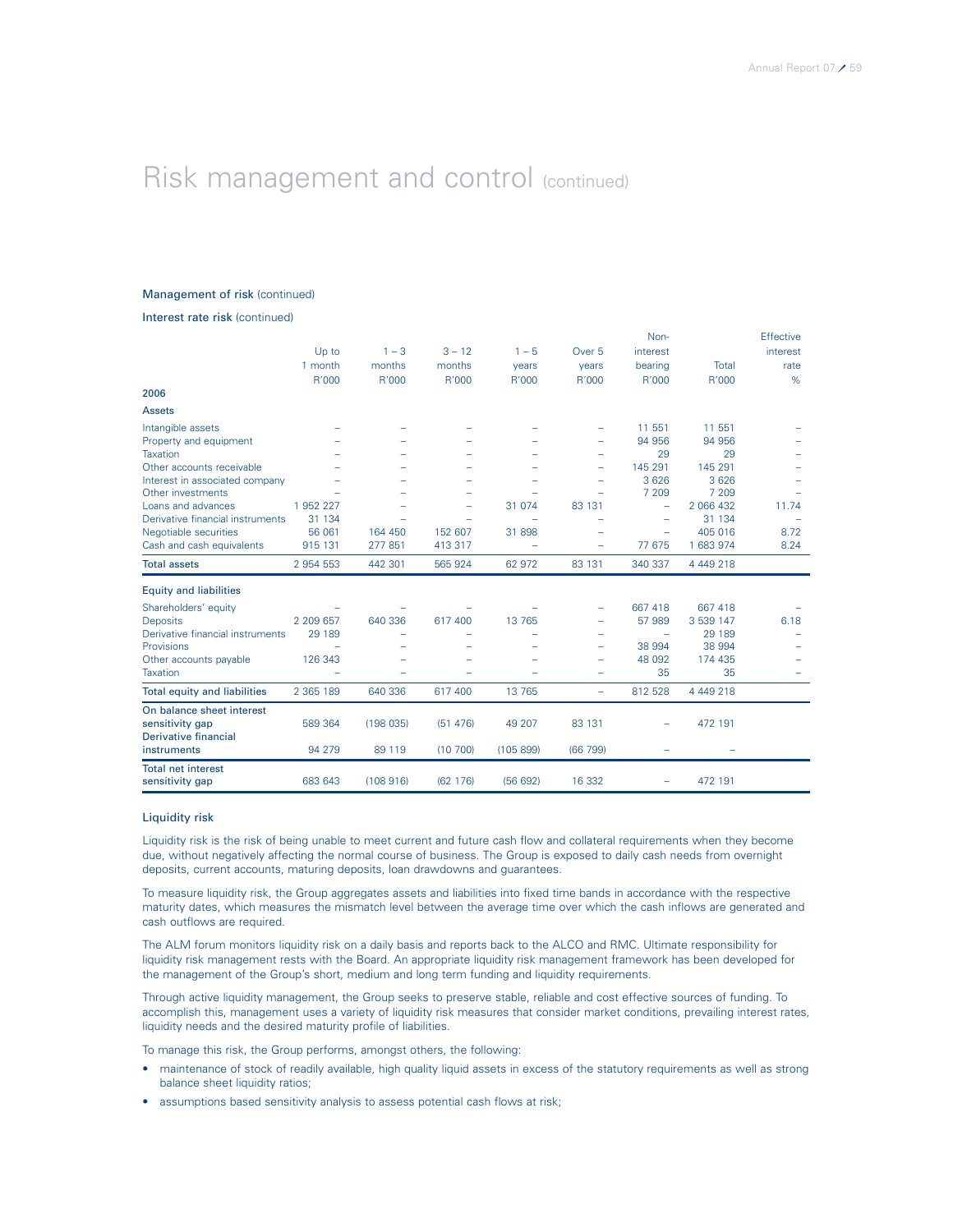### Management of risk (continued)

Liquidity risk (continued)

- management of concentration risk, being undue reliance on any single counterparty or counterparty group, sector, market, product, instrument, currency and tenor;
- maintenance of sources of funding for contingency funding needs;
- monitoring of daily cash flow movements/cash flow requirements, including daily settlements and collateral management processes;
- creation and monitoring of prudential liquidity risk limits; and
- maintenance of an appropriate term mix of funding.

There were no significant changes in the Group's liquidity position during the current financial year or the manner in which it manages and measures the risk. The Group is adequately funded and able to meet all its current and future obligations.

The table below summarises assets and liabilities of the Group into relevant maturity groupings, based on the remaining period to the contractual maturity at balance sheet date:

|                                          |               |                    | Total     |
|------------------------------------------|---------------|--------------------|-----------|
|                                          | Assets        | <b>Liabilities</b> | mismatch  |
|                                          | R'000         | R'000              | R'000     |
| 2007                                     |               |                    |           |
| Maturing up to one month                 | 1829 107      | 2 162 753          | (333646)  |
| Maturing between one and three months    | 592 643       | 751 773            | (159 130) |
| Maturing between three and six months    | 258 494       | 519 894            | (261 400) |
| Maturing between six months and one year | 179 121       | 284 360            | (105 239) |
| Maturing after one year                  | 1846 419      | 147 090            | 1699329   |
|                                          | 4705784       | 3 865 870          | 839 914   |
| 2006                                     |               |                    |           |
| Maturing up to one month                 | 1820 121      | 2 346 569          | (526 448) |
| Maturing between one and three months    | 484 548       | 804 066            | (319518)  |
| Maturing between three and six months    | 419 297       | 401 022            | 18 275    |
| Maturing between six months and one year | 328 967       | 216 378            | 112 589   |
| Maturing after one year                  | 1 396 285     | 13 765             | 1 382 520 |
|                                          | 4 4 4 9 2 1 8 | 3 781 800          | 667 418   |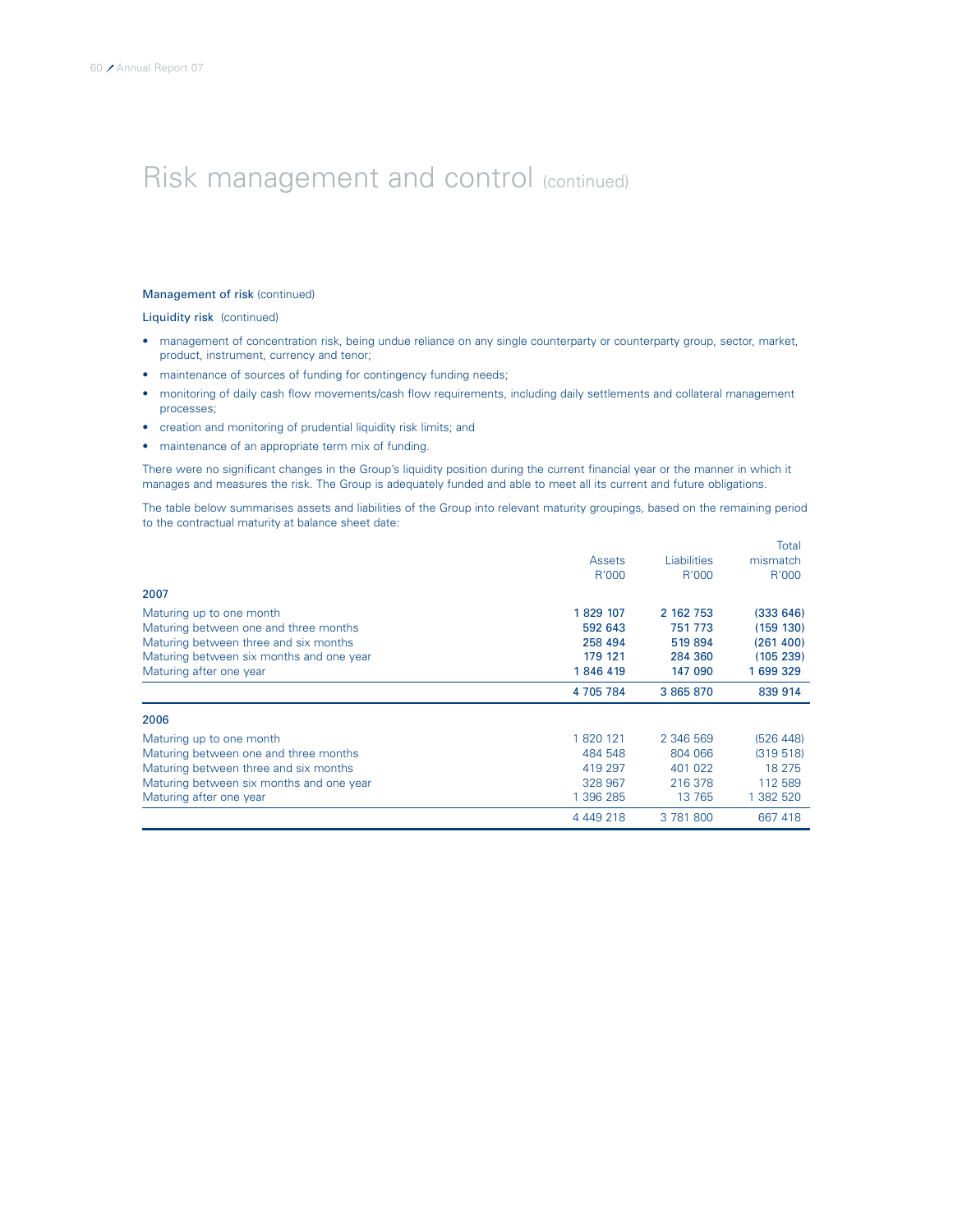### Management of risk (continued)

## Liquidity risk (continued)

The remaining period to contractual maturity of financial liabilities of the Group as at balance sheet date which includes the interest obligation on unmatured deposits and derivatives calculated up to maturity date is summarised in the table below:

|                                   | Up to 1 month | $1 - 3$ months |         | $3 - 6$ months $6 - 12$ months | Over 1 year |
|-----------------------------------|---------------|----------------|---------|--------------------------------|-------------|
|                                   | R'000         | R'000          | R'000   | R'000                          | R'000       |
| 2007                              |               |                |         |                                |             |
| <b>Deposits</b>                   | 2 060 662     | 768 400        | 537 375 | 306 368                        | 175 918     |
| Derivative financial instruments  | 3 4 4 4       | 3 3 4 4        | 1850    | 1 3 2 2                        | 7 0 18      |
| Other accounts payable            | 39 780        |                |         |                                |             |
| <b>Taxation</b>                   | 116           |                |         |                                |             |
| Guarantees, letters of credit and |               |                |         |                                |             |
| committed undrawn facilities      | 634 861       |                |         |                                |             |
| Operating lease commitments       | 366           | 698            | 890     | 1 350                          | 4 2 8 9     |
|                                   | 2 739 229     | 772 442        | 540 115 | 309 040                        | 187 225     |
| 2006                              |               |                |         |                                |             |
| <b>Deposits</b>                   | 2 108 185     | 800 776        | 416 510 | 234 381                        | 16 995      |
| Derivative financial instruments  | 6 7 5 9       | 6 0 68         | 3 0 2 7 | 2 4 2 9                        | 14 669      |
| Other accounts payable            | 174 435       |                |         |                                |             |
| <b>Taxation</b>                   | 35            |                |         |                                |             |
| Guarantees, letters of credit and |               |                |         |                                |             |
| committed undrawn facilities      | 550 542       |                |         |                                |             |
| Operating lease commitments       | 454           | 866            | 1 1 0 4 | 1 674                          | 6 1 9 1     |
|                                   | 2 840 410     | 807 710        | 420 641 | 238 484                        | 37 855      |

## Basel II – influencing risk management developments at Mercantile Bank Limited ("the Bank")

The Basel Committee released the revised international Basel II Capital Accord in June 2004. The Accord is designed to differentiate minimum regulatory capital requirements in a risk sensitive manner and encourage and acknowledge sound risk management, internal control and governance practices.

In today's complex environment, combining effective bank-level management with market discipline and regulatory supervision, best attains systemic safety and soundness. Building on these principles, the new Accord has far reaching implications for banks in terms of minimum capital standards linked to risks, risk measurement systems and methods, risk management practices and public disclosure of risk profile information. It focuses mainly on improving the management of credit and operational risks, enhancements to the supervisory review process and more extensive risk disclosure.

The overall objective of the new Accord is to improve the safety and soundness of the financial system. This will ensure a more resilient, more stable and a better source for credit, risk intermediation and growth. The principles of Basel II were built around three pillars. These pillars can briefly be summarised by the following diagram: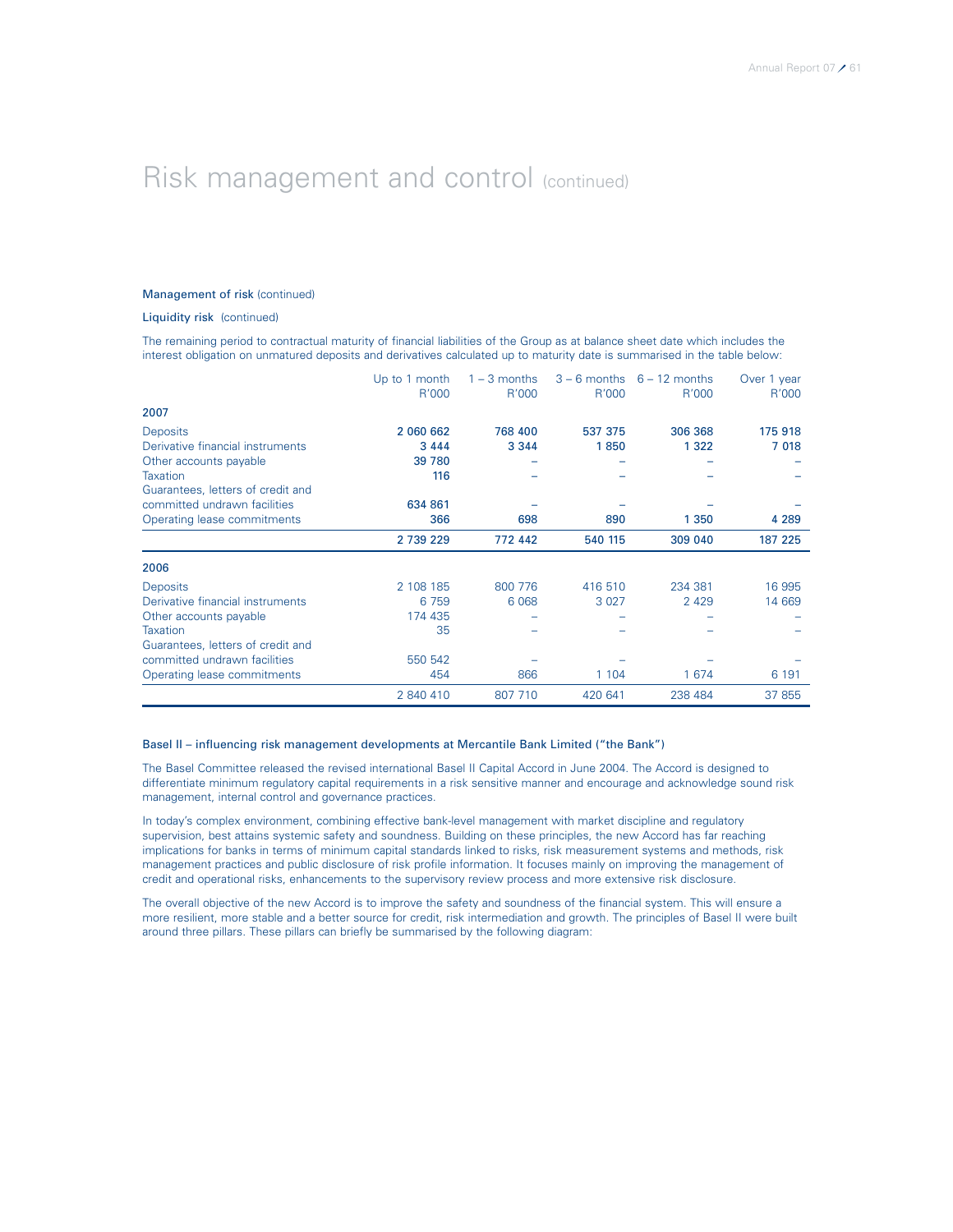## Management of risk (continued) Basel II (continued) Three Pillars Minimum Capital Requirement **Supervisory Review Market Discipline** Market Discipline • Credit Risk • Operational Risk • Market Risk • Improved disclosure, transparency and corporate governance Banks review own capital adequacy • Supervisors evaluate banks' assessments

The new Accord provides a range of approaches that vary in levels of sophistication for the measurement of credit, operational and market risk to determine capital levels. It provides a flexible structure in which banks, subject to supervisory review, will adopt approaches that best fit their level of sophistication and their risk profile. The Bank evaluated the various options available and decided that the most appropriate approaches to follow for the calculation of the minimum capital requirement in terms of the Banks Act would be the Standardised Approach for Credit, Operational and Market risk.

The Accord has been implemented with effect 1 January 2008. A pre-implementation parallel process has been in place since October 2007.

The Bank continues to form part of various Basel II committees in association with the SARB, The Banking Association and other financial institutions.

The Group recognises the significance of Basel II in aligning regulatory capital to risk and further entrenching risk reward principles and practices in bank management and decision making.

## Capital management

The Group and its principal subsidiary, the Bank, are subject to minimum capital requirements as defined in the Banks Act and the Regulations relating to Banks ("the Banks Act"). The management of the Group's capital takes place under the auspices of the RMC, through the ALCO. The RMC considers the various risks faced by the Group and analyses the need to hold capital against these risks whilst taking account of the regulatory requirements. In addition, the level of capital required to support the Group's targeted business growth is taken into consideration.

Risk weighted capital is allocated to the different business units in line with their targeted growth requirements.

The objective of the Group's capital management approach is to ensure the maintenance of sound capital ratios, taking all the above requirements into account, whilst producing appropriate returns to shareholders. Capital to support the Group's needs is currently generated by retained earnings.

In terms of regulation, the Group is able to consider different tiers of capital. The capital of the Bank consists almost entirely of tier 1 capital. Following the recapitalisation of the Group in 2004, it has remained capitalised well beyond regulatory and internal requirements.

The approach to capital management has been enhanced over the past year in line with Basel II.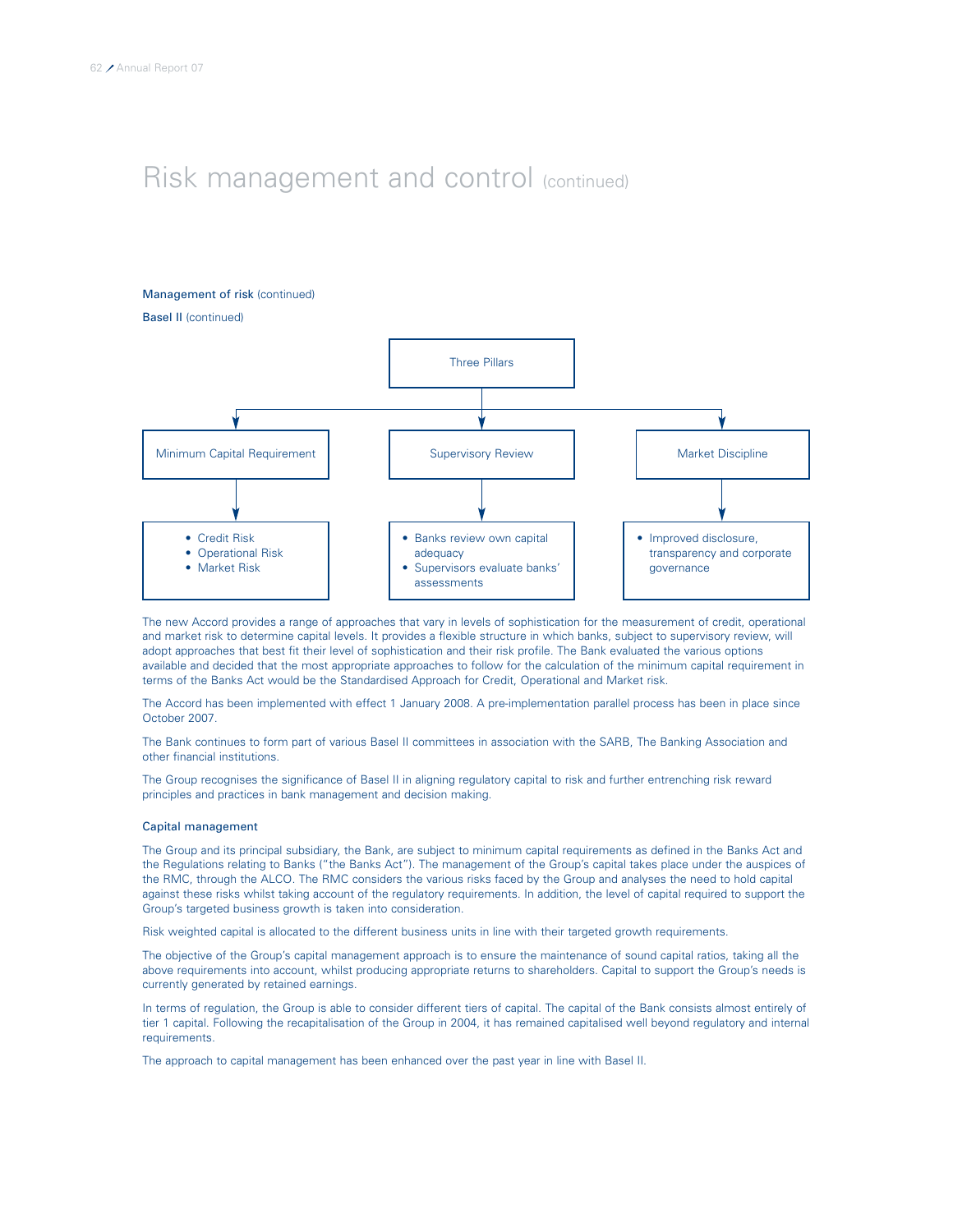## Management of risk (continued)

## Capital management (continued)

The level of capital for the Bank is as follows:

|                                                            | <b>Risk</b><br>weighting | assets<br>31 December<br>2007<br>R'000 | Average Risk-weighted<br>assets<br>31 December<br>2007<br>R'000 | Risk-weighted<br>assets<br>31 December<br>2006<br>R'000 |
|------------------------------------------------------------|--------------------------|----------------------------------------|-----------------------------------------------------------------|---------------------------------------------------------|
| <b>Banking book</b>                                        |                          |                                        |                                                                 |                                                         |
| Cash, off-balance sheet activities and central government  |                          |                                        |                                                                 |                                                         |
| transactions                                               | 0%                       | 1 410 022                              |                                                                 |                                                         |
| Landbank bonds                                             | 10%                      |                                        |                                                                 | 15 193                                                  |
| Letters of credit and other bank advances                  | 20%                      | 384 222                                | 76 844                                                          | 26 35 5                                                 |
| Residential mortgage loans, performance-related guarantees |                          |                                        |                                                                 |                                                         |
| and committed undrawn facilities                           | 50%                      | 1 165 108                              | 582 554                                                         | 361 742                                                 |
| Other assets including counterparty risk exposure          | 100%                     | 2 462 631                              | 2 462 631                                                       | 1859955                                                 |
|                                                            |                          | 5 421 983                              | 3 122 029                                                       | 2 2 6 3 2 4 5                                           |
|                                                            |                          |                                        | 2007                                                            | 2006                                                    |
|                                                            |                          |                                        | R'000                                                           | R'000                                                   |
| Primary capital                                            |                          |                                        | 798 377                                                         | 638 880                                                 |
| Share capital and share premium                            |                          |                                        | 1 483 299                                                       | 1 483 299                                               |
| General reserve                                            |                          |                                        | 12 2 31                                                         | 12 231                                                  |
| Less: Impairments                                          |                          |                                        | (697 153)                                                       | (856 650)                                               |
| Secondary capital                                          |                          |                                        | 39 0 25                                                         | 43 25 9                                                 |
| General debt provisions                                    |                          |                                        | 39 0 25                                                         | 28 407                                                  |
| Fifty per cent of a revaluation surplus                    |                          |                                        |                                                                 | 14 852                                                  |
| Net qualifying capital and reserves                        |                          |                                        | 837 402                                                         | 682 139                                                 |
|                                                            |                          |                                        | 2007                                                            | 2006                                                    |
| Capital adequacy ratio (%)*                                |                          |                                        | 26.8                                                            | 30.1                                                    |
| Primary capital (%)                                        |                          |                                        | 25.6                                                            | 28.2                                                    |
| Secondary capital (%)                                      |                          |                                        | 1.2                                                             | 1.9                                                     |

\* These ratios are calculated as a percentage of risk weighted assets in line with the risk weightings ascribed to these assets under the Banks Act.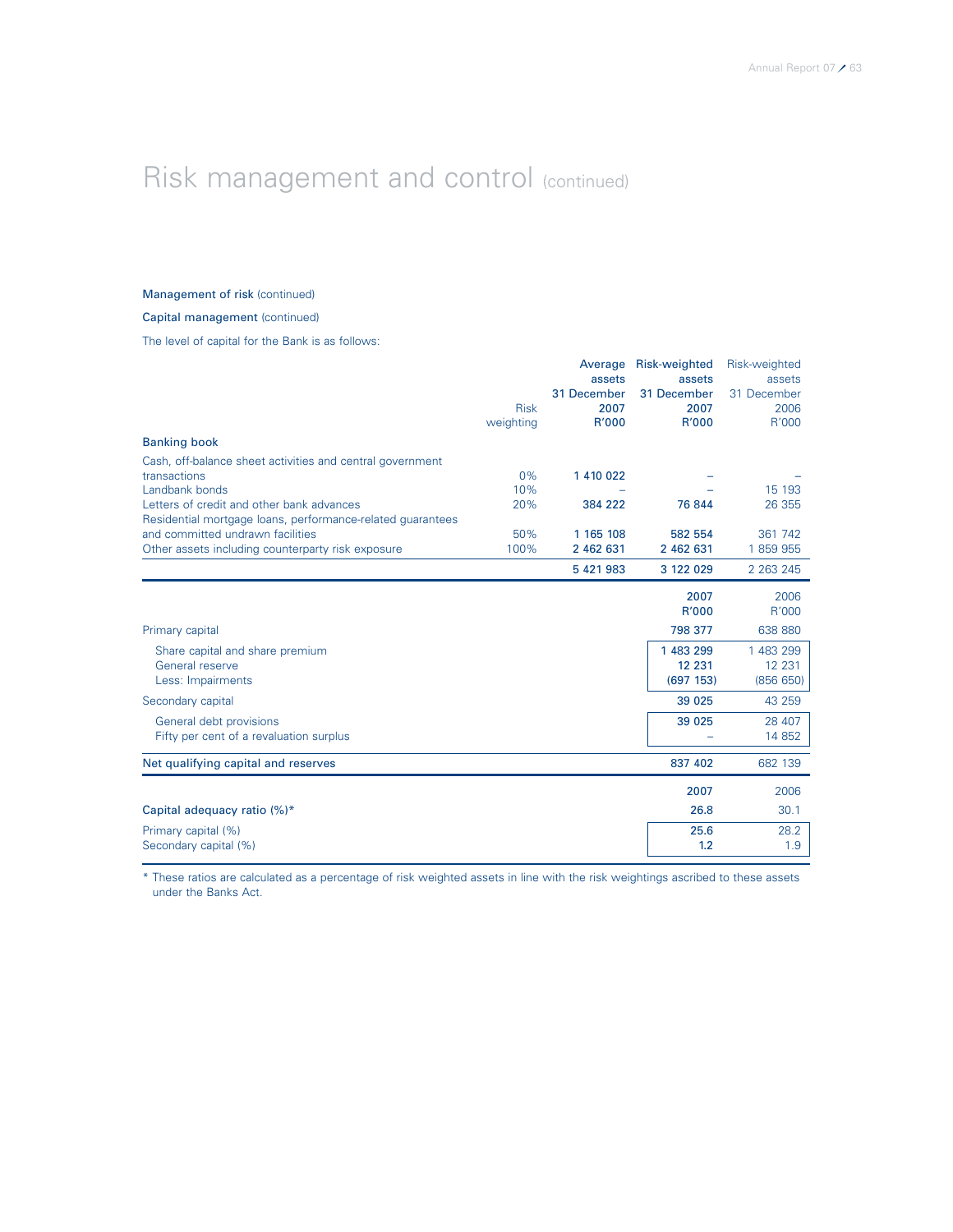## Corporate Governance

The Boards of Directors of Mercantile Bank Holdings Limited and Mercantile Bank Limited (collectively referred to as "the Board") hold joint Board meetings. The Board subscribes to and is committed to ensuring that the Group complies with the principles and standards set out in the code of corporate practices and conduct expressed in the King Report on Corporate Governance for South Africa 2002 ("King II") and is satisfied that the Group complied in all material respects with these principles throughout the year under review.

The following is a summary of the corporate governance processes of the Group for the year ended 31 December 2007:

### 1. Board of Directors

The Board exercises effective control over the Group and gives strategic direction to the Bank's management.

Key responsibilities of the Board assisted by its Board Committees are to:

- approve the Group's strategy, vision and objectives and monitor/review the implementation thereof;
- approve and annually review the Group's limits of authorities;
- annually review corporate governance processes and assess the achievement of these against objectives set;
- annually review its charter and approve changes to the charters of the Board Committees;
- annually approve the non-executive Directors' remuneration and submit such for approval and ratification by shareholders at the Annual General Meeting;
- annually approve executive Directors' remuneration and/or increases thereto;
- annually approve the Group's budget (includes capital expenditure);
- be accountable for financial, operational and internal systems of control and overall risk management;
- approve changes to the Group's financial and accounting policies;
- approve the audited financial statements and interim results;
- be responsible for ensuring that the Group complies with all relevant laws, regulations and codes of business practice and codes of ethics;
- appoint appropriate Board Committees and determine the composition thereof; and
- annually approve the Board and Board Committees' self-evaluations conducted on their effectiveness.

The Board comprises of non-executive and executive Directors with different skills, professional knowledge and experience, with independent non-executive Directors comprising the majority on the Board. For detail on the composition of the Board and changes to such during the financial year ended 31 December 2007, the frequency of meetings and attendance thereof, refer to Annexure A to this document. The roles of the Chairman of the Board and Chief Executive Officer ("CEO"), who are appointed by the Board, are separated, thereby ensuring a clear division of responsibilities at the head of the Group. The Chairman of the Board is an independent non-executive Director.

Non-executive Directors offer independent judgement and, apart from their fees, there are no extraneous factors that could materially affect their judgement. If there is an actual or potential conflict of interest, the Director (executive or non-executive) concerned, after declaring his/her interest in terms of the Companies Act, No. 61 of 1973, as amended ("Companies Act"), is excluded from the related decisionmaking process.

The process of identification of suitable candidates to fill vacancies on the Board and to re-appoint Directors on termination of their term of office is conducted by the Directors' Affairs Committee. This Committee's nominations are submitted to the Board for approval, subject to the Registrar of Banks having no objections to the nominations. Any person appointed to fill a casual vacancy or as an addition to the Board, will retain office only until the next Annual General Meeting unless the appointment is confirmed at that meeting.

All Directors except the CEO, who has a five year service contract, retire on a three-year rotational basis. If eligible for re-election, they can be re-elected at the Annual General Meeting. Directors are required to retire from the Board at age 70. The Board can however decide that a Director continues in office beyond this age. Such Director is still subject to retirement by rotation provisions as explained above.

The Board operates in terms of a charter, which defines its duties, responsibilities and powers. The charter is reviewed annually. The evaluation of the performance of the Board as a whole is conducted annually by means of a self-evaluation process. An evaluation of the Chairman is conducted by the other Directors. The evaluation of individual non-executive Directors' performance is conducted on a bilateral basis between the Chairman and each Director.

At 31 December 2007, the Board, which has a unitary board structure, comprised of seven Directors, of which two were executives. Mr Osman resigned as a nonexecutive Director on 21 November 2007 following his resignation as the Chairman of BCI Fomento a bank in Mozambique, which is also a subsidiary of CGD.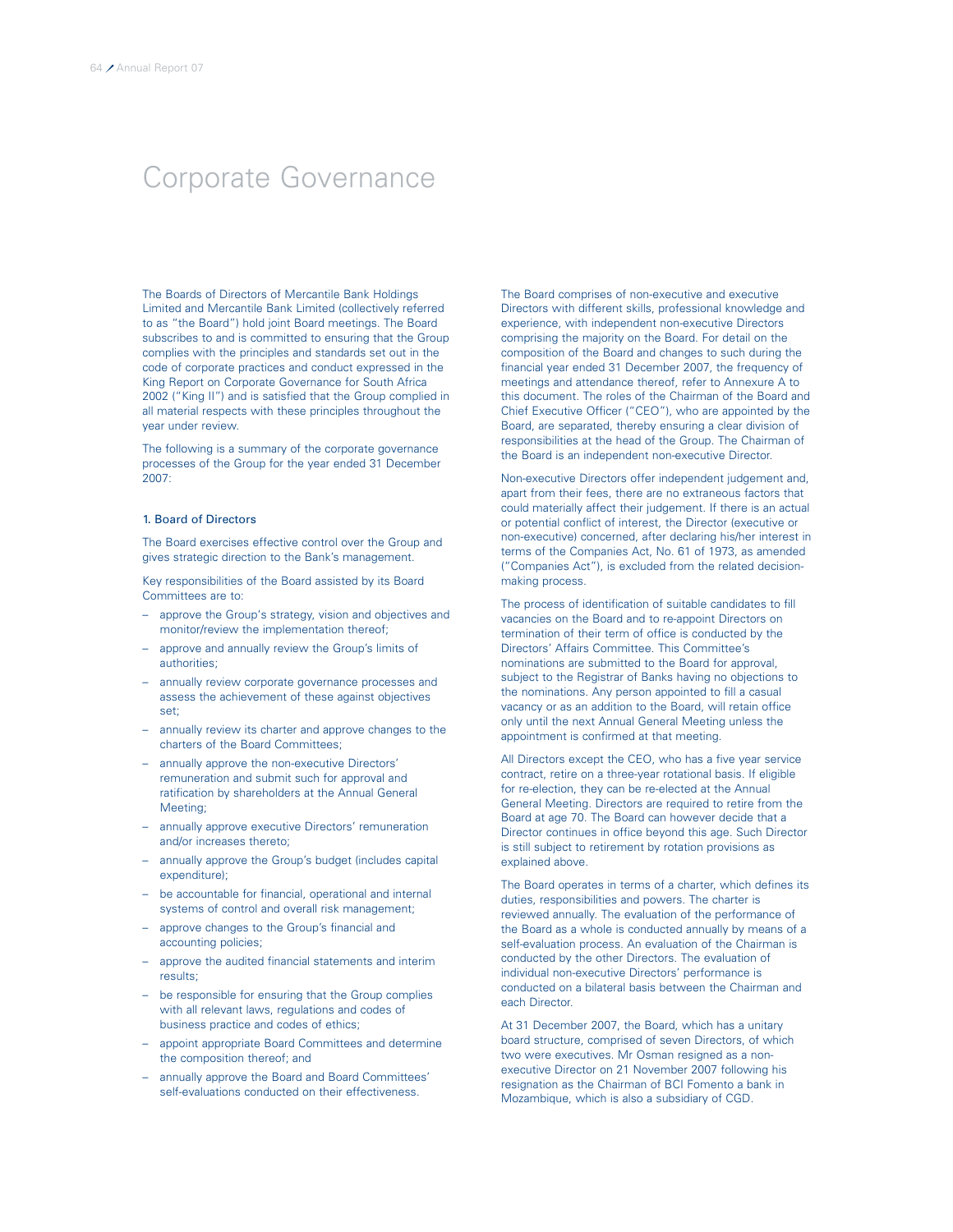#### 1. Board of Directors (continued)

All the non-executive Directors are classified as independent, one of whom is a woman. Two of the Directors are classified as black in terms of the relevant legislation. The Board is satisfied that its composition currently reflects an appropriate balance in this respect.

The Board has unrestricted access to all company information, records, documents and property.

#### 2. Group Secretary

The appointment and removal of the Group Secretary is a matter for consideration by the Board as a whole. The Group Secretary ensures that statutory and regulatory procedures are complied with. The Group Secretary provides a central source of advice and guidance on business ethics and compliance with good corporate governance, assisting the Board as a whole and its members individually with guidance as to how their duties, responsibilities and powers should be adequately discharged and exercised in the best interests of the Group. If necessary, Directors are entitled to obtain independent professional advice at the Group's expense.

The Group Secretary also maintains and regularly updates, a corporate governance manual, copies of which are distributed to all Directors, and organises and conducts a Board approved induction programme to familiarise new Directors with the Group's operations, their fiduciary duties, and the Group's corporate governance processes. The Group Secretary assists the Board in developing a training framework annually to assist the non-executive Directors with continuous development as Directors and in particular in a banking environment.

### 3. Board Committees

To assist the Board in carrying out its duties and responsibilities, a number of Board Committees exist. This does not relieve the Board of any of its responsibilities. These Committees all operate in terms of approved charters, which define their roles. All Board Committees' charters are reviewed annually. Changes to the charters are subject to Board approval. The performance of Board Committees, based on the duties and responsibilities as set out in the respective charters, are evaluated annually by means of a self-evaluation process, which results are discussed at the Board Committee concerned and then reviewed and approved by the Board.

For detail on the composition of the Board Committees, frequency of meetings and attendance thereof, refer to Annexure A.

All Directors who are not members of the Board Committees may attend Committee meetings. All Directors who are not Committee members receive copies of the documentation sent to the Board Committees from time to time.

Further details on the Board Committees are provided below.

## 3.1 Group Audit Committee ("GAC")

The GAC comprises two independent non-executive Directors, one of whom acts as Chairman, who is not the Chairman of the Board, and the CEO. To comply with the requirements of the Banks Amendment Act, 2007, Mr Ikalafeng was appointed as a GAC member effective 1 January 2008 to ensure the GAC comprises three nonexecutive Directors who act independently. The CEO who stepped down as a GAC member effective 1 January 2008 will attend GAC meetings as a permanent invitee.

GAC meetings are held at least four times per annum. The meetings of the Committee are attended by the head of Internal Audit, the External Auditors, the head of Risk, the Compliance Officer, the head of Finance and the head of Corporate Services and Treasury. The head of Internal Audit, head of Risk, the Compliance Officer and head of Corporate Services and Treasury do not attend the meeting held in April annually as such meeting is dedicated to approving the statutory annual financial statements of subsidiary companies. If a special meeting is called the attendance of non-members is at the discretion of the Chairman of the GAC. The head of Internal Audit, the Compliance Officer, the head of Finance, any member of the Executive Committee and the External Auditors have unrestricted access to the Chairman of the Committee. As defined in its charter, the primary objective of the Committee is to assist the Board to fulfil its responsibilities relative to:

- financial control and reporting;
- compliance with statutory and regulatory legislation which includes but is not limited to the Banks Act, Companies Act, the Listings Requirements of the JSE Limited ("JSE"), Common law, International Financial Reporting Standards ("IFRS") and tax legislation;
- Corporate Governance;
- Risk Management; and
- shareholder reporting.

Inter alia, the Committee reviews accounting policies, the audited annual financial statements, interim results, internal and external auditors' reports, the adequacy and efficiency of internal control systems, the effectiveness of management information systems, the internal audit process and the Bank's continuing viability as a going concern. The Compliance Officer also gives feedback to the Committee on compliance issues and updates on changes to legislation, which could have an impact on the Group.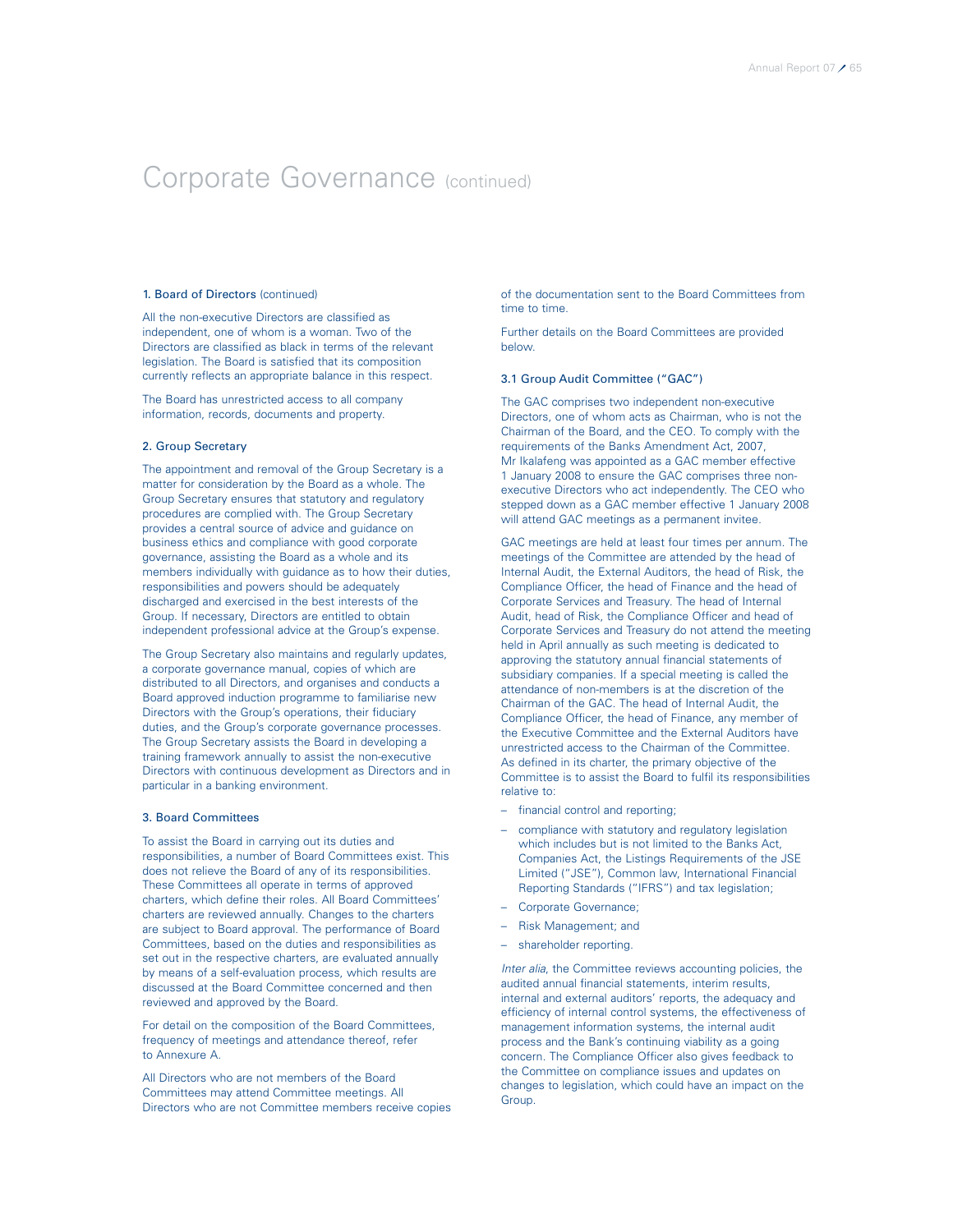#### 3. Board Committees (continued)

### 3.1 Group Audit Committee ("GAC") (continued)

The External Auditors' appointment and remuneration are recommended by the Committee and approved at the Annual General Meeting. The principles for recommending the use of the External Auditors for non-audit services are set by the Committee.

The GAC has fulfilled its responsibilities in terms of its charter during the year under review.

The GAC has satisfied itself as to the independence of the external auditors.

The GAC considers the annual financial statements of the Group and its subsidiaries to be a fair presentation of its financial position, and the results of operations and cash flows for the year ended 31 December 2007, in terms of IFRS, the Companies Act, the Banks Act and JSE Listings Requirements.

### 3.2 Risk and Capital Management Committee ("RMC")

This Committee comprises five members, three of whom are independent non-executive Directors, the CEO and an Executive Director. The Chairman of the Board chairs this Committee.

RMC meetings are held at least four times per annum. The RMC meetings are attended by the head of Risk, the head of Special Projects and Asset and Liability Management, the head of Finance, the head of Credit, the Compliance Officer and the head of Corporate Services and Treasury.

The name of the Committee was changed at the last Board meeting of the year to align with the Banks Amendment Act, 2007.

As defined in its charter, the RMC's objectives are to:

- assist the Board to fulfil its risk management and control responsibilities, in the discharge of its duties relating to risk and control management, assurance, monitoring and reporting of all risks identified and managed through the Enterprise Wide Risk Management Framework;
- provide monitoring and oversight of the risk management process;
- facilitate communication between the Board, GAC, internal auditors, compliance and other parties engaged in the risk management activities;
- ensure the quality, integrity and reliability of the Group's risk management and control;
- review the Group's process and allocation of capital buffer and capital management policy; and
- provide an independent and objective oversight and review of the information presented by management on risk management generally and specifically taking into account reports by management and the GAC to the Board on financial, operational and strategic risks.

The RMC has fulfilled its responsibilities in terms of its charter during the year under review.

For more detailed information relating to the Risk Management of the Group refer to pages 52 to 63.

## 3.3 Directors' Affairs Committee

This Committee comprises all the non-executive Directors on the Board. The Chairman of the Board chairs this Committee. Meetings are held at least four times per annum.

As defined in its charter, the primary objectives of this Committee are to:

- assist the Board in its determination, evaluation and monitoring of the appropriateness and effectiveness of the corporate governance structures, processes, practices and instruments of the Group;
- assist the Board in ensuring that the Group is compliant in all material aspects with King II and other corporate governance practices;
- establish and maintain a continuity plan for the Board;
- be responsible for the process of Board nominations and appointments for recommendation to the Board and in doing so, review the skills, experience and other qualities required for the effectiveness of the Board;
- ensure that a management succession plan was in place; and
- assist the Board in determining whether the employment/appointment of any Directors should be terminated (excludes resignations).

As reported previously the Board disbanded the Nominations Committee in 2006 by incorporating the role, power and duties of the Nominations Committee, set out in its charter, into the charter of the Directors' Affairs Committee. The rationale for the Board's decision was that the Nominations Committee had fulfilled some of the functions of the Directors' Affairs Committee stipulated in the Banks Act.

## 3.4 Remuneration Committee

This Committee comprises all the independent nonexecutive Directors of the Board excluding the Chairman of the Board. An independent non-executive Director chairs this Committee. The CEO attends this Committee's meetings by invitation. The Committee must meet at least twice per annum.

As defined in its charter, the Committee's primary objectives are to:

assist the Board in determining the broad policy for executive and senior management remuneration and the Bank's remuneration philosophy (refer to item 5 below for further detail);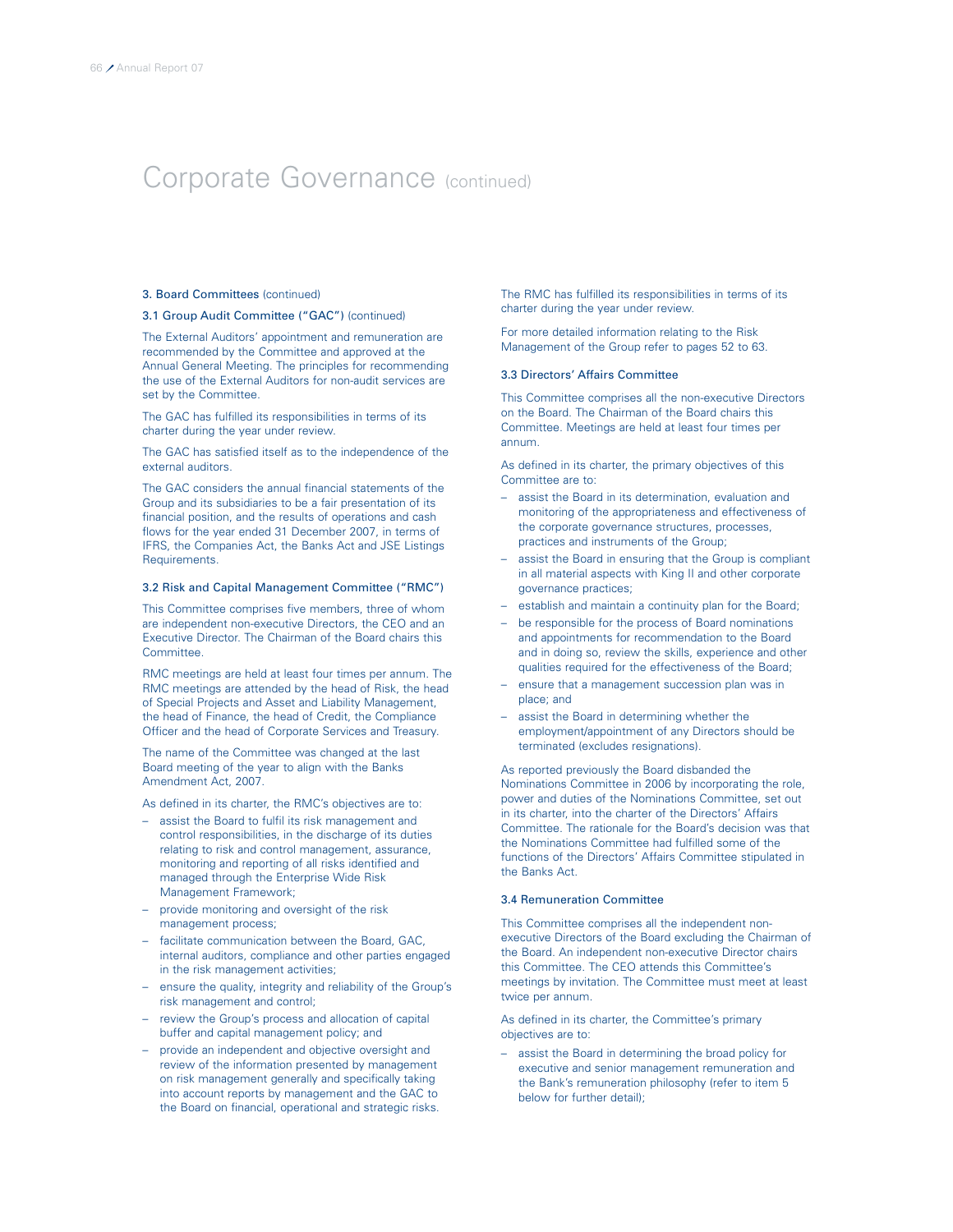#### 3. Board Committees (continued)

## 3.4 Remuneration Committee (continued)

- assist the Board in reviewing the remuneration of the executive Directors and Company Secretary; and
- assist the Board in reviewing the non-executive Directors' fees.

## 3.5 Transformation Committee

This Committee comprises three independent nonexecutive Directors and the CEO. The chairman of the Board chairs this Committee. This Committee must meet at least four times per annum.

As defined in its charter, this Committee's primary objectives are to:

- assist the Board in determining the targets to be achieved and the monitoring of the progress towards achieving these targets in respect of the following key black economic empowerment ("BEE") initiatives as laid down in the Broad-Based Black Economic Empowerment Act and the Financial Sector Charter ("FSC"):
	- employment equity targets for the various levels of management and other employees;
	- skills development programmes to promote black skills;
	- procurement from BEE accredited companies;
	- corporate social investment;
	- the total amount to be invested in BEE transaction financing and other transformation projects;
	- the composition of the Board of Directors in relation to gender and black people; and
- assist the Board in determining which black individuals/entities should be considered for direct ownership in the Group.

#### 3.6 Technology Committee

This Committee, which is a Committee of Mercantile Bank Limited, comprises two independent non-executive Directors and two executive Directors. An independent non-executive Director chairs this Committee. This Committee was formed in 2006 to monitor and manage a special project of the Bank relating to the replacement of its core banking system. The Technology Committee fulfilled its charter for the 2007 year and the Board has decided to extend its mandate into 2008.

## 4. Management Committees

A number of Management Committees have been formed to assist executive management and the Board in carrying out its duties and responsibilities. These are:

- Asset and Liability Committee ("ALCO") Credit Committee Employment Equity Committee Executive Committee ("Exco") Human Resources Committee IT Steering Committee
- 
- Procurement Committee

All these Committees operate in terms of their charters, which define their duties and responsibilities.

Non-executive Directors may attend any Management Committee meetings.

## 5. Remuneration philosophy

The main purpose of the remuneration philosophy adopted in the Group is to promote performance-based and equitable remuneration practices.

In order to attract, motivate and retain staff the Group ensures that remuneration practices are fair, equitable and competitive. The three main elements of remuneration are described below.

The total guaranteed package concept gives all employees a certain degree of flexibility as they can structure their packages to include a 13th cheque, select the appropriate level of travel allowance (in accordance with SARS' regulations) and choose the appropriate medical aid plan. External equity is ensured by comparing packages to market levels through salary surveys. This is done at least once a year prior to annual salary review processes. Increases and movements in individual pay scales are based on performance, levels of competence and current position/pay level against market. The market median pay level for the position is used as a guideline.

Short-term incentives are important to support the pay for performance philosophy and form an important component of variable pay. The incentive bonus scheme introduced in 2004 has been reviewed annually after benchmarking it against market practices.

The third element of the remuneration mix is long-term incentives. The purpose of this element is to reward key staff members whose contribution within the next three to five years is viewed as critical and whose retention is regarded as a priority. Criteria for the allocation of share options to senior and middle management staff have been formulated. The current share option scheme is being reviewed.

The policy on the remuneration of executive Directors is consistent with that of senior management. Non-executive Directors receive fees for their services as Directors of the Group and for services rendered as members of the various Board Committees. Foreign exchange impact is taken into account for Directors who are non-resident.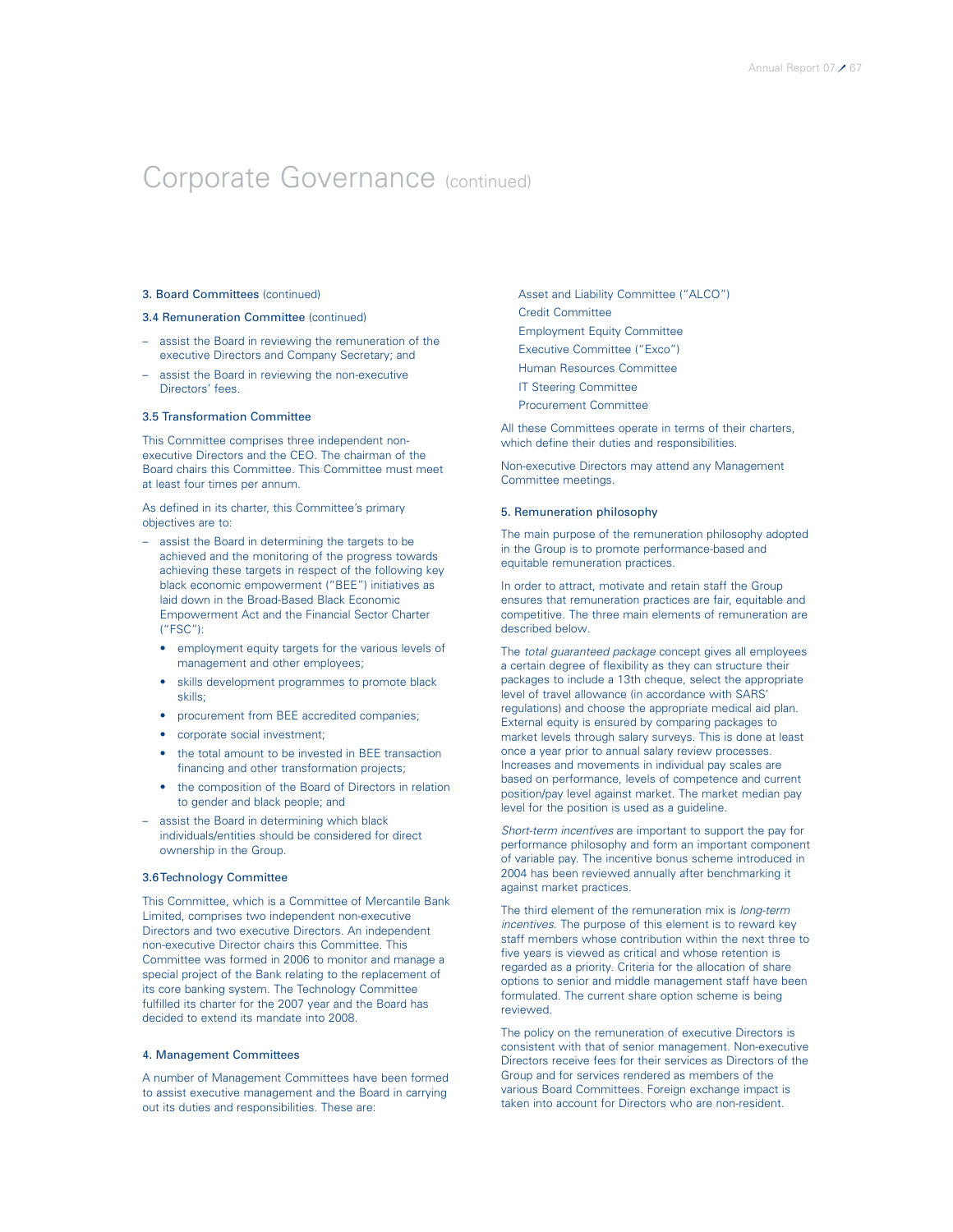#### 6. Internal Audit function

The Internal Audit function forms part of the risk management process. The head of Internal Audit, who reports to the GAC, performs a function independent from any other function in the Group. He has direct and unrestricted access to the Chairman of the GAC, the CEO, the Chairman of the RMC and the Chairman of the Board.

The GAC must concur with any decision to appoint or dismiss the head of Internal Audit.

The Board reviewed the Internal Audit Charter, which governs internal audit's activity in the Group, during the year. The charter defines the role, objectives, authority and responsibility of the Internal Audit function.

All significant operations, business activities and support functions are subject to Internal Audit review. The audit plan is risk based and is drawn up annually and approved by the GAC.

Internal Audit audits the adequacy and effectiveness of control and governance processes throughout the Group. Any significant or material control weaknesses are reported to management, the GAC and/or the RMC for consideration and the necessary remedial action.

To complement the Group Internal Audit function:

- the Bank has entered into a co-sourcing arrangement with KPMG, to provide specialist internal audit skills in the IT and other specialists environments; and
- CGD's Internal Audit Department carries out assignments in accordance with CGD's requirements.

### 7. External Auditor's services: Outsourcing policy

The Group will not contract its External Auditors on an outsourcing basis where such an engagement compromises their independence and, in particular, the following areas are specifically excluded from the services that are procured from the External Auditors:

- bookkeeping or other services related to accounting records or annual financial statements;
- financial information systems design and implementation;
- appraisal or valuation services, fairness opinions or contribution-in-kind reports for financial reporting purposes;
- actuarial services;
- internal audit outsourcing and or co-sourcing;
- performance of management functions;
- as staff-recruitment agent;
- broker-dealer, investment advisor or investment banking services; and
- legal services.

The CEO may approve non-auditing services projects up to R250 000 subject to subsequent ratification by the GAC. For amounts in excess of R250 000 prior approval by the GAC is required.

#### 8. Compliance function

The role of the independent Compliance function is to identify, assess and monitor the statutory and regulatory risks faced by the Group and advise and report to senior management and the Board on these risks. The Compliance function is mandated to make the Board aware of any procedural concerns that may lead to noncompliance and alert members to incidents of noncompliance whilst taking remedial action to avert such incidents.

To ensure the independence of the Compliance function from the business activities of the Group, the Board authorised the Compliance function to:

- carry out its responsibilities on its own initiative in all areas of the Group in which regulatory risk may or may not exist;
- ensure it is provided with sufficient resources to enable it to carry out its responsibilities effectively;
- not have direct business line responsibilities; and
- report directly to the Board or a Committee of the Board, whenever necessary.

The Board approved a charter for the Compliance function. At least once a year, the Board will review the charter and its ongoing implementation to assess the extent to which the Group is managing its regulatory risks effectively.

The GAC reviews and approves annually a compliance plan. The GAC monitors the progress against the compliance plan, which sets out training, monitoring and review of compliance with the regulatory requirements in the Group.

The Compliance function keeps senior management and the Board informed about significant regulatory issues and any trends exhibited, and identifies where urgent intervention is needed.

Reporting to the Board is in the form of a Level of Compliance Report to both the RMC and the GAC (the same report is also submitted to the South African Reserve Bank, once discussed by the GAC).

The National Credit Act ("NCA"), The Financial Intelligence Centre Act ("FICA") and The Financial Advisory and Intermediary Services Act ("FAIS") were the key areas that the Compliance Department focused on during the year under review.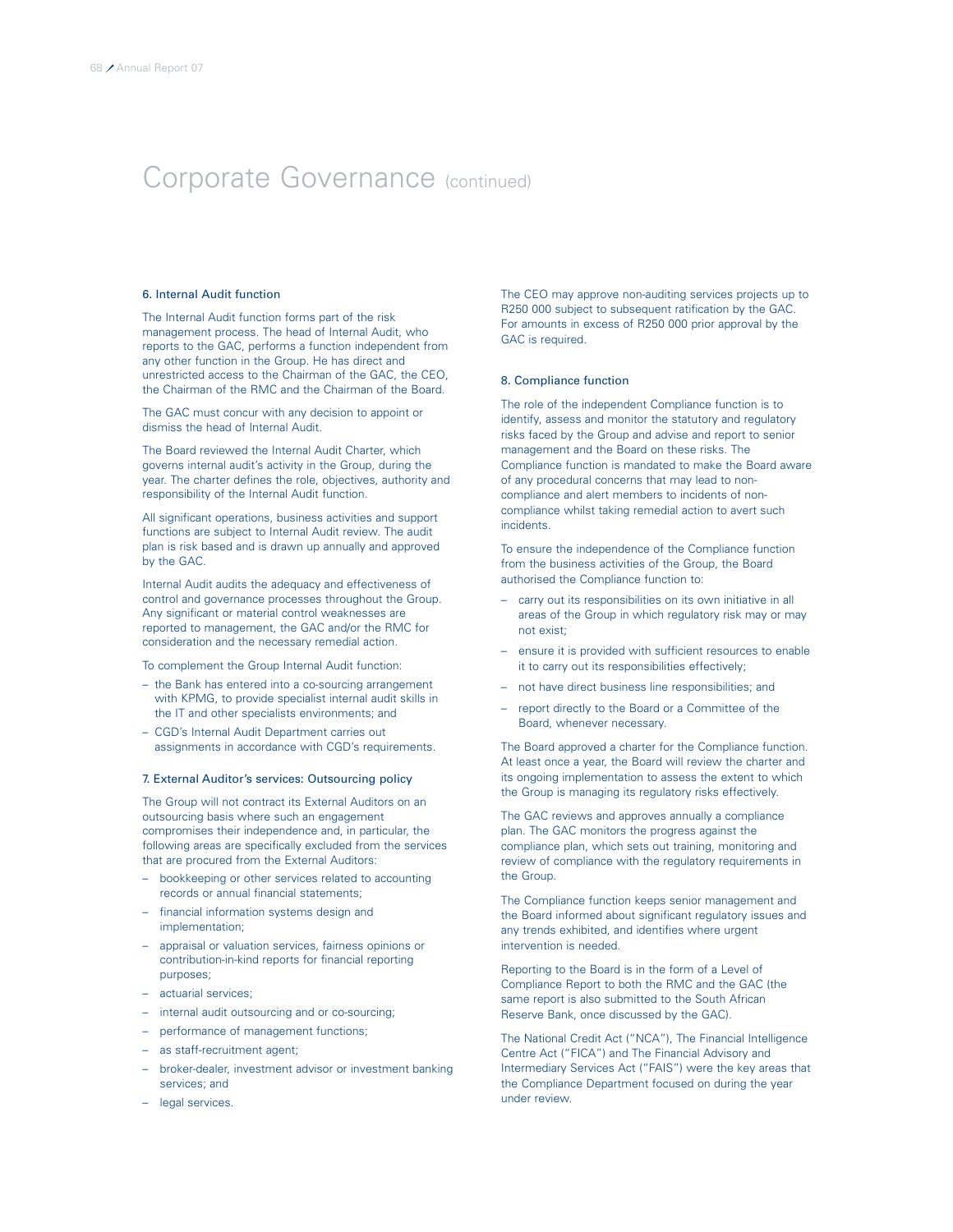## 8. Compliance function (continued)

The Compliance function during the first half of the year under review, initiated preparations and projects for the implementation of the NCA, which became fully effective on 1 June 2007. The NCA has had a significant impact on credit providers throughout South Africa. Business processes and credit granting procedures have been reformulated to ensure compliance with this local legislation. Quarterly reports are submitted to the National Credit Regulator containing statistics of the credit granting practices of the business, with the first of these reports being submitted in the last quarter of 2007.

As required by FICA, the Compliance Department manages the ongoing monitoring and compliance with anti-money laundering and combating of terrorist financing legislation.

The ongoing implementation of FAIS was the other major imperative for the business and the Compliance function during the year, with the majority of our Retail Banking Staff undergoing further training in the rendering of financial advice and related services, to meet the Fit and Proper requirements of the legislation. Reports on compliance with the requirements of FAIS, were also completed and submitted to the Financial Services Board during the year.

No material incidents of non-compliance were reported during the year under review.

## 9. Dealing in securities of the Group

The Group's dealings in securities policy ("the policy") regarding dealings in the Group's securities by Directors and the Group Secretary, complies with the JSE Listings Requirements. Should any Director and the Group Secretary or their associates wish to trade in the Group's securities, held either directly or indirectly, beneficially or non-beneficially, written clearance must be obtained in advance from the Chairman of the Board or the designated Director for this purpose. The policy also restricts trading by certain individuals employed by the Bank, which includes but is not limited to the senior managers and the Mercantile Bank Holdings Limited share incentive scheme participants.

All individuals bound by the policy may not trade during the following periods:

- when the company is trading under cautionary announcement;
- the period between the end of either the financial year or half-year and release of results pertaining to that period; and
- any period when there exists any matter, which constitutes unpublished price sensitive information.

The policy also emphasises that each individual (whether a Director or employee) is obliged to comply with the provisions of the Securities Services Act, No. 36 of 2004, which deals with insider trading rules.

The policy is implemented by the Group Secretary who is required to keep a written record of all written clearances given and, as soon as the trade has been executed, to ensure that disclosure is made on SENS in terms of the JSE Listings Requirements.

## 10. Code of Banking Practice

The Group subscribes to the Code of Banking Practice ("the Code") that provides valuable safeguards for its clients. The Group attempts to conduct its business with uncompromising integrity and fairness, so as to promote complete trust and confidence. In meeting this fundamental objective, the Group conducts its relationships with the regulatory authorities, clients, competitors, employees, shareholders, suppliers and the community at large, by striving for high service levels with integrity, and encourages its employees to acquaint themselves with the Code and honour its precepts.

## 11. Integrated sustainability reporting

## Ethical Standards

The Group is committed to high moral, ethical and legal standards and expects all representatives of the Group to act in accordance with the highest standards of personal and professional integrity in all aspects of their activities and to comply with all applicable laws, regulations and the Group's policies.

The Group's commitment is clearly stated in the Group's Code of Ethics which contains a set of standards which the Group believes could contribute to its commercial success, as adherence thereto is a strategic business imperative.

The Board believes that the Group has adhered to the ethical standards during the year under review.

#### Safety, Health and Environmental Principles

The Group is, on an ongoing basis, striving to improve security to protect the safety and well being of its employees during the execution of their duties and of persons who may enter any of its premises. Regular inspections of the workplace are carried out to identify potential hazards and the Group does not hesitate to take and enforce such measures that may be reasonably practicable, to eliminate or mitigate any hazard or potential hazard to the safety of its employees or other persons.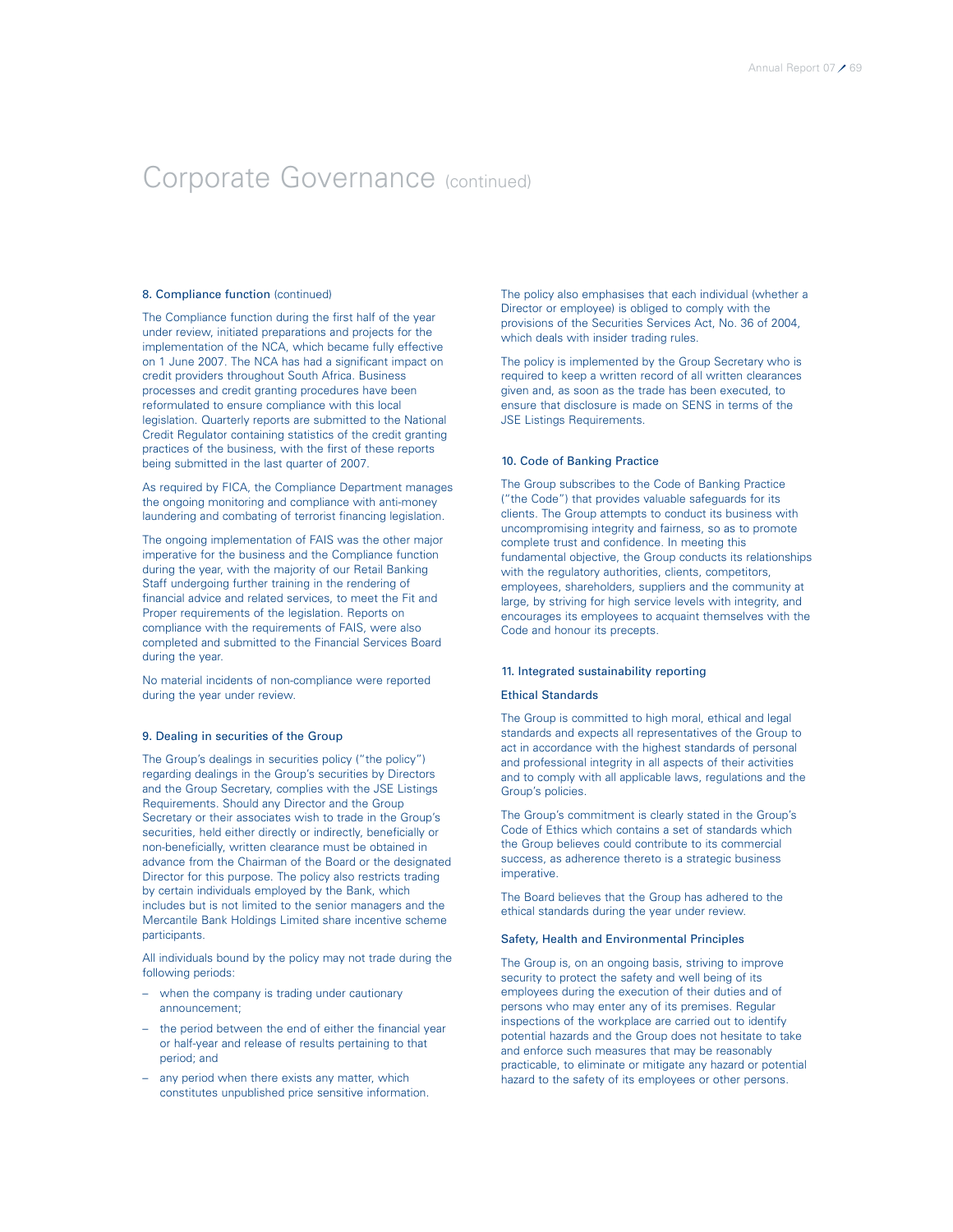### 11. Integrated sustainability reporting (continued)

## Safety, Health and Environmental Principles (continued)

The Group acknowledges that the sound management of natural resources is a cornerstone of sustainable development, including justifiable social and economic development. In order to apply those environmental standards the Group is adhering to the Environmental Risk Management Policy as previously approved by the RMC.

### 12. Transformation

The Group is fully committed to social and economic transformation and regards it as a key business imperative. Initiatives are driven and directed by the Board and integrated into the Group's strategic business plans. The Transformation Committee monitors the progress of transformation in the Group. The Committee's charter stipulates how transformation will be implemented, monitored and integrated across the Group.

The key elements of the charter, which are based on the Financial Sector Charter Scorecard requirements and aligned to the strategy of the Group, are as follows:

### Employment Equity

Transformation in the workplace is an important aspect of employment equity, and the Group strives to provide an environment that values and fosters diversity and equality. This includes developing a culture that supports mutual trust, respect and dignity.

Adherence to the Employment Equity Act and associated Skills Development legislation is regarded as essential. The desired results of the implementation of the employment equity plan are to improve the representation of black people, women and people with disabilities towards reflecting the demographic profile of the country and prioritising the development and career advancement of the designated groups.

As employment equity is regarded as a key business imperative, it is included in each of the divisions' key result areas. Targets have been set through to 2008 and progress is monitored on a quarterly basis. Good progress has been made in the employment of black people in the skilled/junior management and semi-skilled categories and the overall level of representivity of black people is higher than the target set for 2007 but remains short of the requirements in terms of the FSC . The challenge remains the attraction, employment and retention of suitably experienced and skilled employment equity candidates for middle management and senior management level positions.

#### Skills Development

The various components of the performance management system introduced in 2007 were refined and enhanced during the year under review. This includes personal development plans for all staff detailing individual training and development priorities.

Various training programmes were presented over the last year. The emphasis was on sales skills, management training on the performance system and brand and customer service training.

A fourth group of learners, from the BANKSETA Letsema learnership programme, as well as a group of graduate learners targeting unemployed people from previously disadvantaged groups were employed on a one-year contract. Some of the learners from the 2006 intake were offered trainee positions. The employment and retention of learners as trainees and permanent staff has been very successful.

### Corporate Social Investment

The Group is committed to the upliftment and transformation of communities and has developed a comprehensive framework for its Corporate Social Investment policy and plan. The implementation of this plan will commence as part of the conclusion of a BEE ownership transaction.

## **Procurement**

A targeted procurement strategy to enhance Black Economic Empowerment has been adopted. The objective is to actively promote the effective and efficient development and support of suppliers and contractors from historically disadvantaged South African enterprises. The principles are detailed in the Group's Procurement Policy.

### Enterprise Development

Targets are in place and initiatives are underway aimed at identifying opportunities to provide financing within appropriate risk measures to enterprises owned or controlled by designated groups.

## Ownership and Control

The Board's exploratory discussions have continued with potential candidates within a framework and approach to be used to consider empowerment partners for the Group, as approved by CGD.

#### 13. Annual financial statements

Accounting policies and the basis of accounting on which annual financial statements are prepared, are set out on pages 12 to 19 of this report.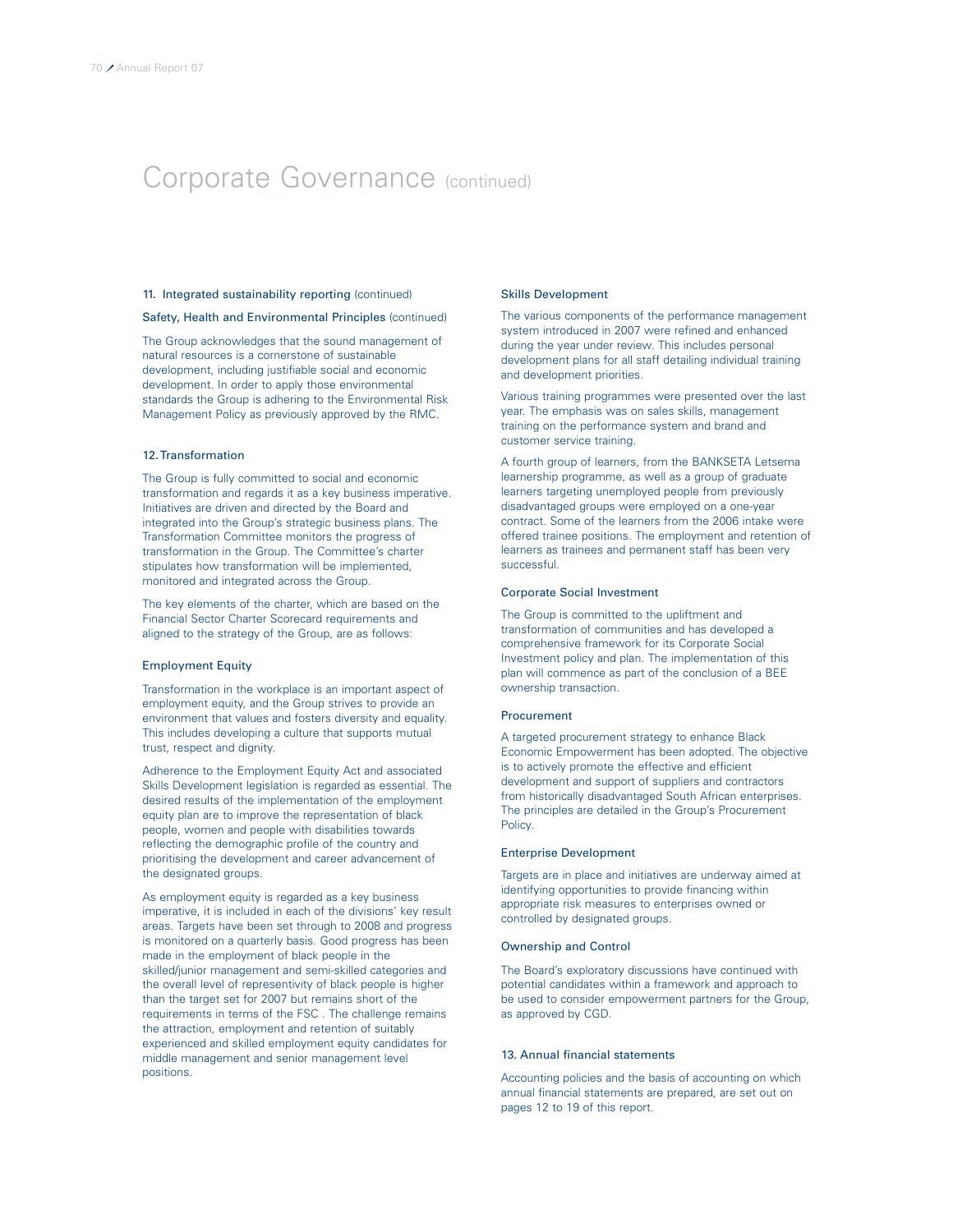## 14. Regulation

The South African Reserve Bank, the Financial Services Board and the JSE regulate the various activities of the Group.

## 15. Communication with stakeholders

The Board communicates with its shareholders in accordance with the Companies Act and JSE Listings Requirements. Appropriate communication is also sent to the employees of the Bank from time to time. The Board has delegated authority to the CEO to speak to investment analysts from time to time. Communication with the SARB, the Registrar of Companies and the JSE is done in compliance with the respective laws/guidelines.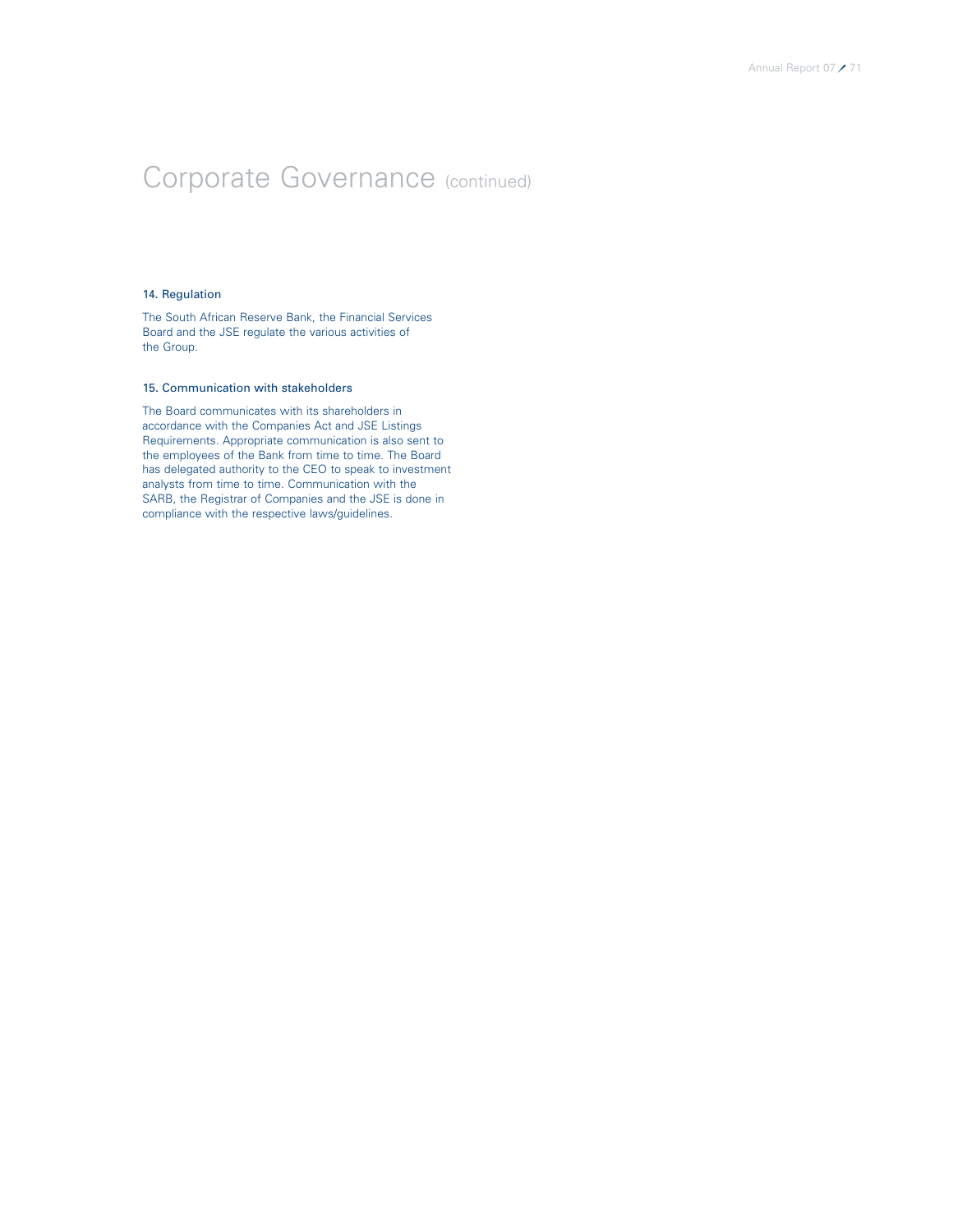## Annexure A

Attendance of meetings by Directors

|                                                                  | <b>Date</b><br>appointed<br>to Board | <b>Board</b><br>(joint)<br>meetings) | Group<br>Audit | <b>Risk</b><br>Manage-<br>ment** | Directors'<br><b>Affairs</b> | Remune-<br>ration | Trans-<br>formation | Technology<br><i>(constituted)</i><br>Feb 2006) <sup>^</sup> |
|------------------------------------------------------------------|--------------------------------------|--------------------------------------|----------------|----------------------------------|------------------------------|-------------------|---------------------|--------------------------------------------------------------|
| Number of<br>meetings<br>held during<br>the year<br>under review |                                      | $5\bar{s}$                           | $\overline{7}$ | 4                                | 4                            | 4                 | 4                   | $\overline{7}$                                               |
| <b>Directors</b>                                                 |                                      |                                      |                |                                  |                              |                   |                     |                                                              |
| J A S de Andrade<br>Campos                                       | 26.07.2002                           | #5/5                                 | $\ast$         | #4/4                             | #4/4                         | ₩                 | #3/4                | ₩                                                            |
| D J Brown                                                        | 29.03.2004                           | 5/5                                  | 7/7            | 4/4                              | $\ast$                       | $*4/4$            | 4/4                 | 7/7                                                          |
| G P de Kock                                                      | 23.11.2000                           | 5/5                                  | 7/7            | 4/4                              | 4/4                          | #4/4              | ¥.                  | 7/7                                                          |
| M J M Figueira ‡                                                 | 26.05.2004                           | 1/1                                  | $\ast$         | 1/1                              | $\ast$                       | $\ast$            | ¥.                  | 1/1                                                          |
| L Hyne                                                           | 01.06.2003                           | 5/5                                  | #7/7           | 4/4                              | 4/4                          | 4/4               | ₩                   | $\ast$                                                       |
| A T Ikalafeng                                                    | 16.11.2004                           | 4/5                                  | $\ast$         | ₩                                | 3/4                          | 3/4               | 3/4                 | $\ast$                                                       |
| J P M Lopes                                                      | 09.11.2005                           | 5/5                                  | $\ast$         | 4/4                              | *                            | $\ast$            | ₩                   | 6/7                                                          |
| A M Osmant                                                       | 02.02.2004                           | 1/5                                  | $\ast$         | $\ast$                           | 2/4                          | $\ast$            | ₩                   | $\ast$                                                       |
| S Rapeti                                                         | 29.07.2005                           | 4/5                                  | ₩              | ₩                                | 3/4                          | 3/4               | 3/4                 | #7/7                                                         |

\* non-member of Committee/permanent invitee. The ad hoc attendance by a Director of a meeting he/she is not a member or permanent invitee of, is not disclosed

\*\* name changed on 31.10.2007 to Risk and Capital Management Committee

† resigned effective 21.11.2007

‡ resigned effective 28.02.2007

# chairman of meeting

§ one of which was a two day Strategy Board meeting

^ Board Committee of the Bank. All other Board Committees of the Company were also fulfilling the role of such for the Bank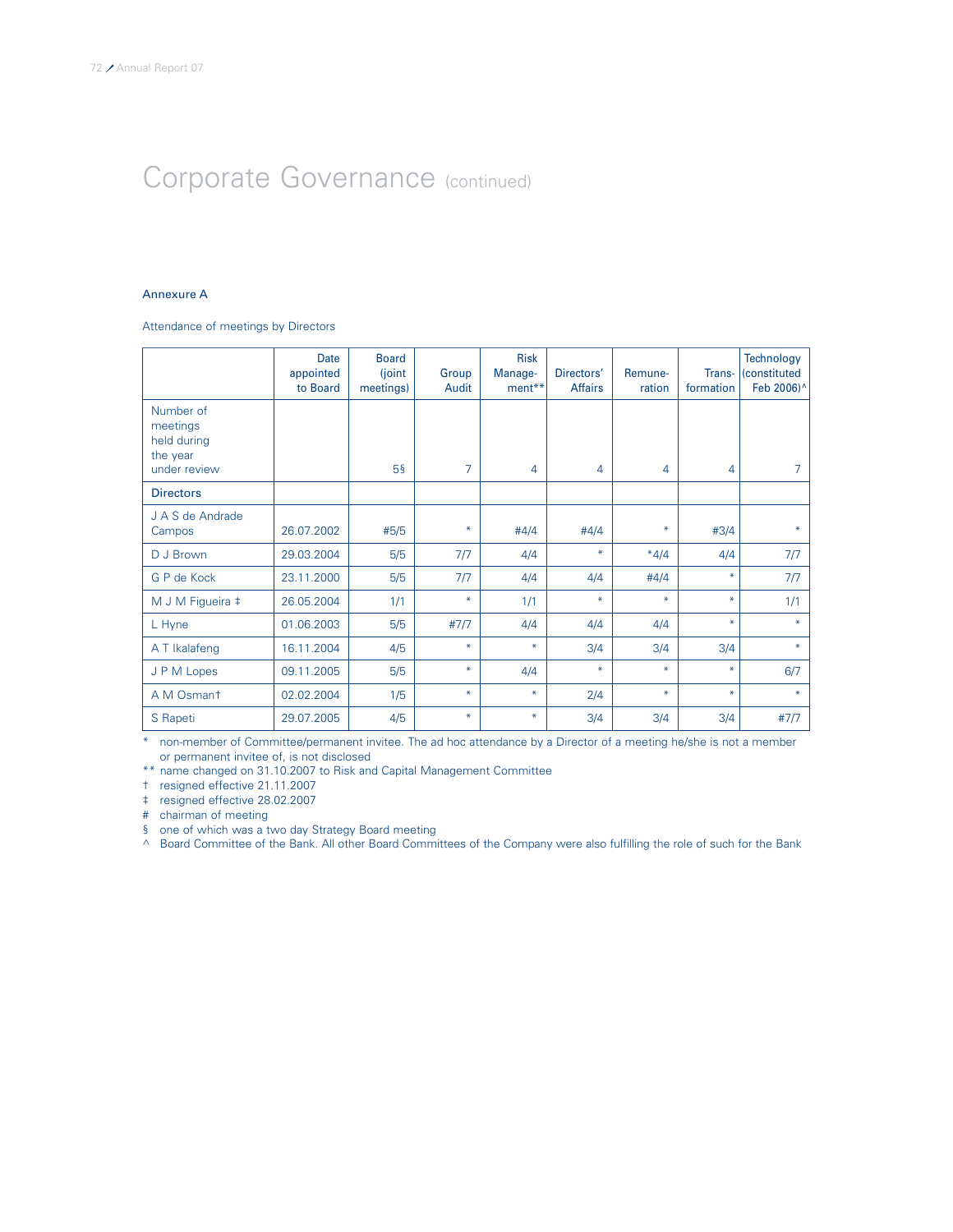# Analysis of shareholders

at 31 December 2007

# SHAREHOLDERS' SPREAD

|                                      |               |       | 2007          | 2006  |
|--------------------------------------|---------------|-------|---------------|-------|
| <b>Number of public shareholders</b> |               |       | 6962          | 6969  |
| Percentage of shares held by:        |               |       |               |       |
|                                      | 2007          | 2007  | 2006          | 2006  |
|                                      | <b>Number</b> | $\%$  | Number        | $\%$  |
| Public                               | 311 342 829   | 7.91  | 311 124 327   | 7.90  |
| Non-public                           | 3 627 575 695 | 92.09 | 3 627 794 197 | 92.10 |
| <b>Directors</b>                     |               |       |               |       |
| <b>Employees</b>                     | 1 177 000     | 0.03  | 65 502        |       |
| Trustees of share incentive scheme   | 12 380 500    | 0.31  | 13 710 500    | 0.35  |
| Holders of 10% or more of shares     | 3 614 018 195 | 91.75 | 3 614 018 195 | 91.75 |
|                                      | 3 938 918 524 | 100.0 | 3 938 918 524 | 100.0 |

# MAJOR SHAREHOLDERS HOLDING IN EXCESS OF 5% OF THE COMPANY'S SHARE CAPITAL

|                             | <b>Number of shares</b> | $\%$  |
|-----------------------------|-------------------------|-------|
| 2007                        |                         |       |
| Caixa Geral de Depósitos SA | 3 614 018 195           | 91.75 |
| 2006                        |                         |       |
| Caixa Geral de Depósitos SA | 3 614 018 195           | 91.75 |

# PERFORMANCE ON THE JSE DURING THE YEAR

|                                | 2007        | 2006                        |
|--------------------------------|-------------|-----------------------------|
| Number of shares issued        |             | 3 938 918 524 3 938 918 524 |
| Share price (cents)            |             |                             |
| Year-end                       | 35          | 26                          |
| <b>Highest</b>                 | 38          | 45                          |
| Lowest                         | 25          | 24                          |
| Number of shares traded        | 255 239 004 | 89 716 935                  |
| Value of shares traded (R'000) | 84 753      | 30 377                      |
| Average price (cents)          | 33          | 34                          |
| Market capitalisation (R'000)  | 1 374 288   | 1 020 554                   |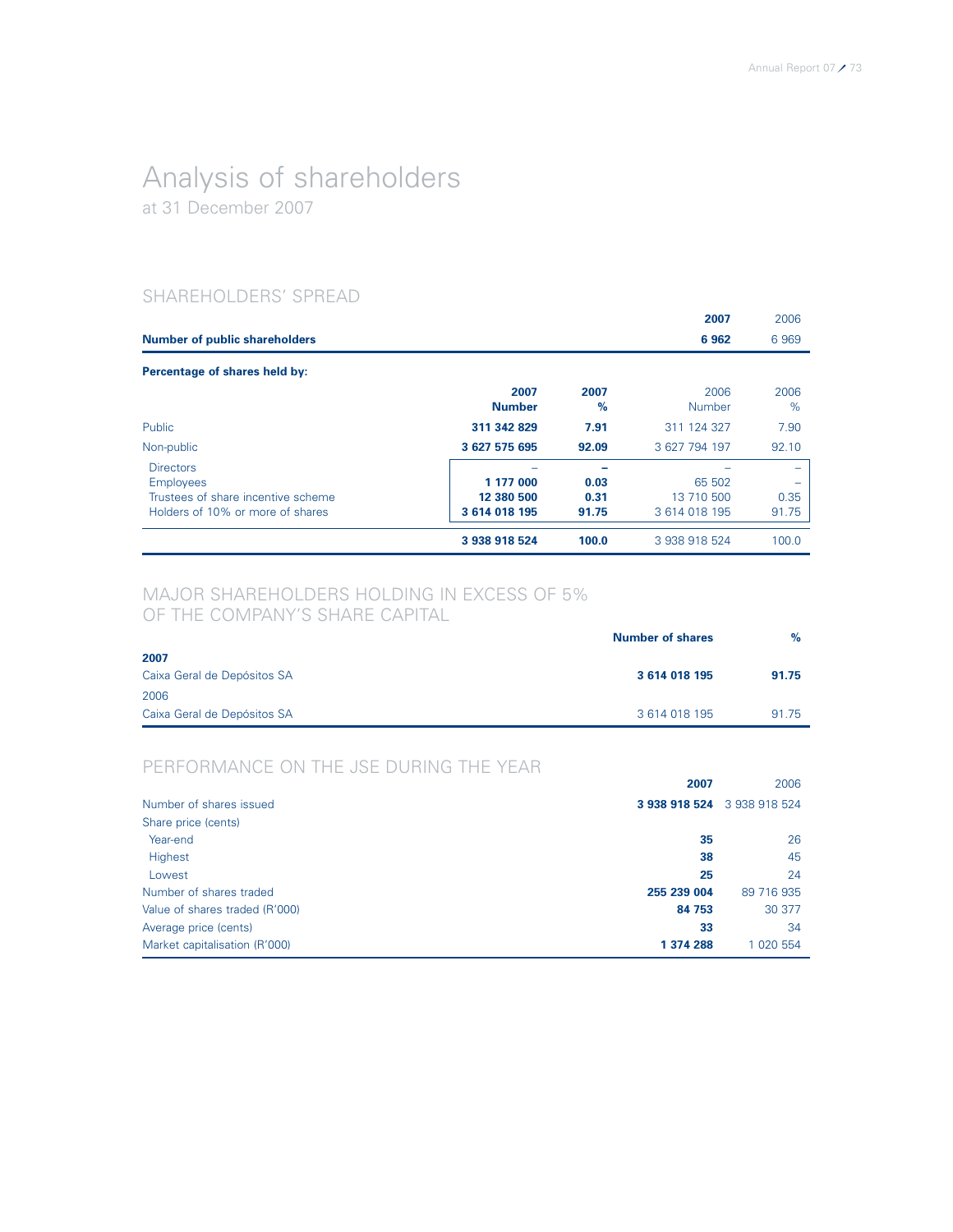# Group addresses

# **Mercantile Bank Group**

# **Head Office**

142 West Street, Sandown, 2196 PO Box 782699, Sandton, 2146 Tel: +27 11 302 0300 Fax: +27 11 883 7765

#### **Mercantile Insurance Brokers**

### **Head Office**

Mercantile Bank, 142 West Street Sandown, 2196 PO Box 782699, Sandton, 2146 Tel: +27 11 302 0556/7/8 Fax: +27 11 302 0752

# **Mercantile Bank Branches Boksburg Branch**

North Atlas Centre, cnr Atlas and North Rand Roads, Boksburg, 1459 PO Box 31558, Braamfontein, 2017 Tel: +27 11 918 5276 Fax: +27 11 918 4159

# **Bruma Branch**

11 Ernest Oppenheimer Boulevard Bruma, 2198 PO Box 31558, Braamfontein, 2017 Tel: +27 11 622 0916 Fax: +27 11 622 8833

## **Cape Town City Branch**

Ground Floor, M&B House, Pier Place Foreshore, Cape Town, 8001 PO Box 51, Cape Town, 8000 Tel: +27 21 419 9402 Fax: +27 21 419 5929

## **Cape Town Tygerberg Branch**

Ground Floor, Tygerpoort Building 7 Mispel Street, Belville, 7530 PO Box 5436, Tygervalley, 7536 Tel: +27 21 910 0161 Fax: +27 21 910 0163

# **Comaro Crossing Branch**

Shop FF9, Comaro Crossing Shopping Centre, Orpen and Comaro Roads, Oakdene, 2190 PO Box 31558, Braamfontein, 2017 Tel: +27 11 435 0640 Fax: + 27 11 435 1586

# **Durban Branch**

Cowey Shopping Centre, 123 Cowey Road Berea, Durban, 4001 PO Box 519, Durban 4000 Tel: +27 31 209 9048 Fax: +27 31 209 9446

#### **Germiston Branch**

The Lake Shopping Centre cnr William Hill and Lake Street Germiston, 1401 PO Box 31558, Braamfontein, 2017 Tel: +27 11 824 5813 Fax: +27 11 824 5823

### **Horizon Branch**

153 Ontdekkers Road, Horizon, 1730 PO Box 31558, Braamfontein, 2017 Tel: +27 11 763 6000 Fax: +27 11 763 8742

### **Pretoria Hatfield Branch**

Pro-Equity Court, cnr Pretorius and Gordon Street, Hatfield, Pretoria, 0083 PO Box 31558, Braamfontein, 2017 Tel: +27 12 342 1151 Fax: +27 12 342 1191

# **Pretoria West Branch**

477 Mitchell Street Pretoria West, 0183 PO Box 31558, Braamfontein, 2017 Tel: +27 12 327 4671 Fax: +27 12 327 4645

# **Sandton Branch**

Ground Floor, 142 West Street Sandown, 2196 PO Box 31558, Braamfontein, 2017 Tel: +27 11 302 0763 Fax: +27 11 884 1821

# **Strijdompark Branch**

Shop 2, Homeworld Centre cnr Malibongwe Drive and CR Swart Road, Strijdom Park, Randburg, 2194 PO Box 31558, Braamfontein, 2017 Tel: +27 11 791 0854 Fax: +27 11 791 2387

# **Troyeville Branch**

77 Bezuidenhout Street Bertrams, 2094 PO Box 31558, Braamfontein, 2017 Tel: +27 11 624 1450 Fax: +27 11 614 9611

#### **Vanderbijlpark Branch**

Shops 1 and 2, Russell's Building 54 President Kruger Street Vanderbijlpark, 1911 PO Box 31558, Braamfontein, 2017 Tel: +27 16 981 4132 Fax: +27 16 981 0767

#### **Welkom Branch**

Tulbagh House, 11 Tulbagh Street Welkom, 9459 PO Box 2207, Welkom, 9460 Tel: +27 57 357 3142 Fax: +27 57 352 7879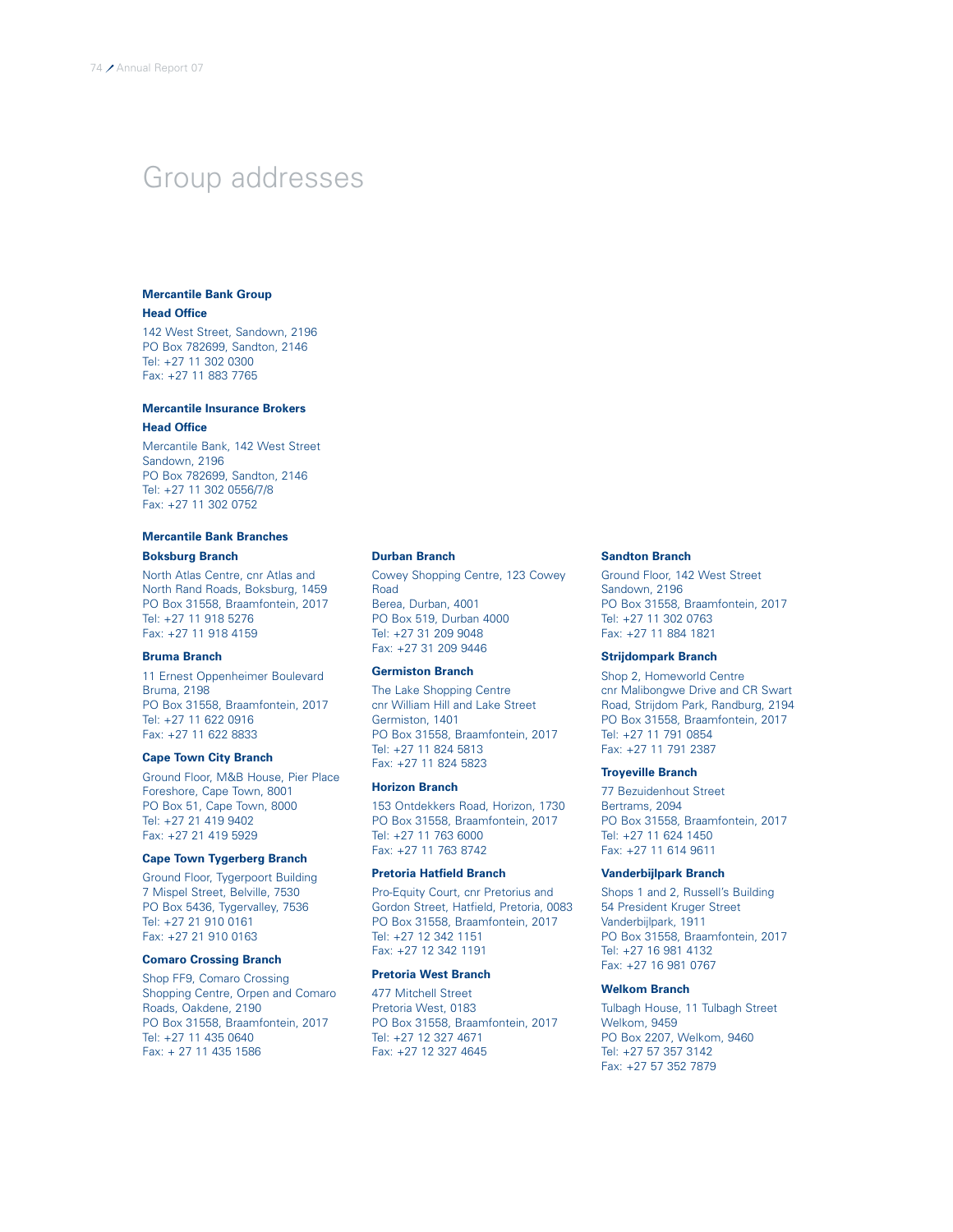# Notice of Annual General Meeting



(Registration number 1989/000164/06) (Incorporated in the Republic of South Africa) Share code: MTL ISIN: ZAE000064721 ("Mercantile" or "the Company")

Notice is hereby given that an Annual General Meeting ("the meeting") of the shareholders of the Company will be held at 08:30 on Tuesday, 27 May 2008 in the Boardroom, First Floor, Mercantile Bank, 142 West Street, Sandown, Sandton for the following purposes:

### **ORDINARY RESOLUTIONS**

#### **1. ADOPTION OF ANNUAL FINANCIAL STATEMENTS**:

To receive and adopt the annual financial statements of the Company and of the Mercantile Group for the year ended 31 December 2007.

Explanatory note:

At the Annual General Meeting the Directors must present the audited annual financial statements for the year ended 31 December 2007 to shareholders together with the reports of the Directors and auditors as contained in the 2007 Annual Report.

### **2. NON-EXECUTIVE DIRECTORS' REMUNERATION**

To approve and ratify the proposed fees payable to the non-executive Directors of the Mercantile Group from time to time for the period 1 April 2008 to 31 March 2009 for serving as a Director on the Board and Board Committees during the financial year ending 31 December 2008, effective 1 April 2008.

- 2.1 Chairman of the Mercantile Board: R1 232 000 per annum
- 2.2 Director of the Mercantile Board: R175 000 per annum
- 2.3 Director of Mercantile Bank Limited ("the Bank"), the major subsidiary of the Company: R38 000 per annum
- 2.4 Chairman of the Group Audit Committee: R60 000 per annum
- 2.5 Member of the Group Audit Committee: R54 000 per annum
- 2.6 Chairman of the Remuneration Committee: R46 000 per annum
- 2.7 Member of the Remuneration Committee: R54 000 per annum
- 2.8 Member of the Risk and Capital Management Committee: R54 000 per annum
- 2.9 Member of the Transformation Committee: R54 000 per annum
- 2.10 Member of the Directors' Affairs Committee: R54 000 per annum
- 2.11 Chairman of the Technology Committee (Committee of the Bank): R46 000 per annum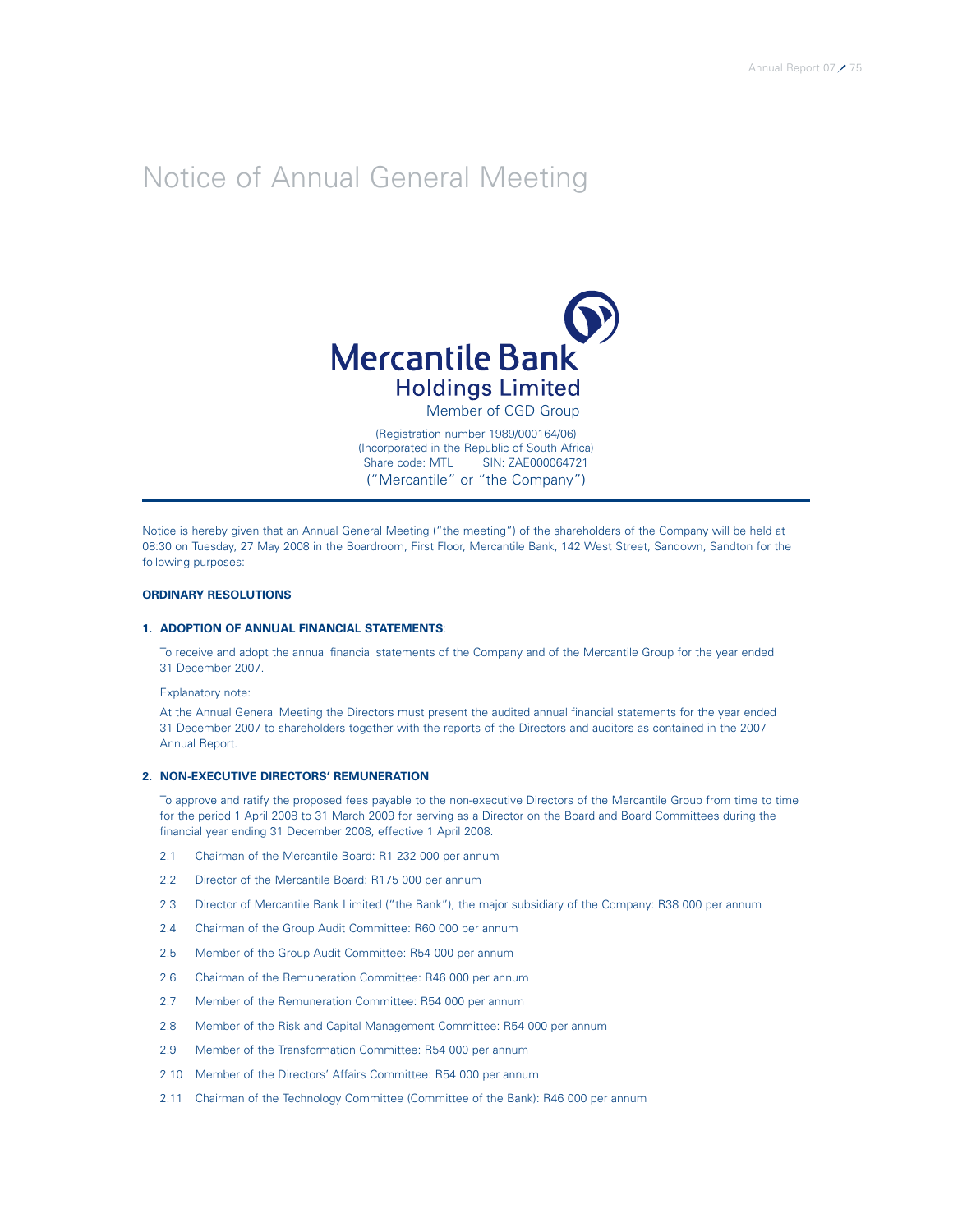### 2.12 Member of the Technology Committee (Committee of the Bank): R54 000 per annum

2.13 Chairmen of the Risk and Capital Management Committee, Transformation Committee and Directors' Affairs Committee if the Chairman of the Board is not the Chairman of these Committees: R46 000 per annum for each chairmanship.

#### Explanatory note:

Shareholders are requested to approve the remuneration payable to non-executive Directors for serving on the Boards and Board Committees of the Company and the Bank. The Chairman of the Mercantile Board's fee includes remuneration for the Chairman's participation on other Boards and Board Committees. The Board members' total fees are dependent on their participation on Board Committees. Refer to Annexure A on page 72 for the Board and Board Composition as at 31 December 2007.

# **3. RE-ELECTION OF DIRECTORS RETIRING BY ROTATION**

To re-elect by way of separate resolutions Directors in the place of those retiring in accordance with the Company's articles of association. The Directors retiring are:

L Hyne (appointed : 01/06/2003)

S Rapeti (appointed : 29/07/2005)

and being eligible offer themselves for re-election.

An abbreviated curriculum vitae of each Director offering themselves for re-election is contained on page 83 of the Annual Report.

### Explanatory note:

In accordance with the articles of association of the Company one-third of the Directors is required to retire at each meeting and may offer themselves for re-election. In terms of the articles of association of the Company the Managing Director, during the period of his service contract, is not taken into account when determining which Directors are to retire by rotation.

# **4. AUDITORS**

To recommend the re-appointment of Deloitte & Touche as independent auditors of the Company.

#### Explanatory note:

Deloitte & Touche has indicated their willingness to continue as the Company's auditors until the next Annual General Meeting. The Group Audit Committee has satisfied itself as to the independence of Deloitte & Touche. The Group Audit Committee has the power in terms of the SA Corporate Laws Amendment Act, 2006 to approve the remuneration of the external auditors. The remuneration and non-audit fees paid to the auditors during the year ended 31 December 2007 are contained on page 44.

As special business and requiring shareholder approval, shareholders are requested to consider and if deemed fit, pass with or without modification the following resolutions numbers 5, 6, 7 and 8.

# **5. CONTROL OF AUTHORISED BUT UNISSUED SHARES**

**"RESOLVED** as an ordinary resolution that all the unissued shares in the authorised share capital of the Company be and are hereby placed under the control of the Directors of the Company, who are authorised to allot and issue the same to such persons and on such terms and conditions as they may determine in their sole and absolute discretion, subject to the provisions of the Companies Act, No. 61 of 1973 (as amended), the provisions of the Banks Act, No. 94 of 1990 (as amended) and the Listings Requirements of JSE Limited."

The approval is given in the form of a general authority and accordingly:

- is only valid until the next Annual General Meeting of the Company; and
- may be varied or revoked by any General Meeting of the Company prior to such Annual General Meeting.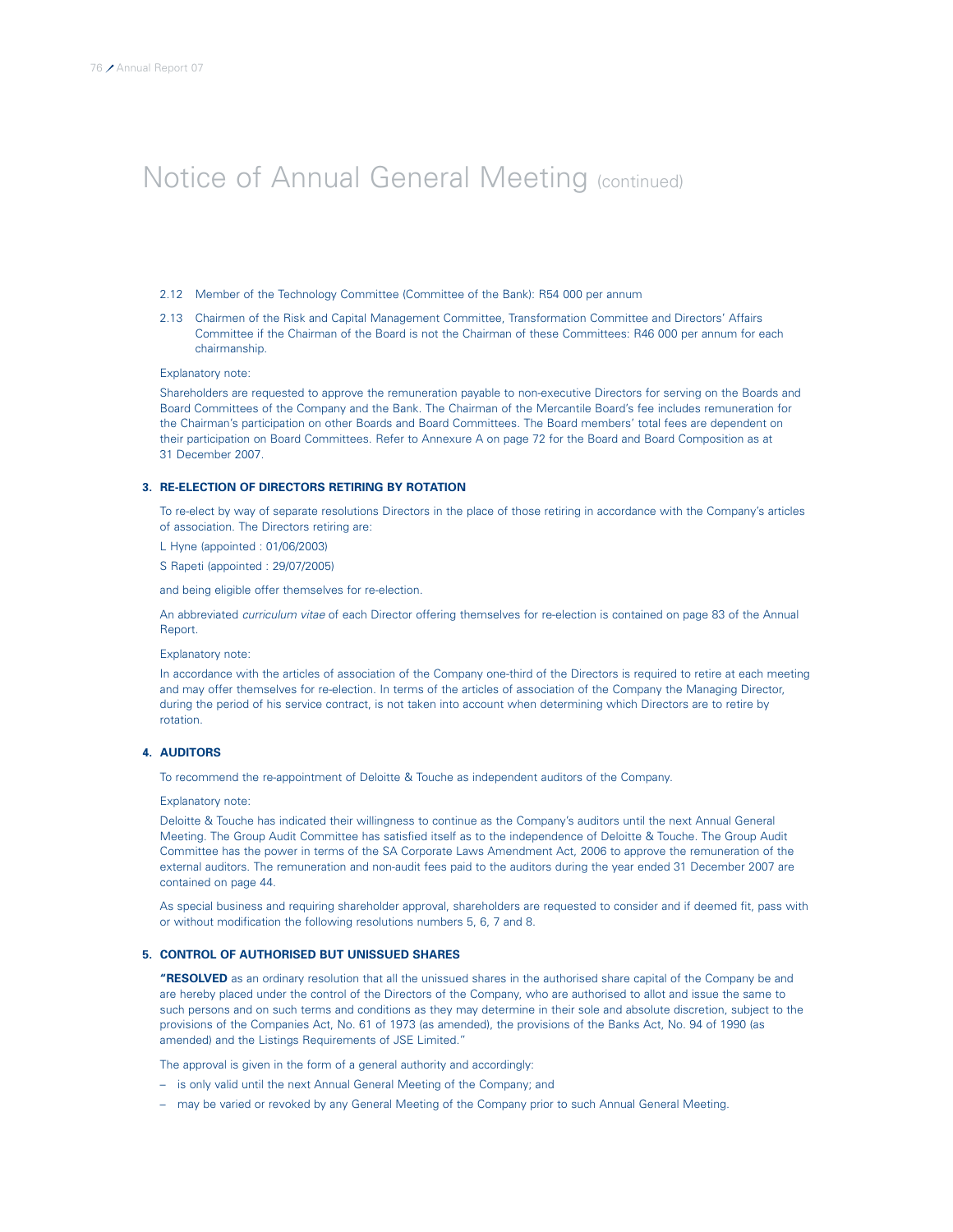# **6. GENERAL AUTHORITY TO ISSUE SHARES FOR CASH**

**"RESOLVED** that the Directors be given the general authority to issue unissued shares of a class already in issue held under their control, for cash, when the Directors consider it appropriate in the circumstances, subject to the provisions of the Companies Act, No. 61 of 1973 (as amended), the provisions of the Banks Act, No. 94 of 1990 (as amended), the Listings Requirements of JSE Limited and to the following limitations, that:

- the authority shall be valid until the next Annual General Meeting of the Company (provided it shall not extend beyond 15 months from the date of this resolution);
- a paid press announcement giving full details, including the impact on net asset value, net tangible asset value, earnings and headline earnings per share, will be published at the time of any issue representing, on a cumulative basis within one financial year, 5% or more of the number of shares in issue prior to such issue;
- issues for cash in any one financial year may not exceed 15% of the Company's issued share capital;
- the issues must be made to public shareholders as defined by the Listings Requirements of JSE Limited; and
- in determining the price at which an issue of shares may be made in terms of this authority, the maximum discount permitted will be 10% of the volume weighted average traded price as determined over the 30 business days prior to the date that the price of the issue is determined or agreed by the Directors of the Company."

The approval of a 75% majority of the votes cast by shareholders present or represented by proxy at this meeting is required for this resolution to become effective.

# **7. NEW LONG TERM INCENTIVE SCHEME: CONDITIONAL SHARE PLAN**

**"RESOLVED** as an ordinary resolution that the Mercantile Bank Holdings Limited Conditional Share Plan, substantially in the form of the rules tabled at the meeting at which this resolution will be proposed and considered and initialled by the Chairman of the meeting for the purposes of identification, be hereby approved and adopted by the Company with immediate effect."

#### Explanatory note:

The rules of the Mercantile Bank Holdings Limited Conditional Share Plan are available for inspection at the registered office of the Company. The detail of the address is on page 3. You can contact the Company Secretary to make an arrangement to do so.

The salient features of the Mercantile Bank Holdings Limited Conditional Share Plan follows:

| "Allocated"         | for purposes of setting the CSP limits, one Share allocated per any one Conditional Award made;                                                                                                                  |
|---------------------|------------------------------------------------------------------------------------------------------------------------------------------------------------------------------------------------------------------|
| "Board"             | subject to 4.2 of the Rules, the board of Directors of the Company from time to time with the<br>power of delegation;                                                                                            |
| "Business Day""     | any day on which the JSE is open for the transaction of business;                                                                                                                                                |
| "Company"           | Mercantile Bank Holdings Limited (Registration number 1989/000164/06);                                                                                                                                           |
| "Conditional Award" | a conditional award of a Share granted to a Participant in terms of the CSP;                                                                                                                                     |
| "CSP"               | the Mercantile Bank Holdings Limited Conditional Share Plan, as amended from time to time;                                                                                                                       |
| "Date of Grant"     | the date on which a Conditional Award is granted to an Employee as specified in the Letter of<br>Grant, irrespective of the date on which the Conditional Award granted to an Employee, is<br>actually accepted; |
| "Employee"          | a person eligible for participation in the CSP, namely an officer or other employee of any<br>Employer Company but excluding any non-executive Directors;                                                        |
| "Employer Company"  | a company in the Group which employs an Employee;                                                                                                                                                                |
| "Financial Year"    | the financial year of the Company which currently runs from 1 January to 31 December each<br>year or any such other period as may be determined by the Board from time to time;                                  |

#### **GLOSSARY OF TERMS**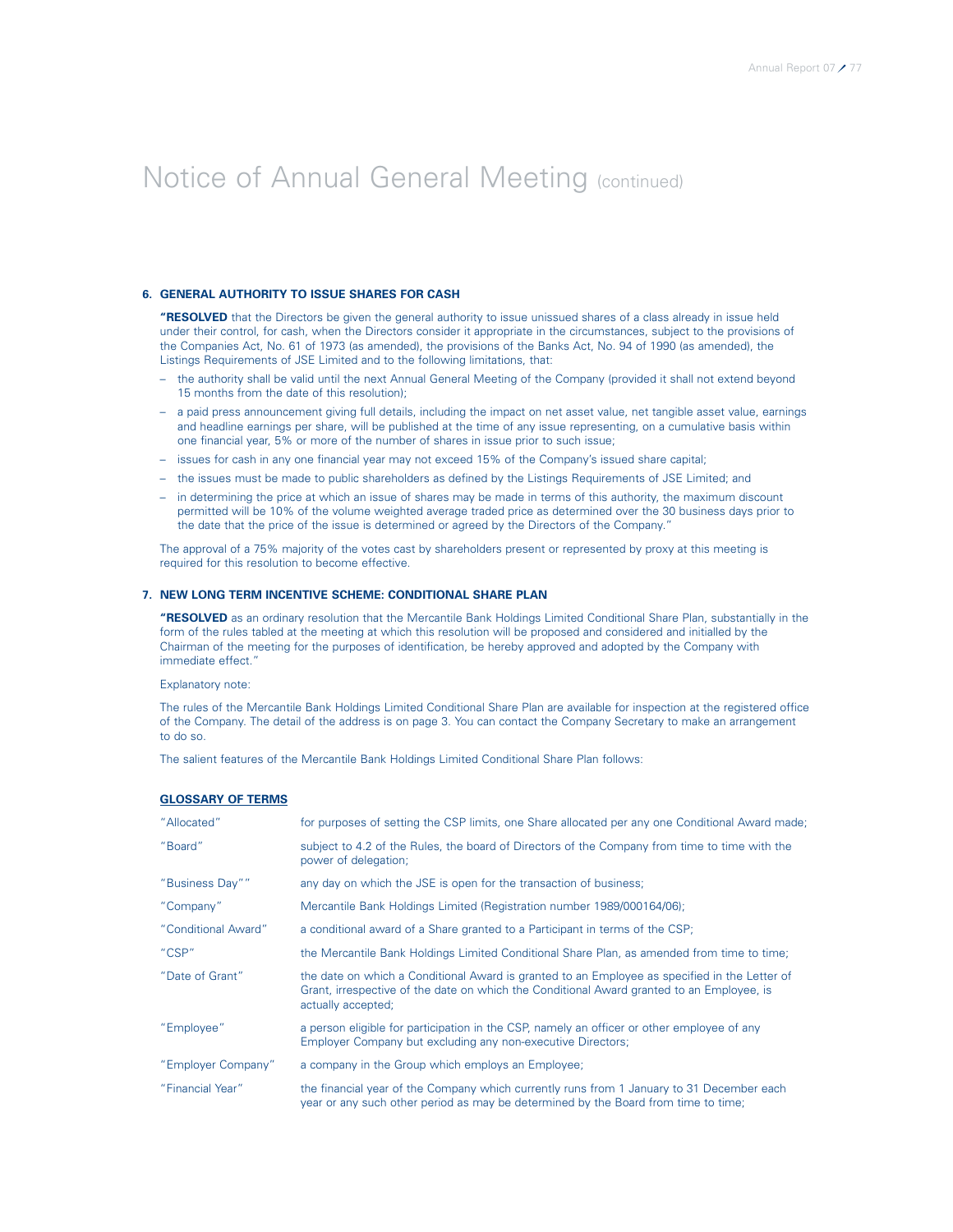| "Grant" or "Granted"  | the grant to an Employee of a Conditional Award in terms of the CSP;                                                                                                                                                                                                                                                                          |
|-----------------------|-----------------------------------------------------------------------------------------------------------------------------------------------------------------------------------------------------------------------------------------------------------------------------------------------------------------------------------------------|
| "Group"               | the Company and its direct and indirect subsidiaries;                                                                                                                                                                                                                                                                                         |
| "HEPS"                | the Company's Headline Earnings Per Share;                                                                                                                                                                                                                                                                                                    |
| "Independent Advisor" | an advisor, other than the auditors of the Company, chosen from the ranks of reputable auditing<br>firms;                                                                                                                                                                                                                                     |
| "JSE"                 | the JSE Limited (Registration number 2005/022939/06), a public company duly registered and<br>incorporated with limited liability in accordance with the company laws of South Africa, licensed<br>as an exchange under the Securities Services Act, No. 36 of 2004;                                                                          |
| "Letter of Grant"     | a document approved by the Board which details the name of the Employee to whom the<br>Conditional Awards are granted, the number of Shares in respect of which the awards are<br>Granted, the Date of Grant, Performance Period and any applicable Performance Conditions,<br>Vesting Date and any applicable conditions pertaining thereto; |
| "Market Value"        | the Volume Weighted Average price of a share as quoted on the JSE for the 30 Business Days<br>immediately preceding the date on which a determination of the Market Value of the Shares is to<br>be made for the purposes of the CSP;                                                                                                         |
| "Participant"         | an Employee to whom a Conditional Award has been made and who has accepted<br>such Conditional Award and includes the executor of his deceased estate, where appropriate;                                                                                                                                                                     |
|                       | "Performance Condition" the condition specified in the Letter of Grant, to which a Conditional Award is subject;                                                                                                                                                                                                                              |
| "Performance Period"  | the period in respect of which a Performance Condition is to be satisfied as specified in the<br>Letter of Grant and which period will normally coincide with the Financial Year or Financial Years;                                                                                                                                          |
| "Retirement"          | in relation to an Employee, normal retirement as determined by the Company or with the<br>approval of the Board, prior to the normal retirement age;                                                                                                                                                                                          |
| "ROE"                 | the Company's Return on Capital Employed;                                                                                                                                                                                                                                                                                                     |
| "Settlement"          | delivery of the required number of Shares to which a Participant is entitled pursuant to the<br>Vesting of a Conditional Award to such Participant;                                                                                                                                                                                           |
| "Settlement Date"     | the date on which Settlement shall occur;                                                                                                                                                                                                                                                                                                     |
| "Shares"              | ordinary shares with a par value of R0.01 each (one cent) or as adjusted in the capital of<br>the Company;                                                                                                                                                                                                                                    |
| "Third Party"         | a broker appointed by the Company for the purpose of the CSP;                                                                                                                                                                                                                                                                                 |
| "Vesting Date"        | the date on which a Participant becomes entitled to a Share after verification that<br>the Performance Conditions have been met and after confirmation by the Board that the<br>Performance Conditions have been fulfilled, as set out in the Letter of Grant, and "Vest" and<br>"Vested" shall be construed accordingly.                     |

## **Introduction**

In line with global best practice and emerging South African practice, the Company intends to adopt a new share incentive plan, namely a Conditional Share Plan. The CSP is in line with practice in FTSE 100 and FTSE 250 companies in the UK and with several recently adopted schemes for large JSE-listed or dual-listed companies.

The CSP will include participation by executive Directors and selected employees of the Group. The purpose of the CSP is to recognise contributions made by selected Employees and to provide for an incentive for their continuing relationship with the Group, by providing them with the opportunity of receiving Shares in the Company, thereby providing Participants with an incentive to advance the Group's interests and to ensure that the Group attracts and retains the core competencies required for formulating and implementing the Group's business strategies. Subject to the Board's discretion no further grants will be made under any of the Company's existing share schemes subsequent to the financial year ended 31 December 2007, however in future this will not preclude the Board from issuing grants under the existing share schemes.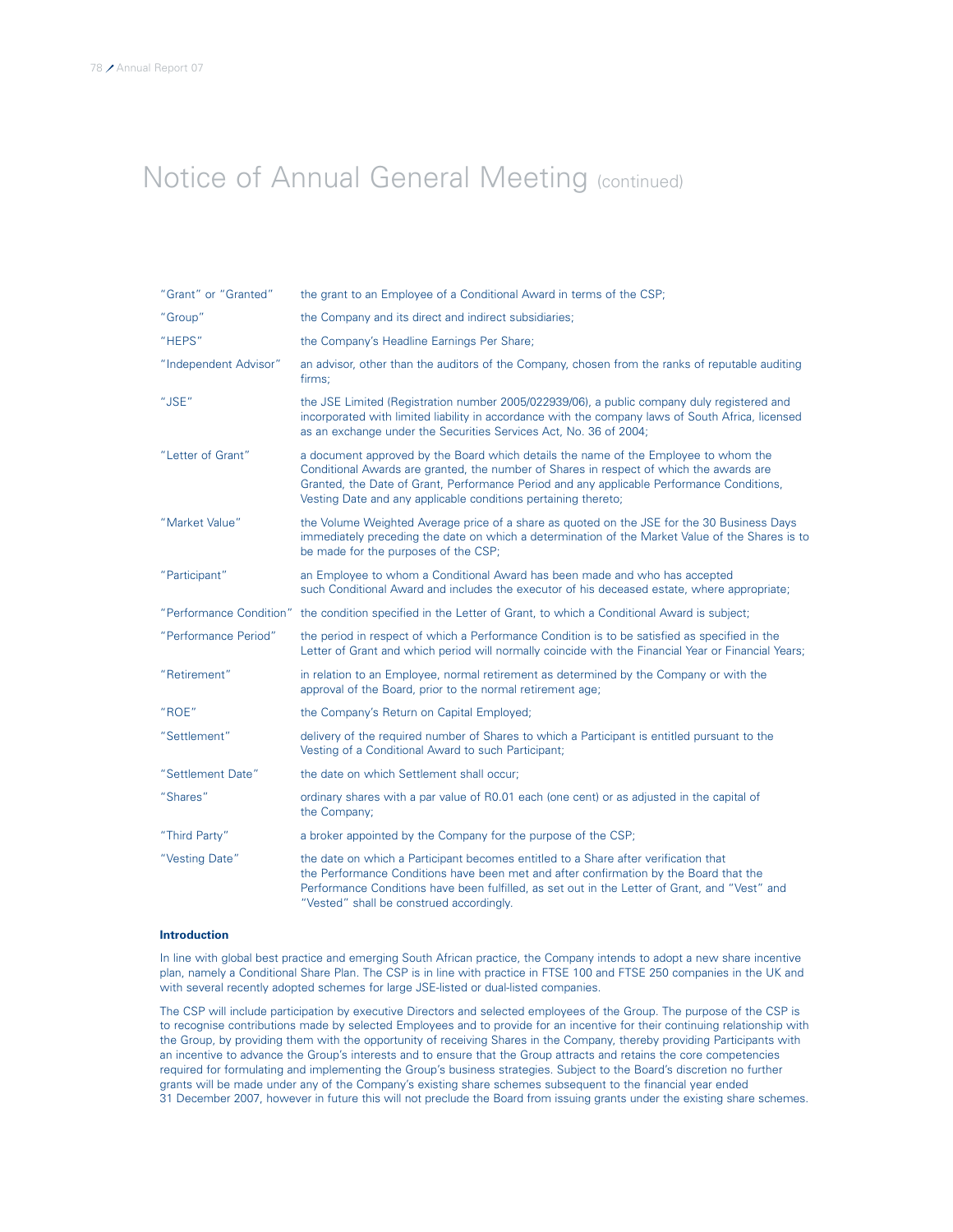Flexible settlement methods have been adopted for the CSP, namely the issue of shares (either at the Market Value as at the Vesting Date or at the Market Value as at the Date of Grant, an issue price equal to the maximum discount allowed for in the JSE Listings Requirements or at par value), a market purchase or cash as a last resort. The Company intends to issue shares at market value, but subject to the approval of the Board in instances deemed to be appropriate, the Board will be authorised to issue shares at a discount or at par value. The Company will retain the right to issue new Shares at its election. In any case, the Company will be limited to issuing no more than 10% (ten percent) of the number of issued ordinary shares at any one time, which at the date of approval of the CSP equates to 393 891 852 (three hundred and ninety-three million, eight hundred and ninety-one thousand eight hundred and fifty-two) shares in settlement of the CSP and any other share schemes operated by the Company. Notwithstanding the foregoing, the Employer Companies may, on instruction of the Board and as a fallback provision only, pay any Participant under the CSP an equivalent amount in cash in lieu of any Shares.

The CSP also supports the principle of alignment of management and shareholder interests with Performance Conditions governing the vesting of the Conditional Awards.

#### Salient features of the CSP:

### General

The Conditional Award will Vest after the Performance Period if, and to the extent that the Performance Conditions have been satisfied over the Performance Period. The duration and specifics of the Performance Condition and Performance Period will be stated in the Letter of Grant. The Performance Period for the first Grant is three years and the Board will determine the Performance Conditions on an annual basis. The Employer Company will recommend participation in the CSP to the Board and will be responsible for the Settlement of Conditional Awards.

#### **Eligibility**

Eligible employees will receive annual grants of Conditional Awards. Directors (excluding non-executive Directors) and Employees nominated by Employer Companies and approved by the Board are eligible to participate in the CSP.

#### Performance conditions

The Vesting of Conditional Awards will be subject to the achievement of specified Performance Conditions, stated in a Letter of Grant, and will be set by the Board on an annual basis measured against audited information. For purposes of good governance executive Directors of the Board will not have any voting rights in respect of governance issues relating to the CSP. It is intended that the Performance Conditions to be imposed will be related to HEPS over a three-year period and the ROE, over a three-year period. Threshold, target and stretch target levels of the HEPS and ROE Performance Conditions will be imposed by the Board prior to the Date of Grant and will be stated in the Letter of Grant.

### Limits

# Overall Company limit

The aggregate number of Shares which may be allocated under the CSP and any other share scheme operated by the Company shall not exceed 10 % (ten percent) of the number of issued ordinary shares at any one time, which currently equates to 393 891 852 (three hundred and ninety-three million, eight hundred and ninety-one thousand eight hundred and fifty-two) shares. The limit referred to shall exclude the Shares allocated to participants under the CSP which have vested or shares in respect of any of the other share schemes operated by the Company that have vested or in the case of options, been exercised, but shall include the actual number of new shares issued by the Company in settlement of the CSP and any other share scheme operated by the Company.

### Individual limit

The maximum number of Shares Allocated in respect of all Unvested Conditional Awards granted to any Participant in respect of this CSP, and any other unvested shares that have been allocated in respect of any other share scheme operated by the Company shall not exceed the limit determined from time to time by the Board, which number of Shares shall not exceed 59 083 778 shares (fifty-nine million eighty-three thousand seven hundred and seventy-eight) (which represent approximately 1.5% percent of the issued ordinary share capital of the Company) as at the date of Annual General Meeting at which the CSP is approved by shareholders.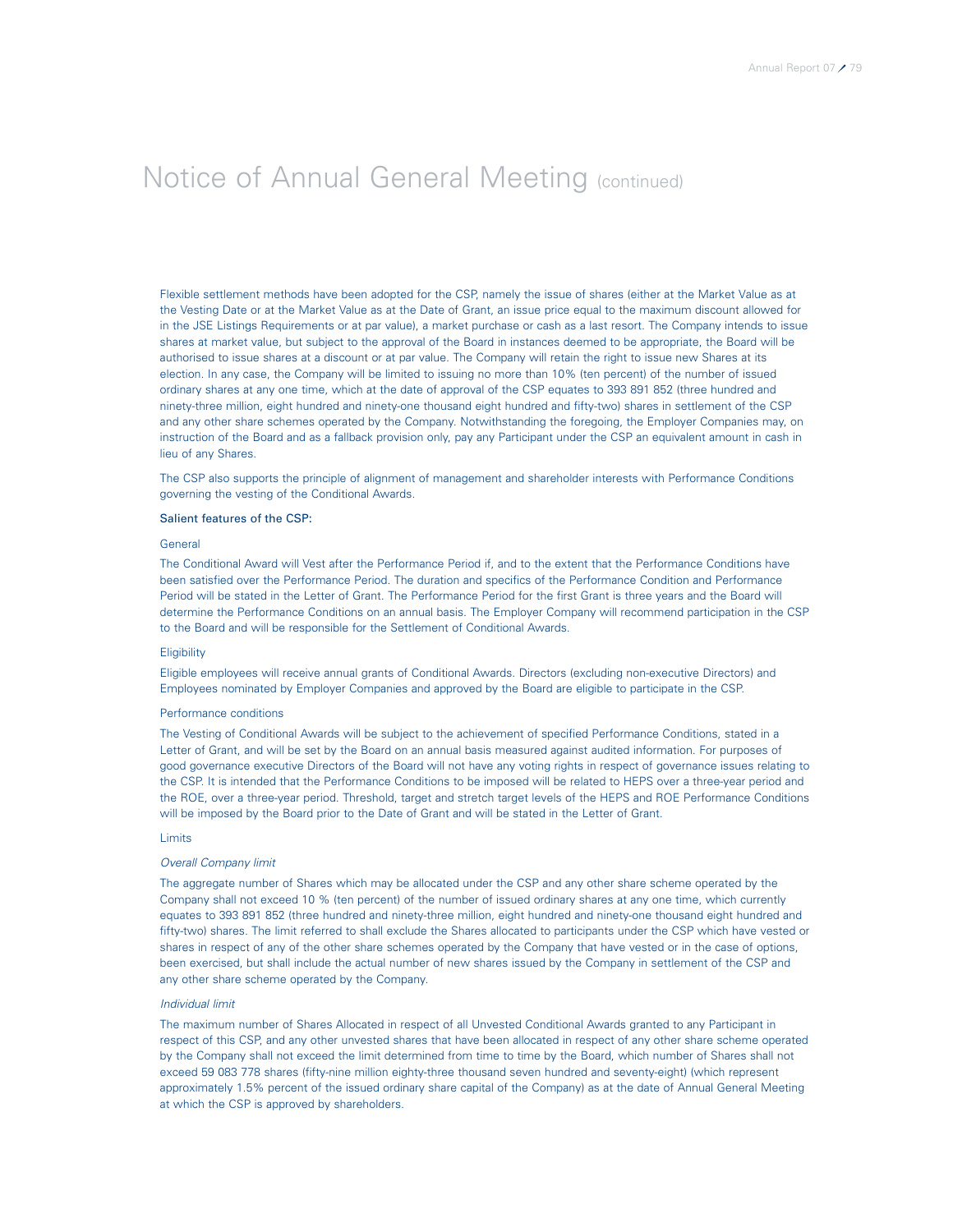#### Cessation of employment and death

### Resignation or dismissal

If a Participant's employment with any Employer Company terminates by reason of his resignation or dismissal on grounds of misconduct, poor performance or proven dishonest or fraudulent conduct (whether such cessation occurs as a result of notice given by him or otherwise or where he resigns to avoid dismissal on ground of misconduct, poor performance or proven dishonest or fraudulent conduct) before the Vesting Date, all Unvested Conditional Awards will lapse, unless the Board in their absolute discretion determines otherwise. The discretion of the Board will be limited to the Vesting of a pro rata portion of the Conditional Awards, reflecting the number of months served since the Date of Grant and, in the opinion of the Board the extent to which the Performance Conditions have been satisfied.

#### Retrenchment, death or Retirement

If a Participant's employment with any Employer Company terminates before the end of the Vesting Date, by reason of retrenchment, death or Retirement, a pro rata portion of the Unvested Conditional Awards shall Vest on the date of cessation of employment or the date of death. The pro rata portion of the Conditional Awards that vest will, unless the Board determine otherwise, reflect the number of months served since the Date of Grant and, in the opinion of the Board, the extent to which the Performance Conditions have been satisfied.

#### Other reasons for cessation of employment

If a Participant ceases to be an Employee of any Employer Company by reason of circumstances, other than those set out above, the Board, can by written notice to the Participant permit a pro rata portion of the Unvested Conditional Awards to Vest on the date of cessation of employment. The pro rata portion of the Conditional Awards that Vest will, unless the Board determine otherwise, reflect the number of months served since the Date of Grant and, in the opinion of the Board, the extent to which the Performance Conditions have been satisfied.

### Change of control and delisting

In the event that a change of control of the Company shall occur before the Vesting Date, the Board shall by written notice to the Participant deem a *pro rata* portion of the Unvested Conditional Awards to Vest on the date of the change of control occurring. The pro rata portion of the Conditional Awards that Vest will reflect the number of months served since the Date of Grant and the extent to which the Performance Conditions have been met, unless the Board in their absolute discretion decide otherwise. The portion of the Conditional Awards that do not Vest early will:

- if the Shares shall continue to be listed on the JSE following such change of control, continue to be subject to the terms of the Letter of Grant relating thereto unless, the Board, in their absolute discretion and in consultation with an Independent Advisor, determine that the terms of the Letter of Grant relating thereto are no longer appropriate, in which case the Board after consultation with an Independent Advisor, shall make such adjustment to the number of Conditional Awards or take such other action as may be required to place the Participants in no worse position than they were prior to the occurrence of the change of control; or
- if the Shares shall cease to be listed on the JSE following such change of control, be subject to the application of the provisions of applicable to Variation in Share Capital.

In the event of an Employer Company (other than the Company), ceasing to be a subsidiary of the Company, the Board, after consultation with an Independent Advisor may take such action as they consider appropriate to protect the interests of Participants, including converting Grants into grants in respect of Shares in one or more other companies, reviewing the time that had endured since the Date of Grant which had elapsed), and calculate the number of Shares to Vest in each Participant accordingly, provided that the Participants are no worse off as verified by an Independent Advisor.

For the purposes of this paragraph "control" shall be aligned with the Banks Act as amended from time to time and for current purposes means in relation to the Company, that some or other natural person, company, close corporation or other juristic person or corporate entity, charity, partnership, trust, joint venture, syndicate, or other association of persons or entities, individually or collectively:

- owns or own, directly or indirectly, over 50% of the Shares of the Company;
- controls or control, directly or indirectly, over 50% of the voting rights, in relation to the Shares of the Company, exercisable by members in general meeting or otherwise of the Company; and
- are entitled, directly or indirectly, to appoint a majority of Directors of the Board of the Company, or to appoint of remove Directors, having a majority of the votes exercisable at meetings of the board of Directors of the Company.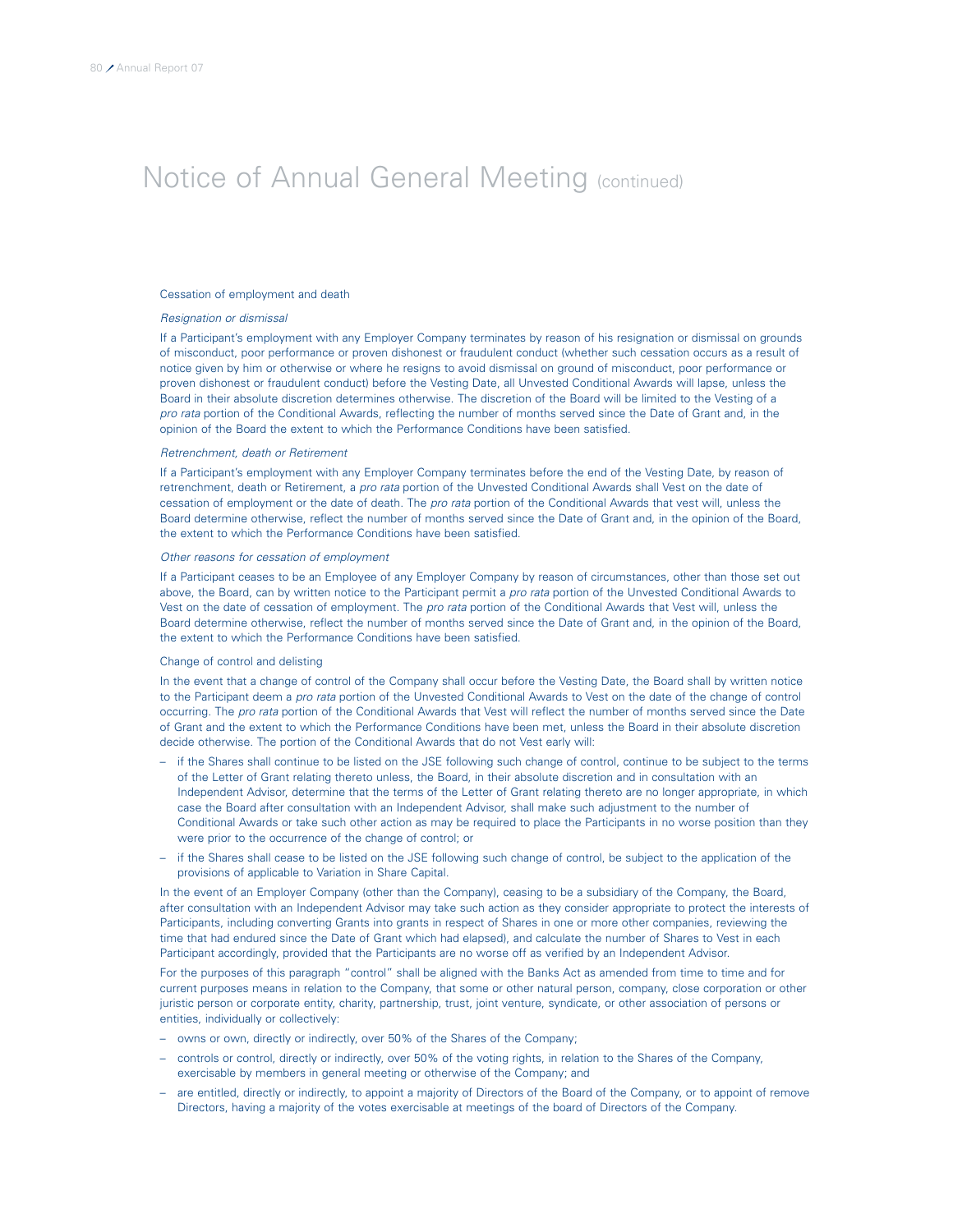#### Variation in share capital

In the event of a rights issue, capitalisation issue, capital distribution, subdivision of Shares, consolidation of Shares, the Shares ceasing being listed on the JSE, the Company being put into liquidation for the purpose of reorganisation or any other event affecting the share capital of the Company, or in the event of the Company making distributions to shareholders, including a distribution in specie or a payment in terms of section 90 of the Companies Act, No. 61 of 1973 (other than a dividend paid in the ordinary course of business out of the current year's retained earnings), Participants shall continue to participate in this CSP, however the Board shall make such adjustment to the number of Conditional Awards or take such other action as may be required to place Participants in no worse position than they were prior to the happening of the relevant event.

The Board shall notify the Participants of any adjustments which are made. Where necessary, in respect of any such adjustments, the Independent Advisor, acting as expert and not as arbitrator and whose decision shall be final and binding on all persons affected thereby, shall confirm to the Board in writing that these are calculated on a non-prejudicial basis.

If the Company is placed into liquidation otherwise than for the purposes of reorganisation, the Conditional Awards shall ipso facto lapse as from the date of liquidation and any Unvested Conditional Awards which has not yet been Vested shall ipso facto lapse from the date of liquidation. For the purposes hereof "date of liquidation" shall mean the date upon which any application (whether provisional or final) for the liquidation of the Company which is granted by the relevant court, is lodged at the relevant court.

### **Shares to rank pari passu**

Any Shares Settled for the CSP will rank pari passu in all respects with the issued Shares. The Company shall make timeous application for any listing on the JSE of the Shares.

# **Amendments to the CSP**

Amendments to the provisions of the Scheme relating to:

- eligibility to participate in the CSP;
- the procedure to be adopted in respect of the vesting of Conditional Awards in the event of termination of employment and/or Retirement as set out above;
- the basis for determining the Market Value;
- the adjustment of Conditional Awards and price in the event of a variation of capital of the Company;
- the limitations on benefits or maximum entitlements applicable to the maximum dilution limit imposed on the Company and the maximum individual limit applicable to Participants, and
- any rights including those arising on a liquidation of the Company, attaching to the Conditional Awards

are subject to approval by ordinary resolution of the shareholders in General/Annual General Meeting to the extent (if any) required in terms of the Listings Requirements and/or compliance with any applicable statute, regulation, rules or Listings Requirements from time to time. Any further amendments to the rules of the CSP may be effected by the Board.

### **8. SIGNATURE OF DOCUMENTS**

"**RESOLVED** that any one Director or the Company Secretary of the Company be and is hereby authorised to do all such things and sign all documents and take all such action as they consider necessary to implement the resolutions set out in the notice convening this Annual General Meeting at which this ordinary resolution will be considered."

# **VOTING AND PROXIES**

A member entitled to attend, speak and vote at this meeting is entitled to appoint a proxy (who need not be a member of the Company) to attend, vote and speak in his/her stead.

Members which are companies or other body corporates, may, in terms of section 188 (1) of the Companies Act, No. 61 of 1973 (as amended), by resolution of their Directors or other governing body, authorise any person to act as its representative at the meeting.

Certificated shareholders and own-name dematerialised shareholders, who are unable to attend this meeting but wish to be represented thereat, must complete and return the attached form of proxy in accordance with the instructions contained therein. A form of proxy is attached for this purpose and must be lodged at the Company's transfer secretaries or the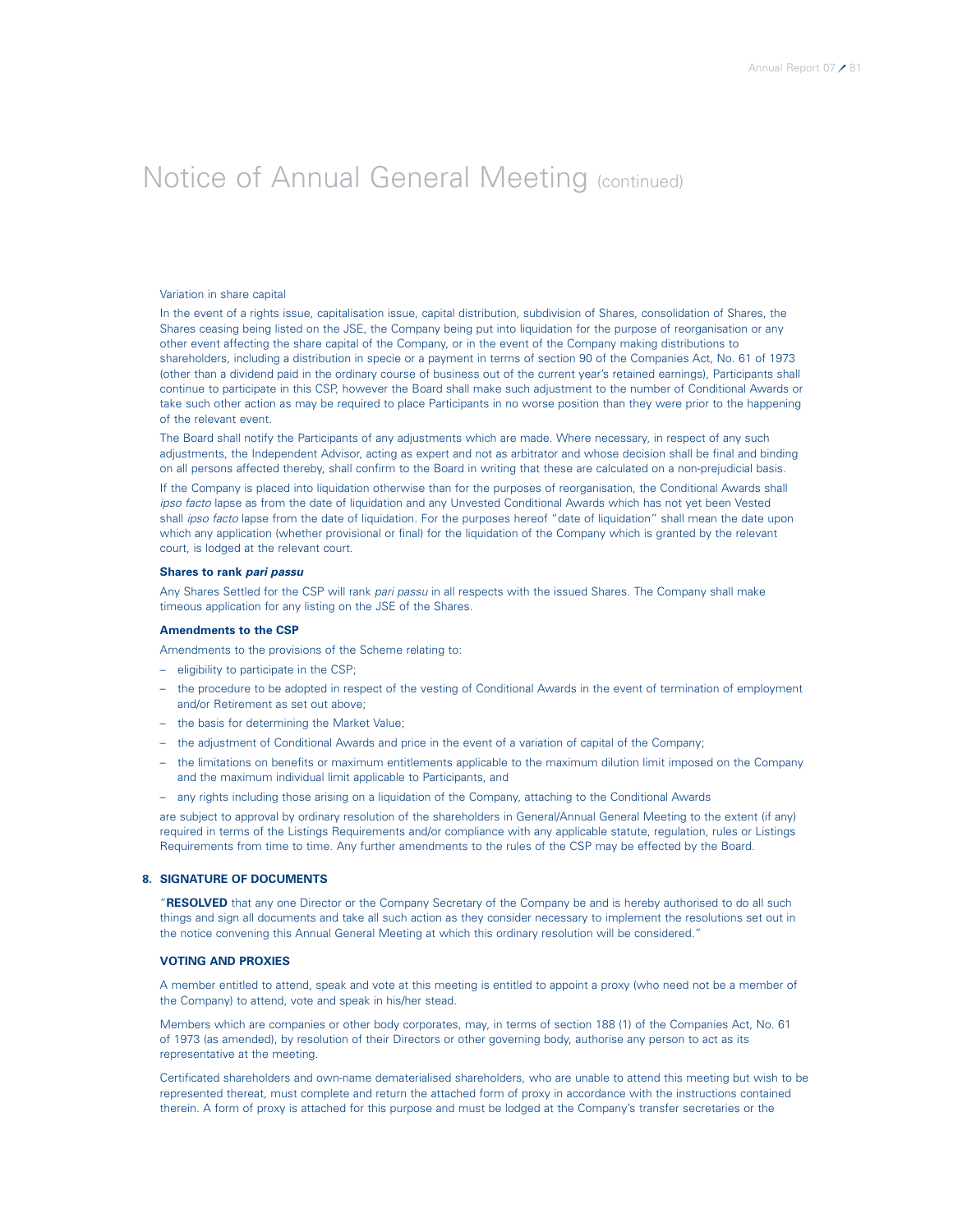Company's registered address by no later than 08:30 on Friday 23 May 2008. The detail of these addresses are on page 3.

Dematerialised shareholders, excluding own-name dematerialised shareholders, who wish to attend this meeting, must request their Central Securities Depository Participant ("CSDP") or broker to provide them with a Letter of Representation or must instruct their CSDP or broker to vote by proxy on their behalf in terms of the agreement entered into between the shareholder and their CSDP or broker.

By order of the Board

# **Ms R van Rensburg**

Company Secretary

11 March 2008

# **Registered office**

First Floor Mercantile Bank 142 West Street Sandown, 2196 (P O Box 782699, Sandton, 2146)

### **Transfer Secretaries**

Computershare Investor Services (Proprietary) Limited Ground Floor 70 Marshall Street Johannesburg, 2001 (P O Box 61051, Marshalltown, 2107)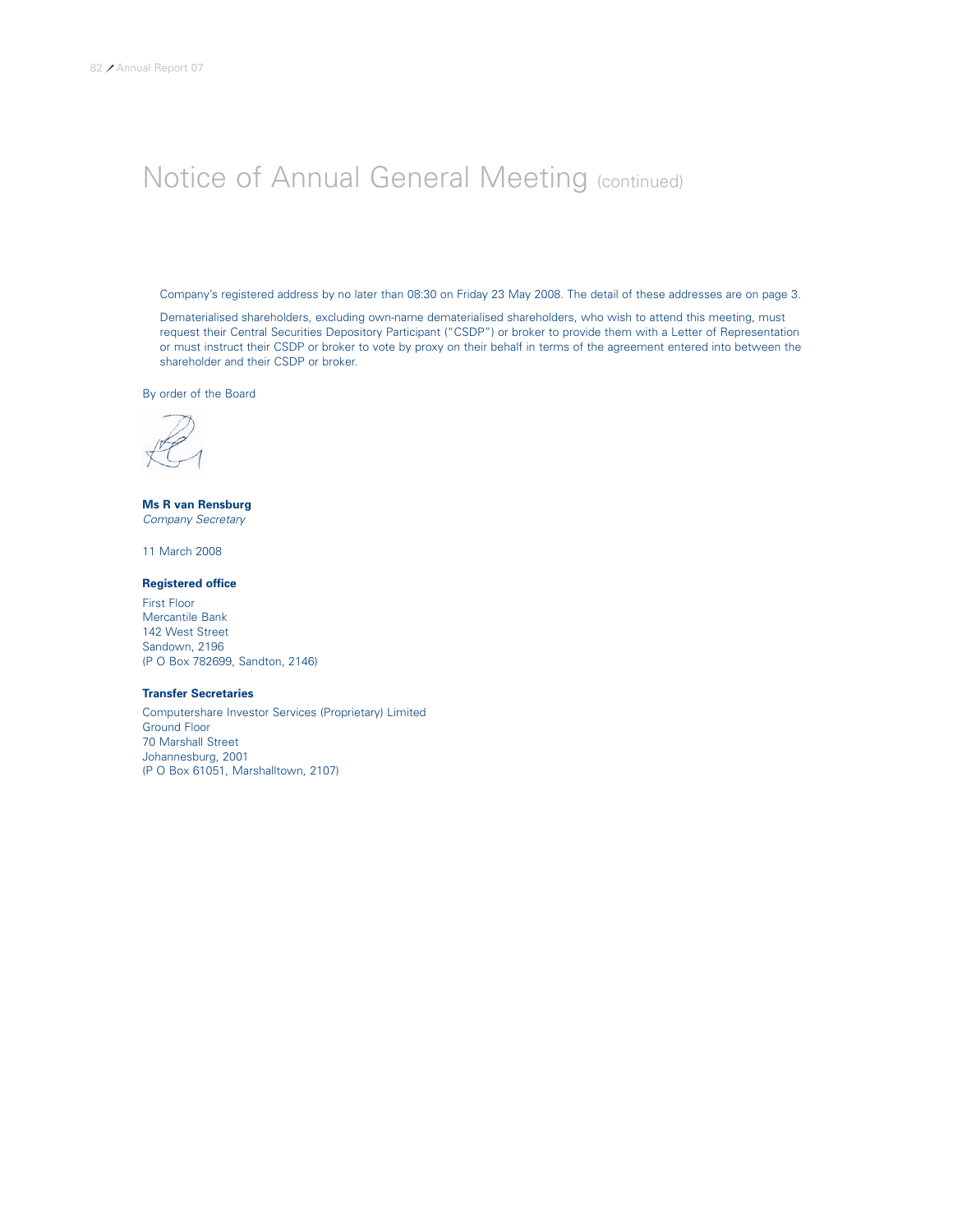# Brief curriculum vitae of each Director standing for re-election

L Hyne, age 64, is a Chartered Accountant (SA). He attended Executive Programmes at Witwatersrand Graduate School of Business and Stanford University in the U.S.A. He was admitted as a partner with Deloitte & Touche in 1970 and later became Chief Operating Officer and Deputy Chairman, from which position he retired in May 2003. He holds directorships with various companies.

S Rapeti, age 43, holds an MBA (cum laude) from the University of Wales and is currently studying for a Masters degree in Electronic Engineering through the University of the Witwatersrand. She served as the Vice-President of the Engineering Council of South Africa and Deputy Chairperson of the Council of the Built Environment from 2001 – 2005. Ms Rapeti is now on a study sabbatical after a career spanning two decades with the SABC where her last position was Group Executive: Technology.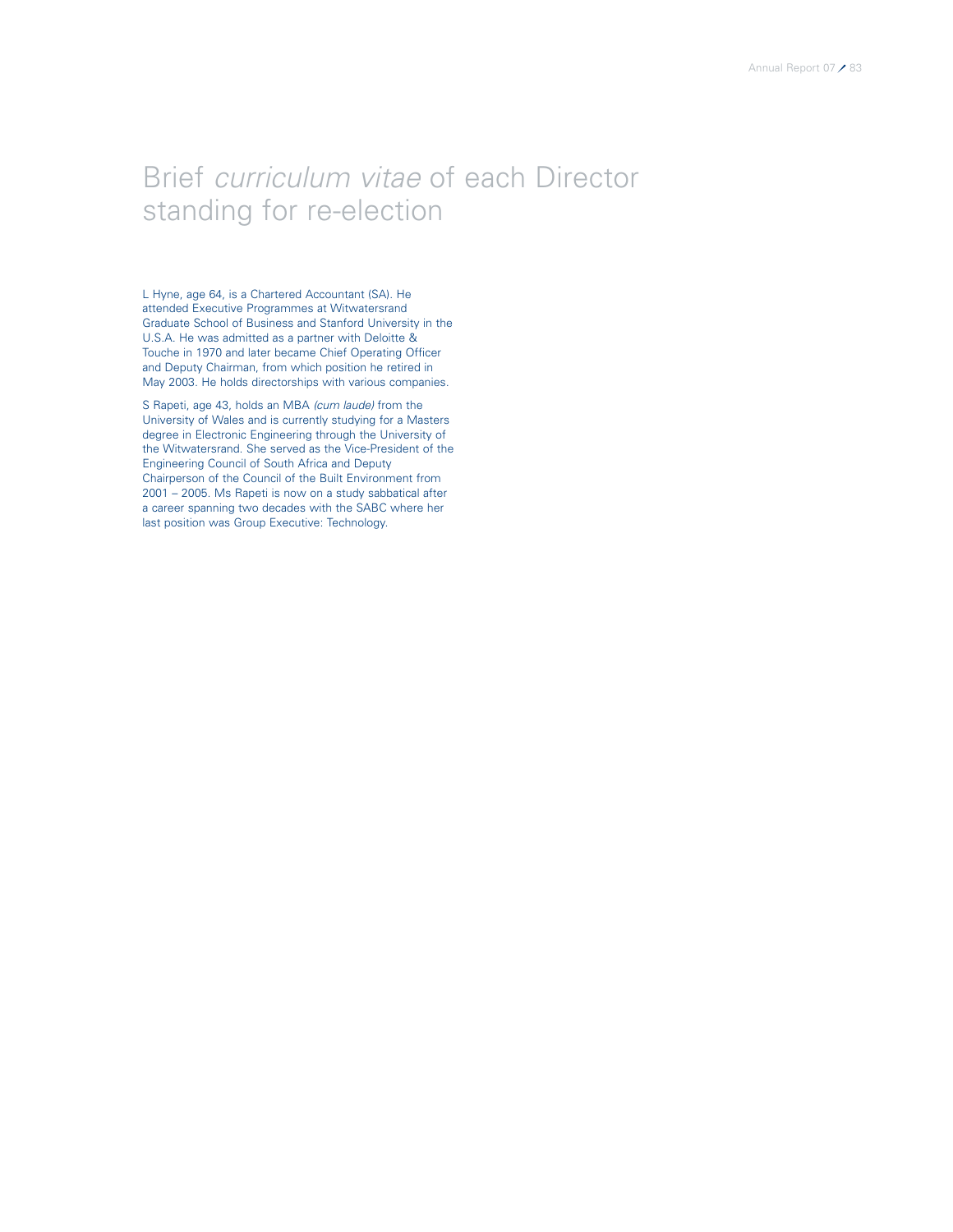84 / Annual Report 07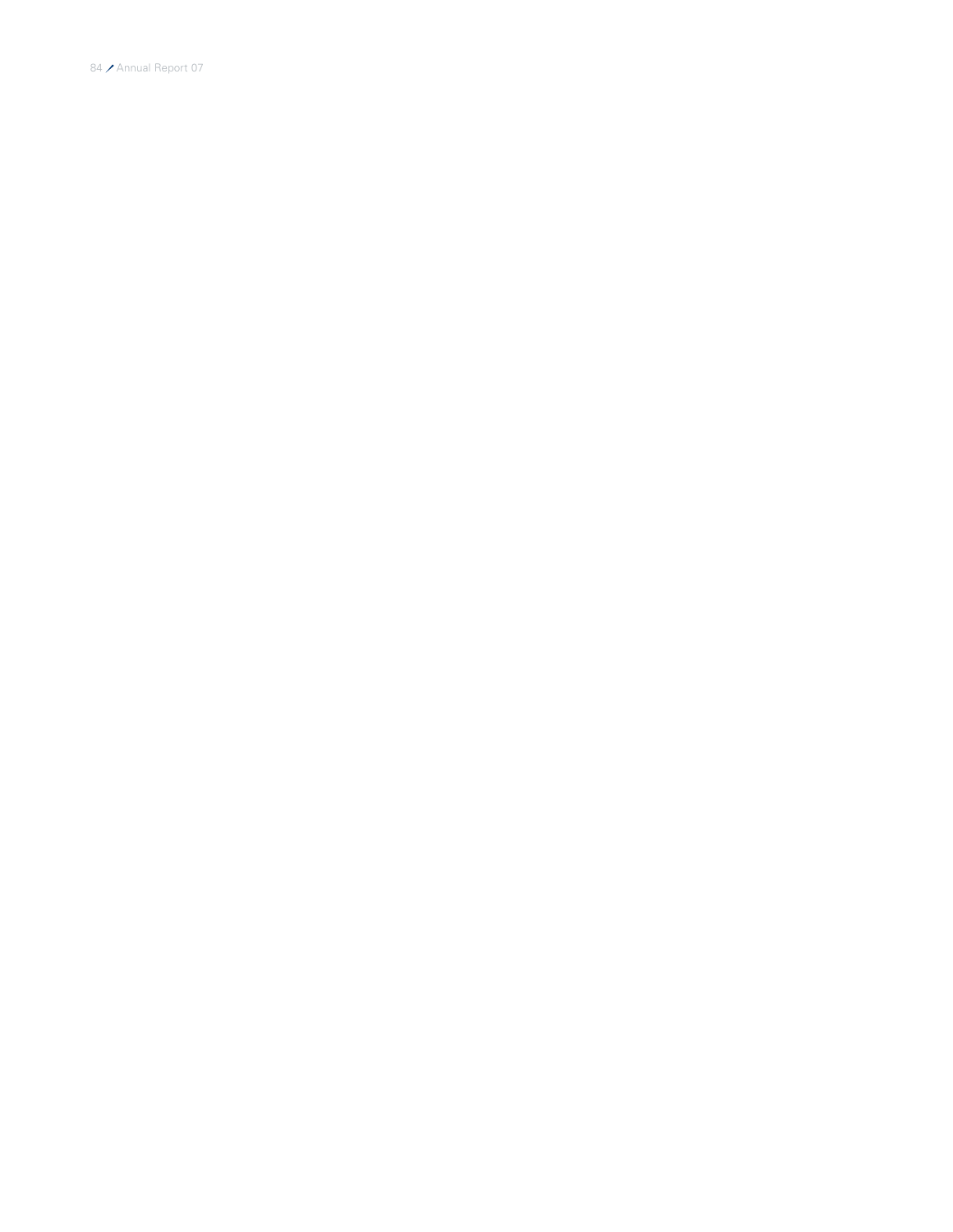Form of proxy



Member of CGD Group

(Registration number 1989/000164/06) (Incorporated in the Republic of South Africa) ISIN: ZAE000064721 ("the Company")

for use by certificated and own-name dematerialised ordinary shareholders at the Annual General Meeting of the Company to be held at 08:30 on Tuesday, 27 May 2008 ("the meeting") in the Boardroom, First Floor, Mercantile Bank 142 West Street, Sandown, Sandton.

| I/We (please print) full name/(s)           |                                                 |
|---------------------------------------------|-------------------------------------------------|
| of (please print) address                   |                                                 |
| being (a) member(s) of the Company, holding | ordinary shares in the Company, hereby appoint: |
| -1.                                         | or failing him/her                              |
| 2.                                          | or failing him/her                              |

3. the Chairman of the meeting

as my/our proxy to attend, speak and vote on my/our behalf at the Annual General Meeting to be held at the registered office of the Company, in Sandton, on Tuesday, 27 May 2008 at 08:30 and at any adjournment thereof, and to vote or abstain from voting on the ordinary resolutions to be proposed at the meeting, as follows:

| <b>Resolutions</b>                                                                         | For | <b>Against</b> | <b>Abstain</b> |
|--------------------------------------------------------------------------------------------|-----|----------------|----------------|
| Ordinary resolution number 1: Adoption of annual financial statements                      |     |                |                |
| Ordinary resolution number 2: Non-executive Directors' remuneration<br>2.                  |     |                |                |
| 3. Re-election of Directors                                                                |     |                |                |
| Ordinary resolution number 3: L Hyne<br>3.1                                                |     |                |                |
| Ordinary resolution number 4: S Rapeti<br>3.2                                              |     |                |                |
| 4. Ordinary resolution number 5: Re-appointment of auditors                                |     |                |                |
| Ordinary resolution number 6: Control of authorised but unissued shares<br>5.              |     |                |                |
| Ordinary resolution number 7: General authority to issue shares for cash<br>6.             |     |                |                |
| 7. Ordinary resolution number 8: New long term incentive scheme: Conditional<br>Share Plan |     |                |                |
| Ordinary resolution number 9: Signature on documents<br>8.                                 |     |                |                |
| Signed this<br>day of                                                                      |     |                | 2008           |

Signature of member(s)

Assisted by me (where applicable)

**Please read the notes and instructions on the reverse hereof.**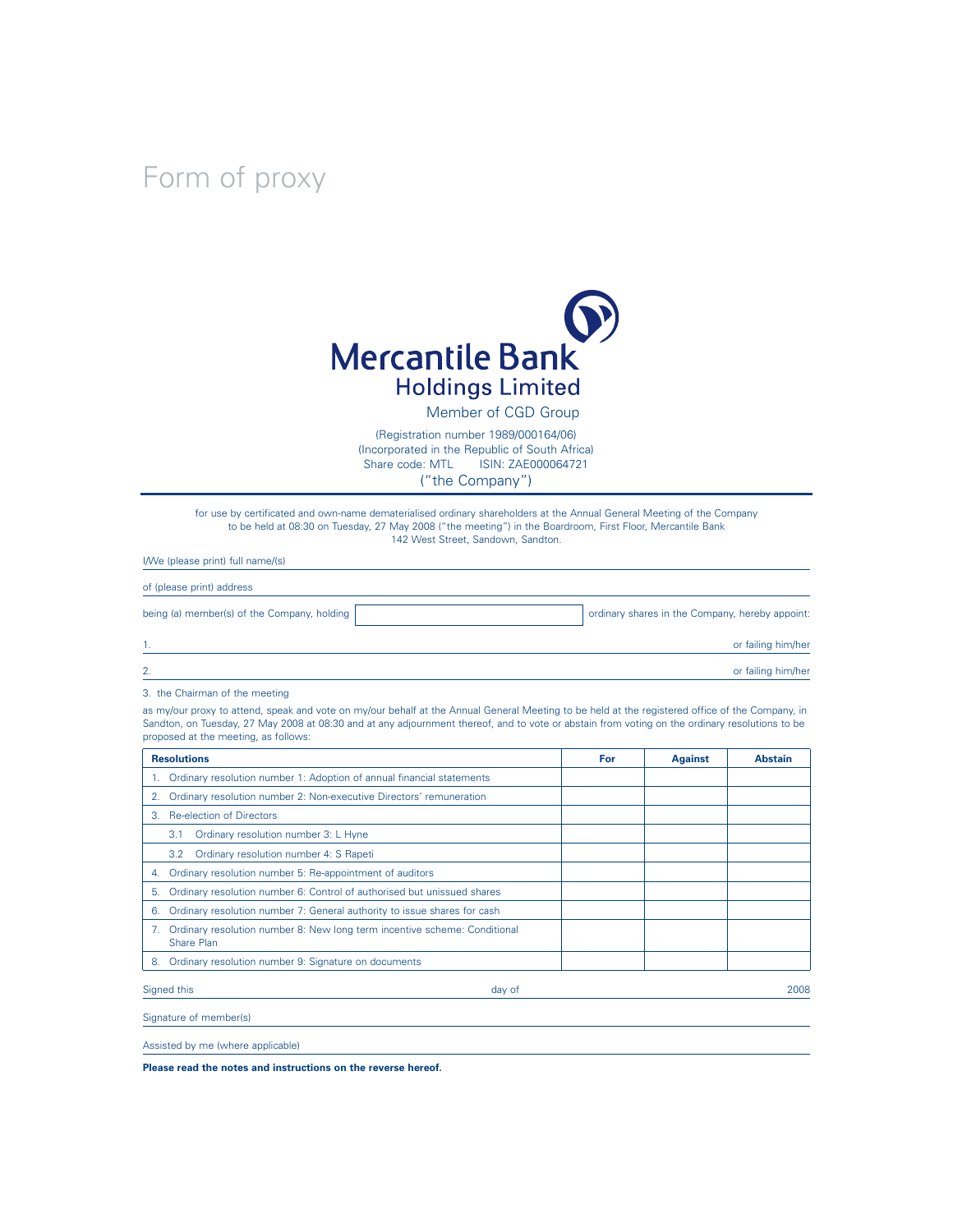# Form of proxy (continued)

#### **Notes:**

- 1. A member entitled to attend and vote at the meeting is entitled to appoint a proxy to attend, speak and vote in his/her stead. A proxy need not be a member of the Company.
- 2. Every person present and entitled to vote at the meeting as a member or as a proxy or as a representative of a body corporate shall, on a show of hands, have one vote only, irrespective of the number of shares such person holds or represents, but in the event of a poll, a member shall be entitled to that proportion of the total votes in the Company which the aggregate amount of the nominal value of the shares held by him/her/it bears to the aggregate amount of the nominal value of all the shares issued by the Company. It is the intention of the Company to request for a vote on a poll.
- 3. Please insert the relevant number of shares/votes in the appropriate spaces on the face hereof and how you wish your votes to be cast. If you return this form of proxy duly signed without any specific directions, the proxy will vote or abstain from voting at his/her/its discretion.

#### **Instructions on signing and lodging this form of proxy:**

- 1. A deletion of any printed matter and the completion of any blank spaces need not be signed or initialled. Any alteration or correction must be initialled by the authorised signatory/ies.
- 2. The Chairman shall be entitled to decline or accept the authority of a person signing this form of proxy:
	- (a) under a power of attorney; or
	- (b) on behalf of a company

unless that person's power of attorney or authority is deposited at the registered office of the Company not later than 08:30 on Friday, 23 May 2008.

- 3. You may insert the name of any person(s) whom you wish to appoint as your proxy in the blank space(s) provided for that purpose.
- 4. When there are joint holders of shares, all joint shareholders must sign this form of proxy.
- 5. The completion and lodging of this form of proxy will not preclude the member who grants this proxy from attending the meeting and speaking and voting in person thereat to the exclusion of any proxy appointed in terms hereof should such member wish to do so.
- 6. Documentary evidence establishing the authority of a person signing this form of proxy in a representative capacity must be attached to this form of proxy, unless previously recorded by the transfer secretaries of the Company or waived by the Chairman of the meeting. The Chairman of the meeting may reject any form of proxy not completed and/or received in accordance with these notes and/or instructions, or with the Articles of Association of the Company.
- 7. Completed forms of proxy should be returned to the registered office, First Floor, Mercantile Bank, 142 West Street, Sandown, 2196 (PO Box 782699, Sandton, 2146) or faxed to the Company Secretary (fax number +27 11 883-7765) or faxed to the transfer secretaries (fax number +27 11 688 5238) by no later than 08:30 on Friday, 23 May 2008.